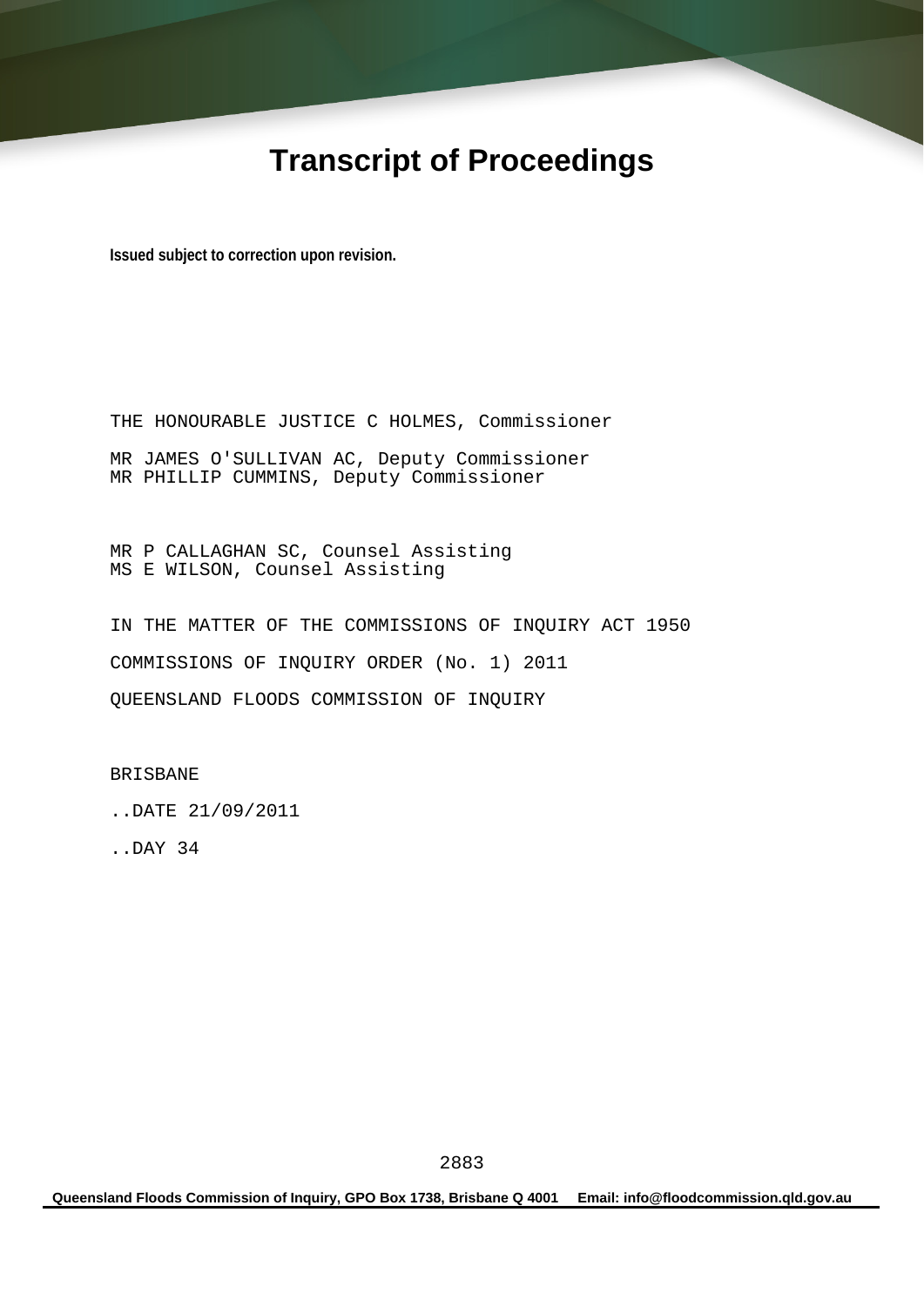THE COMMISSION RESUMED AT 10.02 A.M.

COMMISSIONER: Yes Ms Mellifont.

MS MELLIFONT: Good morning. I might formally announce my appearance for the record, it's Mellifont, initials K A, and I appear together with Ms Kefford of counsel.

The first witness this morning is Mr Kenneth Graham Smith. He is a resident of an aged care facility at Yeronga, which was inundated during the floods.

Can I tender, please, a PD on-line map which has an aerial view, including the location of the Yeronga Aged Care facility. It's been depicted by cross hatching and more particularly by a yellow circle with a red cross.

COMMISSIONER: That will be exhibit 564.

ADMITTED AND MARKED "EXHIBIT 564"

MS MELLIFONT: Can I also please tender a second PD on-line map which has coloured overlay in terms of its zoning, and again the area is depicted by a cross hatch with a yellow circle and a red cross.

COMMISSIONER: Sorry, what's the difference between this on and the first one?

MS MELLIFONT: The first one is generally an overlay - is generally a map of the contouring. The second has the zoning depicted by colour.

COMMISSIONER: It will be 565.

ADMITTED AND MARKED "EXHIBIT 565"

MS McLEOD: If the Commission pleases, could I just ask Ms Mellifont to bring the microphone a little closer.

COMMISSION: Sure.

MS McLEOD: I'm having trouble hearing back here.

COMMISSIONER: All right. You've got your witness ready? MS MELLIFONT: Yes. I'm sorry, the third exhibit is-----

2884

**10** 

**1**

**20** 

**30** 

**40**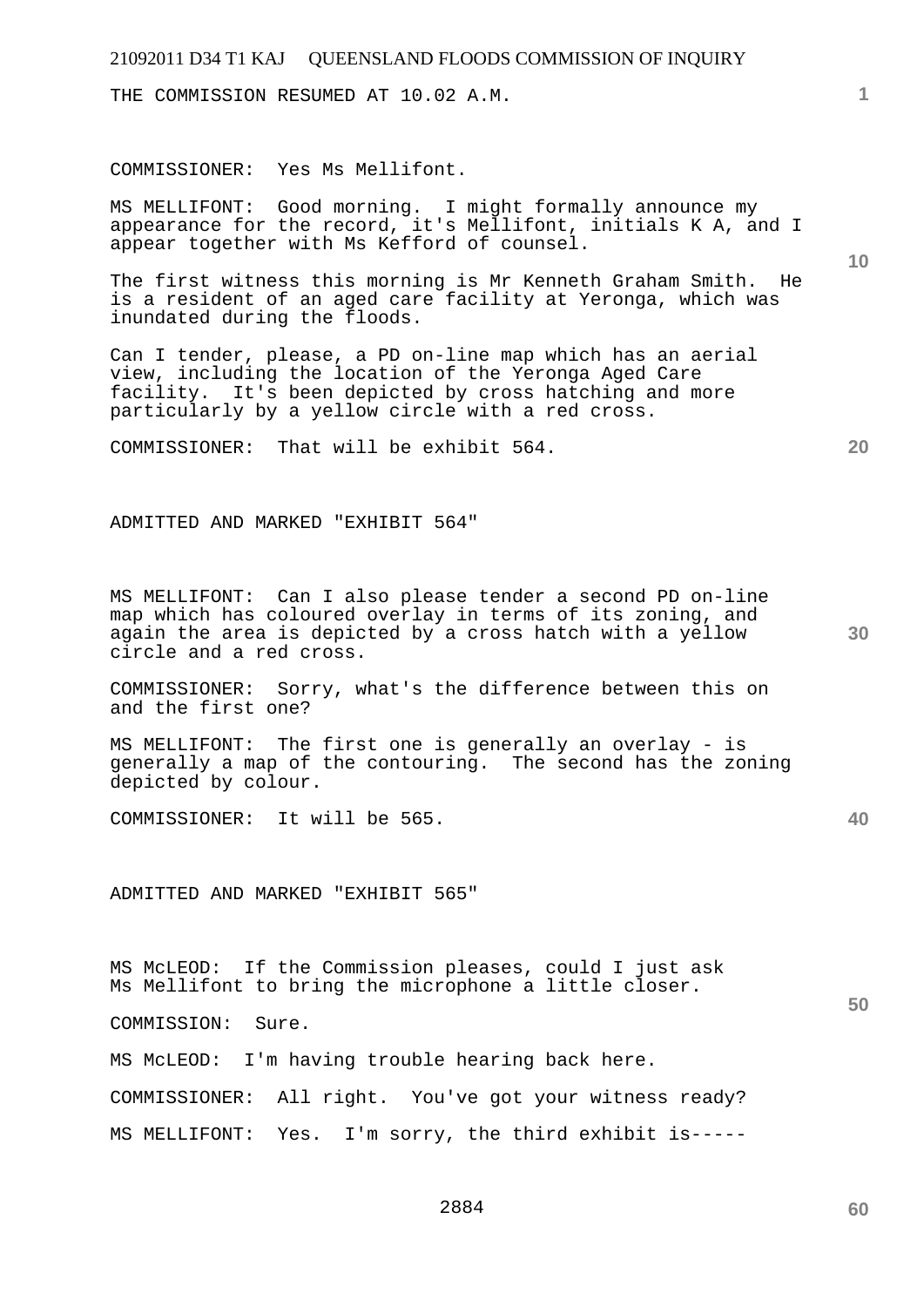COMMISSIONER: I'm sorry.

MS MELLIFONT: -----a Queensland reconstruction aerial photograph taken of the location which depicts the flooding in January 2011 floods.

COMMISSIONER: 566.

ADMITTED AND MARKED "EXHIBIT 566"

MS MELLIFONT: Thank you. I call Kenneth Graham Smith.

**20** 

**10** 

**1**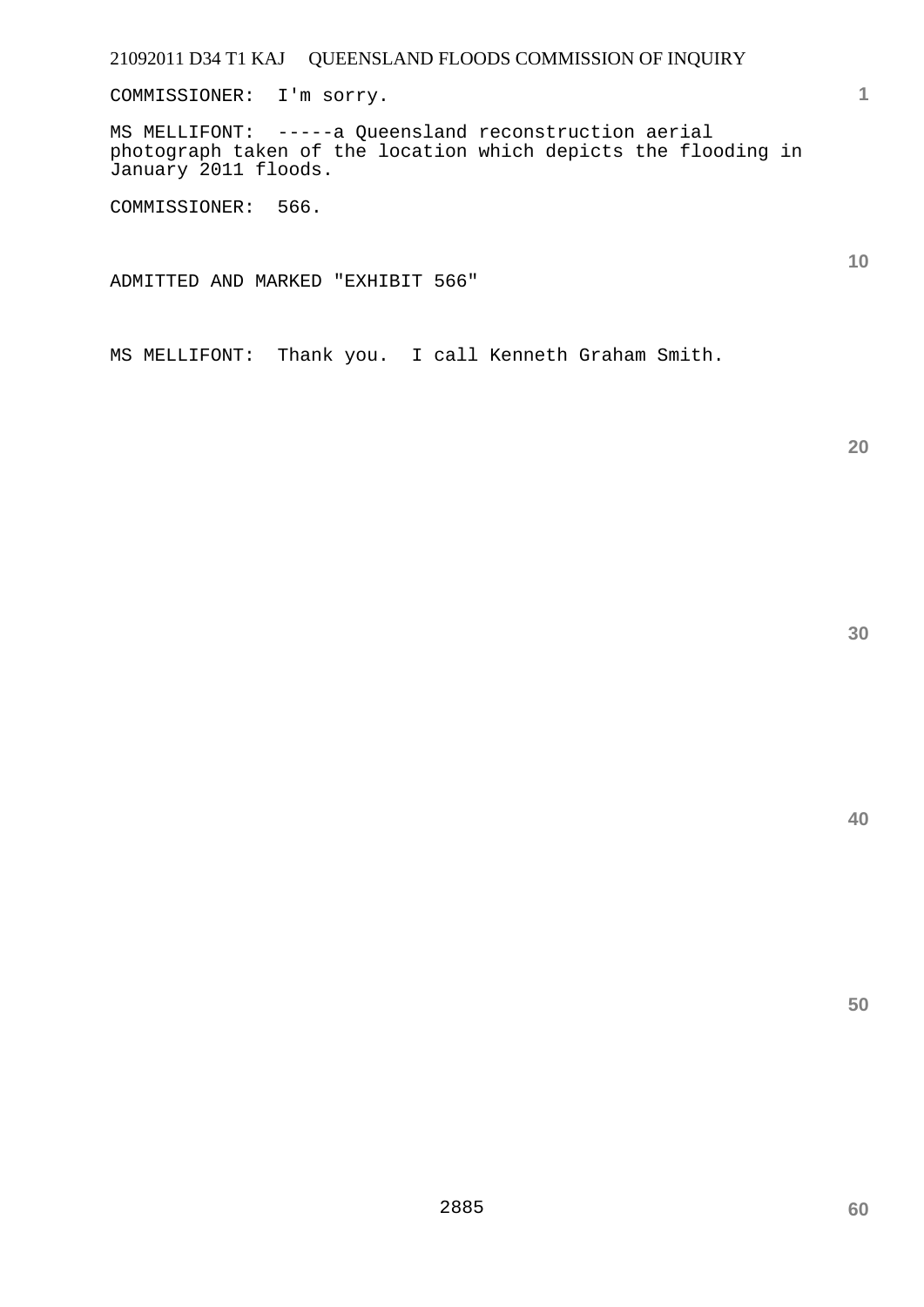KENNETH GRAHAM SMITH, ON AFFIRMATION, EXAMINED:

COMMISSIONER: Thanks, Mr Smith, if you would take a seat.

MS MELLIFONT: Thank you. Mr Smith, is your full name Kenneth Graham Smith?-- Yes.

And are you a 79 year old man currently residing at The Village Retirement complex at Yeronga?-- Yes.

And you are indeed Dr Kenneth Smith given your educational qualification?-- Well, if you so desire, yes.

The Village is a multi-storey complex, it's a retirement complex; is that correct?-- Yes.

And it has three main buildings?-- Two at the moment. The third one is under construction. There is an associated nursing home which is not - nearly ready to be opened.

All right. And in respect of the two buildings, they house approximately 100 people in each?-- Yes.

The facility itself is located approximately 500 metres south of the Brisbane River?-- Roughly, yes.

And it's surrounded by sporting fields, factories and residential developments?-- Yes.

Now you've lived in that complex since approximately 2009?-- Yes.

Now on Tuesday the 11th of January 2011 did you attend a meeting that the management of that complex had convened about the imminent flooding?-- Yes. It was called just before lunch, yes.

**40**  All right. And was it the case that management advised you that police had instructed that all residents should be evacuated from the building due to the likelihood of flooding?-- Yes.

Were you told to retrieve just your medication and some clothes and to begin evacuation?-- At that stage it was suspected we'd just be out for a few days, yes.

All right. And that evacuation having commenced, did it run smoothly?-- Yes.

The evacuation itself, were there any difficulties experienced in that process?-- The evacuation was a rather messy business because there was - the basement was a carpark, everybody had their cars stored there. There's only one exit from the carpark. So it was - nearly 90 units occupied - it was a bit congested trying to get out.

XN: MS MELLIFONT 2886 WIT: SMITH K G

**1**

**10** 

**30** 

**50**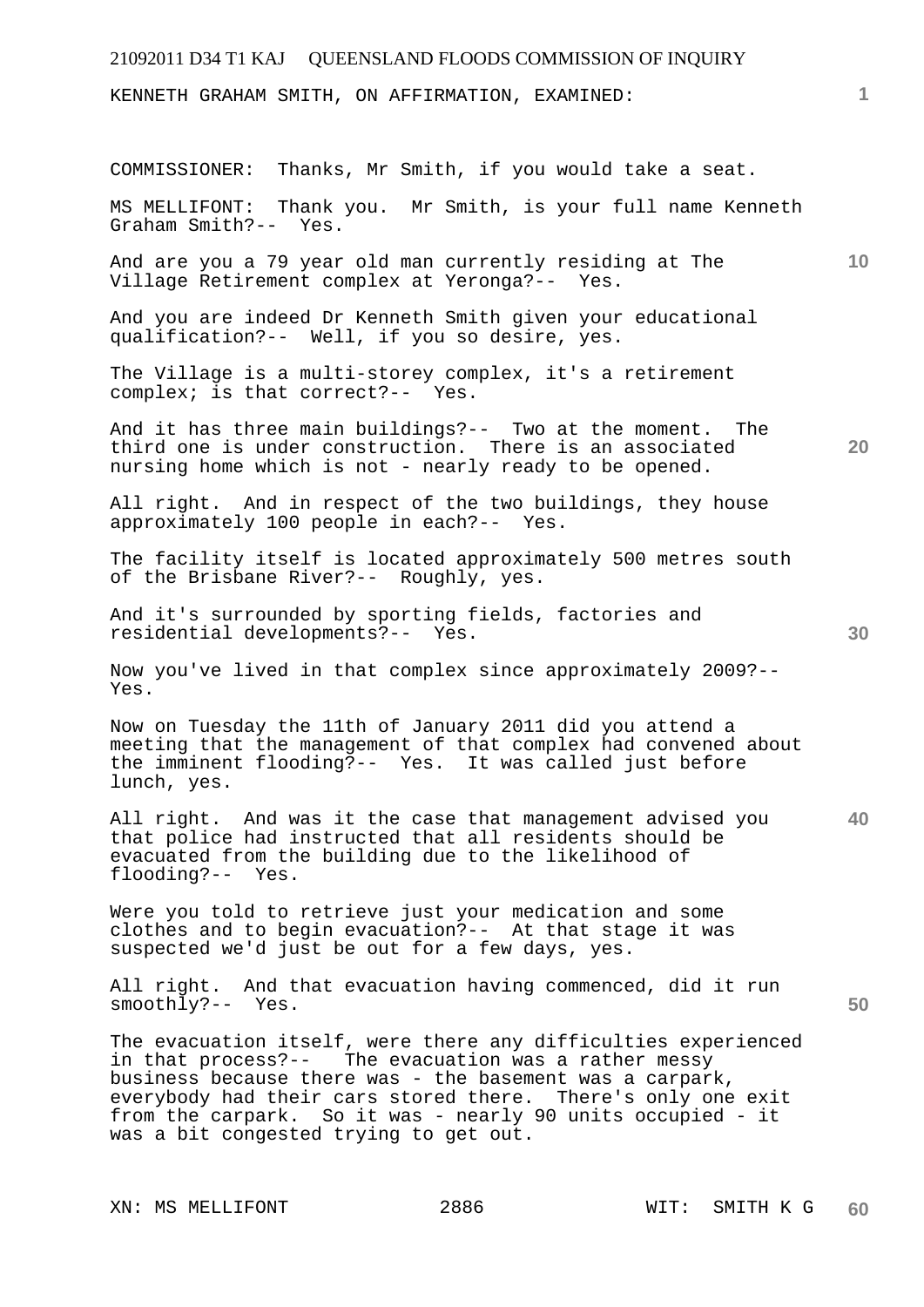And did the complex itself flood the next day?-- The-----

That is the Wednesday, the 12th?-- Now that was the Tuesday. The flood actually peaked some time on the Thursday, yes. But we were out - we weren't allowed back at all until the flood had resided the following week.

So were you outside the vicinity of the complex, that is you had left the vicinity of the complex by the time the river had broken its banks?-- By the time the river come up, yes, we were in the - by the time the river came up we would have been staying at our daughter's place at Camp Hill. First we went to the emergency centre at Yeronga school. We then went to the pastor of our church's place to spend Tuesday night. On Wednesday we moved to you our daughter's place.

Insofar as the complex was affected by flood, is it the case that the entire underground basement was flooded to approximately 1 metre?-- Yes, the entire basement and roughly one metre in the ground floor level, which was all the offices, community facilities and all that sort of stuff, yes.

Right. And so the basement contained all of the electrical switchboards and other essential infrastructure?-- The utilities, the air conditioning for the main part of the building and all sorts of things like that, but it was the electricity supply that was the main problem.

All right. So that was effectively disabled in the flood and for a period thereafter?-- Yes, until - well, I'm not sure when the electricity supply was restored, but we weren't allowed back until they had checked that one lift in each building was fully operational.

So approximately a fortnight after the flood you still weren't able to return to live in the complex because the electricity was still out?-- Well, about a fortnight after the flood we were allowed back from time to time to collect extra clothes because we'd only taken a small number of clothes, extra clothes, other sorts of things, reading matter, books, DVDs for playing, or something or other, but we had to - they only let in people who were fit enough to climb the fire escape stairs up and down, two way. So now three flights was a well, we were fit enough but there were a number of people in the village who weren't.

All right. And it was not until the 14th of March 2011 that you were able to move back in; is that correct?-- Yes.

Thank you. That's the evidence of this witness.

MS McLEOD: Nothing, thank you, Commissioner.

COMMISSIONER: Mr Porter.

MR PORTER: Just one brief thing.

**10** 

**1**

**20** 

**30** 

**40**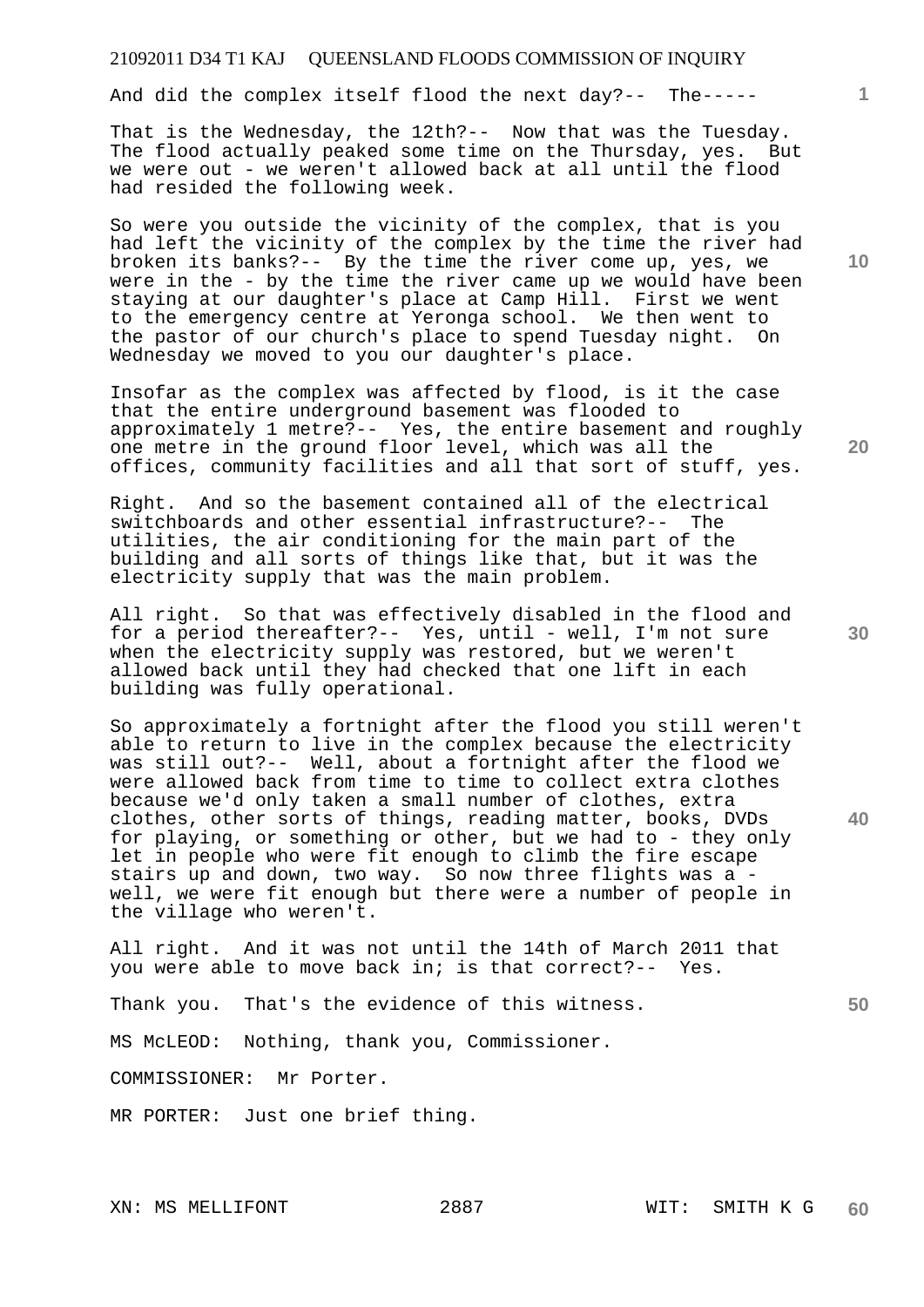MR PORTER: Mr Smith, my name is Porter, I appear for the Brisbane City Council?-- Could you speak up a bit, please.

My name is Porter, I appear for the Brisbane City Council?-- Yes.

I just have a couple of questions for you?-- Yes.

**10**  In your statement you refer to having made some research about areas flooded by the Brisbane River after the flood occurred; that's correct?-- Yes.

Were you familiar with the expression "Q100" before the flood event?-- No. I was not aware of the Q100 line before the flood event. What I did do for that research was to dig out a copy of the map which was produced after the 1974 flood. Now that was essentially based on the 1930 flood map and it didn't show Cansdale Street on it because Cansdale Street was some time post 1930.

So is - the answer to my question, I take it, is, no, you weren't familiar with that expression before the 2011 flood?-- Yes. Well, at the meeting I had, I said to the manager, "If we get a repeat of 1974 I expect there to be about that much water on the ground floor".

Yes?-- Now I wasn't far off in that estimate.

And that was on the basis of your estimates about inquiries you made about the height of the water in '74?-- Yes.

So you weren't-----?-- I believe a whole lot of people did the same - a whole lot of developers scattered all over Brisbane did the same sort of thing about the Q100 line.

Nothing further. Thank you, Commissioner.

COMMISSIONER: Ms McLeod.

MS McLEOD: I have no questions, your Honour, thank you.

COMMISSIONER: Ms Mellifont, I don't think you've actually tendered Dr Smith's statement.

MS MELLIFONT: Yes. I apologies for that. I formally tender Mr Smith's statement, and might Mr Smith then be excused?

COMMISSIONER: Yes.

MS MELLIFONT: Dr Smith, is that a copy of your statement that you've signed in preparation for these proceedings?-- It says it has been edited to remove various-----

There are some blacked out parts in that statement?-- Yes. I'll just check my signature is on the bottom. Yes, and then we have various attachments. Yes.

XN: MS MELLIFONT 2888 WIT: SMITH K G

**20** 

**40** 

**50** 

**30**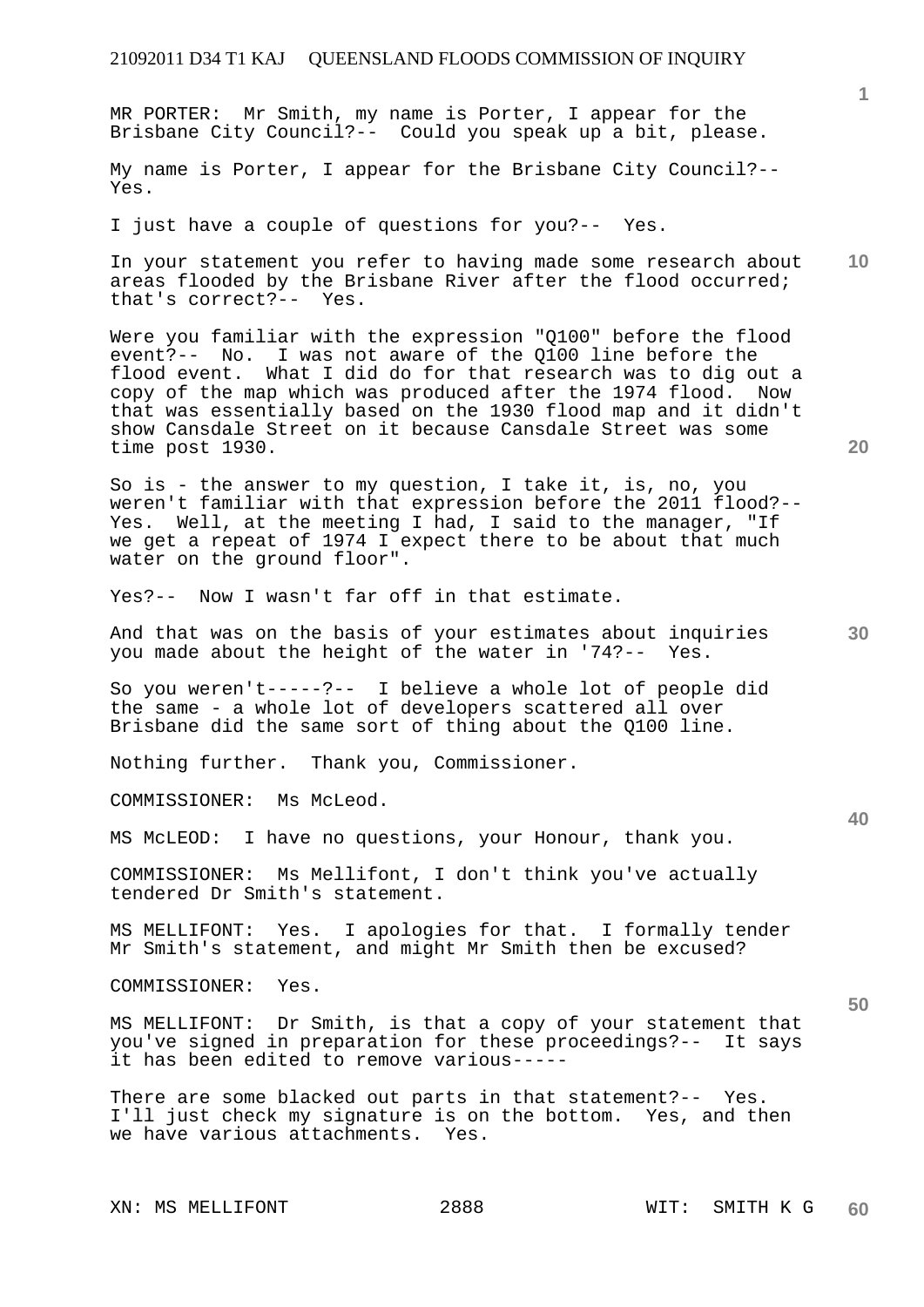**1** That's your statement, Dr Smith?-- That's me statement, yes. Thank you. I tender that statement.

COMMISSIONER: Yes, it is exhibit 567.

ADMITTED AND MARKED "EXHIBIT 567"

COMMISSIONER: Dr Smith, thank you very much for your attendance. You are excused. Those are all the questions so you're free to go.

MS MELLIFONT: You can now leave?-- Can I make just one comment about this Q100 line which has been raised? Since I made that statement I've been looking at a number of reports and all of these mention the average recurrence interval for flood events specifically. Now this - in this morning's Courier Mail we have a report of one of yesterday's witnesses who said in reference to the Riverwalk, "It was built to withstand between a 1 in 100 year and 1 in 2000 year flood event". Now I want to know how people estimate the probability or likelihood or extent of a 1 in 2000 year flood event when for Brisbane we've only got records for barely 150 years.

COMMISSIONER: Well, I think the witness acknowledged there were some difficulties being precise?-- Yes. Now can I suggest that the Commission in its final report make some comment about where did this come from, because a whole lot of the reports that have been presented to the Commission have mentioned these very rare events, one in 1000 years, once in 5000 years I saw at one stage. There is no data on which to base these.

All right. Thank you?-- I'll leave it with the Commission to think about that one.

Thanks for your point, Doctor?-- Thank you.

I take it nobody had a question arising out of that?

MS MELLIFONT: I don't. Thank you.

COMMISSIONER: Thank you. Thanks very much.

WITNESS EXCUSED

MS MELLIFONT: I understand Mr Dunning has a couple of matters he wishes to raise before we call the next witness.

**10** 

**20** 

**30** 

**40**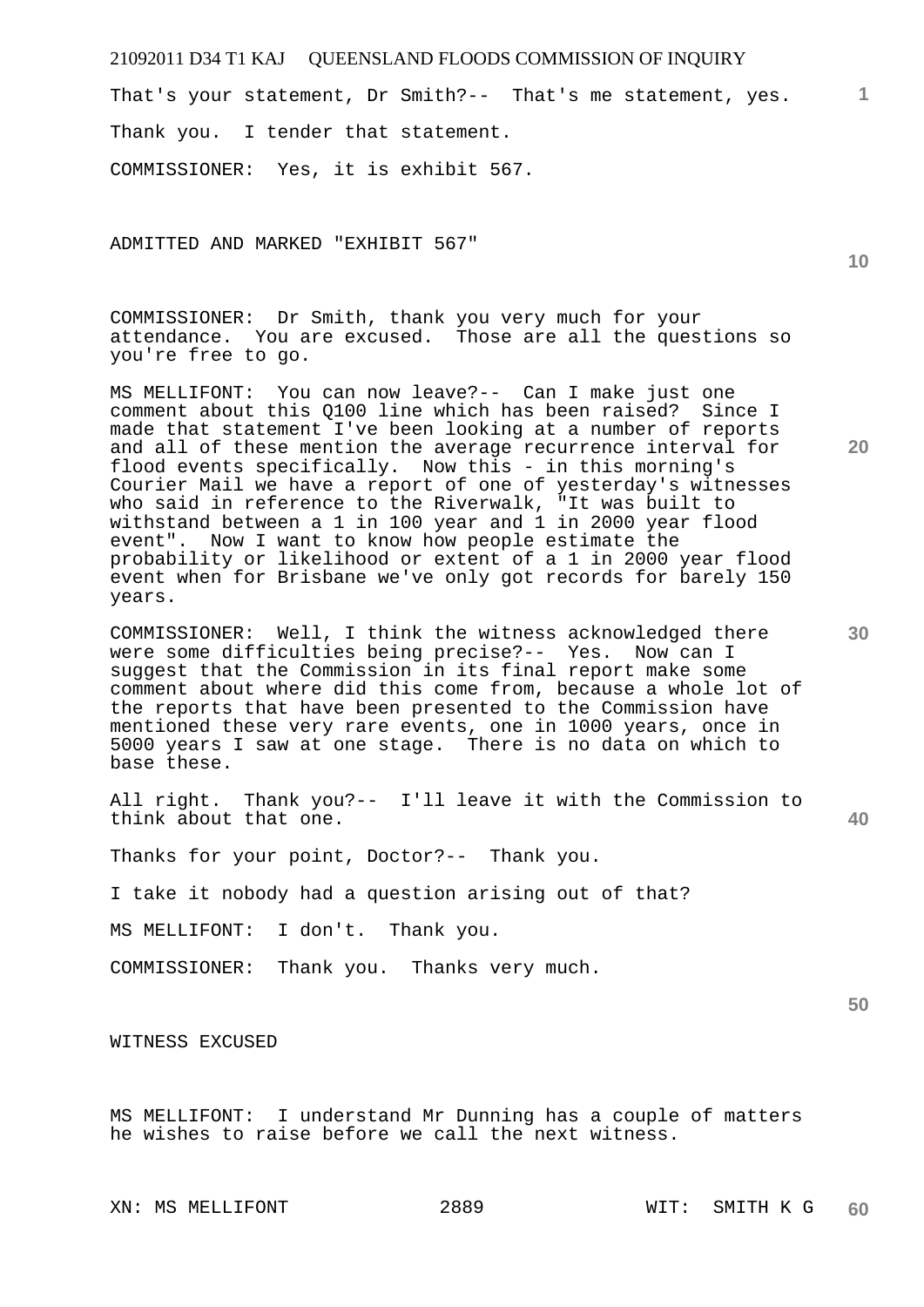MR DUNNING: Commissioner, there are two issues that I would like to raise. The first relates to the production of documents by the Brisbane City Council. You will recollect yesterday that I took an objection during the course of Mr Reason's cross-examination by counsel assisting regarding production of particular documents, there was an exchange between your Honour and myself. I don't want to revisit the ruling your Honour made, naturally enough, but having reflected on it and read the transcript overnight it seems appropriate that I do tender the correspondence to which I referred to, to make the transcript coherent. Can I pass up, please, three bundles of the correspondence in question. I can take you to the relevant passages of it, but for present purposes I'm content simply to tender it so that if this issue ever arises-----

COMMISSIONER: Is it likely to, now that Mr Reason has been and gone?

MR DUNNING: Your Honour, the whole topic, frankly, remains something of a mystery on our side as to the interest in these historical flood studies, so I'd like to say, no, it won't, in fact-----

COMMISSIONER: All right. Well, we have the correspondence now which I will make exhibit 568.

# ADMITTED AND MARKED "EXHIBIT 568"

MR DUNNING: And, Commissioner, I'd like to make crystal clear in a way that I, perhaps, didn't make adequately yesterday, that the flood studies in question that Mr Reason was asked about were not in his statement, but these three things explain it well:

One, we were told by Commission staff that there was no interest in these flood studies initially.

COMMISSIONER: This is in the correspondence somewhere?

MR DUNNING: It is. Secondly, in exhibit MJR 15, at pages 26 and 27 to Reason's affidavit, the flood studies in question are identified. So there was never any mystery about their existence or any suggestion that we were not producing or not identifying these documents.

COMMISSIONER: But if they are actually mentioned in an exhibit it makes it odder that they weren't actually produced; doesn't it?

MR DUNNING: Not really, because there is an extensive report that refers to those, amongst others. They are not the only things the report refers to of this independent panel.

**10** 

**1**

**20** 

**40**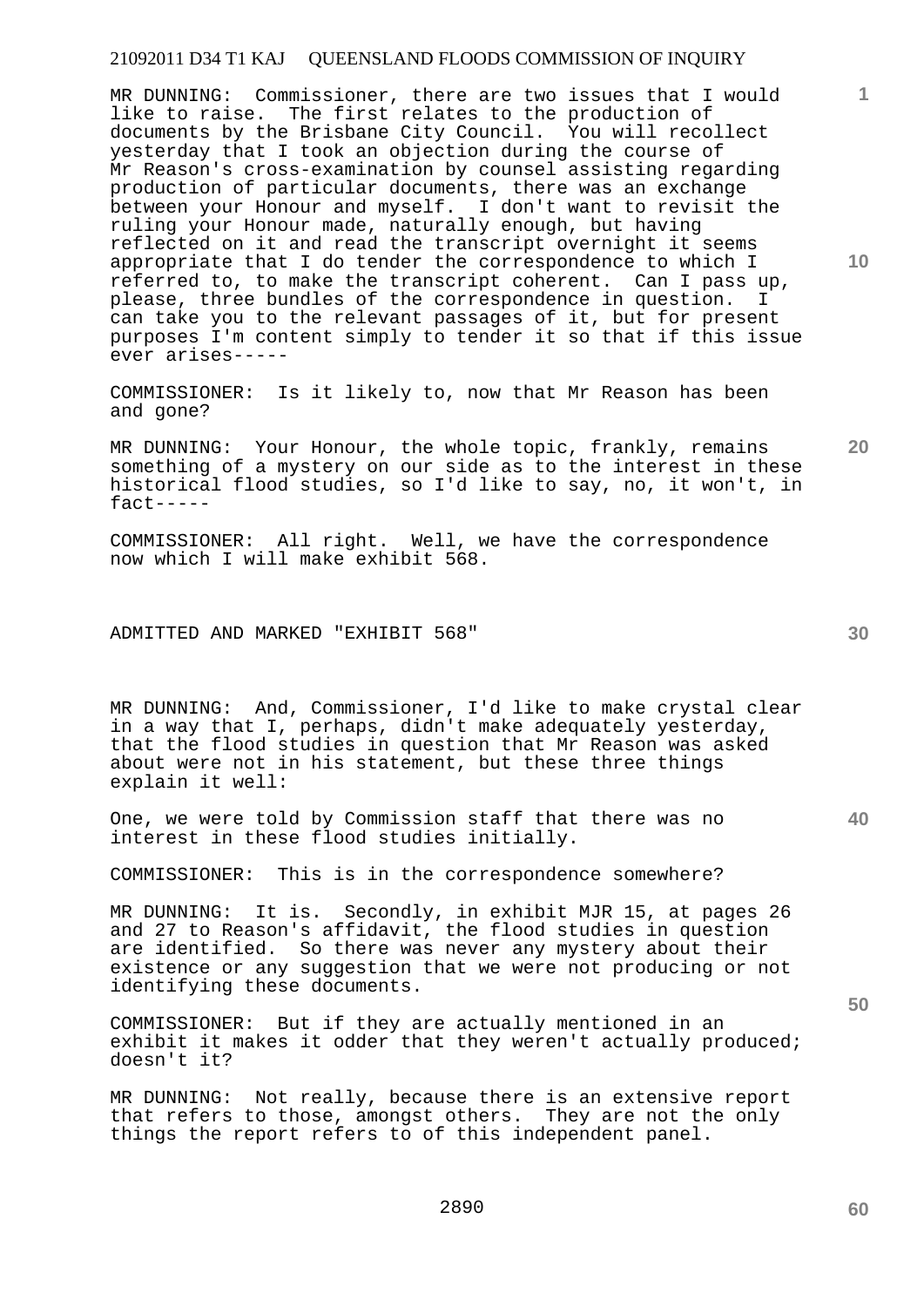And, finally, we received a specific request from the Commission for these documents which request was later withdrawn, which is why it came as such a source of curiosity to us.

Now we don't want to revisit unnecessarily a sterile topic, but we do want to make it crystal clear we have taken seriously the obligation to produce to the Commission and to the extent that those documents were not produced, it was not as a result of any delinquency on the council's part.

COMMISSIONER: All right. Thanks Mr Dunning.

MR DUNNING: Thanks, Commissioner. There's a second issue, your Honour, and that is a Ms Cassandra Sun, we were told to have available today. Ms Sun is a planner. Naturally we would want to meet the Commission's convenience where we could and we understand the real issues that our learned friends have in ordering witnesses. Ms Sun is presently quite heavily pregnant with twins and on her doctor's advice she's finishing work next Thursday.

COMMISSIONER: Is that not tomorrow but the Thursday after?

MR DUNNING: Correct. She is here and available. We would prefer to give evidence today, but certainly by next Thursday, and in that regard, in our respectful submission, the topic upon which she has been asked to give evidence is relatively tangential, it's this issue about whether - this issue about penetrations in basement carparks causing flooding of those carparks via the void around EnergX conduits.

COMMISSIONER: Sorry, when you say "here and available", do you mean physically here?

MR DUNNING: Physically outside, yes.

COMMISSIONER: I see. I have no idea whether that's going to be feasible or not. I see that she is not actually on the list.

MR DUNNING: Yes. Well, can we ask if she is not required if she can't be accommodated between now and next Thursday, that the requirement for Ms Sun be discharged and we can return to that topic if and when we ever need to.

COMMISSIONER: All right. When did you let the Commission staff know that she was pregnant and these things were an issue?

MR DUNNING: Last night. We only found out yesterday she was required yesterday.

COMMISSIONER: I see.

MR DUNNING: And made arrangements for her to be here. We understand these difficulties and we want to cooperate in every possible way. On the other hand, the request, in our

**40** 

**10** 

**20** 

**1**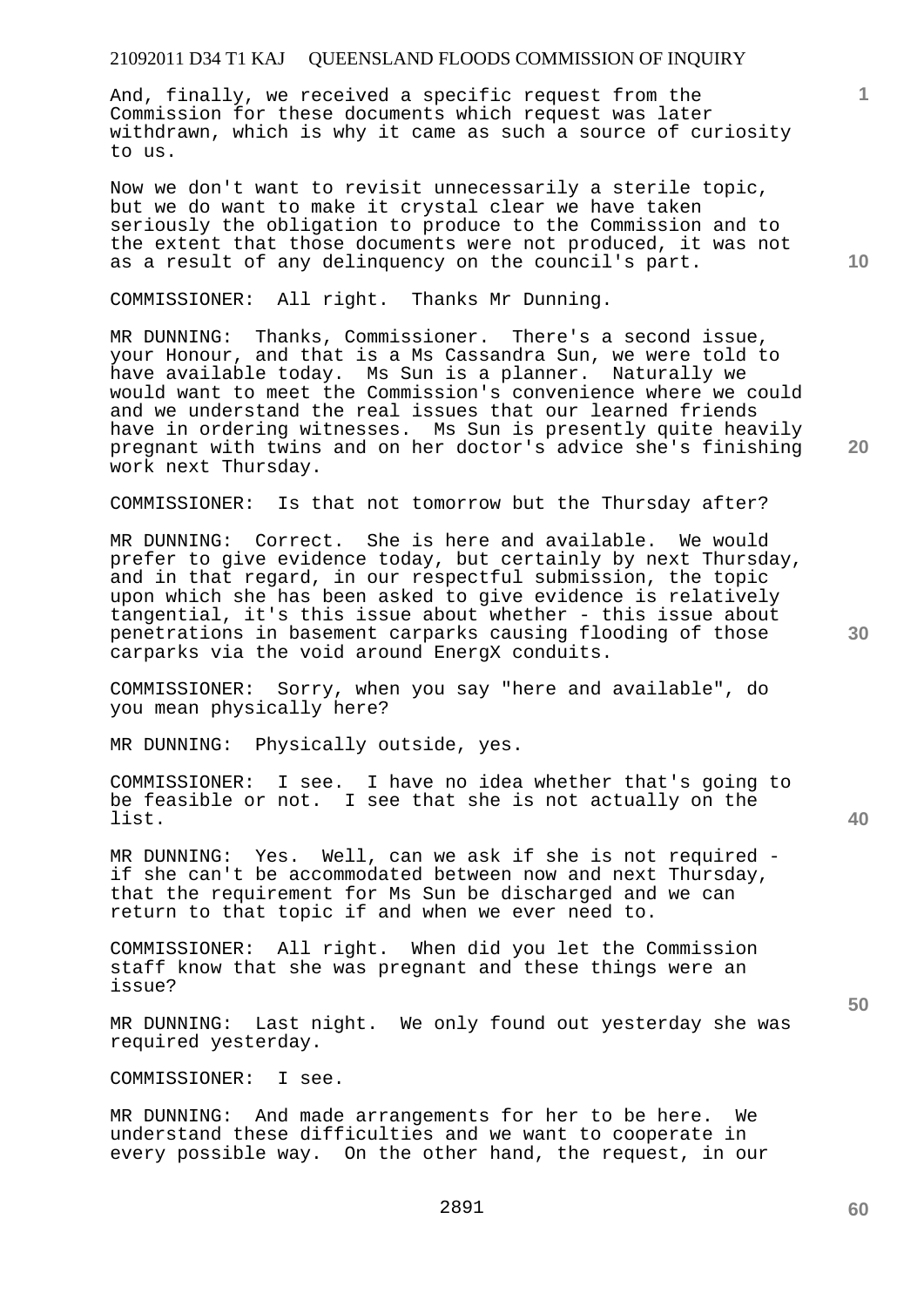respectful submission, is a reasonable one, particularly given this issue of penetrations, or the void around the EnergX conduits, one wonders whether it's really a topic that is going to occupy the Commission much at all. We don't, for example, have in the complete evidence that that is the source of the water. We have some eye witness accounts saying, "I saw the water coming through". One can see the rational connection. But we don't for example, have any expert evidence that says, "The volume of water was about this and, yes, it conceivably could have passed through that void over that time". And, in any event, we didn't make the penetration. We can understand why the Commission may have some, albeit fairly tangential interest in what a council planner might have to say on that.

COMMISSIONER: All right. Well, anyway, we seem to be taking up a bit of time on it. I'm just not quite clear why she is here, she is not on the list.

**20**  MR DUNNING: She was on the list yesterday and we got notice last night that she was then not required.

COMMISSIONER: She has turned up anyway?

MR DUNNING: She has, yes. She is only down the street.

**30**  COMMISSIONER: I see. All right. Well, the best we can do, I think, is just ask the Commission staff to sort something out with her. What's the easiest way of doing it? Will your solicitors talk to Commission staff, or would it be better for somebody just to contact - Ms Sun, is it?

MR DUNNING: Sun, yes.

COMMISSIONER: -----direct to find out what suits her?

MR DUNNING: We can find that out immediately, but really if it's beyond Thursday of next week-----

COMMISSIONER: All right.

MR DUNNING: Yes, we would ask that the, if nothing else, the requirement that she give evidence be discharged if it's - if she's not asked to answer it between now and next Thursday.

COMMISSIONER: Nobody is going to ask anything irrational of her, Mr Dunning, I am sure it can be sorted out.

MR DUNNING: Thank you, Commissioner.

COMMISSIONER: Thank you.

MS MELLIFONT: Thank you, Madam Commissioner, I might indicate that email communication was sent to the council's solicitors about Ms Sun this morning and her availability asked of and we now have that, so I am sure suitable arrangements can be made. Ms Sun won't be called today.

**60** 

**10** 

**1**

**40**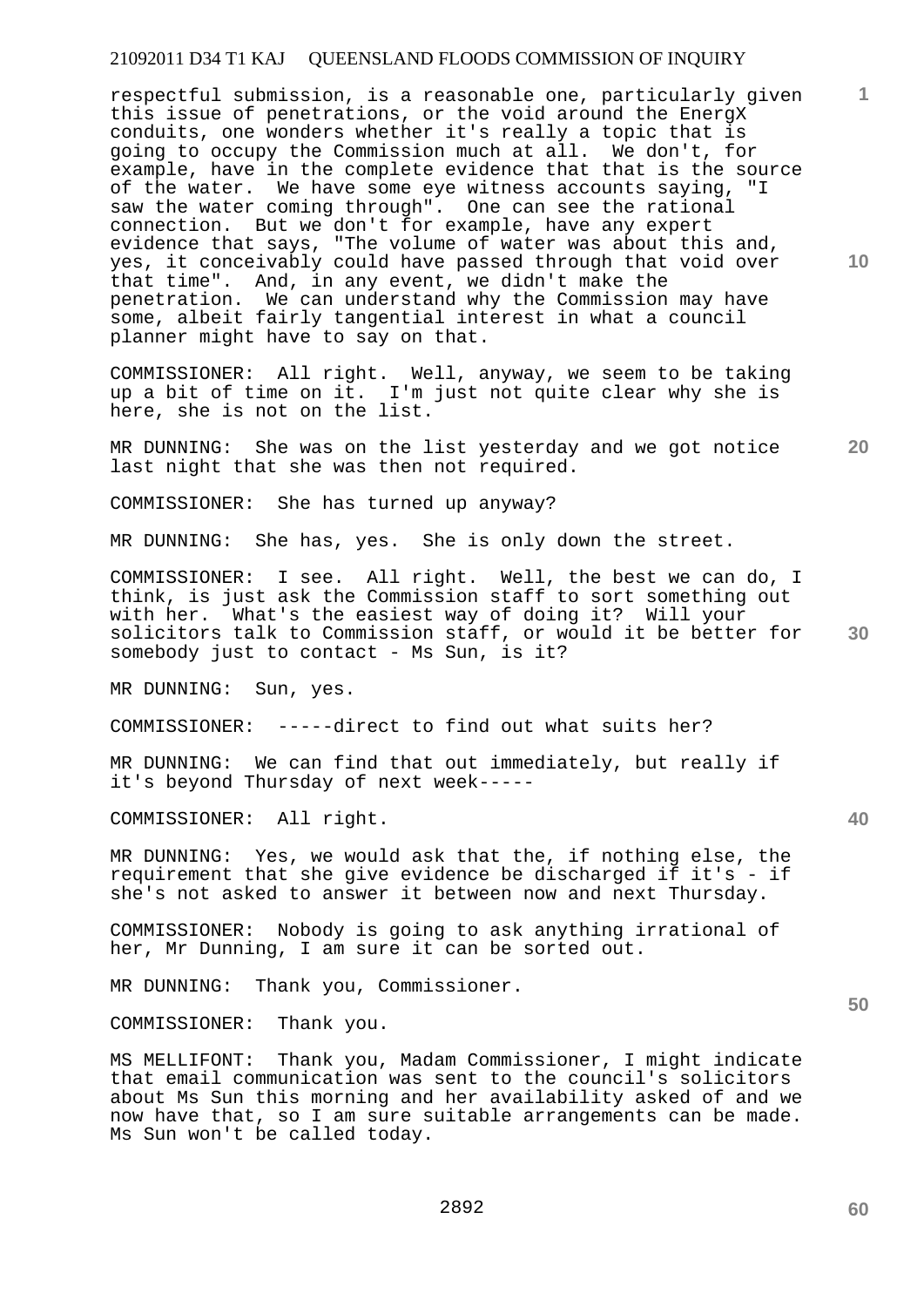COMMISSIONER: All right.

MS MELLIFONT: And insofar as a response to the Mr Reason issues, is required, if any, I will leave that to Mr Callaghan of senior counsel.

COMMISSIONER: Thank you.

MS MELLIFONT: The next witness is Julie Louise Savage. She is an owner of a unit in the Mirvac Tennyson Reach Development. Her unit is in a building called Lushington in that complex, which is next to a building called Softstone. Those building were inundated in the January 2011 floods. I tender a PD on-line contour map which has again marked on it the location of the Softstone and Lushington building and I also tender as a second exhibit a second PD on-line map which has the zoning marked in colour.

COMMISSIONER: They will be 569 and 570 respectively.

**20** 

**30** 

ADMITTED AND MARKED "EXHIBIT 569"

ADMITTED AND MARKED "EXHIBIT 570"

MS MELLIFONT: I also tender two aerial Near Map photographs which were provided to the Commission in the submission of Mr Cameron Pearson who is the CEO of Tennis Queensland.

Before calling Ms Savage if I could just ask that they be briefly displayed, they are with flooding and without flooding aerial shots of the area.

COMMISSIONER: They will be exhibit 571.

ADMITTED AND MARKED "EXHIBIT 571"

MS MELLIFONT: The one that is up on the screen now is obviously the flood affected photograph. And the one which was previously just shown is the area when not in flood.

COMMISSIONER: Are you going to find out from the witness which building is which or are you going to tell us what's-----

MS MELLIFONT: Yes, I can point out which - yes, in terms of the two buildings, the Lushington building is the one on the right-hand side as we view that picture, and the Softstone is the one on the left.

**40** 

**60** 

**10**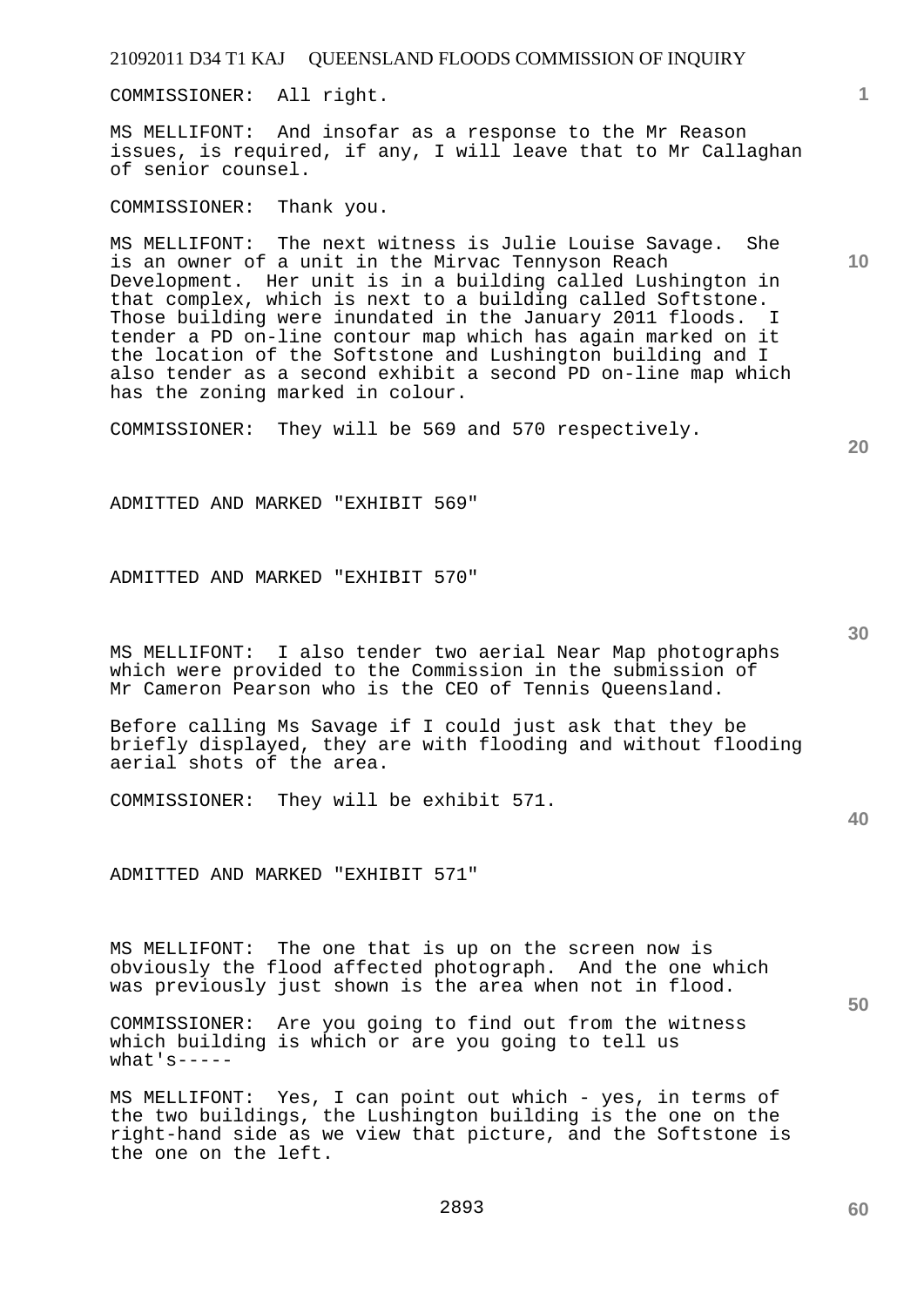COMMISSIONER: Thank you. MS MELLIFONT: I call Julie Louise Savage. I'm sorry, we have swapped out buildings, it's the other way around. COMMISSIONER: So just remind me. MS MELLIFONT: Lushington on the left and Softstone on the right. COMMISSIONER: As we look at it? MS MELLIFONT: As we look at it.

**30** 

**20** 

**1**

**10**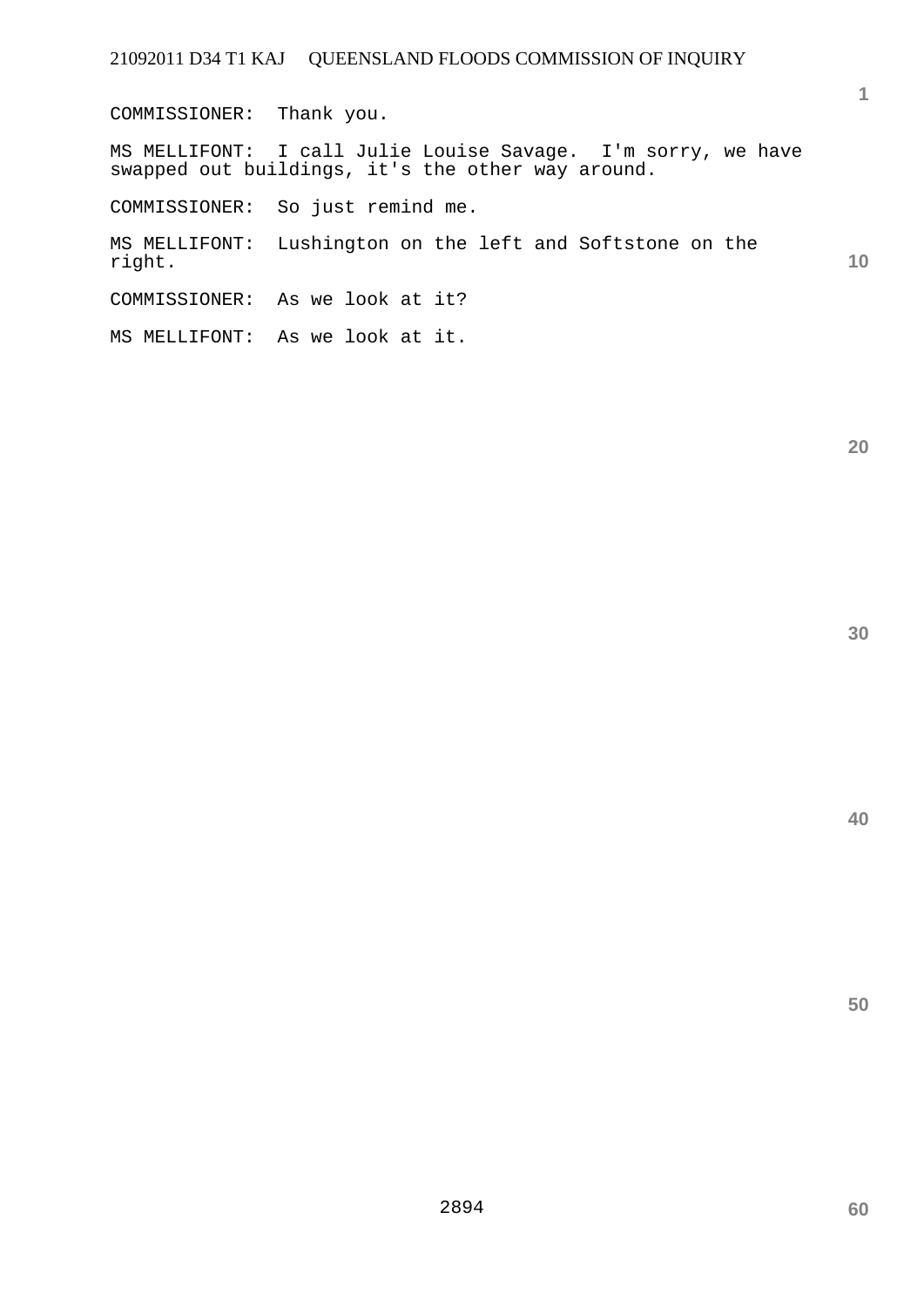# 21092011 D34 T1 KAJ QUEENSLAND FLOODS COMMISSION OF INQUIRY **1 10 20 30 40 50**  JULIE LOUISE SAVAGE, ON AFFIRMATION, EXAMINED: MS MELLIFONT: Thank you. Is your full name Julie Louise Savage?-- Yes. And do you reside at a unit at King Arthur Terrace, Tennyson?-- Yes. Is that part of the Mirvac Tennyson Reach Development?-- Yes. And which building in that development is your unit?-- In Lushington. Have you prepared a statement in respect of this Commission?-- Yes. Can I ask that Ms Savage been shown a copy of that statement. In paragraph 1 of that statement - do you have any amendments you wish to make?-- I have noticed them in handwriting this morning, is that what you mean? Yes. So would you like to amend that first line to read that you are a 50 year old woman and that you are the mother of two teenagers?-- That's right. Rather than, "I'm a 50 year old single mother of two children"; is that correct?-- Yes. And can I take you, please, to paragraph 11 of that statement. In the second line do you wish to amend that statement so that it now reads, "A unit had been made available on a higher level for us to put our belongings in"?-- Yes. And the next line, "At around 3 p.m. I decided to move my possessions from my apartment"?-- Yes, thank you. Now apart from those amendments we've just noted, is your statement true and correct?-- Yes. All right. I tender a copy of that statement, please. COMMISSIONER: 572. ADMITTED AND MARKED "EXHIBIT 572" MS MELLIFONT: Did you decide to purchase an apartment in the complex in 2009?-- Yes, in 2008. All right. And did you move into that apartment in approximately July 2009?-- It would be three years next year,

XN: MS MELLIFONT 2895 WIT: SAVAGE J L

so, yes.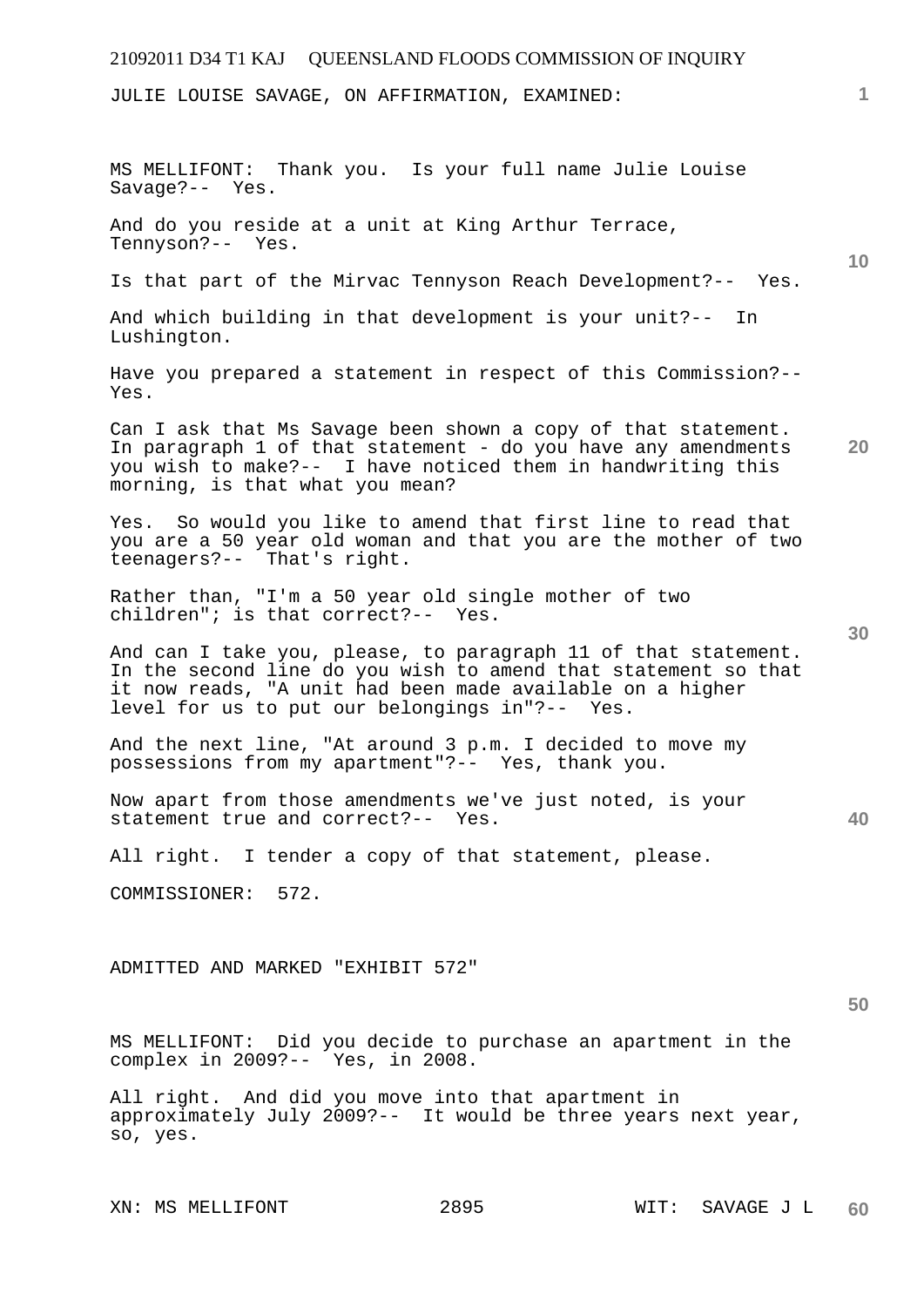All right, that's fine. There is a basement in the Lushington building; is there?-- Yes.

All right. And do you have a four car garage there where you stored your vehicle and various personal effects prior to the flood?-- That's correct, yes.

If I can take you to the time of floods in 2011. I take it some concern was raised by Tuesday the 11th of January that there might be some flooding to the complex?-- Yes.

And were you, yourself, monitoring the levels of the Brisbane River, that is by looking at it?-- Yes. It's fairly close so you could see what was happening and you could look out and watch from what they call the courtyard verandah.

All right.

COMMISSIONER: Can you speak up a bit, Ms Savage?-- Yes. You can see from the courtroom verandah of the apartment, the water is quite near so you can see what's happening.

MS MELLIFONT: All right. So you were watching it, I take it, you were watching it getting higher?-- Yes, and watching the tide times and trying to listen to what was being said on the news or whatever.

All right. And you, yourself, noticed that flooding started to commence by flooding the bike path between the river and the building?-- Yes. By the afternoon it was over my end of the bike path where the land is a bit lower.

Right?-- There is a platform on the rest of it.

And you were, yourself, observing the rise of the river and estimating it by reference to some wire petitions in the path fence?-- Yes. That was later that evening because there's a wire fence that has 10 centimetre gaps, so you could monitor it quite clearly there.

And so far as your observations went, how quickly was it rising in the river there?-- I think it was at 10 centimetres an hour at one point because we were trying to - the high tide was going to be at 3 a.m. and we were hoping that there was some recession of the water when the tide was ebbing, which there wasn't, it was just coming at about 10 centimetres an hour.

**50** 

**10** 

**1**

**20** 

**40**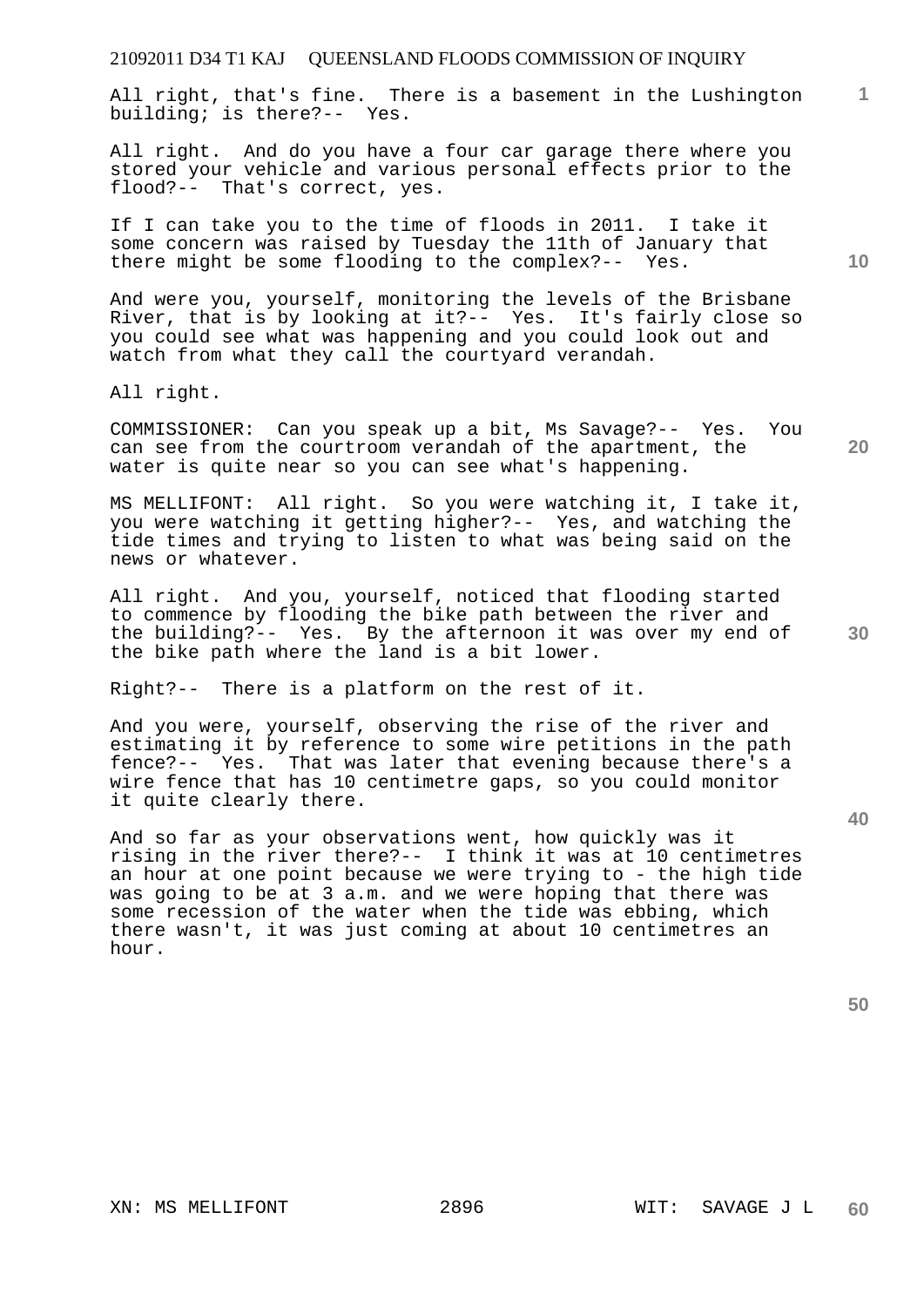At some point that day did you start moving your car and other items from the basement up to a higher level?-- Yes, I had moved the car quite early and taken to it high ground in St Lucia and got some torches and all that sort of stuff, and we had started to move the things from the basement but then it became more important to move the things from the apartment, so we had to abandon that.

How many levels are there in the basement in your building?-- There's two, there's B1, which is the immediate first level, and then there's B2 and I was down - I'm down at B2.

Was the basement flooded?-- Yes, it was flooded for two weeks.

Right. So, B2 was flooded?-- Yes, entirely.

Entirely, and was B1 in flood?-- Yes, it was. Yes, it was ended up being entirely flooded as well, I believe, yeah.

Where is the power and services to the building located?--It's at the entrance to the basement. As you drive down the driveway it's on the right.

Right. And to your knowledge, were those services such as power disabled as a consequence of flooding?-- Yes.

So, at 3 a.m. on the Wednesday you yourself inspected the basement and saw that the water was about two steps below the halfway point from the staircase from B2 to B1?-- From B1 to B2.

To the ground?-- Yeah. So, the whole bottom level was covered by that point and nearly to half of the next level by 3 a.m. on the Wednesday morning.

**40**  Where else within the complex was flooded at that point in time?-- Sort of the outdoor areas, there's quite a hollow at the front of it, like where you - where you are looking at that picture when you said, "Is it on the left or the right?"

When you speak of the front of it, are you speaking of the riverside or the roadside?-- I am talking about the roadside where the front door is or the entryways are versus the riverside.

Okay. So, you have flooding on the roadside?-- Yes.

At that - by that point in time as well as flooding on the riverside?-- That's right.

Okay. And by about 7 or 8 a.m. on the Wednesday you decided to evacuate?-- That's right.

Now, by that stage, where was the water in relation to your apartment veranda?-- My best recollection is it was probably about 12 centimetres under the courtyard balustrade.

**20** 

**50** 

**10**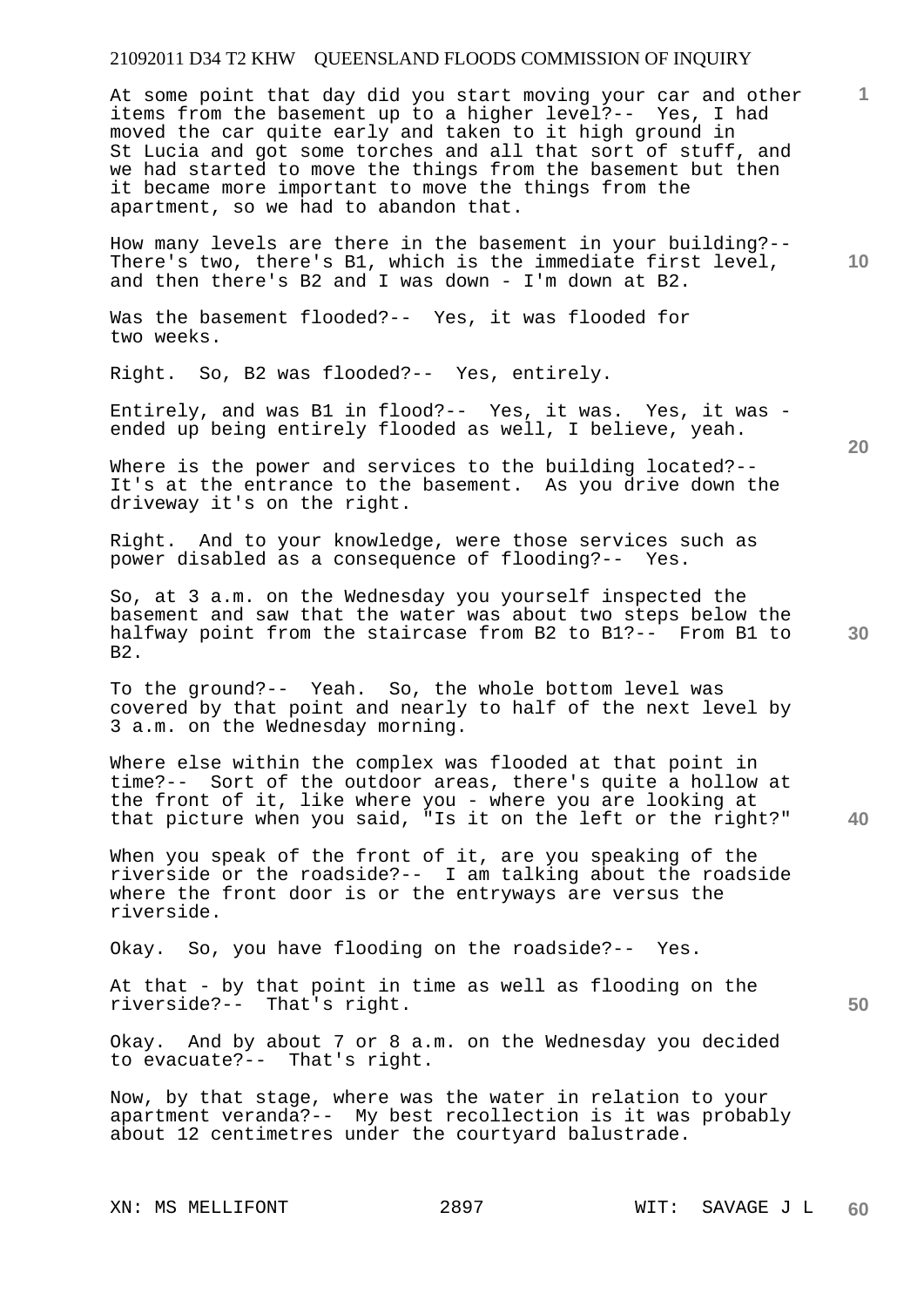And when you sought to evacuate at that time, what was the road condition?-- There was water across the road and I think we would have been one of the last cars out. A lady came to get me in her SUV, and as we left it got unstable sort of thing.

All right. So, can you estimate how far up the SUV the water was at that point in time?-- Well, it must have been up - you know, near the wheels, top of the wheels, I suppose, somewhere in one part of it.

Right?-- She'd come in and parked and then part of the road going out to Fairfield Road was obviously maybe lower.

Now, you have attached some photographs to your statement in respect of flooding. Can I ask, please, that we see annexure B on the screen? Is this the basement area?-- That's B2, my basement, and that's - you can see a number on the floor there, 4212, that's almost opposite my four car garage, you can't see the entrance to my garage, but you can see one similar to it, the next one up with that square boundary.

And did you take a photograph or was it taken by another resident?-- No, someone else took it, not me.

Was that Mr Millichip?-- Actually I think it was Mrs Millichip, Stephanie Millichip.

**30**  Do you know at what point in time that photograph was taken?-- That's on the Tuesday and I believe it's on the Tuesday morning.

Can you have a look at the next photo, please, in annexure B? What's this photograph?-- I'm not sure - I think that's in B2 as well, and that's some time during the Tuesday, but later than the other one obviously but I had not gone down - I was too busy moving things from the ground floor at that point.

**40**  Okay. The next photograph, please, what's this a photograph of?-- This is the entrance to the basement and I'm not entirely sure on the timing of that, but this is probably Wednesday, I think.

The next photograph?-- I think that's Tuesday again, Tuesday middle of the day.

Is that B1 or B2?-- I think it is B2.

And the next photo in that series?-- That's my kitchen.

This is annexure C of your statement. What's this photograph of?-- That's the kitchen in my apartment, looking back towards the road.

So, this is obviously a photo taken after the floods-----?-- Yes.

**10** 

**1**

**20**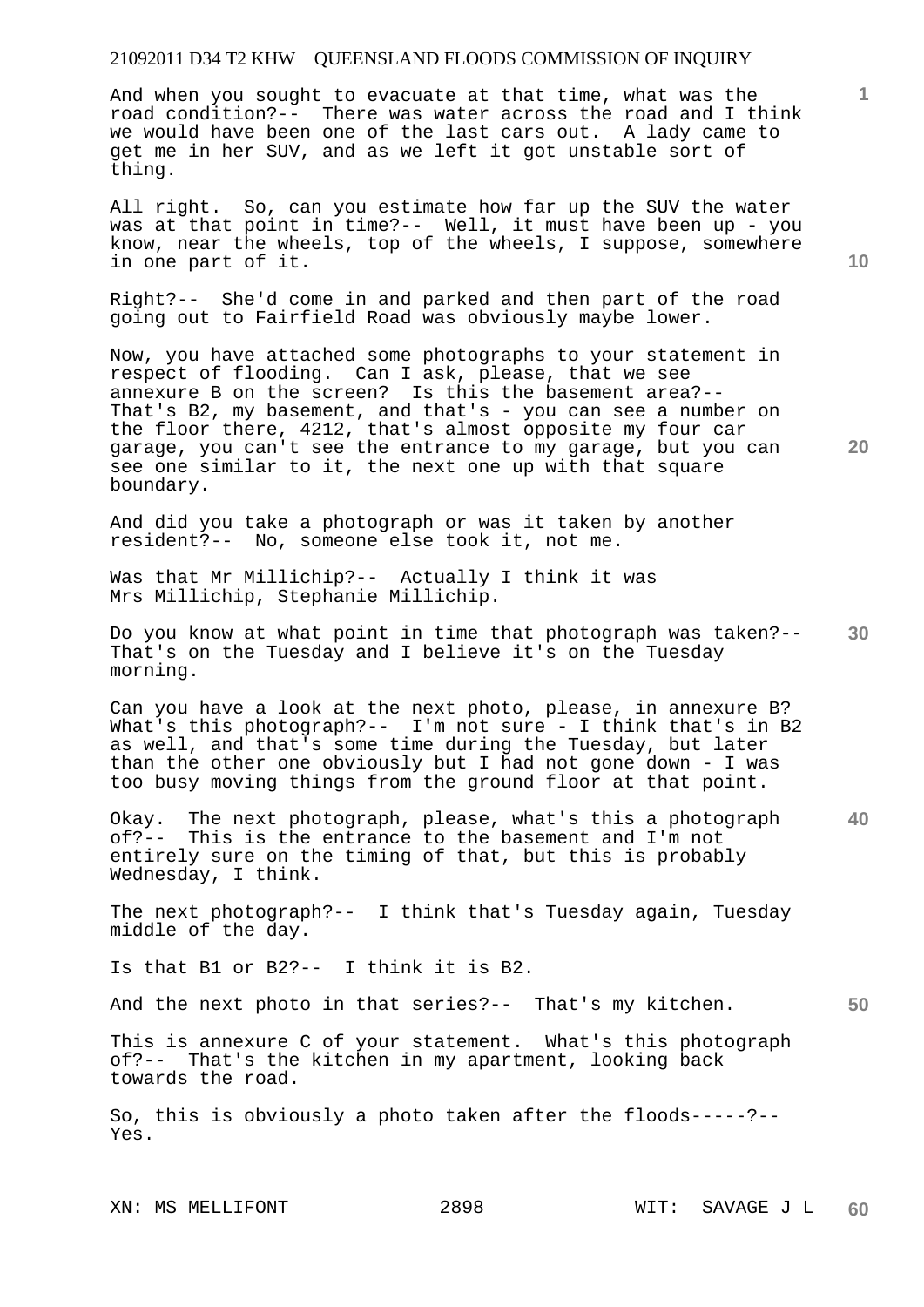21092011 D34 T2 KHW QUEENSLAND FLOODS COMMISSION OF INQUIRY **1 10 20 30**  -----at the time that's - work was being done on the apartment, I take it?-- Yes. The walls within that apartment we see have been ripped out. Were they comprised of Gyprock?-- Yes, except on the outer walls, they're block, as you can see on the left there. All the interior walls are Gyprock and there's Gyprock over the block walls. Looking to the left-hand side of that photograph, you can see how far the wall's been removed. Is that the level of the inundation or was it lower but the walls had to be removed to that extent?-- It was lower than that, it was .65 and because of the measure of a piece of Gyprock, I believe, is that measurement. Thank you. That's the evidence of Ms Savage, thank you. COMMISSIONER: Mr MacSporran? MR MacSPORRAN: Nothing, thank you. COMMISSIONER: Mr Dunning? MR DUNNING: No questions, thank you, Commissioner. MS McLEOD: No questions, thank you. COMMISSIONER: Thanks very much. You don't require Ms Savage any more? MS MELLIFONT: I don't. Thank you. COMMISSIONER: Thanks, you are excused.

WITNESS EXCUSED

**40** 

MS MELLIFONT: Mr Paul Rees is the next witness. He owns a unit at the Regatta Apartments in Duncan Street, West End. That property was flooded in the January floods. Again I tender two PDOnline maps, the first being a contour map which depicts the location of the Regatta Apartments, and the second being a zoning map, again depicting the location of the Regatta Apartments.

**50**  COMMISSIONER: The first will be Exhibit 573, the second will be Exhibit 574.

ADMITTED AND MARKED "EXHIBIT 573 AND 574"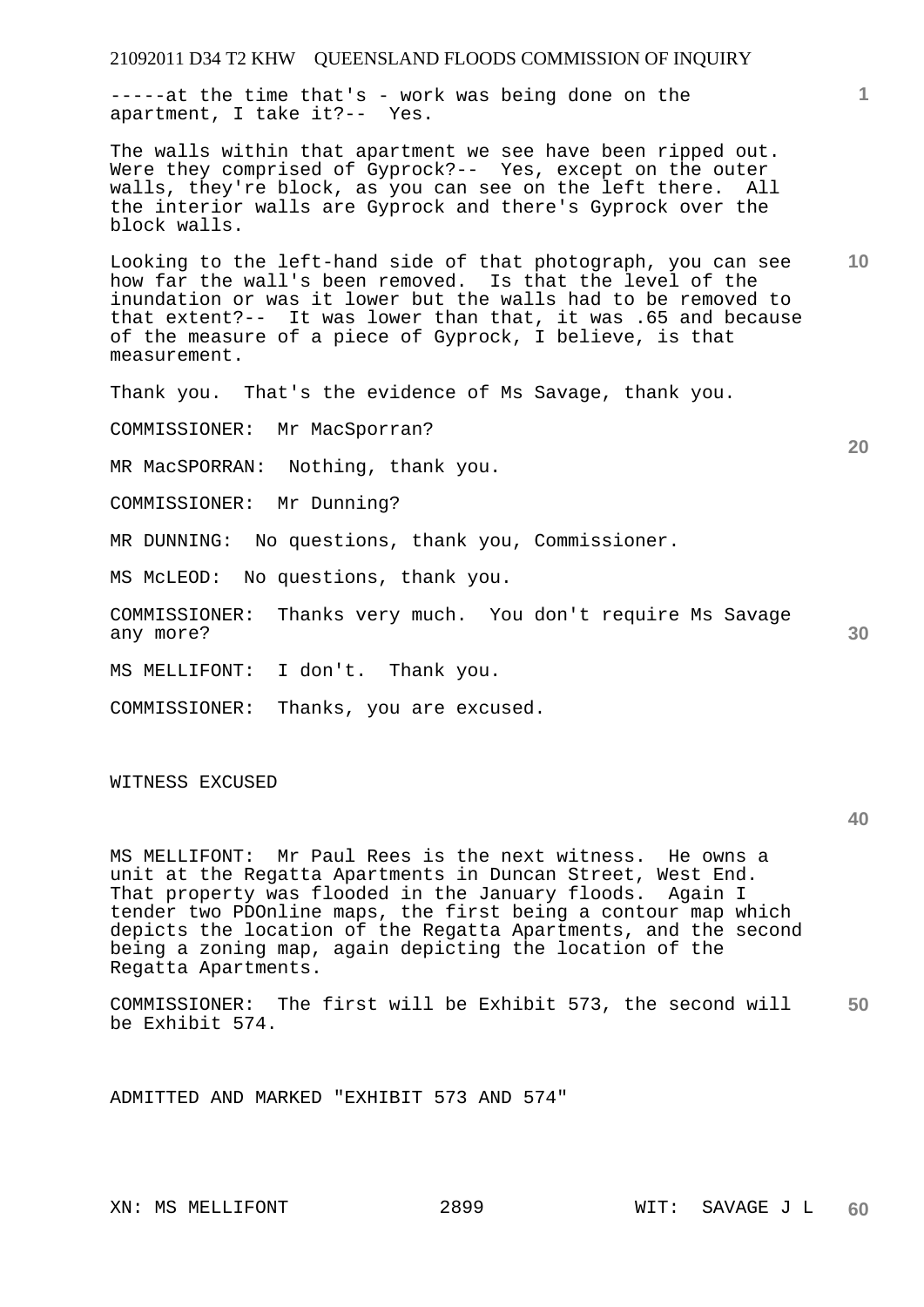| 21092011 D34 T2 KHW QUEENSLAND FLOODS COMMISSION OF INQUIRY                                                                                                                                                           |     |
|-----------------------------------------------------------------------------------------------------------------------------------------------------------------------------------------------------------------------|-----|
| MS MELLIFONT: I also tender a Queensland Reconstruction<br>Authority aerial view as representation of the flooding of the<br>area.                                                                                    | 1   |
| COMMISSIONER: Exhibit 575.                                                                                                                                                                                            |     |
| ADMITTED AND MARKED "EXHIBIT 575"                                                                                                                                                                                     | 10  |
| MS MELLIFONT: Now, on that map, the area of the<br>Regatta Apartments has been circled with a black Nikko -<br>sorry, there's a rectangle around it with black Nikko in<br>approximately the centre just to the left. |     |
| COMMISSIONER: Circled or squared?                                                                                                                                                                                     |     |
| It's a - well, square or rectangle.<br>MS MELLIFONT:                                                                                                                                                                  | 20  |
| Rectangle, I think. Thank you. That's<br>COMMISSIONER:<br>Exhibit 575.                                                                                                                                                |     |
| ADMITTED AND MARKED "EXHIBIT 575"                                                                                                                                                                                     |     |
| MS MELLIFONT: Thank you. Mr Rees is in the witness box now.                                                                                                                                                           | 30  |
| PAUL RICHARD REES, ON AFFIRMATION, EXAMINED:                                                                                                                                                                          |     |
| MS MELLIFONT: Good morning, Mr Rees. Is your full name<br>Paul Rees?-- Paul Richard Rees.                                                                                                                             | 40. |
| Thank you. And do you reside at the Regatta Apartments at<br>Duncan Street, West End?-- Yes.                                                                                                                          |     |
| Have you prepared a statement in respect of this Commission?--<br>Yes.                                                                                                                                                |     |
| May Mr Rees be shown a copy of that statement, please? You<br>have had a look at that statement?-- Yes.                                                                                                               | 50  |
| You confirm the contents of it are true and correct?-- Yes.                                                                                                                                                           |     |
| I tender that statement, please.                                                                                                                                                                                      |     |
| COMMISSIONER: Exhibit 576.                                                                                                                                                                                            |     |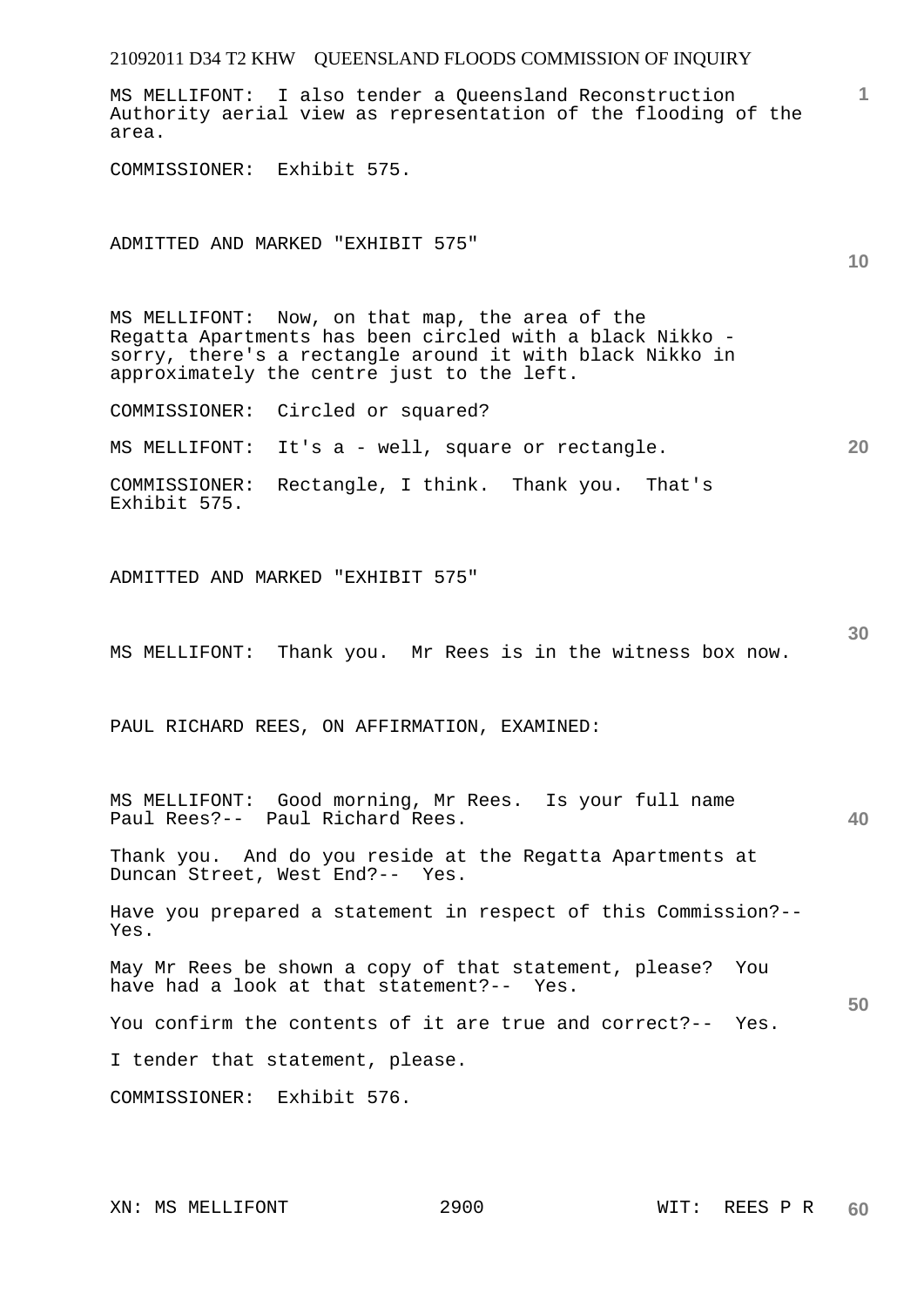# 21092011 D34 T2 KHW QUEENSLAND FLOODS COMMISSION OF INQUIRY **1 10 20 30 40 50**  ADMITTED AND MARKED "EXHIBIT 576" MS MELLIFONT: Now, the Regatta Apartments is a unit complex comprised of 59 units; is that correct?-- That's right. And it has five two storey townhouses and 54 units in a six storey block?-- That's right. You are the chair of the body corporate of the Regatta Apartments?-- Yes. And those apartments were inundated during the January floods?-- The basement was, yes. The complex itself was a constructed about eight years ago?-- That's right. And it was one of  $-$  it was the first of new apartment buildings in the old industrial area of the riverside precinct?-- Yes, that's right. The complex is bounded by riverside to the west and is located a quite short distance from the river?-- Yes. And the surrounding area consists of residential blocks of industry of varying sorts, parklands and, of course, the river?-- That's right. Now, when was the basement car park flooded?-- Would have been about 3 a.m. on the Wednesday morning. So, 12th of January 2011?-- Yes. And by what means did the water enter the basement, so far as you're able to observe?-- The water came up the road from the river as the river rose, and then it flowed down through the through the driveway entrance into the basement car park. All right. And to what extent was the basement flooded?-- It was completely filled with water. And about how high?-- Well, it's - I'd say probably be about two and a half metres high and then the water level was above the top of the basement. Right. Now, the ground floor apartments themselves are raised approximately one and a half metres off the ground towards the river?-- Yeah. And approximately one metre off the ground in the opposite side of the complex?-- Yes. And they themselves were not inundated during the floods?-- No, there was probably less than an inch of water - less than an inch above the high water mark.

XN: MS MELLIFONT 2901 WIT: REES P R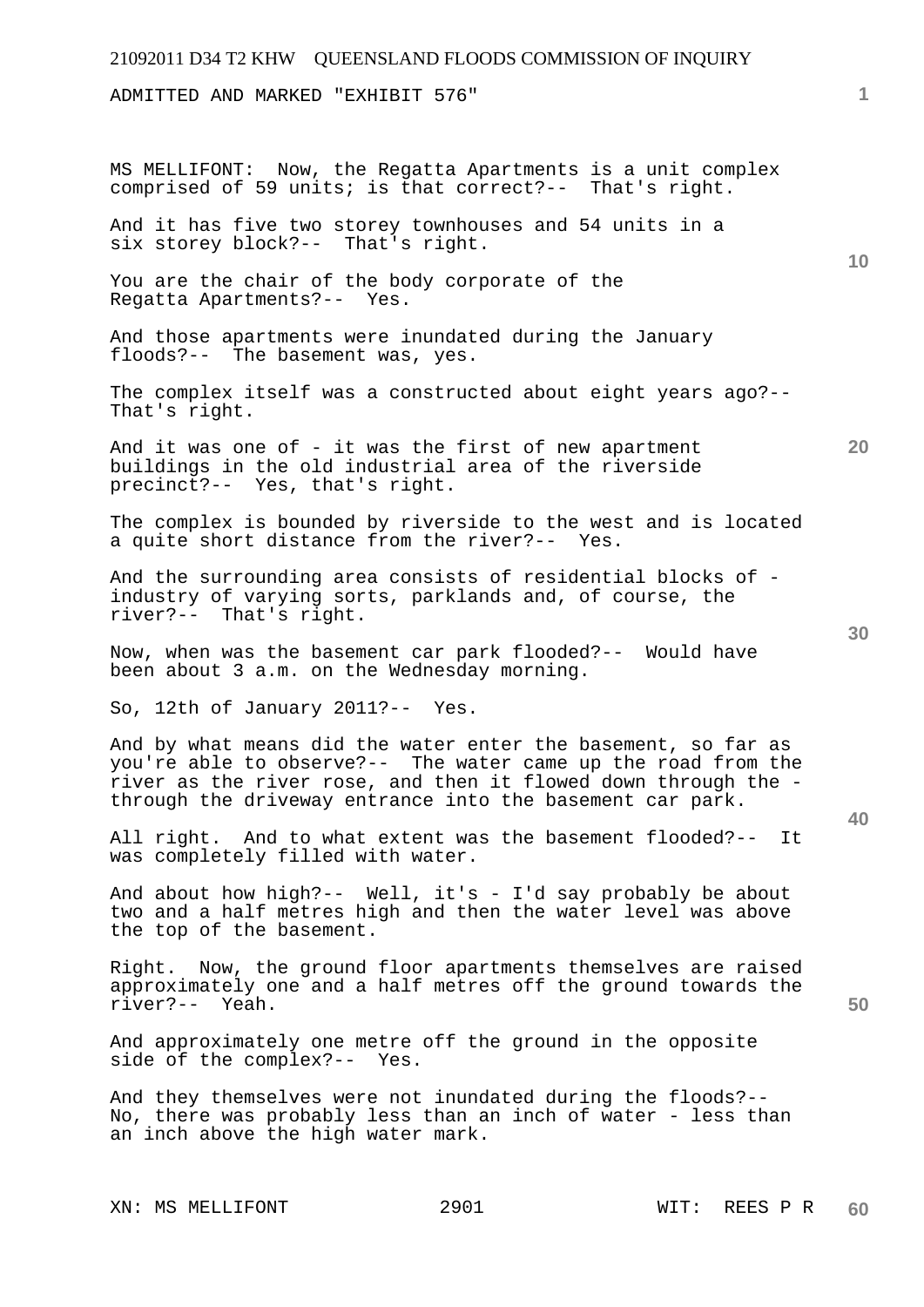Can I take you, please, to some photographs? These are photographs you have taken at the time of the floods?-- I didn't take the photos, but other people in the complex did.

All right. Can I take you, please, first to annexure P? That should come up on the screen. All right. What are we seeing in annexure P?-- That's taken from the third floor of the Regatta.

From what direction?-- It's looking back along Kurilpa Street East towards Montague Road and the cross street is Duncan Street.

Do you know approximately when that photograph was taken?-- I would say that would have been taken before 8 a.m. on the Wednesday morning.

I take you, please, to photograph at annexure N, and what view is depicted here?-- That photograph is taken near the front of the complex from unit 4 and it's taken back towards the river looking down Kurilpa Street towards the river.

And approximately when?-- I'd say that that would have been around the same time, we got the order to evacuate around about 8 a.m., and I think that would have been taken shortly before then. This is taken from - almost the same spot as that previous photograph, that's looking back up Kurilpa Street towards Montague Road.

And you are speaking here of annexure N to your statement, which is now on the screen?-- Yes.

I take you now, please, to annexure Q?-- Okay. That's the entrance, the main entrance to the building. That would have been taken about the same time on the Wednesday morning.

And annexure D?-- Okay. That's the junk from the clean-up. That would have been taken probably on the Sunday.

Is that junk from the clean-up at the Regatta Apartments or from surrounding areas as well?-- That's taken in Kurilpa Street straight in front of Regatta Apartments. The house you can see on the other side is called Rose Cottage and it's directly across from the Regatta. The junk there would have been a combination of stuff from underneath Rose Cottage and stuff from the basement of Regatta.

Can I take you, please, to annexure K?

**50**  COMMISSIONER: Just before you do, just to get it clear, when you say "junk" was it junk before the flood?-- No, it's they were all people's belongings.

Right. Thank you.

MS MELLIFONT: And annexure K, please?-- Okay. That's stairs taken - that go down to the basement on Duncan Street just around the corner from the entrance to the Regatta Apartments.

XN: MS MELLIFONT 2902 WIT: REES P R

**20** 

**10** 

**1**

**30**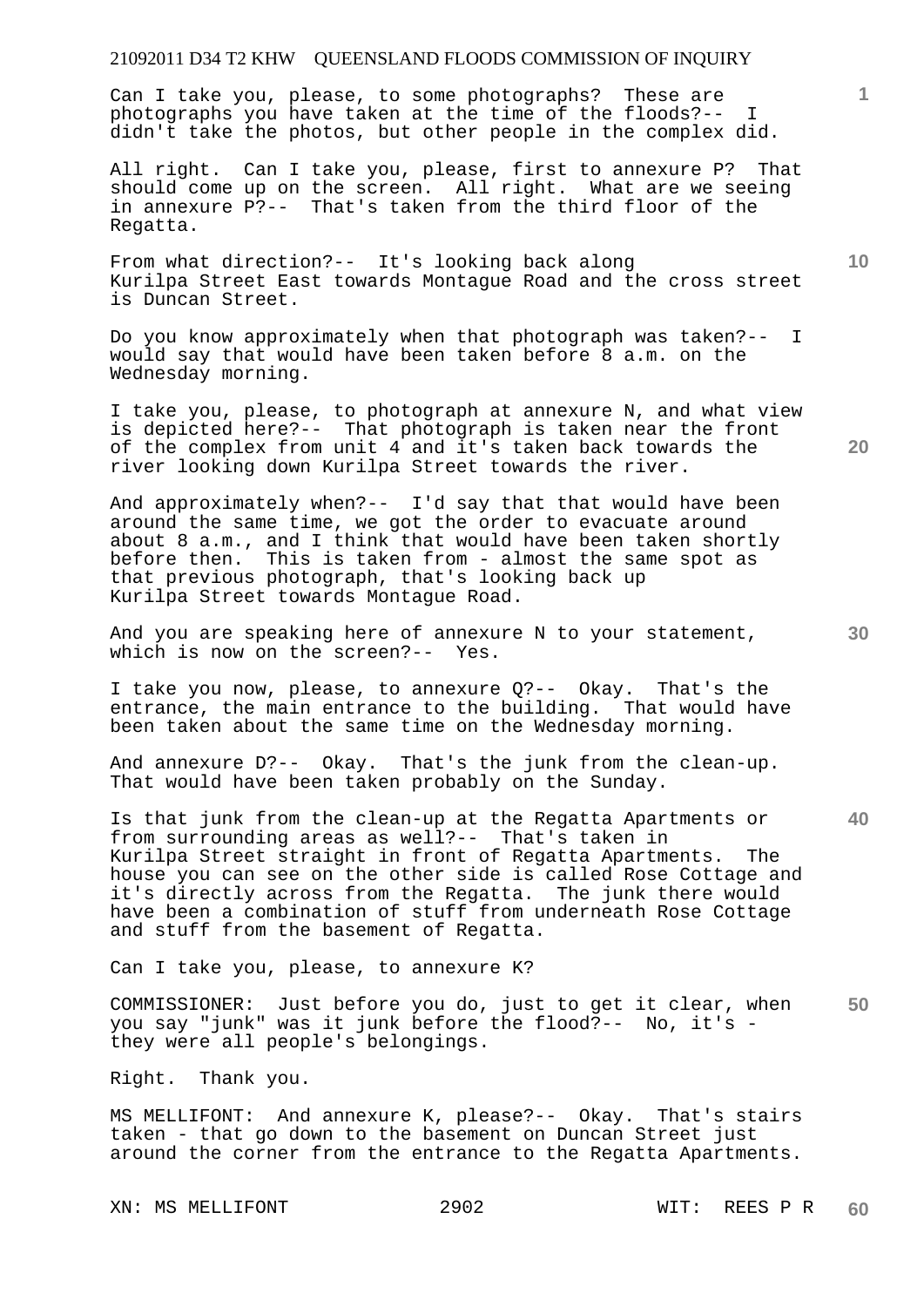Those stairs go down to the basement, and you can see the high water mark, it's fairly clearly visible on the right-hand side of the photograph. That photo would have been taken on the - I would say some time on Friday, it would have been pumping out for some time, I'd say.

So you are pumping out for some time on?-- We started pumping out on Friday, and pumped out all day Friday and all day Saturday, but just looking at that, that level, it - I think that there would have been - it's not just the level of the flood had receded because the basement remained full once the flood had gone down, we had to then pump it out, and I think we would have done some pumping when that photo was taken.

Annexure G, please?-- Okay. That was taken some time after about 3 a.m. on the Wednesday morning. That's the water flooding down the - down the driveway into basement. So, that's from Kurilpa Street down into the basement.

And finally as far as photographs is concerned, annexure L?-- Okay. That would have been taken, I'd say, on the Saturday afternoon, because the basement's now been pumped out, but that was one of the two cars that was - couldn't get out. It was completely submerged, as you can see.

"Pretty submerged as you can see", is that what you said?-- Completely.

Completely?-- Yes.

Was there any reason for not being able to get those two vehicles out?-- Yeah, the owners of these cars - this car was on holiday in Vietnam and we couldn't contact them. We did have access to their unit, we went in there looking for a car key but we couldn't find it, so unfortunately we - we didn't have permission to move it, and we couldn't get it out in time.

Your experience of the events post the flood is one example of where the community banded together in order to assist each other with the clean-up method - processes?-- Yeah, I think that's fair to say, the community within Regatta Apartments apartments but also the wider community.

Now, as a result of the flood, there was significant damage to the electrics located in the basement; is that correct?-- That's right, the electrics for the stuff in the basement, so you have got the lighting, the security system, the electric gates and the air-conditioners for half of the complex were located down in the basement for the bottom half of the complex, and the top half of the complex the air-conditioning units were on the roof of the complex.

All right. Exhaust fans as well-----?-- Yes.

-----were destroyed?-- Yes.

The security system for the apartment was also destroyed?--

XN: MS MELLIFONT 2903 WIT: REES P R

**10** 

**20** 

**1**

**30**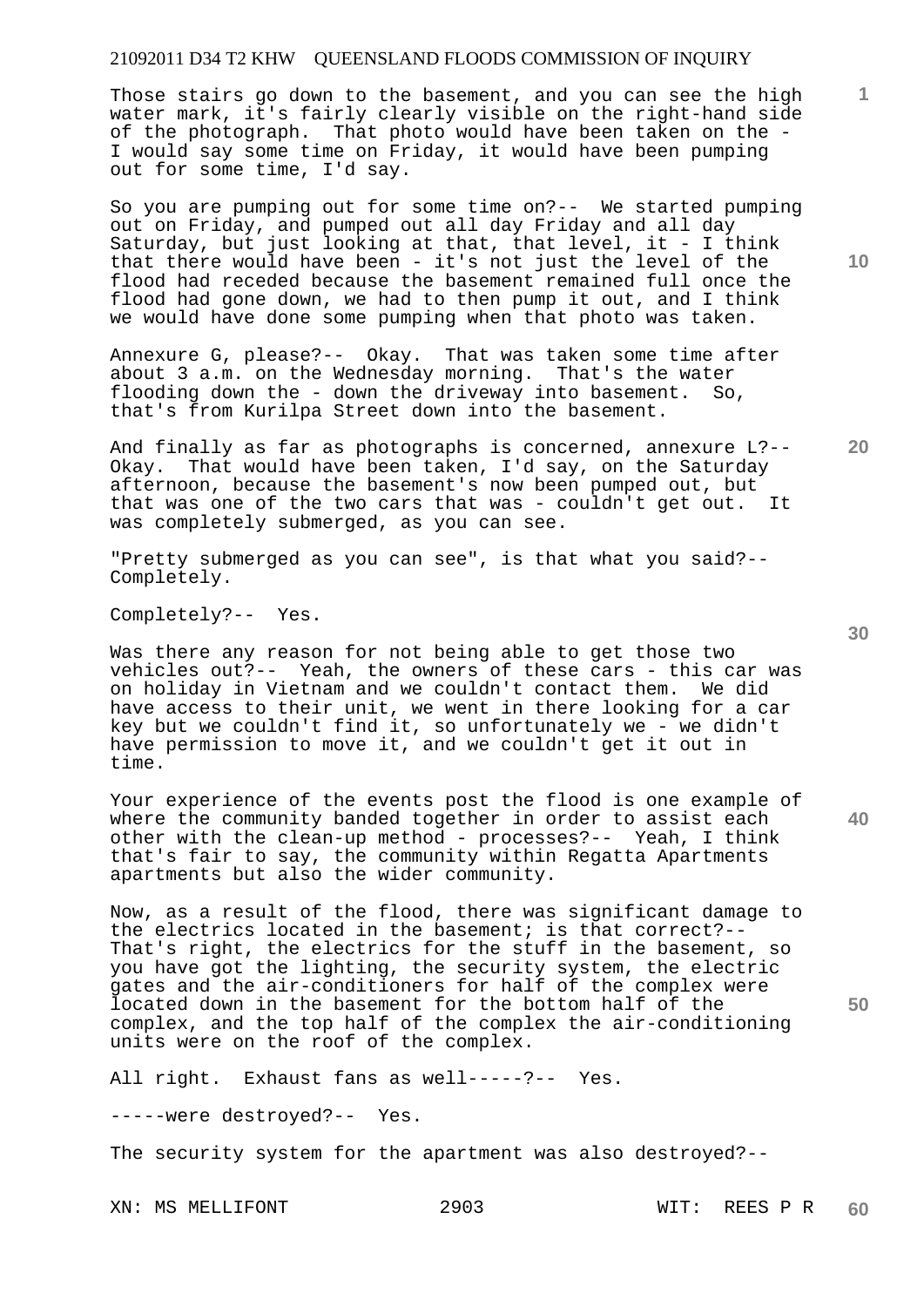Yes.

And the complex's two lifts mechanisms were in the basement?-- Yes, one lift was left on the ground floor and the other lift when the power went out was on the fourth floor, so it wasn't damaged, but the one that was on the ground floor, its - its equipment hung down in the lift well, down below the water level, so it was all destroyed.

So far as you understand there may be a proposal by the Brisbane City Council for an extra 25,000 residents and 55,000 workers within that West End region?-- Yes.

And you have some concerns if this comes to pass; is that correct?-- Yeah, I do. Those numbers are from the council's South Brisbane West End Neighbourhood Plan that was approved fairly recently.

And your particular - one particular concern you harbour is that even with the amount of people that were there in January 2011 the evacuation attempts were chaotic?-- Yeah, on the Tuesday morning, mid-morning when it was clear that we were going to have a flood, a lot of people returned home to try to get their possessions out and also the people in the businesses there were trying to - trying to leave the area, maybe to go to their homes or whatever, the streets were all clogged, it was quite difficult to get out on to Montague Road, and that's with - you know, a very small redevelopment of the area, so I think if - you know, if the full redevelopment happened as is planned, I can't see how you'd get all of the cars and people out of there, it would be very difficult indeed.

In terms of your observations of the flooding in January 2011 in West End, was it your observation that the worst flooding appeared to be not simply the riverfront but rather the area halfway back to Montague Road?-- Yeah, that's right. Along the river, the land is actually higher and then it slopes away, it's sort of not the way you would think it is, but as you move away from the river towards Montague Road, the ground actually drops down a fair way so that the warehouses in the middle section, say across - say halfway back to Montague Road, they were flooded up - up to the awning level, whereas at - where we were it was - you know, like right on our built up ground level, and all of the warehouses down in Bailey Street, which is a little bit further back, they were they were quite flooded through there too.

**50**  And did you also make some observations of the flood damage to riverside parkland in the area?-- Yeah, that's right. There was - there's roads, there's bollards, there's exercise equipment, things like that, were all damaged in the flood, and damaged in the clean-up too, I should say. I think because a lot of it was covered in mud that it may have been damaged when the council brought in excavators to get the mud out of there.

Right. Now, there's a drive known as Riverside Drive in the

XN: MS MELLIFONT 2904 WIT: REES P R

**1**

**20** 

**10** 

**30**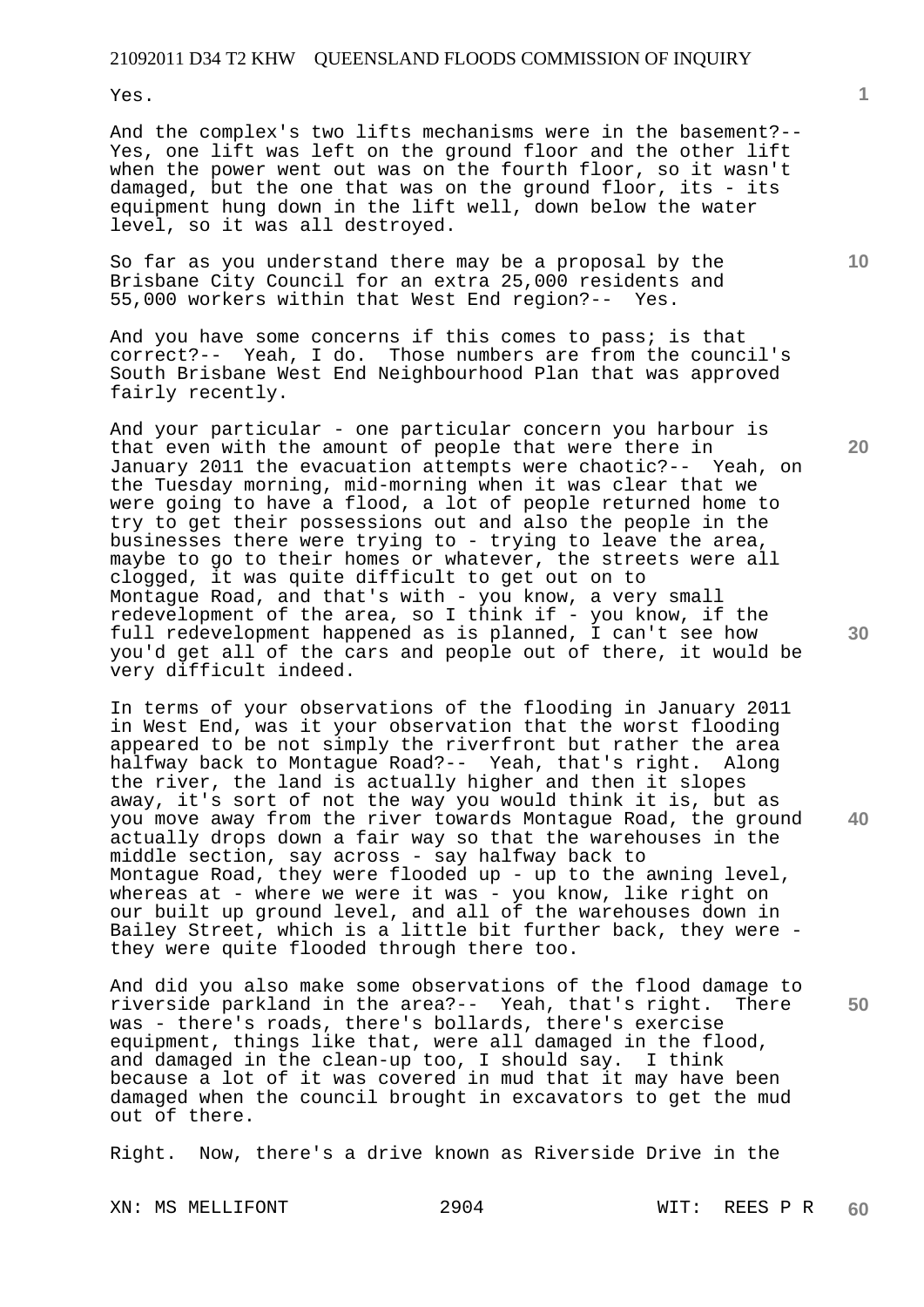area?-- Yes.

Where is that?-- That's along the riverside, it's between Regatta Apartments and the river.

And was the road surface to Riverside Drive damaged during the floods, so far as you observed?-- Yes.

In what respect?-- There were large sections of the surface gone, potholes were just gone, and I don't know whether that happened in the flood or as a result of a clean-up, but once the mud was removed it was - you know, the road surface was quite damaged.

**20**  And your concern about Riverside Drive is perhaps that it should be closed so as to avoid - to avoid danger and potential fall?-- Riverside Drive is not a gazetted road, it's supposed to be park, and the redevelopment of the area does have that reverting to parkland and the council apparently has approved that - for that to happen and we think that should happen sooner rather than later for safety reasons, but also not to waste money repairing the damage for something that is supposed to go in the near future anyway.

No further questions, thank you.

COMMISSIONER: Mr MacSporran?

MR MacSPORRAN: Nothing, your Honour.

COMMISSIONER: Mr Dunning?

MR DUNNING: No questions, thank you, Commission.

MS McLEOD: No questions, thank you.

COMMISSIONER: Did you want Mr Rees excused?

MS MELLIFONT: Yes, please.

COMMISSIONER: Thanks very much for your time, Mr Rees.

WITNESS EXCUSED

**50**  MS MELLIFONT: The next witness is Mr Joseph Bannan, who is the manager of the Asset Management Branch of Brisbane City Council.

Before calling Mr Bannan, can I please tender a report under the hand of Trevor Johnson? Mr Johnson is an engineer and he had prepared a report with respect to flooding issues related to stormwater management.

COMMISSIONER: That will be Exhibit 577.

XN: MS MELLIFONT 2905 WIT: REES P R

**1**

**10** 

**30**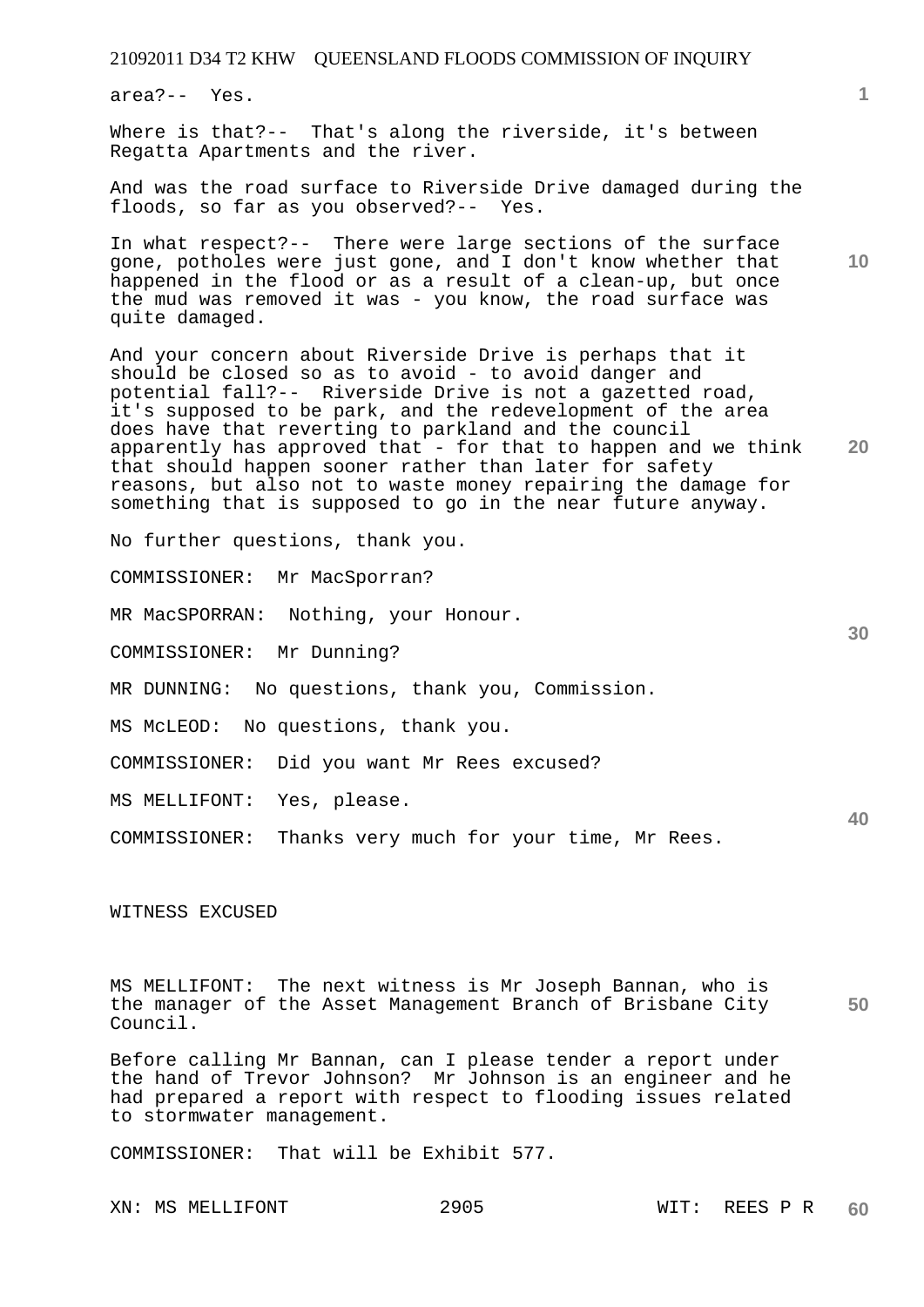ADMITTED AND MARKED "EXHIBIT 577"

JOSEPH JOHN BANNAN, SWORN AND EXAMINED:

MS MELLIFONT: Is your full name Joseph John Bannan?-- It is.

And are you the manager of the Asset Management Branch of Brisbane City Council?-- I am.

You prepared a statement in response to a requirement issued by the Commission?-- I have.

**20**  Can Mr Bannan please be shown a copy of his statement? Is that a copy of your statement, Mr Bannan?-- It is, yes.

Thank you. I tender a copy of that statement.

COMMISSIONER: Exhibit 578.

#### ADMITTED AND MARKED "EXHIBIT 578"

MS MELLIFONT: Mr Bannan, can I start by asking you what the Asset Management Branch is of the Brisbane City Council, what's its role?-- The Asset Management Branch is a strategic asset knowledge type branch for Brisbane City Council. Its role is to understand the life cycle of its assets and to assist the other areas of council as well to understand the appropriate investment strategies that we should be imposing for the organisation.

I will need to get you to speak up a little?-- Yes.

So, in short it's about the management and control of the assets?-- Yes.

All right.

COMMISSIONER: What sort of assets are you talking about?-- Civil assets, so our roads, our drains, our buildings, our parklands.

MS MELLIFONT: Now, you hold a Master of Engineering Science, a Bachelor of Engineering and an Associate Diploma in Civil Engineering?-- Yes.

And you are a registered professional engineer in Queensland?-- Yes.

**40** 

**50** 

**10**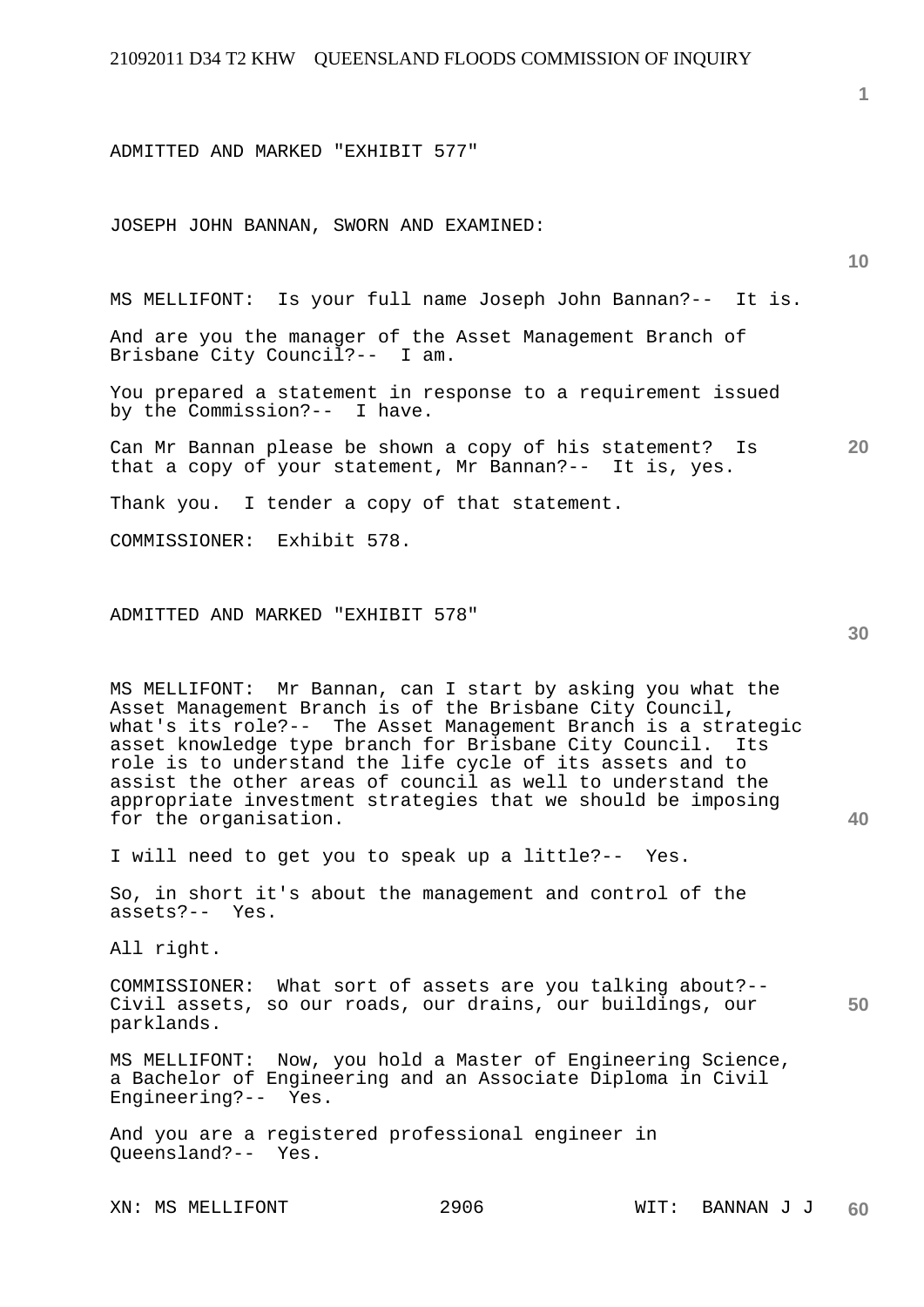You have held your current position as manager of the Asset Management Branch since January 2011?-- Yes.

And prior to that you were employed by the Moreton Bay Regional Council as manager of its Asset Management Branch, and then prior to that you were employed in a number of engineering roles by the Pine Rivers and Caboolture Shire Councils?-- Yes.

Now, insofar as the notice to you, it covered a range of issues relating to stormwater network design and operation?-- Yes.

Insofar as the council's division of responsibility various departments share responsibility under that grouping?-- That's correct.

So, in respect of design capacity standards, that's guided by the Water Resources Branch?-- Yes.

Insofar as policy with respect to planning and development, that's guided by Water Resources Branch?-- Yes.

And who is that headed up by?-- Julie McLellan.

COMMISSIONER: How do you spell that?-- M-C - I am not sure, I'd have to look it up.

She's going to be pleased with you.

MS MELLIFONT: Is it McLellan?-- McLellan.

Okay. Insofar as the application of the planning and development policies relating to stormwater and sewerage, that's the province of the Development Assessment Branch?-- Correct.

Which is not your branch?-- No.

And who heads that up?-- I am just trying to think. That would be Andrea Kanafake, I believe, Kanafake.

Spell it? Best guess?-- K-A-N-A-F-A-K-E.

Insofar as the policy for long-term planning for the stormwater network is guided, that is the Water Resources Branch?-- Yes.

**50**  Can I ask you whether the division of responsibilities between various divisions of the council insofar as stormwater network design and operation is concerned, does that division create challenges in terms of mitigating flood effects in respect of stormwater issues and if so what are they?-- It doesn't really. The professionals exists within different parts of the organisation that work in this area and they all seem to work fairly well together.

**10** 

**30** 

**20**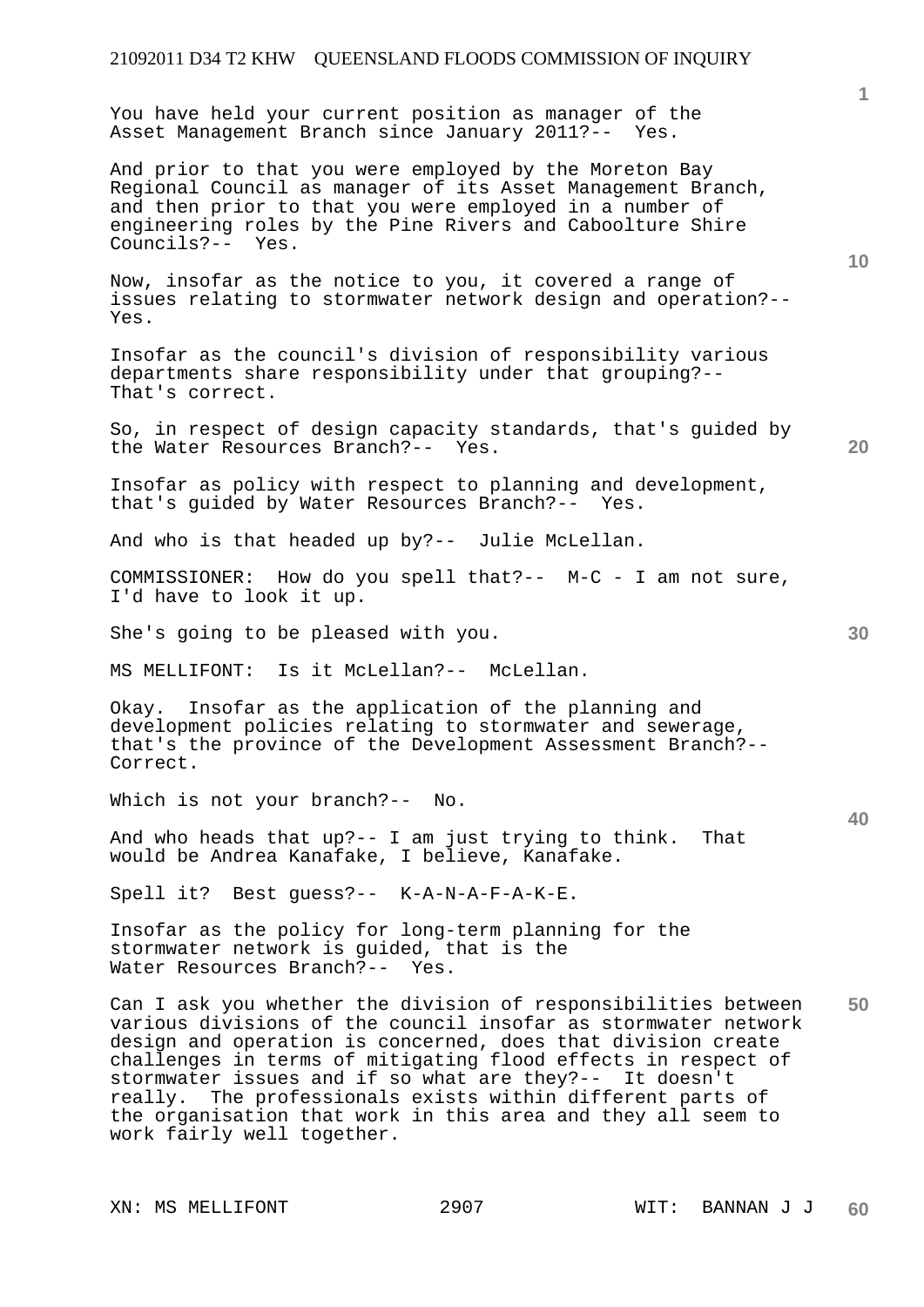| 21092011 D34 T2 KHW QUEENSLAND FLOODS COMMISSION OF INQUIRY                                                                                                                                                                                                                                                                      |                 |
|----------------------------------------------------------------------------------------------------------------------------------------------------------------------------------------------------------------------------------------------------------------------------------------------------------------------------------|-----------------|
| Are there formalised methods of liaison as between each of<br>these departments?-- Yes.                                                                                                                                                                                                                                          | $\mathbf{1}$    |
| Now, your particular branch works closely with the Field<br>Services Group, doesn't it ?-- Yes.                                                                                                                                                                                                                                  |                 |
| So they're the on the ground people-----?-- Yes.                                                                                                                                                                                                                                                                                 |                 |
| -----who are looking after the maintenance and rehabilitation<br>of defects in the stormwater system?-- Yes.                                                                                                                                                                                                                     | 10 <sup>°</sup> |
| If you can deal with some introductory general definitions,<br>"stormwater infrastructure" refers to infrastructure for which<br>the primary purpose is the collection and the conveyance of<br>stormwater?-- Yes.                                                                                                               |                 |
| $Now----$                                                                                                                                                                                                                                                                                                                        |                 |
| COMMISSIONER: Do you mean pipes and drains or - let's get<br>this as basic as possible?-- Yes, pipes and drains.                                                                                                                                                                                                                 | 20              |
| All right. Thank you.                                                                                                                                                                                                                                                                                                            |                 |
| MS MELLIFONT: Now, the stormwater infrastructure which<br>manages stormwater flow can have a flood mitigation<br>function?-- It can.                                                                                                                                                                                             |                 |
| But if you have stormwater infrastructure whose purpose is<br>solely directed towards managing water quality, then it<br>doesn't have a flood mitigation function; is that correct?--<br>Yes.                                                                                                                                    | 30              |
| Insofar as stormwater infrastructure - and I will confine my<br>questions to stormwater infrastructure with flood mitigation<br>functions, if I can preface all of my questions on that basis,<br>stormwater infrastructure refers to items of civil works built<br>or created for stormwater collections and conveyance?-- Yes. |                 |
| So pipes and drains-----?-- Yes.                                                                                                                                                                                                                                                                                                 | 40              |
| -----are examples. But that infrastructure is only part of<br>the over all stormwater network?-- Correct.                                                                                                                                                                                                                        |                 |
| Because in addition to that built infrastructure other means<br>of moving stormwater includes overland flow paths and<br>channels?-- Yes.                                                                                                                                                                                        |                 |
| Channels might be naturally occurring or they can be partially<br>or fully the result of man-made intervention?-- Yes.                                                                                                                                                                                                           | 50              |
|                                                                                                                                                                                                                                                                                                                                  |                 |
|                                                                                                                                                                                                                                                                                                                                  |                 |
|                                                                                                                                                                                                                                                                                                                                  |                 |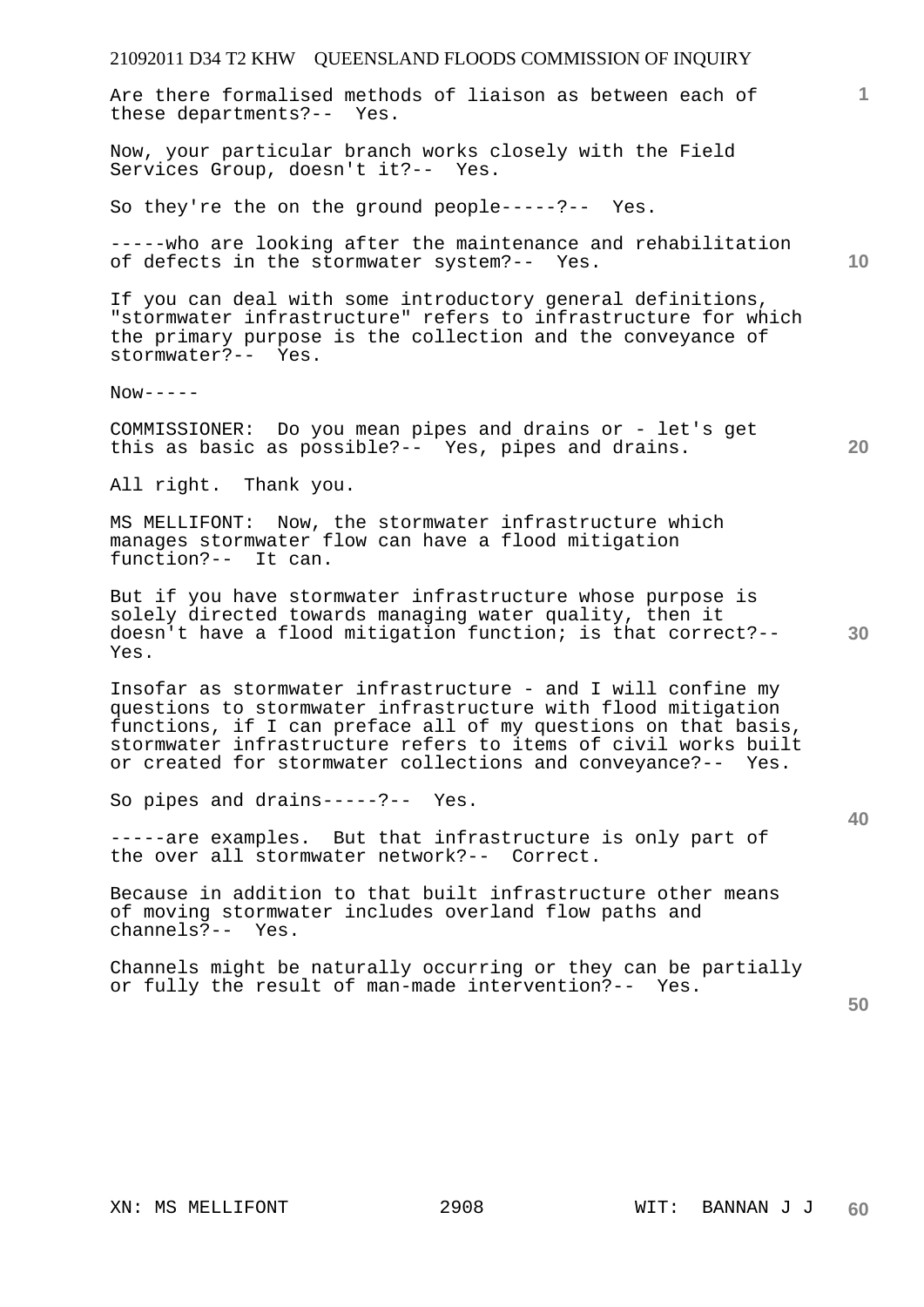COMMISSIONER: Can you explain about overland flow paths? Is that just where the water ends up going whether you want it to or not or-----?-- Yes-----

-----what is that?-- -----that's pretty correct. So overland flow typically is naturally occurring depressions in the ground that water generally just accumulates and flows at that point.

Thank you.

MS MELLIFONT: Now, when you're planning stormwater management for the city you have to look the whole stormwater network and how it works-----?-- Yes.

-----in its entirety and in the way in which it interacts within its various components?-- Yes.

There are also non-infrastructure components of stormwater of a stormwater network-----?-- Yes.

-----is that correct? Now, we've spoken of overland flow paths already. How are they in terms of their effectiveness in conveying stormwater?-- They're part of the overall network, they're essential. As far as effectiveness, they're as effective as each case allows, so site specific, you'd have to talk in that sort of nature.

Right. There's no cost involved, I take it, in overland flow paths which are naturally occurring?-- Correct.

And in so far as those would have to be the product of man-made intervention in terms of cost-effectiveness it's quite good?-- Yes. There's ongoing maintenance activities, of course, to both, and when you talk about "naturally-occurring", there could be a cost associated with retaining a naturally-occurring flow path in light of a future development.

All right. So an example, please, of a naturally-occurring overland flow path and its associated maintenance?-- Would be at the very least mowing the grass that may exist within an overland flow path.

So if we could start with what an example of an overland flow path might be. Are you speaking, perhaps, of a parkland?-- Yes, yeah. So a - like I was saying, a - the low point in a land area that allows water to travel, and water always flows downhill so it hits that low point. An overland flow path would typically be grassed. It might flow through a park or property.

All right. And overland flow paths, I take it, are affected by diversion of water due to development?-- Yes.

Well, has the Council undertaken mapping of overland flow paths in the city?-- I'm not aware.

**20** 

**40** 

**50** 

**10**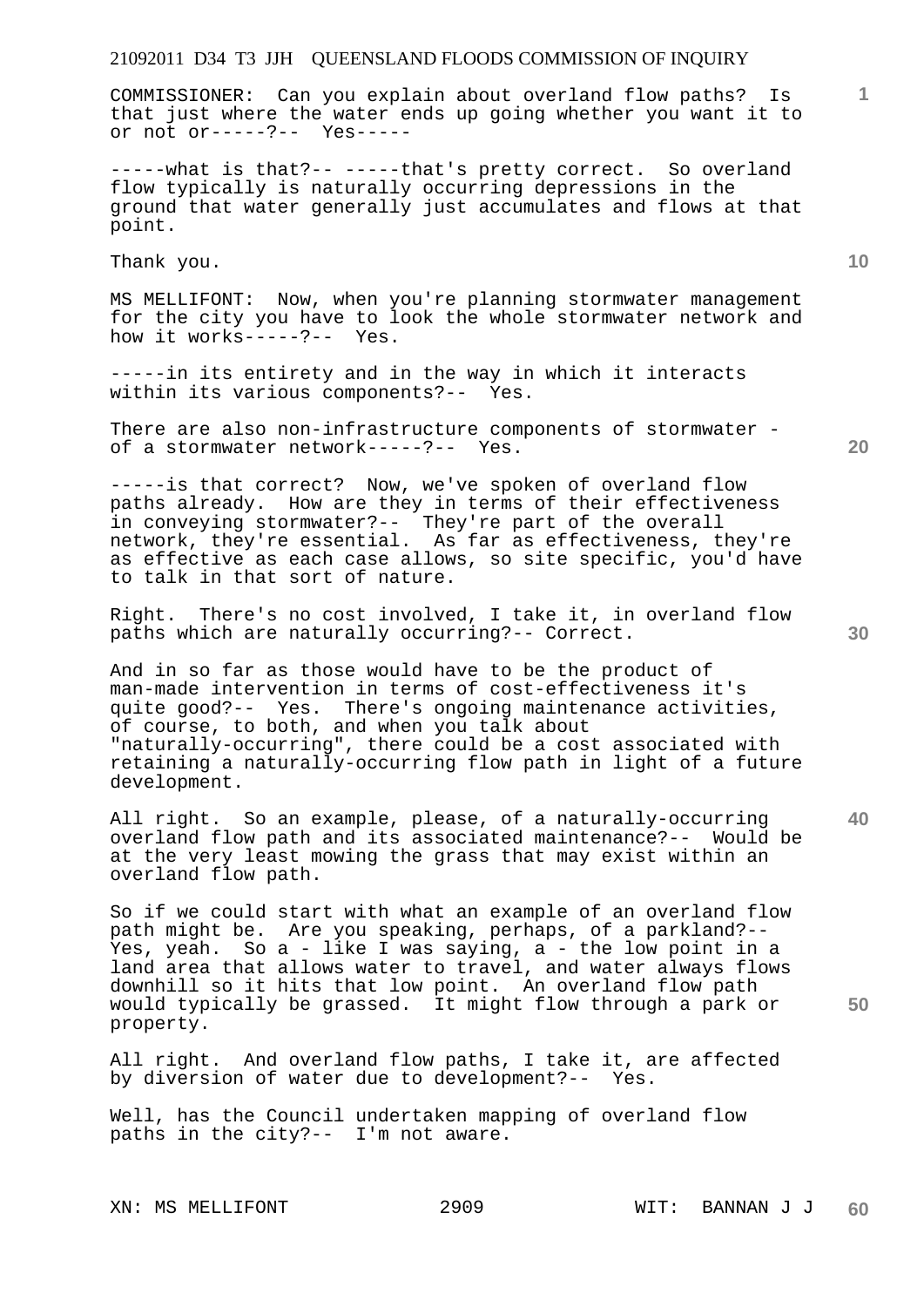Right. Can I take you to paragraph 14 of your statement, please?-- Yep.

Which is page 3. You speak there, starting at the last line on paragraph 14, of Council having undertaken extensive mapping in overflow paths in the city and major overland flow paths are containing flood flag maps which are available to the public by Internet search?-- Yes.

Do I take it that you don't have personal knowledge of this mapping of the overland flow paths process?-- I'm aware of of the area in Council that does it-----

The geographical areas?-- The - sorry, the section within the branch within Council that is responsible for it.

Who is that?-- That would be our GIS area.

Your?-- GIS. Geographical Information Section, and Water Resources would have a large part to play in that.

And in so far as your inquiries were concerned preparing this statement, do you know how long ago that mapping was undertaken?--

Are you able to speak to the means of the mapping, the accuracy or the currency of the mapping or is that the province of someone else within Council?-- It's the province of someone else, yes.

And is that person likely to be the manager of the GIS area or the manager of Water Resources?-- I would talk to the manager, Water Resources.

All right. In so far as the sewerage network is concerned, is it the case that since July 2010, due to legislation, namely the South East Queensland Water Distribution and Retail Restructuring Act, that responsibility has now been transferred to Queensland Urban Utilities?-- Yes.

Before moving off sewerage can I ask you some brief questions. The sewerage network is in fact separate from the stormwater network?-- Correct.

And that's intentionally so so as to keep them divided?-- Yes.

The sewerage system does, though, have allowance to carry additional water flow?-- Yes.

**50**  And this is so as to provide a contingency in the effect that there are overflows from blockages or leakage of stormwater into the sewerage network?-- Yes.

All right. How does that happen? That is, how - what is the mechanism by which the stormwater network impacts upon the sewerage network?-- Okay. So during a rainfall event water is ponding on the ground and seeping through the ground and quite often stormwater will - as it seeps into the ground it

**30** 

**20** 

**10**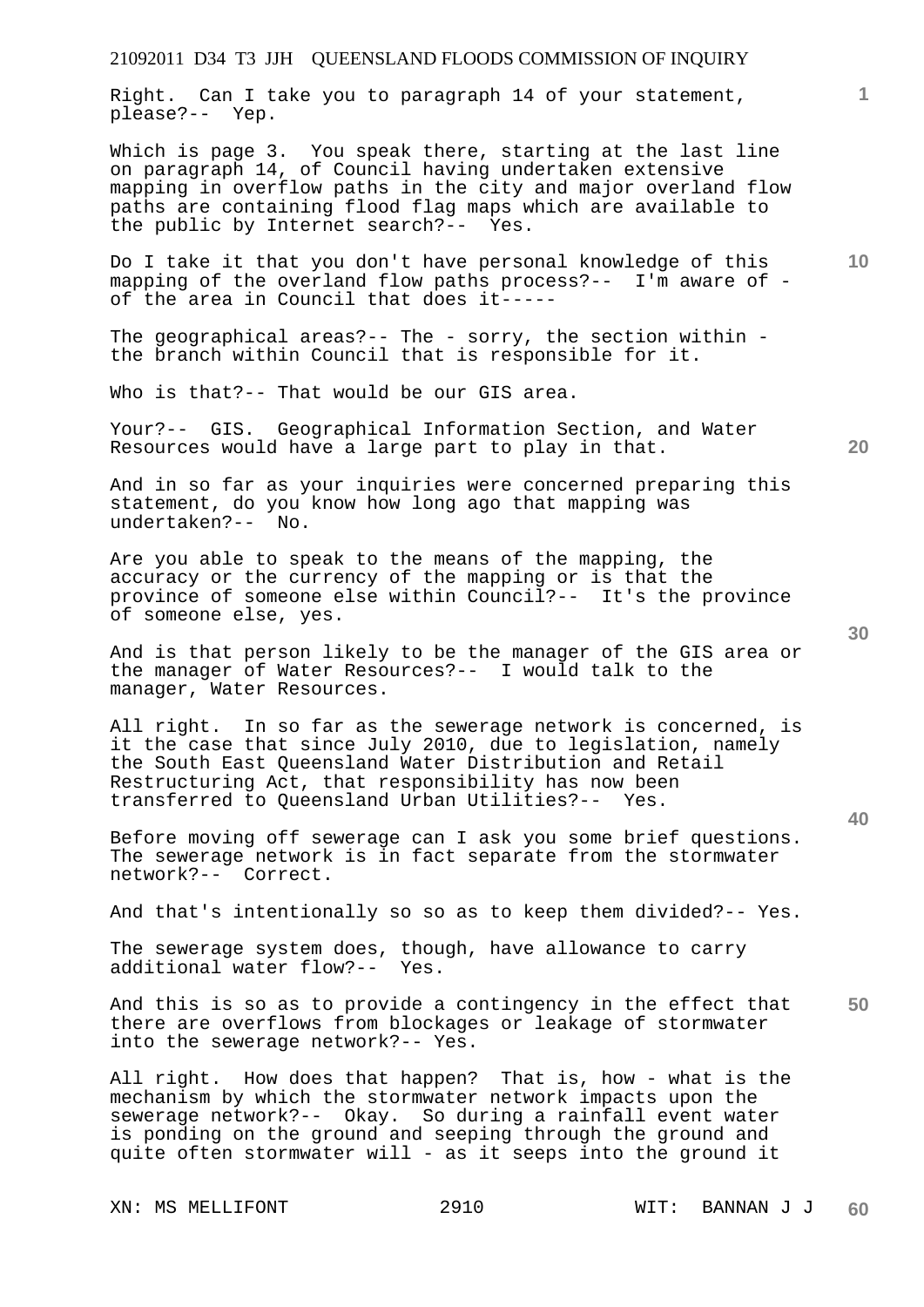will find flow paths underground and travel around pipes, if that's at all possible, but breakages or damage to the sewerage network can allow water to break into the sewerage pipes. Other times you can have, where a flooding event occurs, the stormwater can infiltrate through manholes at pump stations and so forth and then get into the sewerage network.

All right. And in respect of those mechanisms can they contribute to, cause or exacerbate flooding?-- Yes.

And what can be done about that in terms of preventing or mitigating that effect?-- Well, you always look for - as a sewerage operator you will be looking to ensure there are no breakages in the sewerage line and you would - you would try to ensure that manhole lids and the like are waterproof.

In so far as illegal connection from roof water downpipes or landscaping into the sewerage network is concerned, that too can cause overflows; is that right?-- Correct.

And does the Council retain any regulatory or enforcement role in that respect or is that outside your province?-- That's outside my province.

Do you know whose province that is?-- That would be either in Water Resources, and QUU would definitely know.

So Queensland Urban Utilities-----?-- Yes.

-----and, again, Water Resources?-- Yes.

If I can then come to, again, some general terms in terms of in respect of flood mitigation stormwater infrastructure. There are stormwater pipes and drains we've spoken of. There are also culverts?-- Yes.

Now, what's a "culvert"?-- A "culvert" is a short length of conduit that would be open at both ends.

**40**  And it's - and generally they are paths under roads with the purpose of allowing stormwater to flow from one side to the other?-- Yes.

And away?-- Yes.

Another means of infrastructure are detention basins?-- Yes.

And these are specifically designed to catch and hold stormwater in a rain event to allow release of stormwater at a controlled rate?-- Yes.

COMMISSIONER: How does that work? How do they allow - I don't know much about detention basins, could you just give me an overall picture?-- If you can imagine a depression in the ground, it would be a constructed depression but it would still probably be - it can be a variety of things but if you imagine a grassed depression in the ground, that would have a small diameter pipe allowing water to leave. So as rain falls

XN: MS MELLIFONT 2911 WIT: BANNAN J J

**10** 

**1**

**20**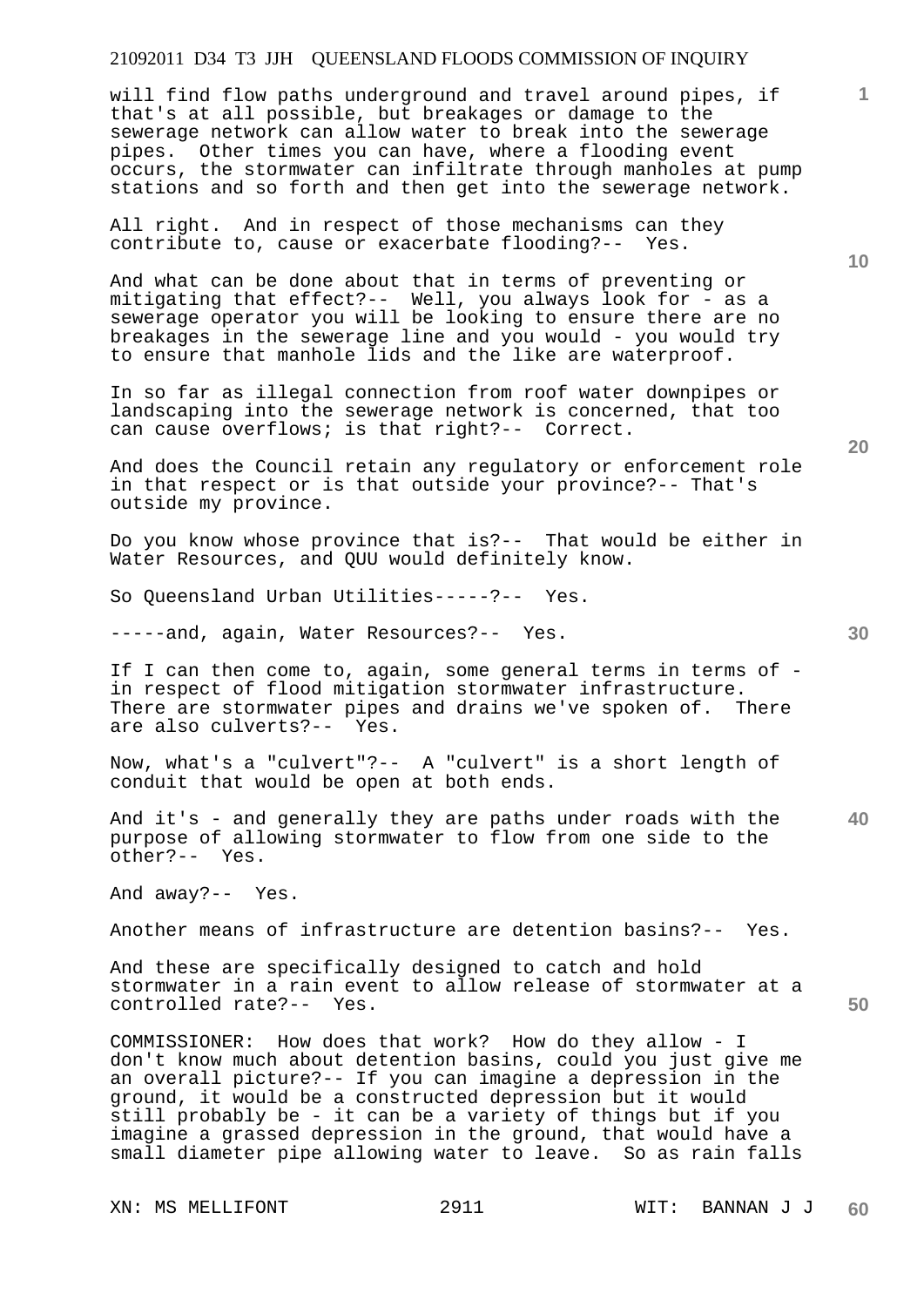the depression in the ground would fill but it would only allow water to flow at the flow that that pipe allows it to be released at.

Well that was the bit I was interested in, really. The control rate is just the dimensions of the pipe, is it?-- Typically. It would - you might find that they have spillways, little spillways as well that if they were to overtop they would allow to go, but they would have a defined capacity and would release water in that way.

And so when they do overtop I suppose it could be nasty?-- It depends on the capacity of the detention basin. If they were extremely large detention basins then they would have a lot of capacity and it really - it really depends on the rainfall event because it's not - it's not releasing everything that is already existing in the detention basin, it's only then allowing water to flow as if the detention basin didn't exist.

And are there many about in the city?-- I'm not sure of the number but there would be quite a few. I'd say-----

Give me an idea?-- -----less than a hundred.

Mmm?-- Maybe even less than 50.

And do you usually find them in parks or where would they be?-- They - they would - you would find them in parks, yes. You would find them in - if a developer was required to install them as part of a development you would normally see them in low-lying areas of land that they were going to donate as park as part of their development.

Thanks for that.

MS MELLIFONT: In so far as the size of the detention basins, they can take up quite a deal of space, can't they?-- Yes.

**40**  And so in terms of a practical means of stormwater mitigation - flood mitigation, they're more practically adopted in non-CBD areas?-- I think there - well, yes, yes.

So they're obviously better used as a stormwater mitigation measure where there's enough room-----?-- Yes.

**50**  -----to use them, essentially? In so far as costliness of them, how do they compare with other stormwater mitigation measures?-- Again they're important part of - they're an important of the stormwater network. The cost of them is really the cost of the land and the work required to construct them. Maintenance of the asset normally would involve again things like mowing and regular inspection, so they're just another asset that you have to look after.

And Council from time to time includes as conditions in its development approvals that stormwater basins are included  $as---?--$  It would.

**10** 

**1**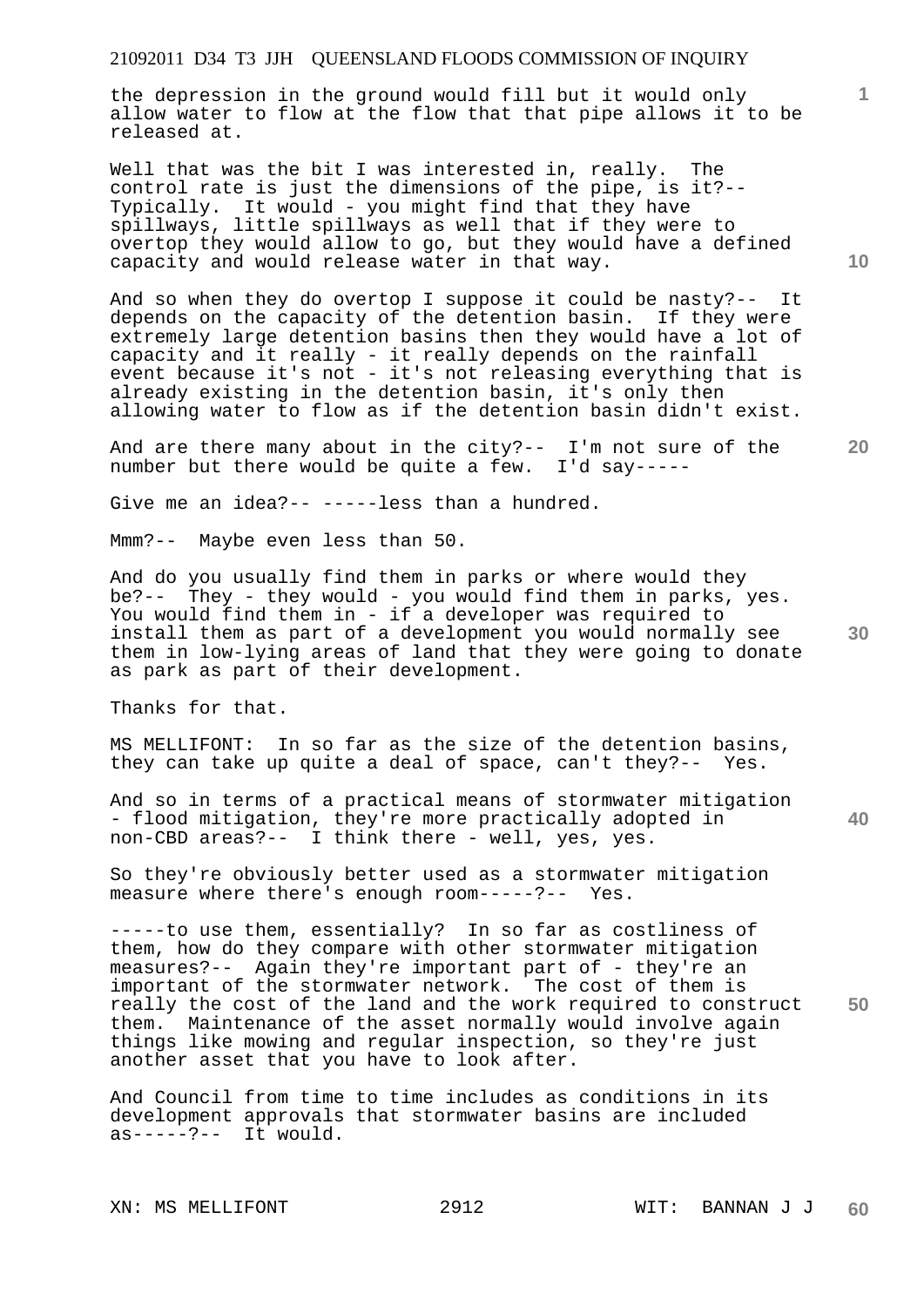-----part of the development? Another type of flood mitigation infrastructure are backflow prevention devices?-- Yes.

These are also known as one-way or non-return valves; is that correct?-- Yes.

An example of them we see is at Breakfast Creek where there's a flap-type arrangement at the end of the stormwater pipes?-- Yes.

I want to take you later on in more detail to backflow detention devices - prevention devices, but moving on for the time being, another means of infrastructure are gullies and inlets?-- Yes.

They allow stormwater to enter into the pipe network?-- Yes.

Okay. And so when you are speaking about a "gully", you are talking about the grilled box inlets that we often see in suburban streets?-- Typically, yes.

And when you speak about "inlets" you are talking about an opening in a park or an open area?-- Yes.

And the final example of infrastructure is kerbing and channeling?-- Yes.

Which, of course, catches stormwater flow from urban roads and provides capacity on the road surface to convey that overland flow?-- Yes.

And, of course, we've also spoken about the naturally-occurring or constructed channels and overland flow paths as part of the infrastructure?-- Yes.

Can I take you, please, to page 9 of your statement. You've set out there, at paragraph 23, a table which shows the number of culverts in the relevant suburbs, and by "relevant suburbs" we're talking about those which are set out in the notice to you. You'll see when we look at that table that areas such as Bellbowrie, Fig Tree Pocket, Oxley and Rocklea seem to have quite a greater number of culverts than the other suburbs listed. Is there any particular reason for that?-- There would have been a need in that area.

There would be a need in that area?-- Yeah.

And how do you assess the need for culverts?-- If - if - as a treatment. So first you would establish that there's a problem. The problem might be that water is being ponded somewhere and it can't be released because of a road or some other structure that's in its way and the - in these cases the construction of a culvert under a road or as a road was being built was the appropriate treatment.

All right. And a culvert's generally retrofitted or is the need for them able to be discerned by future planning?--

**10** 

**1**

**20** 

**40**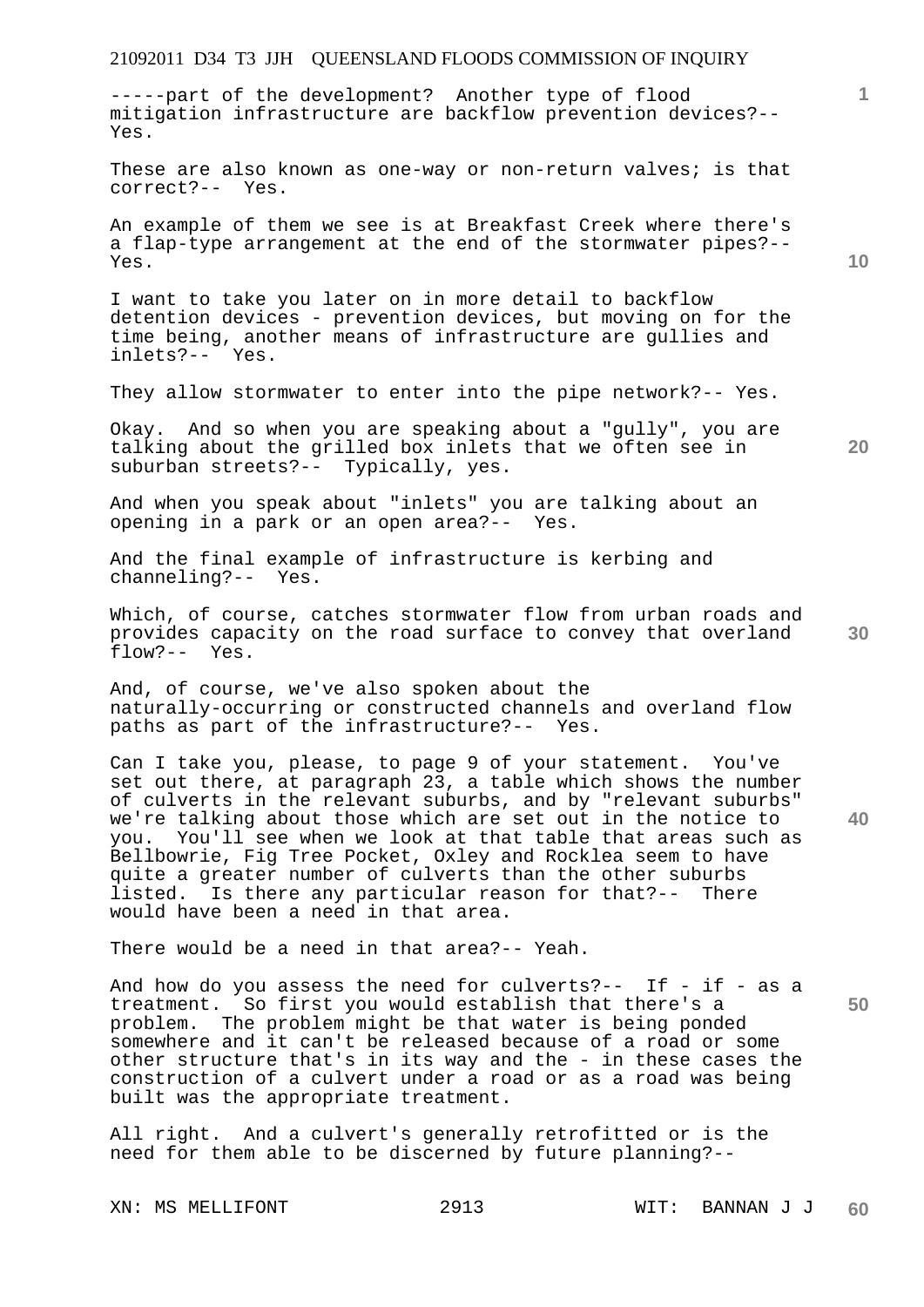They're - they would be normally - normally they would be constructed as another asset was being built. So the road, for instance, or the development of a road might generate the need to consider stormwater flow and the construction of that road may in its own right prevent water from flowing because of the new structure so culverts would be considered, or pipes to the whole stormwater network would be considered as part of the design of that road.

So who in Council are looking at those things?-- We would have design engineers, when considering a road project would consider stormwater as part of every project.

And are those design engineers part of the Asset Management Branch or are they part of another branch?-- They're part of a different branch.

"Part of"?-- They're part of a different branch.

Which are who?-- City Projects Office now.

Right. And in terms of assessing the impact of developments generally, and the need, for example, adopting culverts as a mechanism, who looks at those things?-- The Development Assessment area would consider stormwater issues as part of the submission of the development application and the engineering drawings.

And who do they seek advice from within the Council on that topic, or even outside the Council on that topic?-- In the first instance the developer and the engineers on behalf of the developer would prepare engineering drawings to - to address these issues, and RPQ is normally involved on behalf of the developer and would be signing plans demonstrating that they're achieving the requirements of the design of the - to achieve the requirements of the Subdivision Development Guideline. On Council's behalf its own engineers would review plans or designs and would consider if they're appropriate or not.

And to be fair to you, the people who are doing these things you're speaking of, that is processing the development applications, that's another division?-- It is.

Do they ask you for help?-- They don't ask me for help, no.

Do they ask your section for help?-- No.

So in respect of the engineers you speak of-----?-- Yes.

-----that they are seeking advice from, where are they in the Council structure?-- If their own branch in Development Assessment don't have capacity, their resources are stretched or what have you, so first they would use their own resource, they might engage our design office in City Projects Office or they would maybe seek advice externally.

**50** 

**40** 

**1**

**10** 

**20**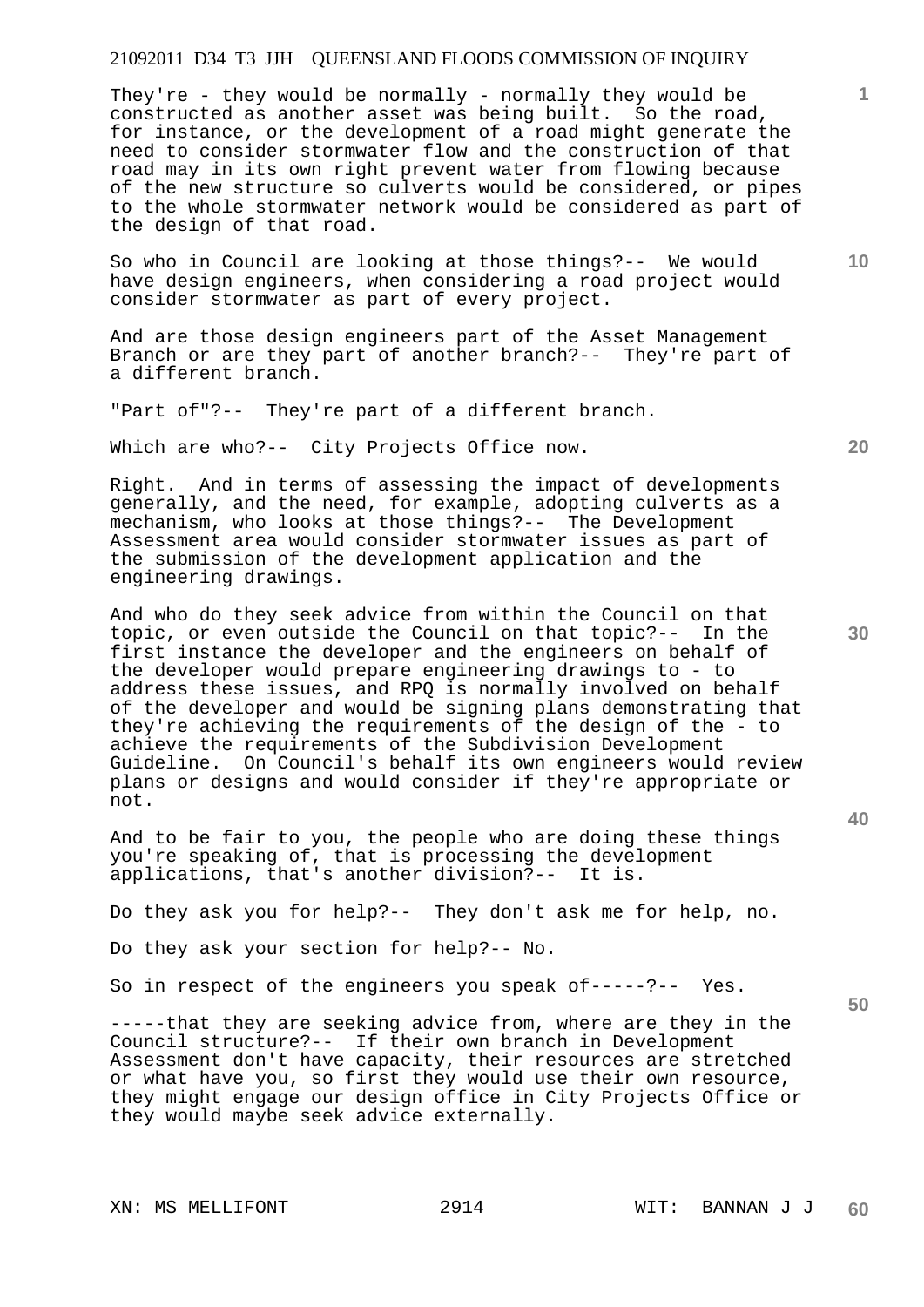Can I take you, please, now to page 10 of your statement, paragraph 25. This shows the backflow prevention devices which are currently in place in the relevant suburbs. Do you know where the two are at New Farm?-- I'm - without looking at a map I'm not sure.

All right. We can see, though, from the maps that you've attached to your statements, we can discern the precise locations of these backflow devices?-- Yes.

All right. At paragraphs 30 through 49 of your statement you give an overview of the maintenance of the stormwater network so far as it applies in the Brisbane City Council region. If I can touch firstly on maintenance of the pipe network. Now, as I understand it, a pipe survey is conducted with the intention to inspect all pipes every 14 to 20 years in the first 60 years of life?-- Yes.

And thereafter every seven to 10 years until they're replaced or rehabilitated?-- Yes.

So Council are surveying about 60 to 80 kilometres of pipe every year?-- Yes.

And under that current regime the pipe network is reinspected every 60 to 80 years?-- Yes.

Is that often enough?-- The - it's hard to say. It really depends on how well the asset is constructed and the potential risk of pipes silting up as well. So you would like to be out looking at these things all the time but they're a hidden asset under the ground, there's a large cost in inspecting the pipe network and we manage with what we've got. I would like to inspect more.

And with that ability it might be that potential sources or causes of flooding might be more - or might be earlier detected and remedied?-- Yes, but the type of - the type of potential flooding that you're talking about would be through pipe breakage or collapse of a pipe or through siltation, but siltation itself is only reducing part of the capacity of the line and would typically flush away in a heavy event, or that would be the desire, so you're looking for pipe breakage.

Do you have any particular suggestions about how there might be a sufficiently early means of detection of, say, pipe breakage or silt buildup which would have an effect of causing or exacerbating flooding?-- Can you ask that again?

**50**  I'm asking you whether you have any recommendations for change in terms of the way the Council are looking at their maintenance of the pipes, particularly these issues of, say, pipe breakage or silt buildup which could have an effect of causing or exacerbating floods?-- I think the practice that we use of inspection, the method of inspection, it's changing with technology. Our - what we should be doing is embracing those changes in technology and using them as we have been. Our practice is sound, the only - the only thing I would

**10** 

**1**

**20** 

**40**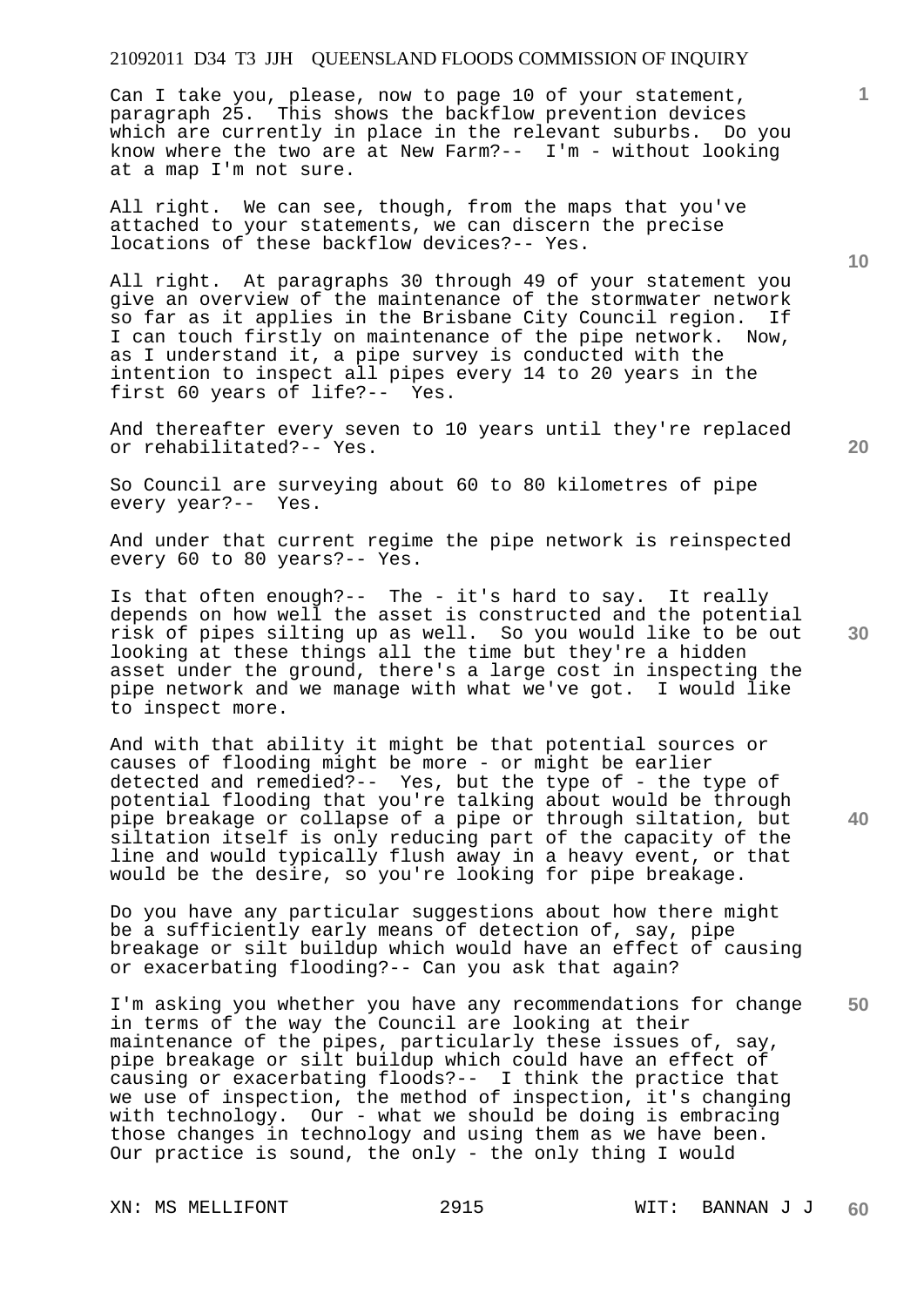change is the frequency of inspection.

COMMISSIONER: What's the technology, how has that changed? What can you do now that you couldn't before?-- Well, now you can drive with remote-controlled vehicles, camera-mounted vehicles up and down the pipe network. A long time ago it would have just been visual, maybe using mirrors and torches or maybe having to climb down in the pipe itself. So now with the little vehicles and cameras that we use you can accurately track the distance from a point to where a defect might be. The video images themselves have moved to digital technology and file - it's easier to store information now and then quickly deal with a defect when it turns up.

MS MELLIFONT: Is the Council embracing that new technology?-- Yes.

All right. I take it part of the difficulties in so far as the stormwater network is concerned that in times past the pipes were smaller which make it very difficult to inspect. That makes it very difficult to inspect?-- The pipe's size is always determined on the quantity of water you want it to carry, so there always would have been small pipes and big pipes. But, yes, a smaller pipe is - requires use of a camera-mounted type device and a large pipe would allow a person or - to inspect visually.

And with this new technology, does that mean that inspection of storm - the smaller stormwater pipes which previously had difficulty having access to them will now be able to be inspected more readily?-- Yes.

And is that happening-----?-- Compared to years ago, I guess, is what I'm trying to say-----

**40**  Yes?-- -----it's not - new technology hasn't just happened, it's been gradually increasing over many years. We have been inspecting with the technology we're using, we have for some time now, and every time there's a little enhancement to what's been a developing industry, we'll try and encourage the use of that as well.

So how long have these remote devices been in place for?-- Since the 90s.

And how long has Brisbane City Council been using them for?-- Since the 90s.

COMMISSIONER: Would that be a convenient time for morning break?

MS MELLIFONT: Yes, thank you.

COMMISSIONER: We will come back at 20 to.

THE COMMISSION ADJOURNED AT 11.25 A.M.

**10** 

**1**

**20** 

**30**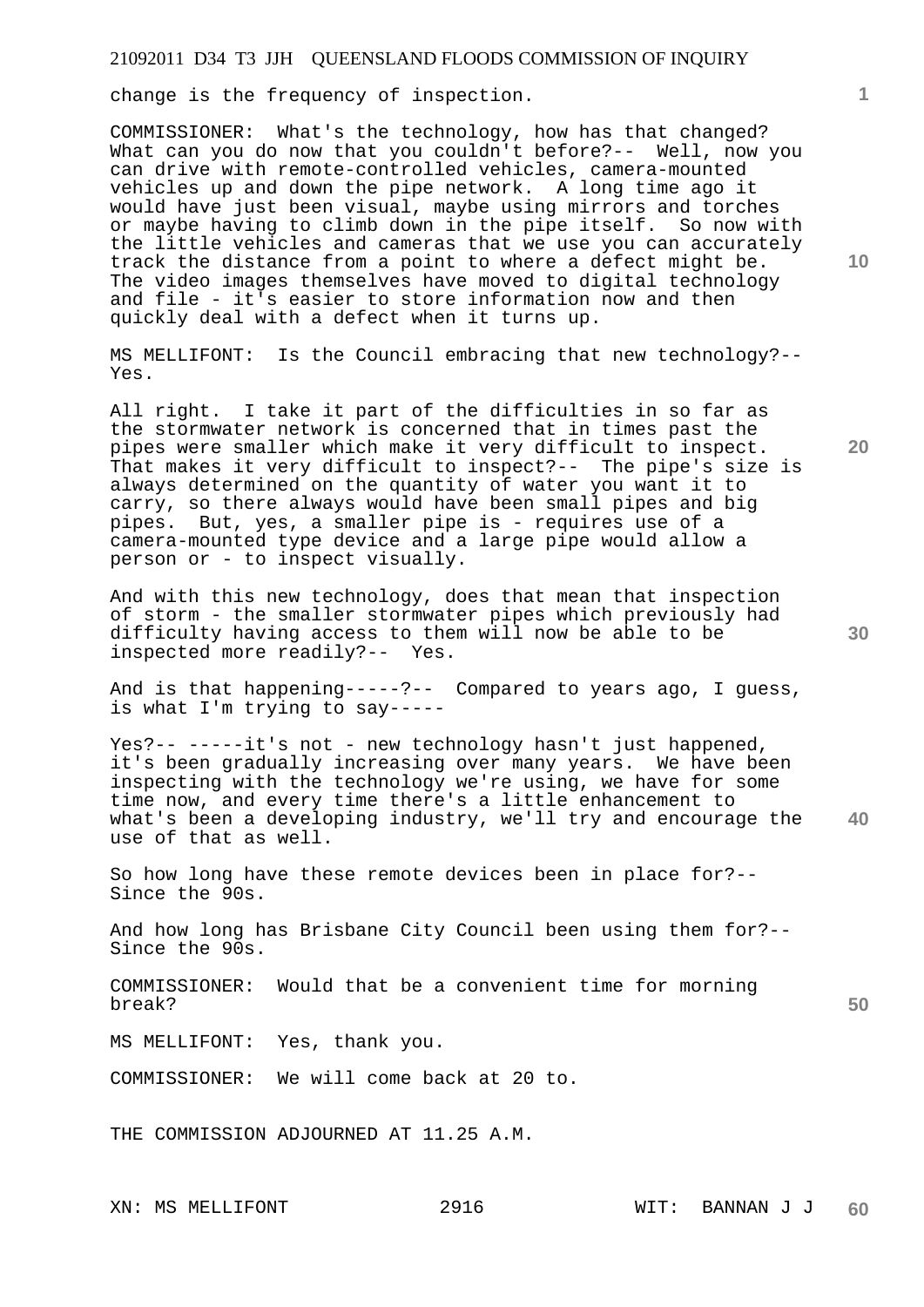THE COMMISSION RESUMED AT 11.42 A.M.

JOSEPH JOHN BANNAN, CONTINUING:

MS MELLIFONT: Mr Bannan, can I take you to paragraph 32 of your statement which is at page 12. In it you list criteria which is used for determining the priority for dealing with maintenance issues in respect of the pipes network and one of those criteria is recent infrastructure and residential developments. How is that feature taken into account when assessing the priority of maintenance works?-- The criteria that exists there are the criteria taken into account for making decisions around what pipes to inspect. So that criteria is used to help us understand what a developer has just recently installed, to become comfortable ourselves that the pipes that have been installed are adequate and are in good condition.

Right. So in terms of the adequacy, are you speaking about design specifications, or are you talking about an actual physical observation of the pipe to make sure it looks right?-- Yes.

The latter?-- The latter.

Now who is doing the assessment of the priority?-- Our maintenance team use criteria that have been put together each year. So if there is a change in focus then a different criteria might be added, but our maintenance team use the criteria that exist to help identify what pipes we would like to inspect.

Who reviews and develops the criteria?-- That would be a combination of the maintenance teams who are in field services, my team who are interested in the condition of the pipe network, and water resources.

And by what mechanism is it reviewed?-- That would be a revision of a previous year's tool and discussion amongst staff.

So what are you looking at when you are deciding whether it should be changed and how it should be changed?-- You're considering events that may have happened over the previous year, and if the previous year's inspection showed a particular type of issue, you might decide to concentrate a bit more on that area.

All right. Now when making assessments in terms of prioritising the maintenance, how, if at all, do you consider the cumulative impacts of development in the relevant area?-- When we talk about maintenance, we talk about - one part of maintenance is cleaning, so cleaning the pipe that might be silted up happens regardless of development. We try and keep

**20** 

**30** 

**40** 

**50**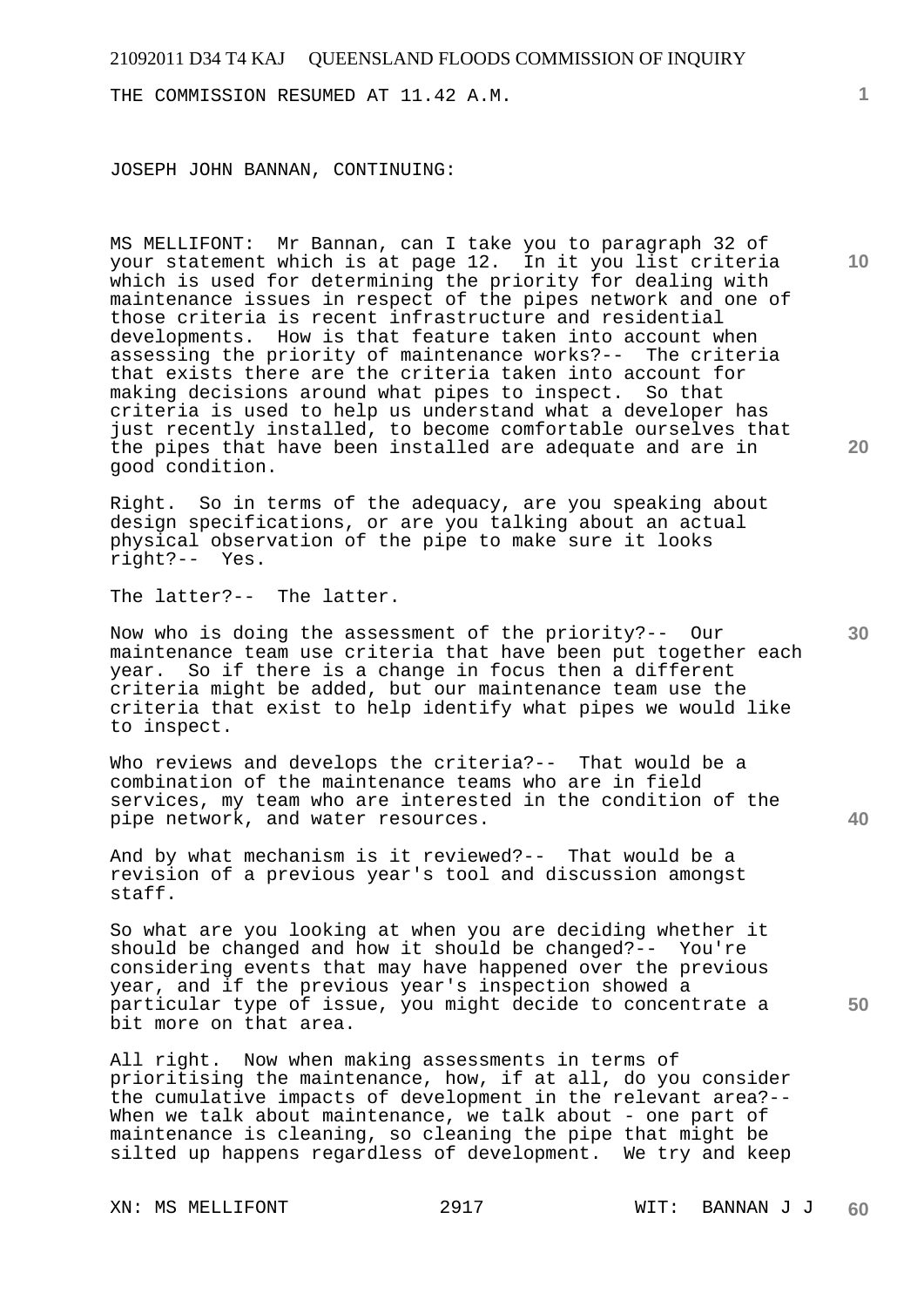our pipes, particularly when we have inspected them and find there's a problem, we will clean them regardless of development that may have been happening around the area. If the inspection identifies a damaged pipe, we would - the treatment to correct that would be to fix the defect or replace the pipe that is in damage, and in that regard you would consider, because it's then part of a bigger list of damaged pipes or works that need to happen, you would then consider it along with all of the issues of the rest of the list and, and the importance or the criticality of that piece of the network may come into play and that would consider the land use around it.

All right. So that would consider recent development in the area including the amount of it, so you'd get a sense of the real cumulative impact?-- Yes.

Is that correct?-- Yes.

Can I take you, please, to paragraph 36 of your statement in which you state that the January 2011 flood event resulted in the pipe survey plan being overtaken by events. What do you mean by that?-- Well, when the flood happened - so we would have had a - pardon me. We would have had a plan to go in and survey many pipes that were listed prior to the flood. When the flood happened we expected that there would be a quantity of silt either washed down from - and you could see the mud all over the roads - that went down into the stormwater lines. Or - we assumed that there would - probably come up the stormwater line as well from the rising flood water, so we considered the impact of that and decided that we should inspect and desilt-----

All right?-- -----those flood pipes.

So there was a new prioritisation in accordance the with flood affected areas in the 2011 floods?-- Yes.

**40**  You also say in your statement that the process about the post event inspection is shown in Asset Services situation reports and you've attached those to your statement as exhibit 6. From those reports and your own knowledge which areas of Brisbane in the council's stormwater network is in the most need of maintenance and upgrade so far as stormwater is concerned?-- I'm not sure if the sit reps give a location. Let me just reflect. I'm looking at sit rep number 26 which was dated the 3rd of August and the - in that document we refer to sectors, so we've broken suburbs into sectors for the ease of reporting and tracking maintenance.

Can I ask you, Mr Bannan, would you be more comfortable answering this question in terms of ensuring the accuracy of the answer if you have more time to review the council records?-- Yes. records?--

All right. Well, I might ask you to do that subsequent to your evidence today, thank you.

XN: MS MELLIFONT 2918 WIT: BANNAN J J

**10** 

**1**

**20**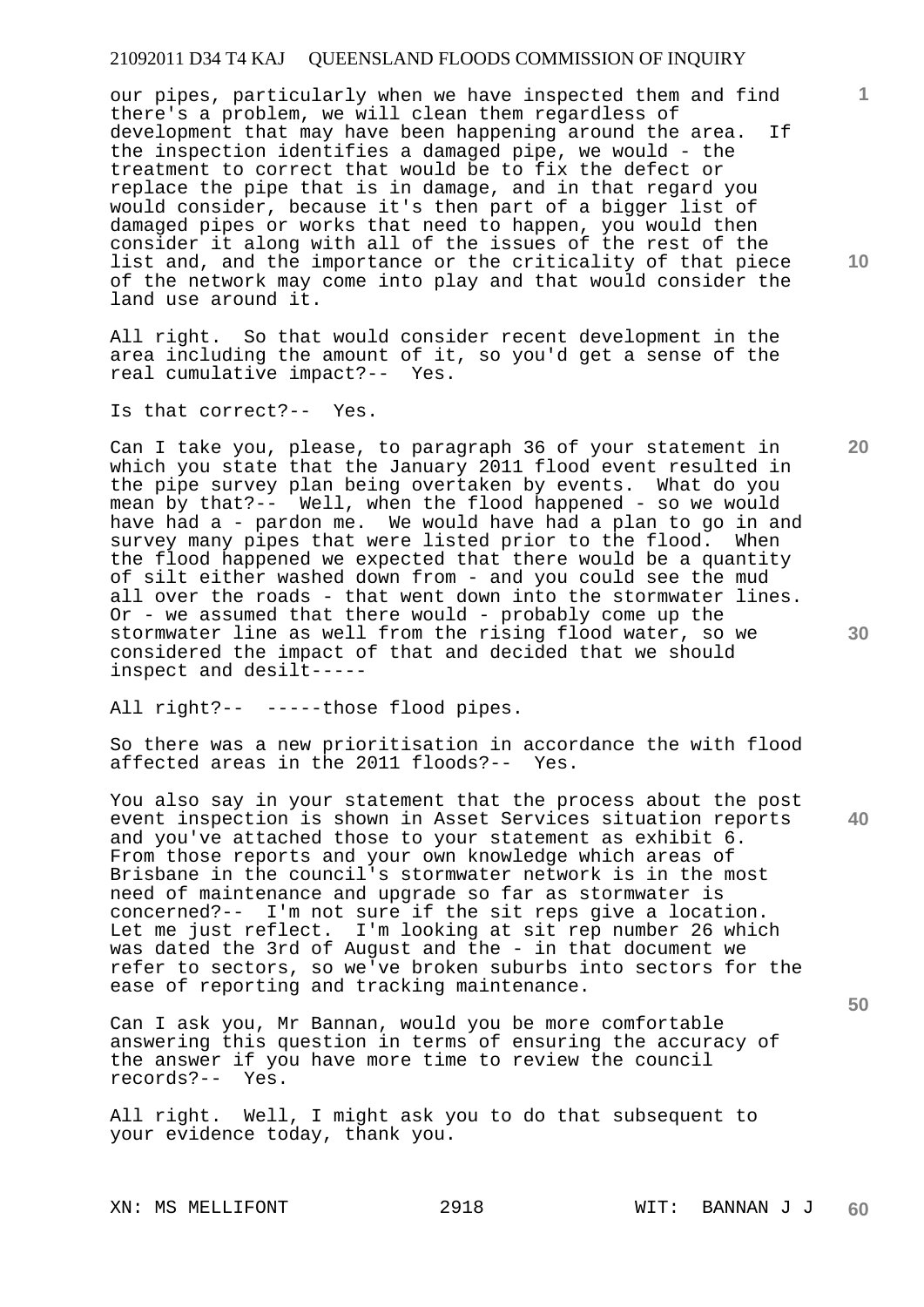MR PORTER: Commissioner, just before my learned friend continues, perhaps she could make clear exactly which question it was she wanted Mr Bannan to address because - and come back to her about it. It wasn't entirely clear, I think.

COMMISSIONER: All right.

MS MELLIFONT: I'm certainly able to clarify the question. The statement itself reflects that the process with respect to post event inspection is shown in the Asset Services situation reports which are attachment six to Mr Bannan's statement, and the question was in terms: From the situation reports and his own knowledge, in which areas of Brisbane is the council's stormwater network in the most need of maintenance or upgrade?

COMMISSIONER: Thank you.

WITNESS: What I can say to that, if I may, is that the flooding and the pipes that were affected by the rising flood water and the possibility of silt being pushed down into the stormwater network by the dirty roads that existed above, was every one of those suburbs listed in the sit rep. There was over 450 kilometres of underground pipe network that we flagged as being affected and we treat each one of them with equal value. It's all part of the stormwater network and our plan is to inspect and clean every one of those.

MS MELLIFONT: That is an ongoing process; is it?-- As a result of the flood, yes.

COMMISSIONER: I think there was some coverage on the news last night or the night before of the sludge being pushed out and-----?-- Yes.

-----and what a long drawn out process it was?-- It's a very long drawn out process.

MS MELLIFONT: Now if I can now turn to the notion of back flow prevention devices. It's correct, isn't it, that currently within Brisbane there are a number of back flow prevention devices already in place?-- Yes.

There are four pipes with tide gates at Yeronga; is that correct?-- Yes.

And in each of New Farm, Newstead and West End there are tide gates at the end of a pipe outlet?-- Yes.

**50**  And the intention of these are to reduce the impact of flooding on nearby properties and roads from water flowing back up the pipe from high tides?-- Yes.

All right. If I can start, please, with some background questions in terms of flooding caused by back flow. Now it's correct, isn't it, that a significant cause of inundation experienced in some of Brisbane's suburbs such as Milton, New Farm and the CBD, appear to be as a consequence, at least in part, of back flow through the stormwater drainage network?--

**10** 

**1**

**20**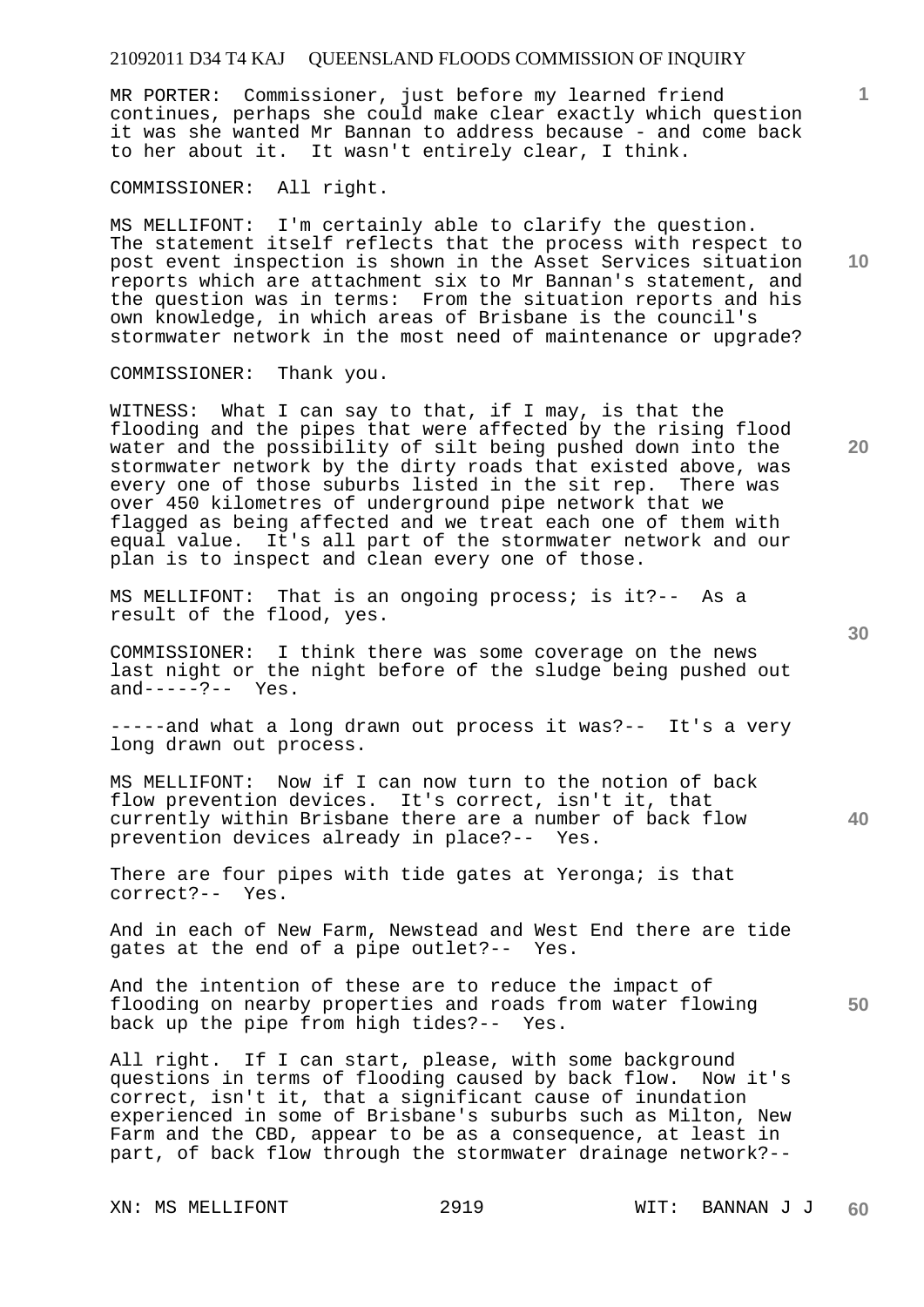In part.

And, again, in a general sense back flow is generally the initial source of flooding in those respects, but in a majority of instances higher flood levels were caused by surface inundation once the river actually broke it banks?-- Yes.

Can I ask you, please, to be shown page 2 of Mr Johnson's report which was tendered this morning. Now I'll just take you to that picture which is actually a Brisbane City Council picture and if you could explain how it is that back flow flooding does occur?-- Okay. So in a tidal event where the river is rising the - a pipe, a stormwater pipe as it comes down through its network and it discharges into a, into the river or an outlet, as tide rises the water can then flow, as it goes above the height of the outlet, can flow up the pipe, and if the tide or, in this case, the flood is high enough, the water will flow up to the height of the flooding event. So if that takes it all the way up to and out of the gullies that exist in the urban area, then that's how the flooding happens.

All right. So back flow flooding only occurs where there is a stormwater or other pipe connection between a source of flooding, say the river, and an area of land which is lower than the bank level of the watercourse?-- Yes.

Now the relevant document so far as stormwater management and design is the Queensland Urban Drainage Manual?-- Yes.

A document produced by the Department of Natural Resources and Water; is that correct?-- Yes.

And it requires underground drainage systems to be designed to convey the discharge for the designed minor storm with road flow limited to the point where it does not pose a risk to pedestrians?-- Yes.

**40**  All right. So, in essence, the maximum depth of flow in the roadway during a minor event shouldn't exceed the kerb level?-- Yes.

And the occurrence interval of the minor storm adopted by the manual is between 2 and 10 years?-- Yes.

Depending upon the degree of urbanisation of the catchment?-- Yes.

Now in Queensland including - well, sorry, I'll direct my question only to Brisbane. In some of the older sections of Brisbane the existing systems don't comply with that current design requirement; is that correct?-- Yes.

And why is that?-- Because they existed prior to the development of the document to start with, and standards of the day would have required less insofar as capacity design is concerned.

XN: MS MELLIFONT 2920 WIT: BANNAN J J

**10** 

**20**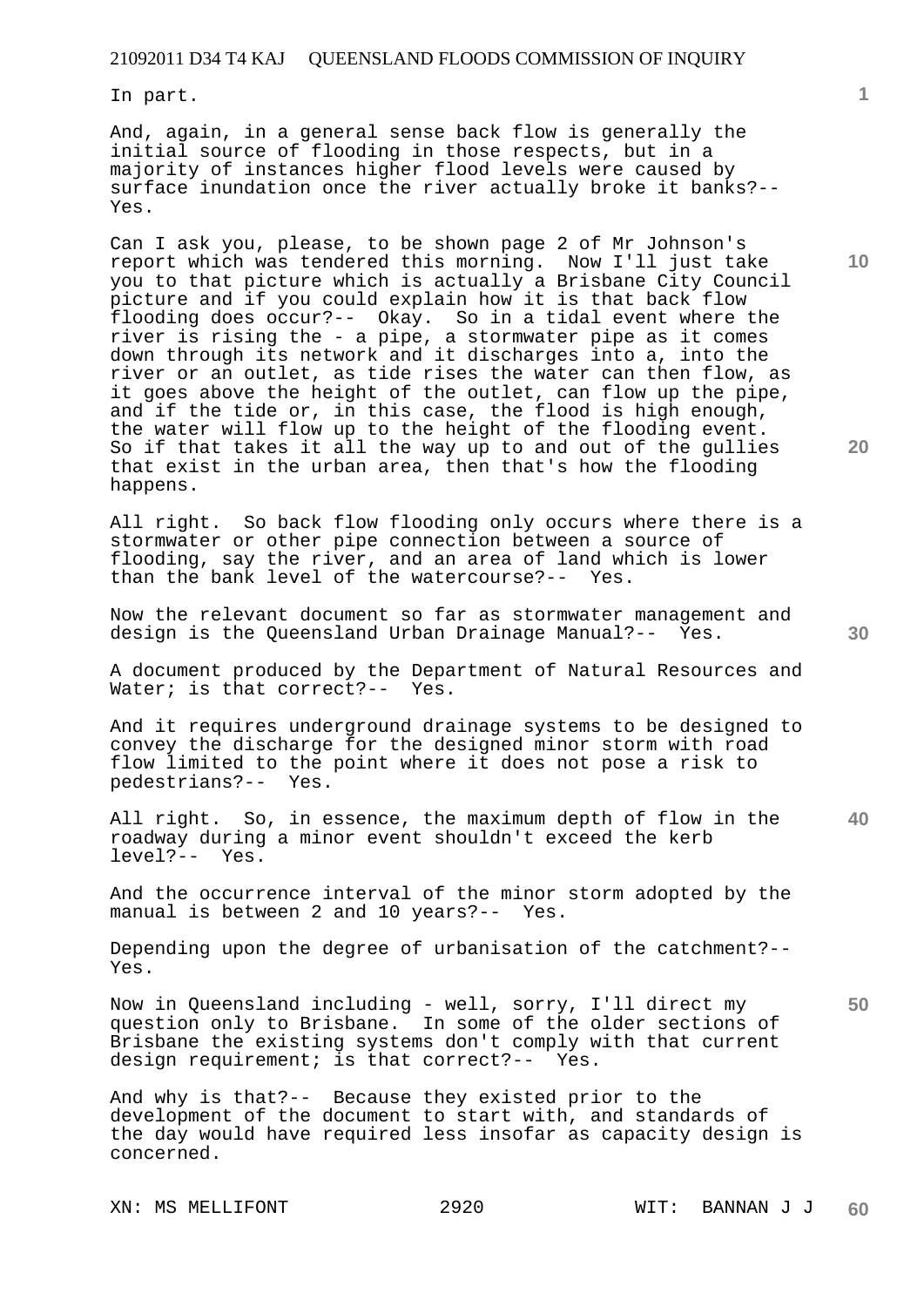All right. In terms of developments now and in the future, they are assessed by reference to the drainage manual?-- They are.

So what the manual directs itself to is an intention to manage a minor storm event without causing inundation of allotments or building floors, but allowing some inundation of roadways?-- Yes.

Now if I can just take you back to that illustration which is still up on the screen. If a flood level in the waterway exceeds a bank or levy level, the connection via the stormwater pipe system becomes irrelevant in a sense because the flooding will occur by surface inundation anyway?-- That's correct.

Now if you have a circumstance where you have consistently higher land as between the river and the affected property, that is there's no surface connection at a lower level, back flooding can become an issue for smaller rainfall events; do you agree with that proposition?-- Yes, that's fair to say.

I want to ask you a series of questions which do relate to the extent to which council is taking into account predicted climate change, but if I can start with some general propositions. Back flow flooding will continue to be a problem in some areas of Brisbane and would become significantly exacerbated if climate change predictions for sea level rise become reality?-- That's fair to say.

Okay. So just speaking of those climate change predictions, are you aware that Queensland government has determined through its draft Southeast Queensland Climate Change Management Plan produced by the Department of Local Government and Planning in 2009, their predictions are that current sea levels will rise by approximately .3 metres by the year 2050 and .8 metres by 2100?-- I've heard that, yes.

Okay. Now if those predictions prove to be correct, that is likely to bring the highest astronomical tide for Brisbane to 2.34 metres, if I can ask you to accept the maths for the time being?-- I do.

And if I can ask you also to accept that significant parts of Brisbane, particularly New Farm, Milton and Rosalie have ground levels lower than that?-- Yes.

All right. Acting on those two assumptions, if those climate change predictions become reality, those areas would become subject to increasing tidal inundation as sea level rises?-- Yes.

Do you accept also the proposition that the rise in sea level will also increase flood levels, although generally by a lesser amount than the .8 metres predicted so far as static water level rise?-- Yes.

XN: MS MELLIFONT 2921 WIT: BANNAN J J

**10** 

**1**

**20** 

**30**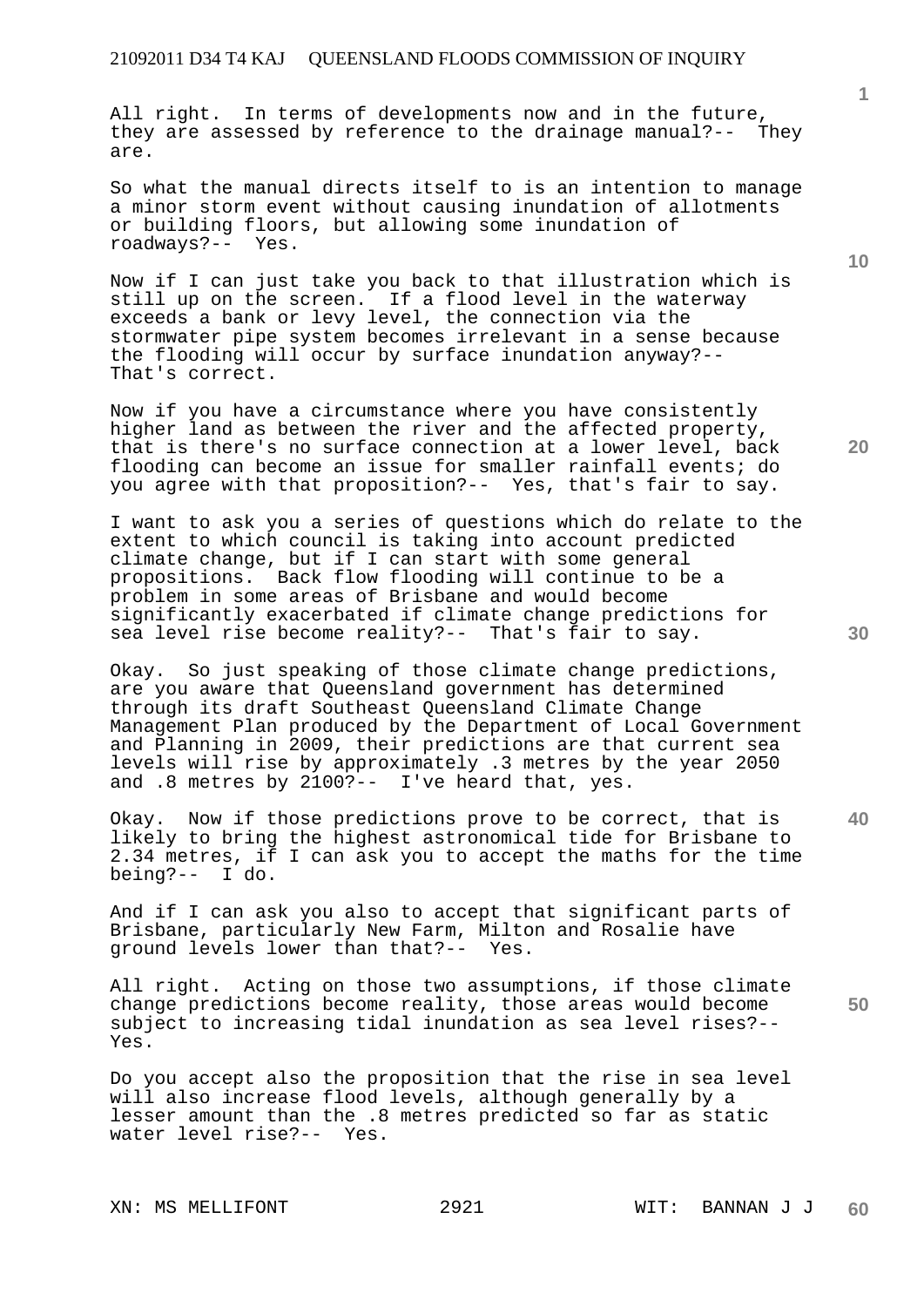And in consequence those areas I've just spoken of are far more prone to inundation than occurs currently if those predictions become reality?-- Yes.

Now even if steps were taken to prevent surface run off inundation, for example, building low banks or levies along the river, even if those steps were taken, uncontrolled stormwater drainage system would allow back flow to occur?-- Yes.

Okay?-- Depending on the outlet height, though, yes.

Okay. And how does the outlet height affect the proposition?-- Well, the outlet, if it's lower than the bank - so, yes, for those areas that are lower, and the outlet enters the river at a point lower than the high tide, then that's when the flooding would occur.

**50** 

**40** 

**1**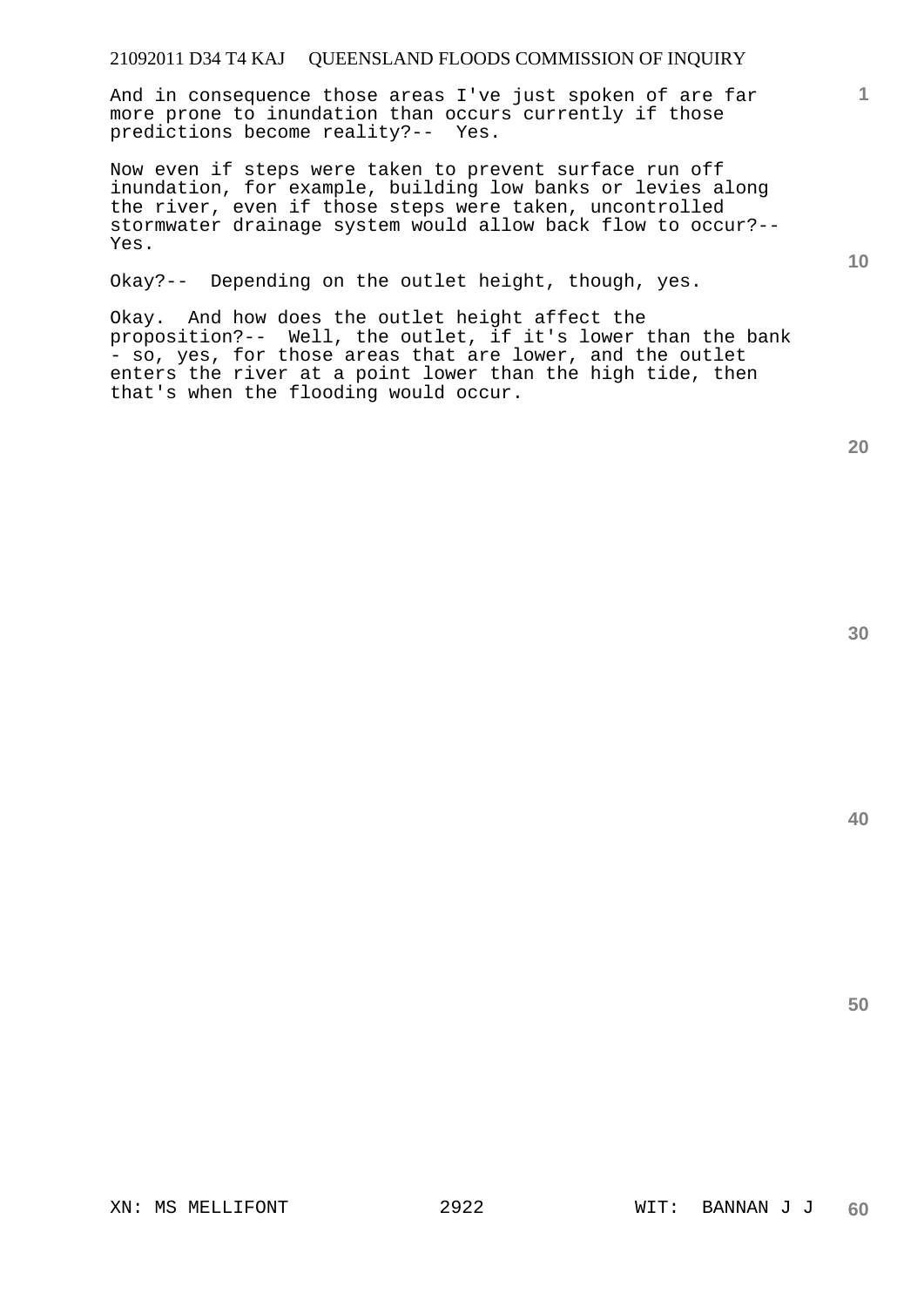Now, can I speak about some examples of what backflow prevention - sorry, examples of backflow prevention devices so we understand what we're talking about? Can I ask you, please, to be shown on the screen page 5 of Mr Johnson's report? Now, essentially a backflow control valve is one where water can only go in one direction?-- Yes.

Is that right?-- Yes.

**10**  Okay. And we see there a picture of some flood gates. That's an example of a backflow control valve; is that correct?-- Yes.

Known as a flap gate?-- Yes.

So, it has a hinged connection?-- Yes.

In terms of choices for backflow control valves, it's fairly inexpensive comparatively. Is that within your realms of knowledge?-- They're - they're still not cheap, but in comparison to other devices, they are pretty cheap. They still have a maintenance cost, so the purchase cost is only part of it, and the life of the asset, how often you need to renew it, but also the maintenance activities that come into play with it, so when you talk about cost we really should consider-----

Purchase and maintenance?-- Yes.

All right. So, the initial purchase price of these flaps by comparison to other backflow control valves is relatively at the lower end?-- Yes.

But they do have an ongoing maintenance cost?-- Yes.

Particularly where the outlet is lower than the water force into which they're emptying?-- Everywhere, it really doesn't matter, everywhere.

So what are the maintenance issues with them?-- The maintenance issues with the flap gates are - would include silting up and them not being able to close. It would be also debris getting caught in the gate and not allowing it to close, and so the maintenance activities are regular cleaning that need to happen and also ensuring that the hinge is constantly working.

Okay. And if the outlets are below highest astronomical tide level, that is that sometimes they're submerged in the tidal cycle, they're also prone to be being failed by intertidal marine organism such as barnacles?-- Yes.

And that can prevent a watertight seal from forming?-- Yes.

And the other difficulty or other issue to consider with these flap gates is that there are some head losses in the stormwater system?-- Yes.

XN: MS MELLIFONT 2923 WIT: BANNAN J J

**1**

**20** 

**30** 

**40**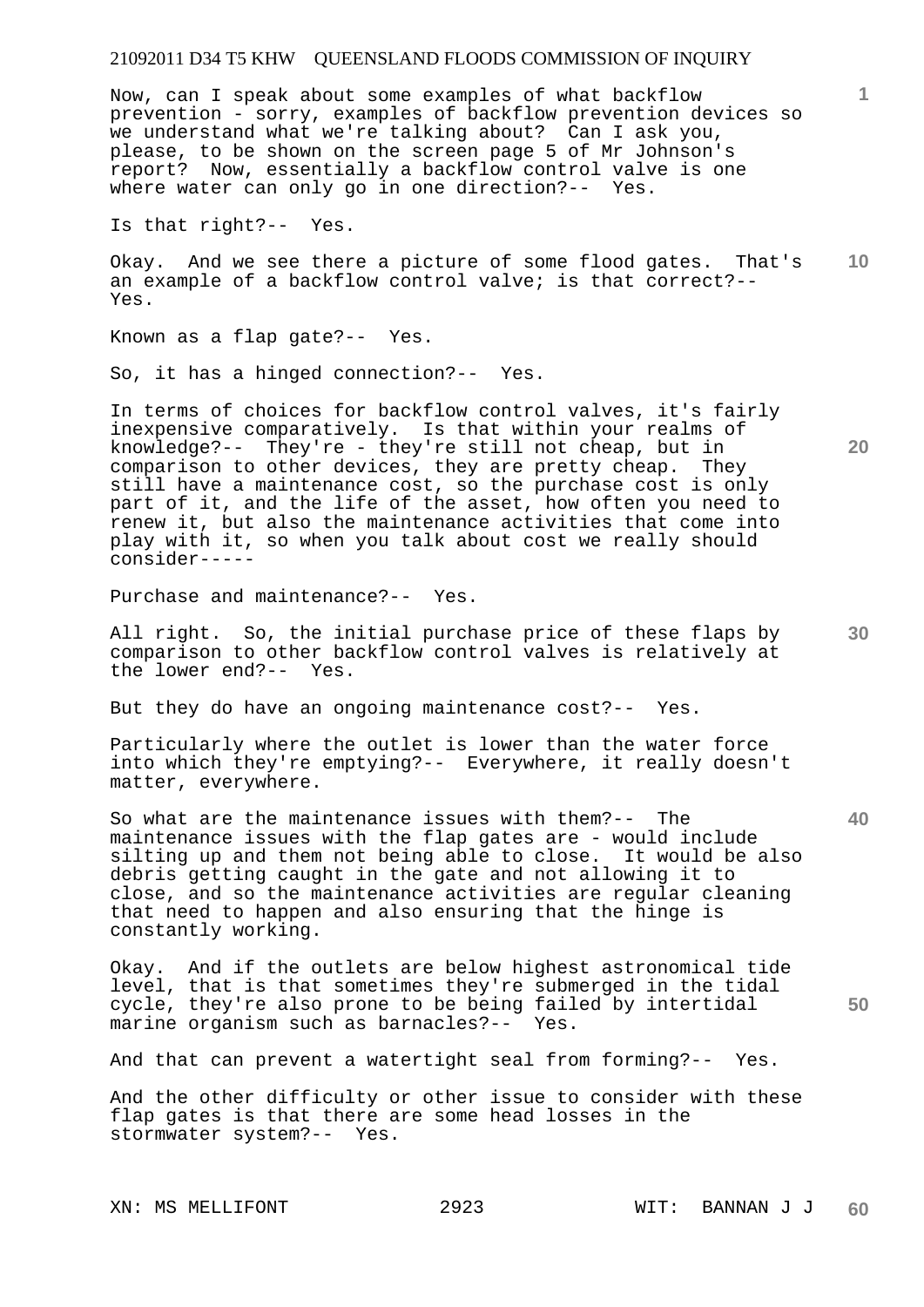So, what do we mean by "head loss in the stormwater system"?-- Okay. So, when a stormwater pipe network is designed or any part of the stormwater network is designed it considers losses in the flow of water. Anything getting in its way slows the flow of water down, so you design to account for those losses. In the instance of retrofitting a flood flap on to an existing stormwater pipe, in the design of that pipe network that obstruction, which is the gate which requires a fair bit of force to - it may require a fair bit of force to open, would introduce a loss which would result in water backing up and just not flowing as quick as you would like it to, and, therefore, we introduce some backing up of the stormwater.

So we're talking about reducing the capacity of the pipe in a sense and potentially increasing upstream water levels?-- Yes.

Can I ask that page 6 be shown, please? We see here a second example of a back water device. Is that called a duckbill check valve?-- Yes.

And it's a rubber system?-- Yes.

Which is fitted to the outlet end of the stormwater system?-- Yes.

It has a vertical slot which is both flexible and stiff, so that it is closed in its relaxed position?-- Yes.

And it's designed to open and close under relatively low pressures?-- Yes.

So this means that the comparative head loss might be smaller than, say, for example, the flap gate we just looked at?-- Yes. If it's easy to open, it will have less head loss.

Are they sometimes not easy to open?-- It depends, I think you'd find, on the age and condition of the device, how it's been maintained, other obstacles around it.

So, what are the maintenance issues with these types of valves?-- Very similar to the other flap gates. They are prone to sticking open with debris getting caught in the flap, you could end up with silt problems holding it open as well, but there's no hinge, of course.

These types of valves can be treated to prevent failing by marine animals?-- We would buy them that way, yes.

They're purchased pretreated, are they?-- Yes.

Okay. They're more expensive than the flap gates in terms of initial purchase?-- I understand they're more expensive, yes.

There are some other types of backflow valves. One is a mechanical and electrically actuated check valve; is that correct?-- Mechanically operated valve, yes.

**10** 

**1**

**20** 

**40**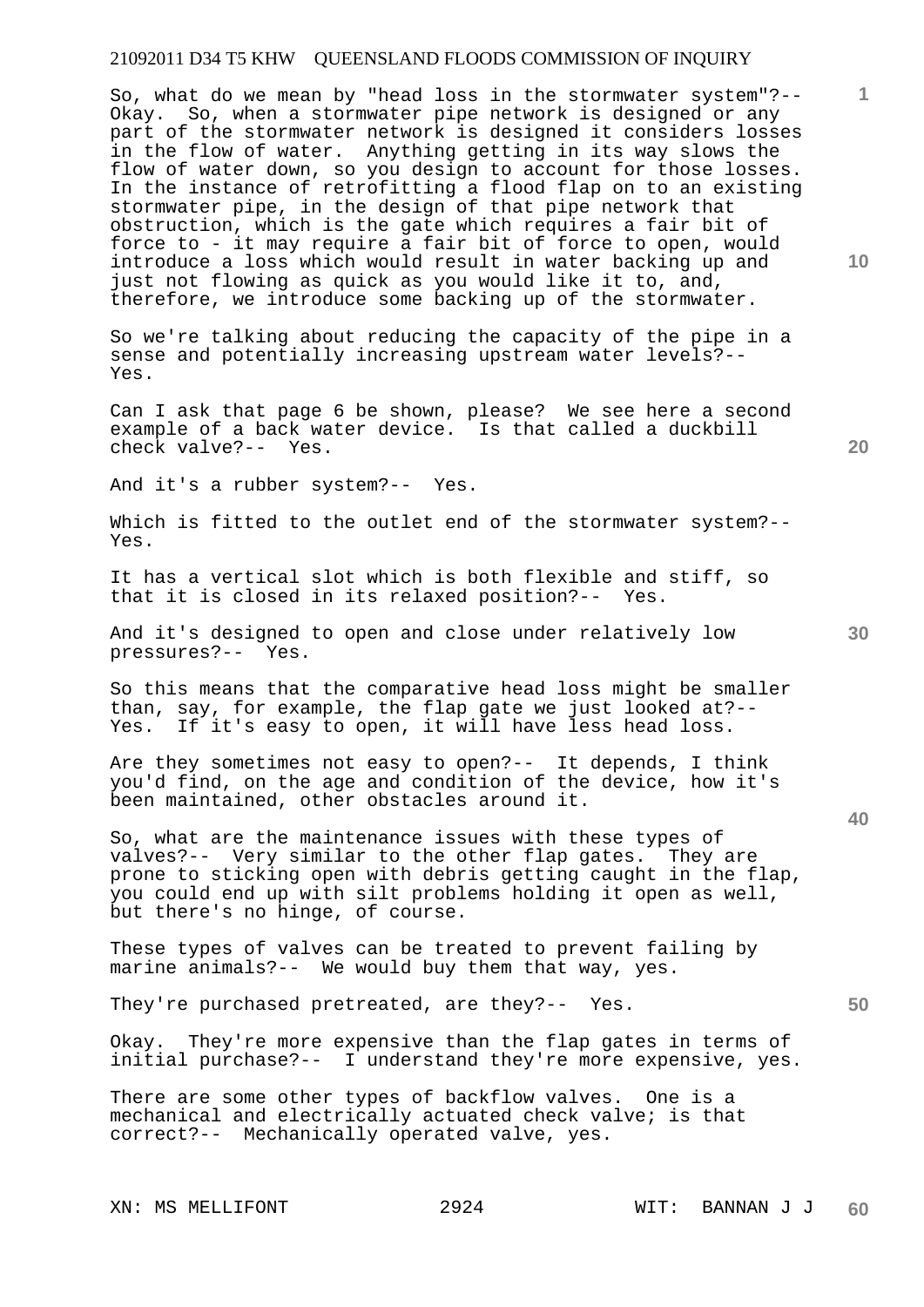Now, do they generally either rely on direct human intervention to close the valve during a high water event?-- I have seen one that does require a manual intervention, yes.

So some do?-- Yes.

And those that do obviously have the disadvantage of needing continuous manpower?-- Yes.

Some don't?-- I have never seen one though.

Okay. And perhaps to state the obvious, the ones that don't, if they are power operated, cease to work if power is lost?-- Yes.

So that's a potential disadvantage of that type of valve?-- Yes.

**20**  And are you able to speak to the comparative cost in terms of purchase and maintenance of those types of valves to, say, the flap gate or the duckbill?-- All I can say is that they're more expensive and I would expect also in the whole of life cost as well in insuring that the mechanical - the mechanism constantly works.

Okay. Do you accept as a general proposition that backflow prevention devices are effective to prevent or reduce inundation from backflow events?-- Yes.

But they do have disadvantages?-- Yes.

One of those disadvantages, and perhaps the major one, is that they can tend to increase the level of flooding from local rainfall events?-- Yes.

Why does that happen?-- So that comes back to the head loss issue we were talking about before, that where you require a certain amount of force or flow of water to open the valve, the gate, and, therefore, water would build up behind it until it gets to that pressure to open the gate, so - and in a higher flow of water, higher flow of stormwater or a higher intensity of rain, the speed at which the stormwater can discharge is reduced so, therefore, you would get a back up of water, but it really depends on the situation.

So, before a local council such as the Brisbane City Council were to decide to retrofit a backwater flow valve, you would want to undertake a thorough risk assessment to see what the potential advantages and disadvantages of the retrofitting of that device is or are?-- You would, you would, and you'd want to make sure it's going to work too.

And that would be part of the process in deciding whether to put one in?-- Yes.

All right. When you're looking at whether or not they're going to work, what are the type of criteria against which you'd assess that?-- You want to make sure that the - the

**10** 

**1**

**30** 

**40**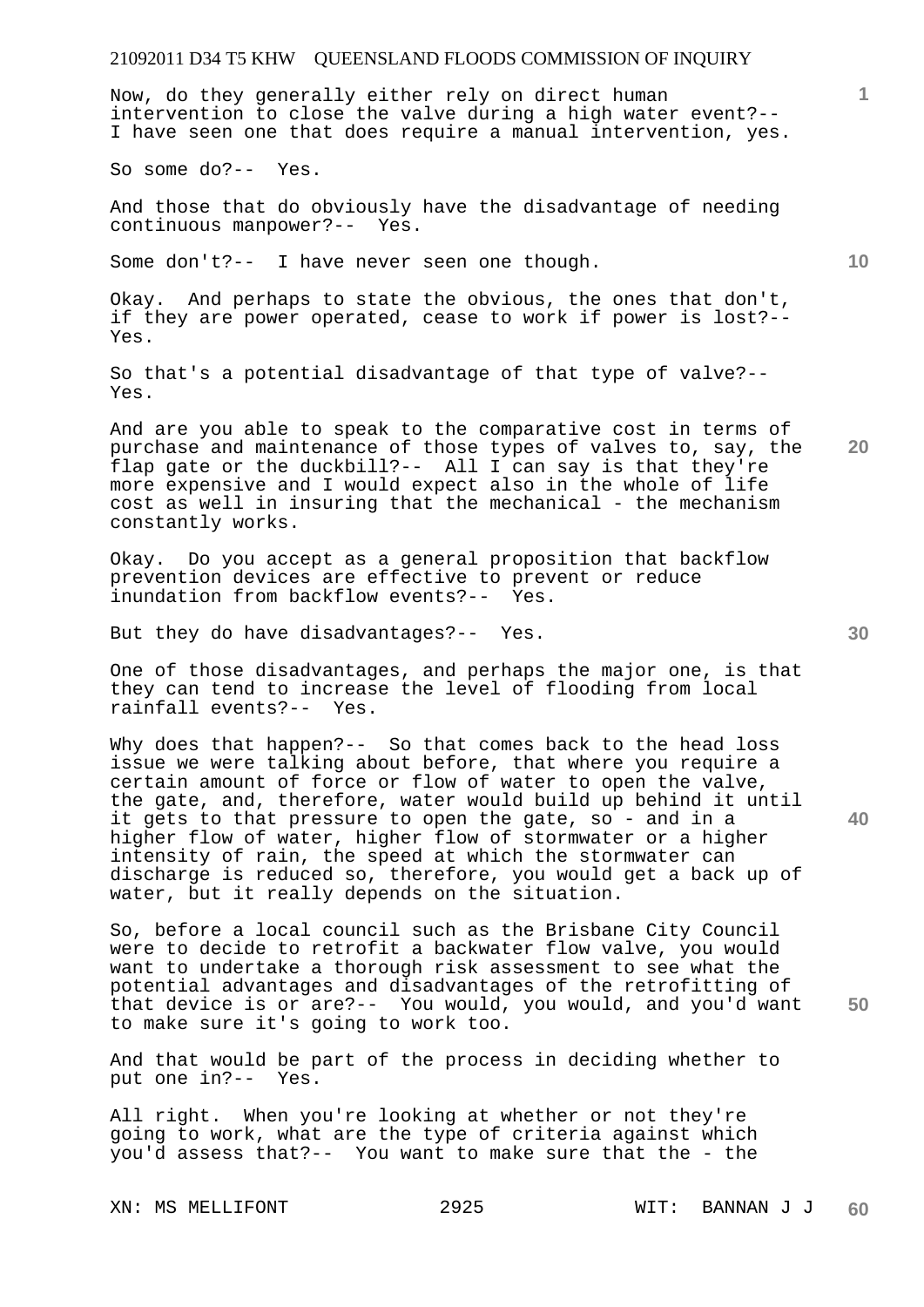area you are trying to protect is - is - is lower than the bank to start with, so the - a flood event going over the bank anyway and flooding this thing - these devices aren't going to achieve anything.

And you can do that kind of analysis as a desktop analysis, I take it, from existing records, or do you need to go out and do proper surveys?-- I think you would go out and do onsite surveys. As a rough exercise you could - you could do a desktop, but it should be followed up with a detailed on-site survey to ensure that what you're basing your assumptions on is correct.

What would you do after that?-- You would - well, you would also have to look at even though you have got a levy or a bank that is higher than the land behind it that it would protect the area, you'd have to make sure you go through and you you'd plug every other orifice that might exist in that bank, because remember that underground is - is many other surfaces apart from the stormwater, so a telecommunications conduit could also carry water and would - maybe it's a slower flow of water because it's a smaller orifice, but it would - it would still allow water to get through to that area and flood. You would need to consider the type of device, the capacity of the outlet as well, and - and whether the installation of the gate valve would - would be better or worse for the area.

So, in that respect you would be looking at the capacity of the relevant stormwater network to sustain the type of head losses that backflow valve might create?-- Yes. Another thing you'd have to consider is - is that if a river was to continue - so, if you were successful in putting a device in and a flood happened in the river or somewhere and it was working, these gates were working, if the rainfall event was intense and we were going to see the river actually break the bank anyway and, therefore, that area would eventually flood, at some point when that water breaks the bank or flows over the bank you can see that that can be quite aggressive as well, the flow of water, -because it will just come up quite quickly, the flow of the water would eat away at the land or the infrastructure that exists on top of or the other side of the bank, and that can be catastrophic as well.

In deciding whether or not to install a valve-----?-- Yes.

-----would that also involve a cost benefit analysis in terms of the cost of undertaking the process of interrupting amenity in order to put that water flow valve in with any other attendant costs and the potential benefits to the community?-- I expect it should.

Is that sort of thing undertaken by the Brisbane City Council?-- We do consider the benefit costs of some projects that we deliver, yes.

All right. If, for example, you have an area of Brisbane which was extremely adversely affected by flooding to the extent that it impacted upon - to a great degree on the

**10** 

**1**

**20** 

**30** 

**40**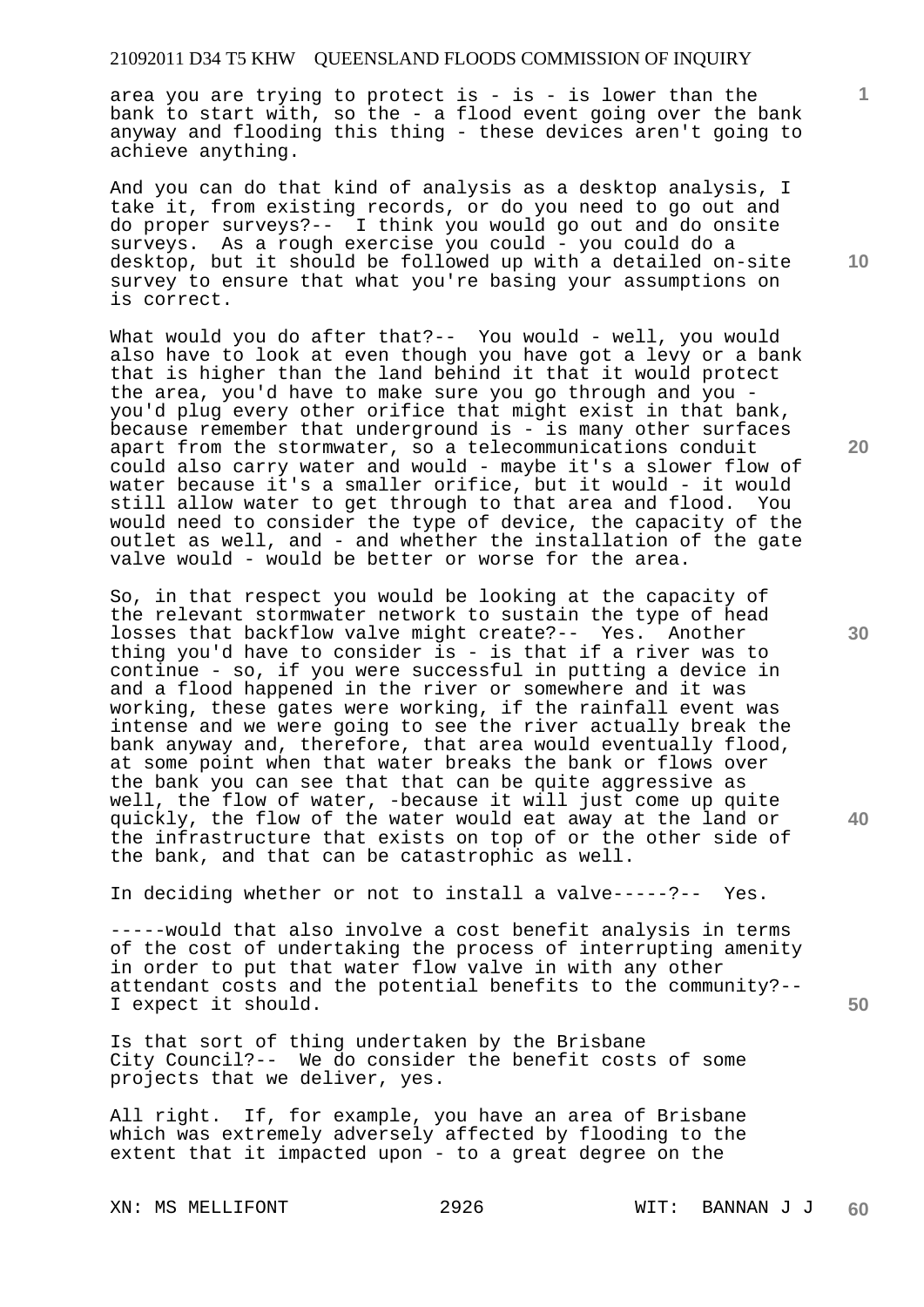economy and the general operation of the City - I am talking here of the Brisbane CBD - that might be an area that the Brisbane City Council might consider looking at to see whether a stormwater mitigation device such as a valve might be appropriate; you agree with that proposition?-- Yes.

Is that being undertaken?-- Yes.

Okay. Can you tell the Commission what's being undertaken in that respect?-- Council has engaged a consultant to investigate the - the use of backflow prevention devices in particular situations.

And that - is that due to come to a report by May of next year?-- I am not sure of the date.

Is that a report being prepared by Mr Max Winders?-- Yes.

And to your understanding, is the first stage of the report or a draft due for production on the 30th of September of this year?-- I'm not sure, I'm sorry.

Can I take you, please, to paragraph 55 of your statement? There you state that you aren't familiar with the detail of planning scheme policies relating to sewerage and stormwater infrastructure or as to the development assessment process in terms of its operation. Who do we ask from the council about those issues?-- That would be our DA, our Development Assessment Branch.

Page 18 paragraph 59, please - sorry, my apologies, page 19 paragraph 63, do you know who within council would have direct knowledge with respect to the applicable standards relevant to property owners or developers seeking to connect to a council stormwater drain and sewerage - or sewerage infrastructure owned by QUU? Who do we ask?-- By QUU I would talk to QUU.

What about council?-- Development Assessment.

Okay?-- And you could also talk to Water Resources.

The managers of each of those two?-- Yes.

Paragraph 68, in terms of the incorporation into the planning scheme but more particularly the operation of those planning schemes relevant to subdivision and development guidelines, who do we speak to? Whose province is that?--Water Resources.

Again, the manager there?-- Yes.

Paragraph 97 on page 27 is directed to the council's regulatory role in relation to property owners or developers who seek to connect to sewerage infrastructure owned by Queensland Urban Utilities. Who within the council do we direct our queries? Whose province is it?-- Development Assessment.

**10** 

**1**

**20** 

**40** 

**30**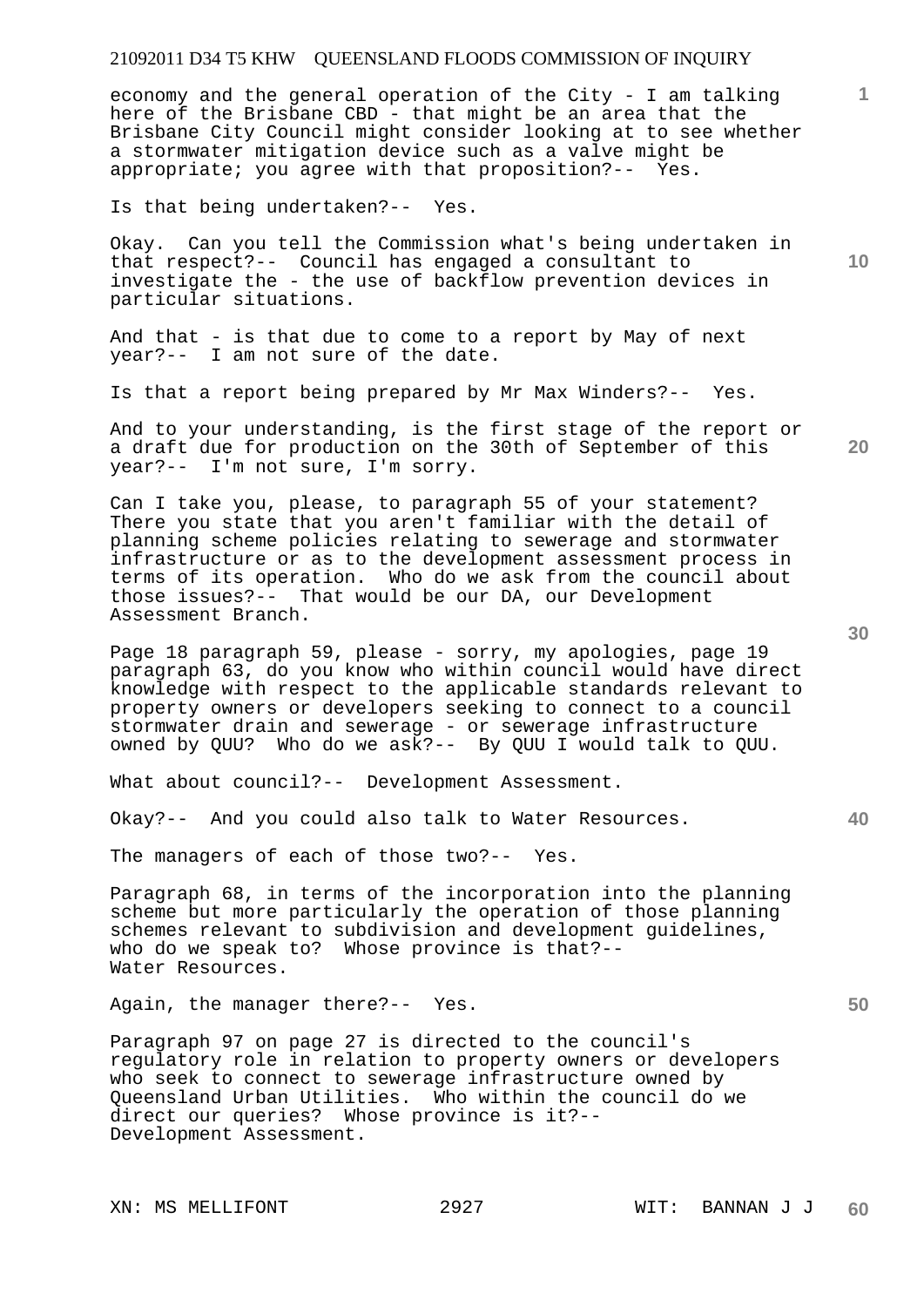And again the manager?-- Yes.

Can I take you, please, to page 14 of your statement? At paragraph 42 you say that, "Council is in the process of preparing asset maintenance management plans for the detention basins in the City, first focussing on the larger assets." Did that process commence after the floods or has it been ongoing?-- It's been ongoing.

**10**  All right. For a number of years or-----?-- I am not sure how long it's been going before I started.

All right. So that's an ongoing process?-- Yes.

Yes. And is it prioritised in any particular way?-- I'm not aware.

There is currently no asset maintenance management plans for any of the four detention basins which are currently in the relevant suburbs. Is there any reason for that?-- Just haven't got around to those ones yet.

Is there a proposal for such plans to be done for those<br>detention basins?-- Yes. detention basins?--

Do we know when?-- Either - I'm sorry, either directly though or depending on the type of device it could be an engineering plan that covers a number of devices.

So, what, done by style of device?-- Yes.

Okay. And if not generic, what do you have to do to be in sorry, what sort of detention basin deserve its own specific asset management?-- Something that's different to the others.

All right. Can you give me an example?-- If a device - maybe a cage attached to the end of it to try and catch rubbish may have a specific cleaning technique. That plan for that device may be different to one that might - you might have a similar device for many and, therefore, one plan can cover four versus one plan that's specifically needed for a particular location.

All right. In respect of the four detention basins in the relevant suburbs, do they warrant a specific plan or can they come within the generalised plan?-- I'm not sure.

Who do we ask about that, or is that something you can find out given more time?-- Yes.

**50**  Are you able to say whether any of the four detention basins seem to have any impact in terms of causing or exacerbating flooding during the January 2011 flooding events?-- I'm not aware specifically.

Do you know if anybody within council has looked at that?-- No, I don't know. They're not designed to exacerbate though.

They are designed to mitigate?-- Yes.

**20** 

**30** 

**40**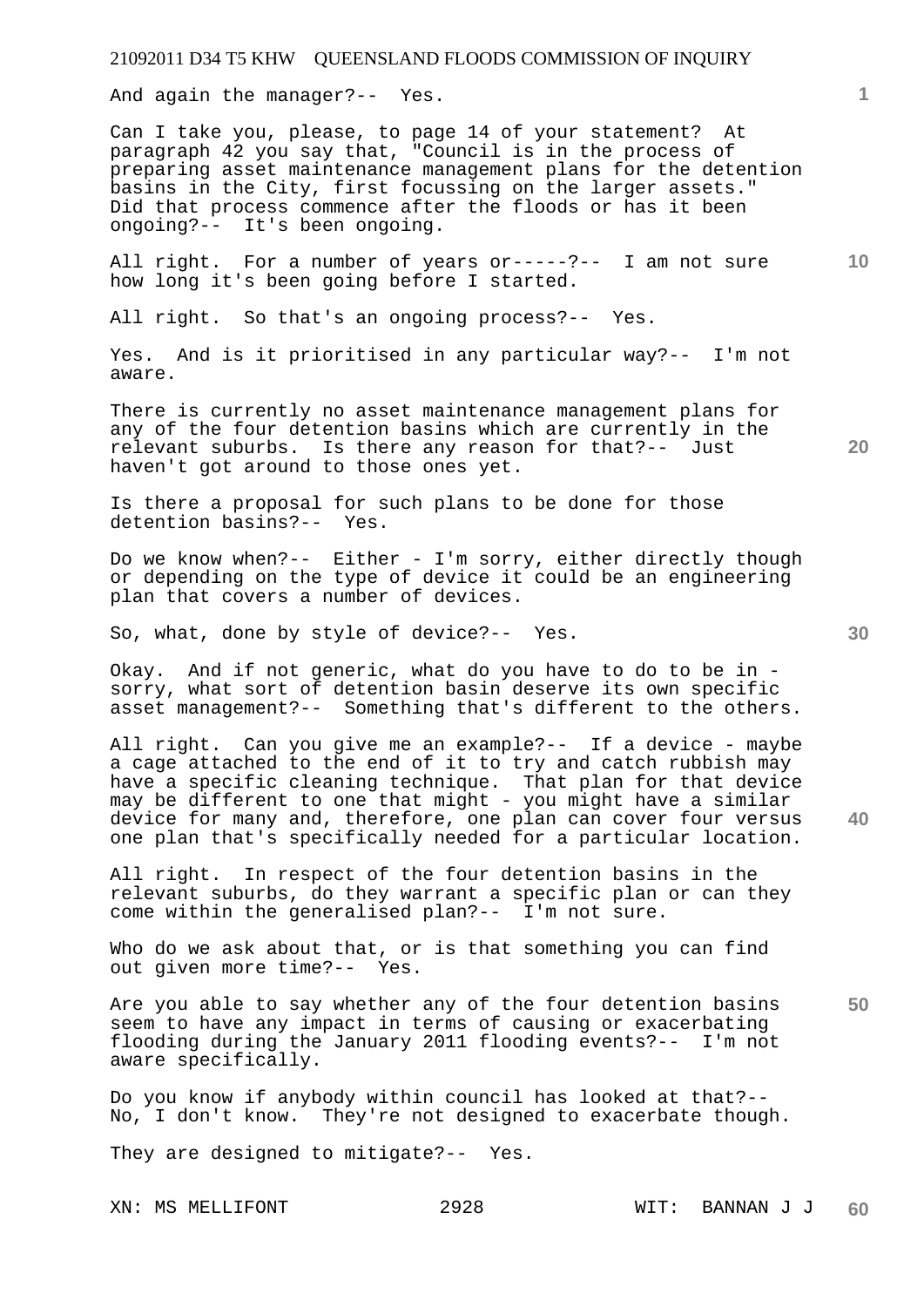But if there are problems with maintenance, do they have the capacity then to exacerbate if they're not properly maintained?-- Well, they - they just wouldn't function, so it would be like they weren't there.

Okay. They become neutral, in a sense?-- Yes.

Now, do you have any specific knowledge as to the development and application of local stormwater management plans?-- I have become aware of the local stormwater management plans that we have.

Okay. Do you know what triggers the preparation of one?-- The local stormwater management plans would have been developed some time ago. Council used to undertake relief works either through knowing that there were localised flooding issues or finding out about it through reports from the community that there was a drainage problem, and council would do ad hoc relief drainage exercises to try and fix those and I can't - I can't tell you when but at some stage in the past council decided to be proactive about it and undertook the development of these local stormwater management plans which in a catchment by catchment basis consider the - those local stormwater issues and identify works.

Which division within the council?-- Water Resources.

Look after that. Water Resources. Thank you. Now, at paragraph 61 of your statement you refer to council having further plans for stormwater infrastructure in the relevant suburbs?-- Yes.

And the first category of those plans is the work that was completed in the 2011 financial year?-- Yes.

**40**  You say in your statement, "It might be that not all of this work has as yet been included in council's relevant databases." By what means are we able to obtain a comprehensive list?-- Well, the list of plans attached should be complete. The only way to go back and confirm that that is a list of, in fact, everything that was done from last year would be to go and interrogate a number of staff that were involved in putting that program together and delivering that program.

**50**  All right. Is there a means of checks and balances to ensure that the programs have, in fact, been carried out?-- Yes, our Water Resources Branch regularly meet with our field services area who are delivering the works and ensure that the projects are being delivered.

So, again, that's Water Resources?-- Yep.

Can I take, you, please, to 22 of your statement? Now, we have touched on the fact that there are many parts in Brisbane's current stormwater network which doesn't meet doesn't perform the current design capacity standard?-- Yes.

XN: MS MELLIFONT 2929 WIT: BANNAN J J

**10** 

**20**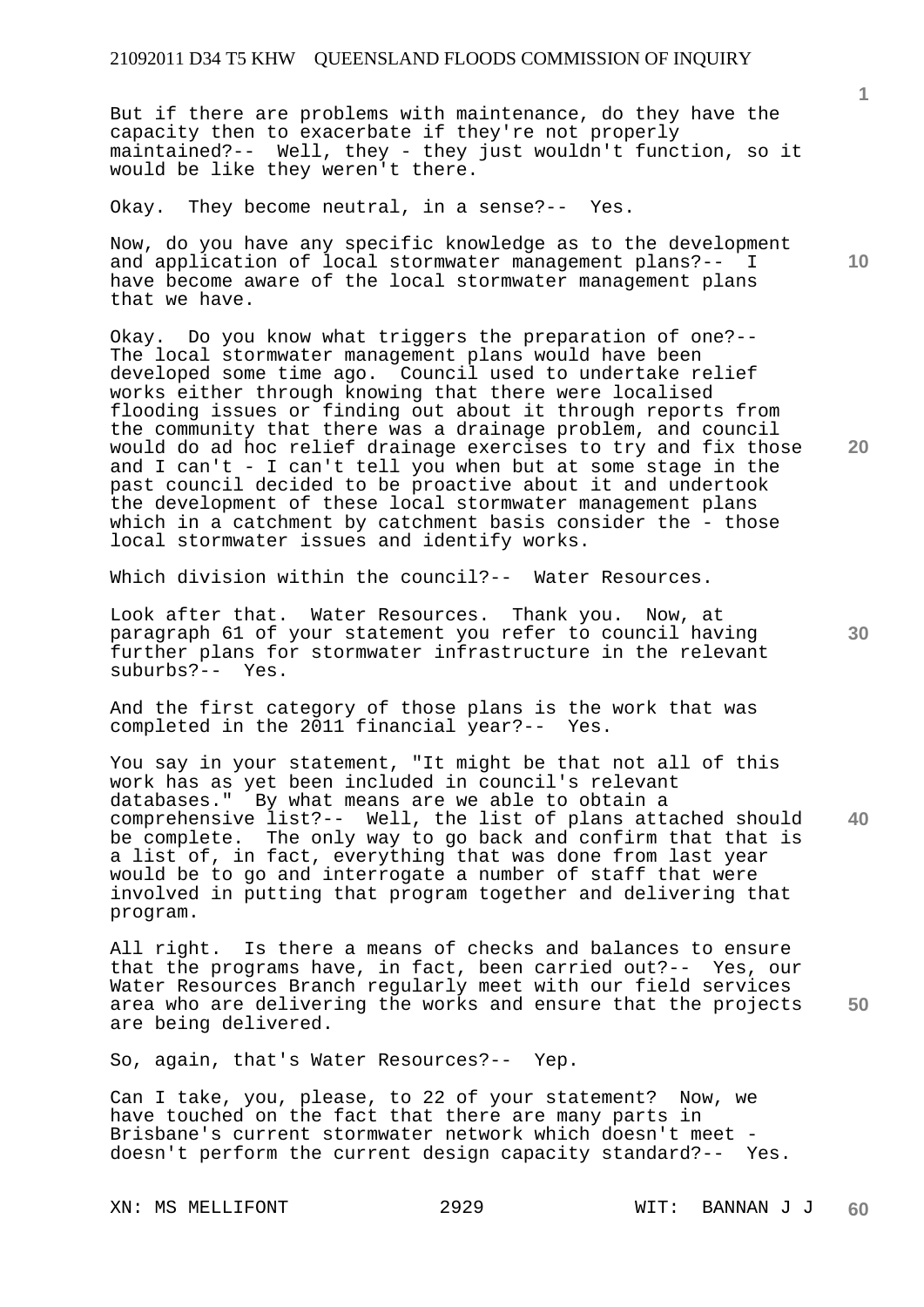**1 10 20**  You have spoken of that already and to some extent why that is so. In addition to that, the features include that the first stormwater infrastructure in Brisbane was constructed in 1860-----?-- Yes. -----when the population was about 5,000 people?-- Yes. And now we're dealing with a population in excess of 1 million?-- Yes. And that drainage in most of the old areas of Brisbane were constructed prior to the introduction of the modern design standards?-- Yes. And the consequence is that in some of the older areas of Brisbane residents suffer nuisance flooding which varies from yard pondage to flooding of low-lying utility areas?-- Yes. And you recognise that many of those areas have stormwater flooding issues which need to be addressed?-- Yes. And stormwater management plans have been prepared for a number of prioritised catchments?-- Yes. And you have identified those in your statement and it's your

view that the total cost of carrying out all of the upgrading works identified by the process of investigation the council has undertaken exceeds an impossible capacity of the council?-- To fund, yes.

And so what the council has sought to do is to prioritise by adopting a methodology which you set out in your statement?-- Yes.

All right. And is it your experience that that prioritisation process has been, in fact, utilised?-- Yes.

No further questions.

COMMISSIONER: Mr MacSporran?

MR MacSPORRAN: I have nothing, thank you.

COMMISSIONER: Mr Dunning - sorry, Mr Dunning, I will come to you last. Ms McLeod?

MS McLEOD: I have nothing, thank you.

COMMISSIONER: Mr Porter, is it?

MR PORTER: Yes.

COMMISSIONER: Thank you.

**50**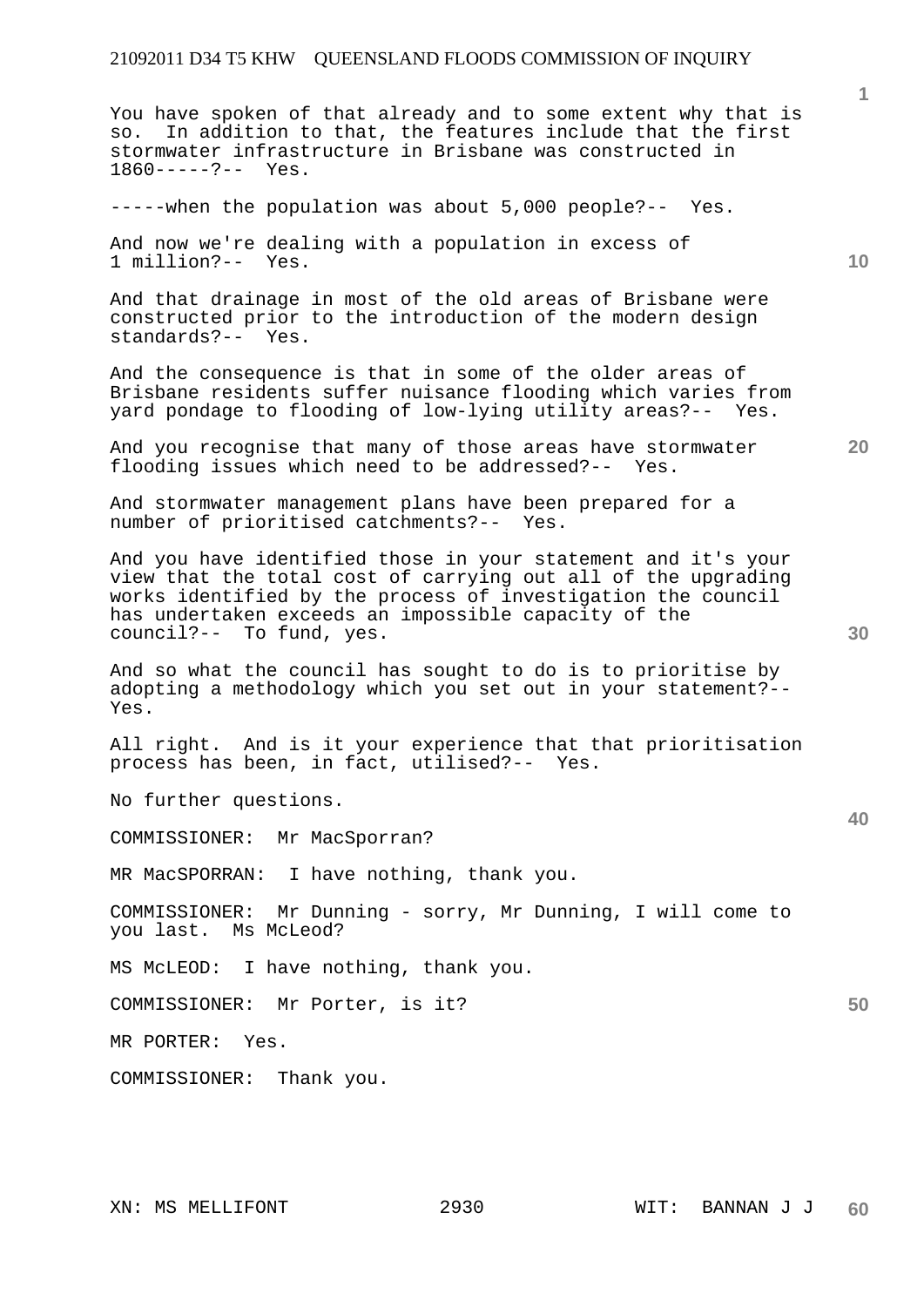**1** MR PORTER: Just brief matters, Commissioner. Can you turn to paragraph 35 of your statement, please, Mr Bannan?-- Yes.

Just have a look at the last sentence there?-- Yes.

Now, if it was a misunderstanding - by all means confirm it wasn't - but I think my learned friend put the proposition to you that at the rate the pipe survey was operating it would get around to the whole system every 60 to 80 years, I think she suggested to you, and you agreed with that. I see that the last sentence suggests 30 to 40 years. Did you misunderstand what she asked you or were you mistaken in paragraph 38?-- I misunderstood the question. That figure that exists in the statement of - on paragraph 35-----

**20** 

**10** 

**30**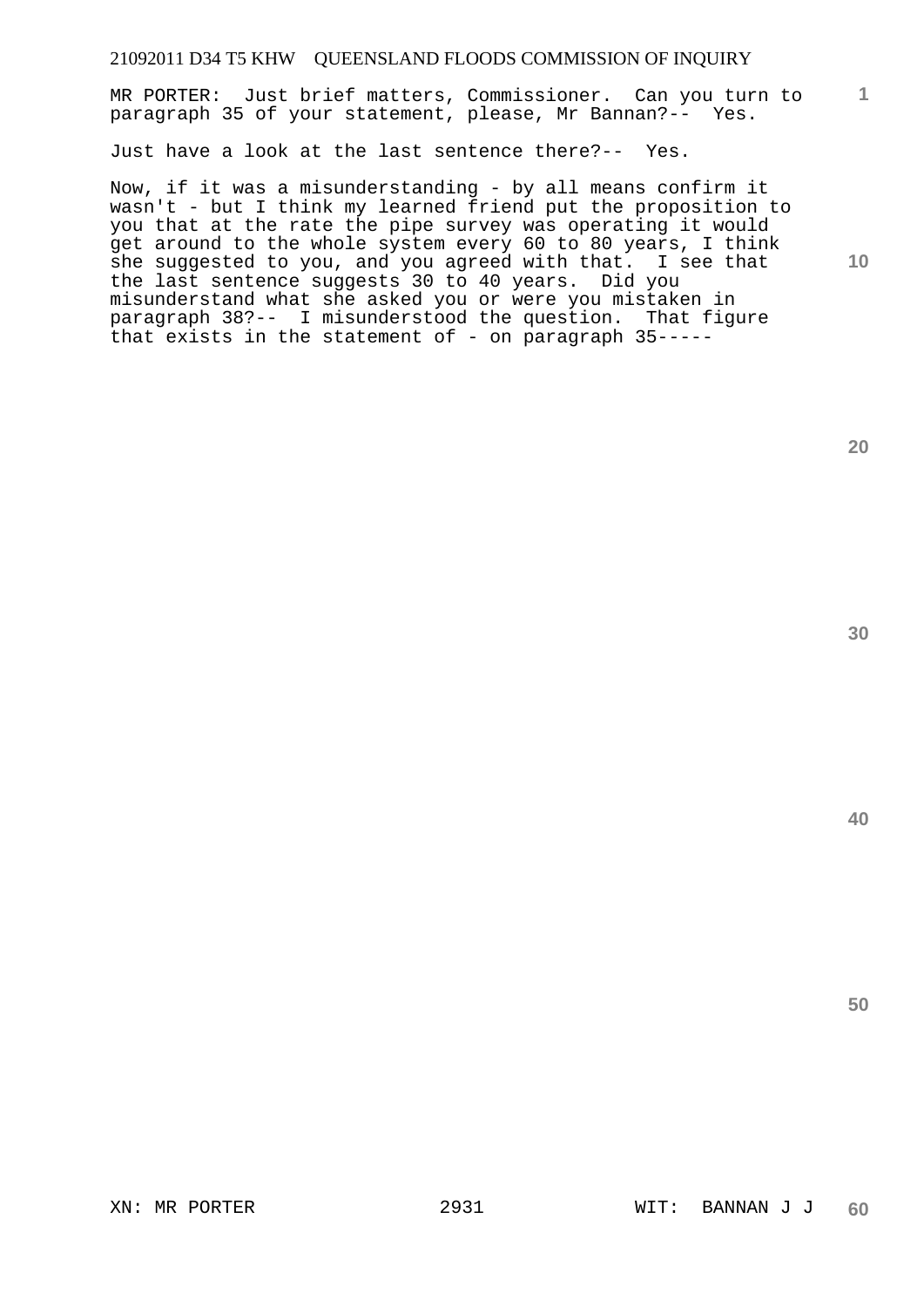Yes?-- -----is - was inserted after discussion with - with staff in the organisation.

Yeah?-- I'm sorry, I apologise for that.

Now, nonetheless, you said that obviously as an asset manager you would probably like to have your pipes surveyed every year, that it's not done as quickly that you would like, I take it that's still your view?-- Yes.

Are there any constraints, technical or financial, on the extent to which you can cause the pipe survey to cover areas of pipe each year? Perhaps, are there any technical constraints?-- The technical constraints are around the current technology that I was talking about.

Yeah?-- It allows us to move - at the moment we are moving a lot faster than we would have been 20 years ago-----

**20**  Yes?-- -----so as technology advances we will see an increase in the rate of - of that inspection.

All right. And when we're talking about using this technology, is it specialised technology? Can just anyone do it or are specialised staff required for it?-- Staff are trained-----

Yes?-- -----to do it.

**30**  And is there limits on the number of staff available to you to do that sort of work?-- We use consultants or contractors to do this work for us-----

All right?-- -----and there most certainly is a limit at the moment in the industry as to how many you can get.

Yes. And even if there wasn't that limit, are there any financial constraints on the funds available to you to cause the pipe survey to accelerate?-- Yes.

And what are they?-- Well, just that the available funding only allows you to do so much.

Yes. Because, as you say in your statement, there's many other drainage commitments and improvements Council would like to make as well?-- Yes.

And other resources available to do all of those as well?-- Yes.

So the question for you is that you've got limited resources, and is it right to say the pipe survey progresses as quickly as you can with the resources you've got?-- Yes.

Can I just turn to a different topic briefly. My learned friend asked you about the pipe network. How important is the pipe network to flood mitigation when you're dealing with a major river flood of the kind which occurred in January 2011?

**10** 

**1**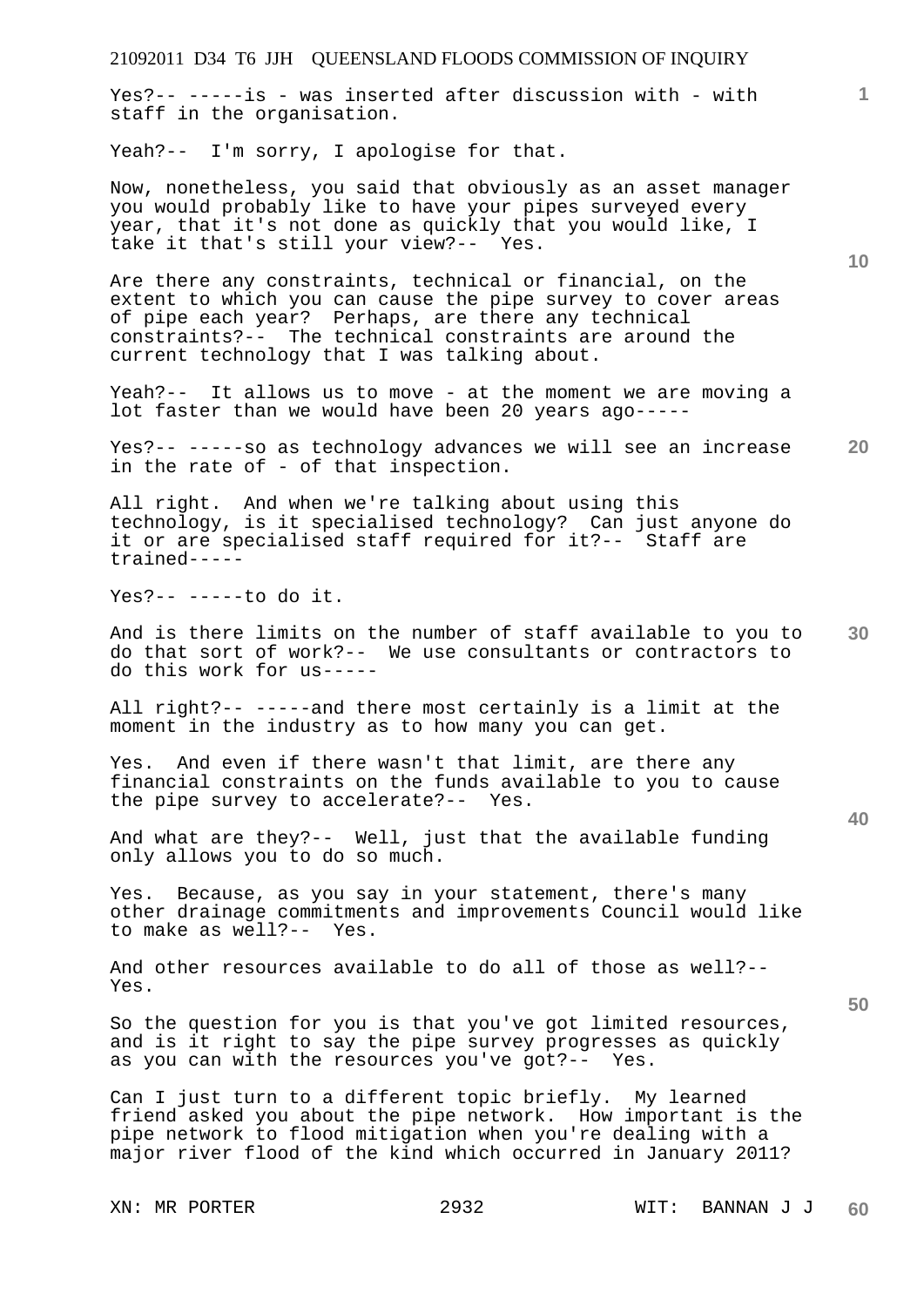Does it have any importance or some importance or a lot of importance?-- Yes.

Yes. How so?-- The - the network - the pipe network is designed to allow the discharge of water from catchments.

Yes?-- The river flood came from - from a different source. It - it really didn't use the pipe network to flood the city-----

Yes?-- -----except for those - maybe those blackflow-type issues.

Yes?-- The heavy rainfall that happened at the same time was certainly carrying the flow of water from the catchments to the river at the same time-----

Yes?-- -----using those pipes.

And is it right to say that where you've got a very heavy rainfall event the underground pipe network is not usually designed to be able to convey that away in any event?-- Can you ask that again?

Where you have a very heavy rainfall event the underground pipe network is only graded to a certain kind of ARI event?-- That's correct.

So where you have a very heavy rainfall event you are looking to other parts of the network to convey a very heavy rainfall event?-- That's correct.

Nothing further, Commissioner. May Mr Bannan be excused?

COMMISSIONER: Yes. You have no further questions, I take it?

MS MELLIFONT: I have no further questions. I don't envisage Mr Bannan will be required to come back but given that there are further queries - inquiries to be undertaken might I ask he be stood down rather than excused?

COMMISSIONER: You are stood down, thanks, Mr Bannan.

MR PORTER: Just as Mr Bannan does that, Commissioner, can I just clarify, when he was asked to provide that information about maintenance and upgrading, can I just clarify that that's in response to the particular flood event, because the Commission - sorry, the Council, of course, has a very large number of accrued upgrading plans so it's not really responsive to the flood, so can I just confirm that we're talking about maintenance responses to the flood event?

COMMISSIONER: I imagine we're talking in the parameters of 2010/2011 flooding?

MS MELLIFONT: Yes, that's so.

COMMISSIONER: Our terms of reference.

**10** 

**1**

**20** 

**50**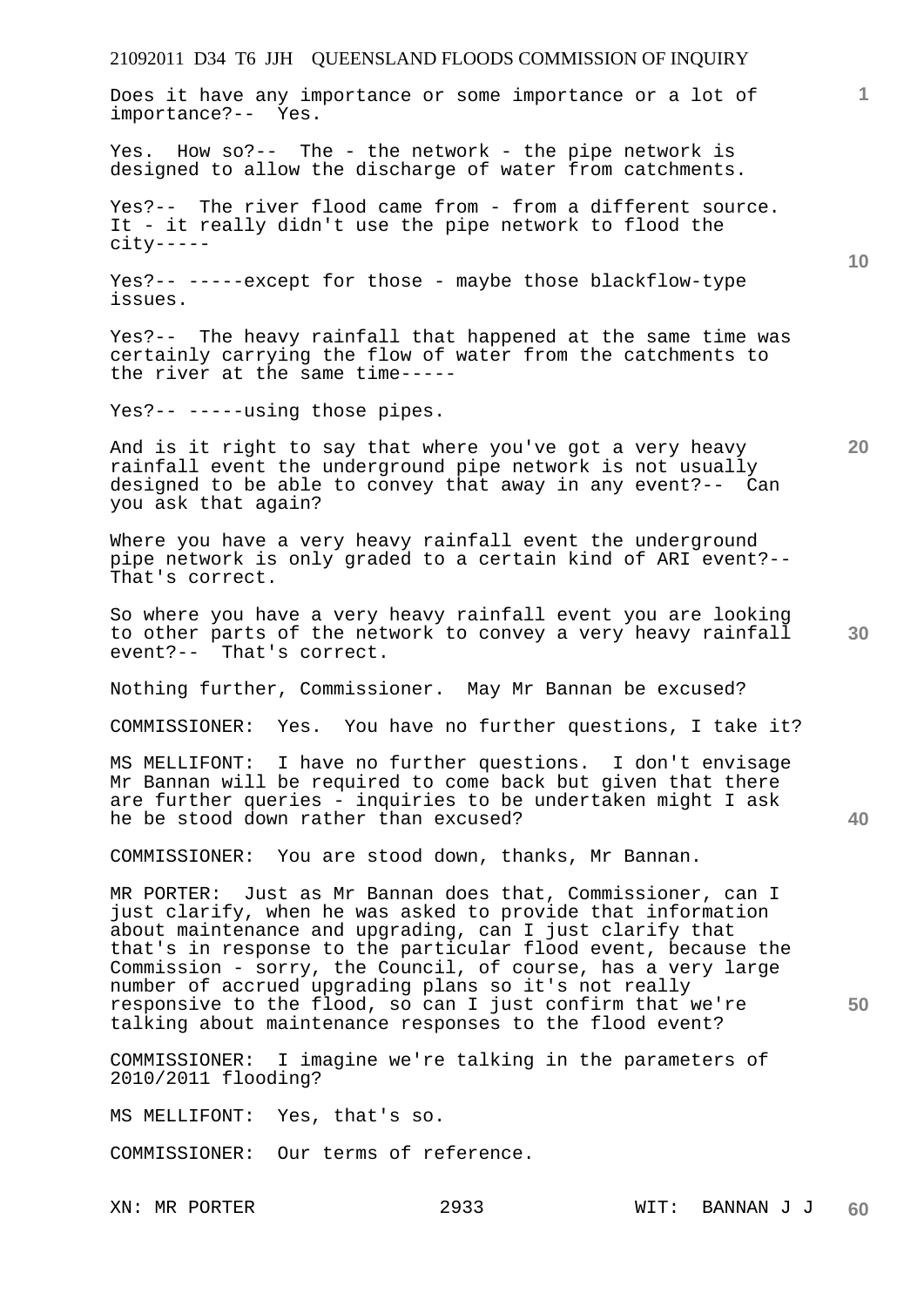| 21092011 D34 T6 JJH QUEENSLAND FLOODS COMMISSION OF INQUIRY                     |    |
|---------------------------------------------------------------------------------|----|
| MR PORTER: Thank you, Commissioner.                                             |    |
| COMMISSIONER: Thank you.                                                        |    |
| MS MELLIFONT: That's right.                                                     |    |
| COMMISSIONER: Thanks, Mr Bannan.                                                |    |
| WITNESS STOOD DOWN                                                              | 10 |
| MS MELLIFONT: Ms Wilson will be taking the next witness.<br>Might I be excused? |    |
| COMMISSIONER: Yes.                                                              |    |
| MS WILSON: Thank you, Madam Commissioner. I call Paul<br>Eagles.                | 20 |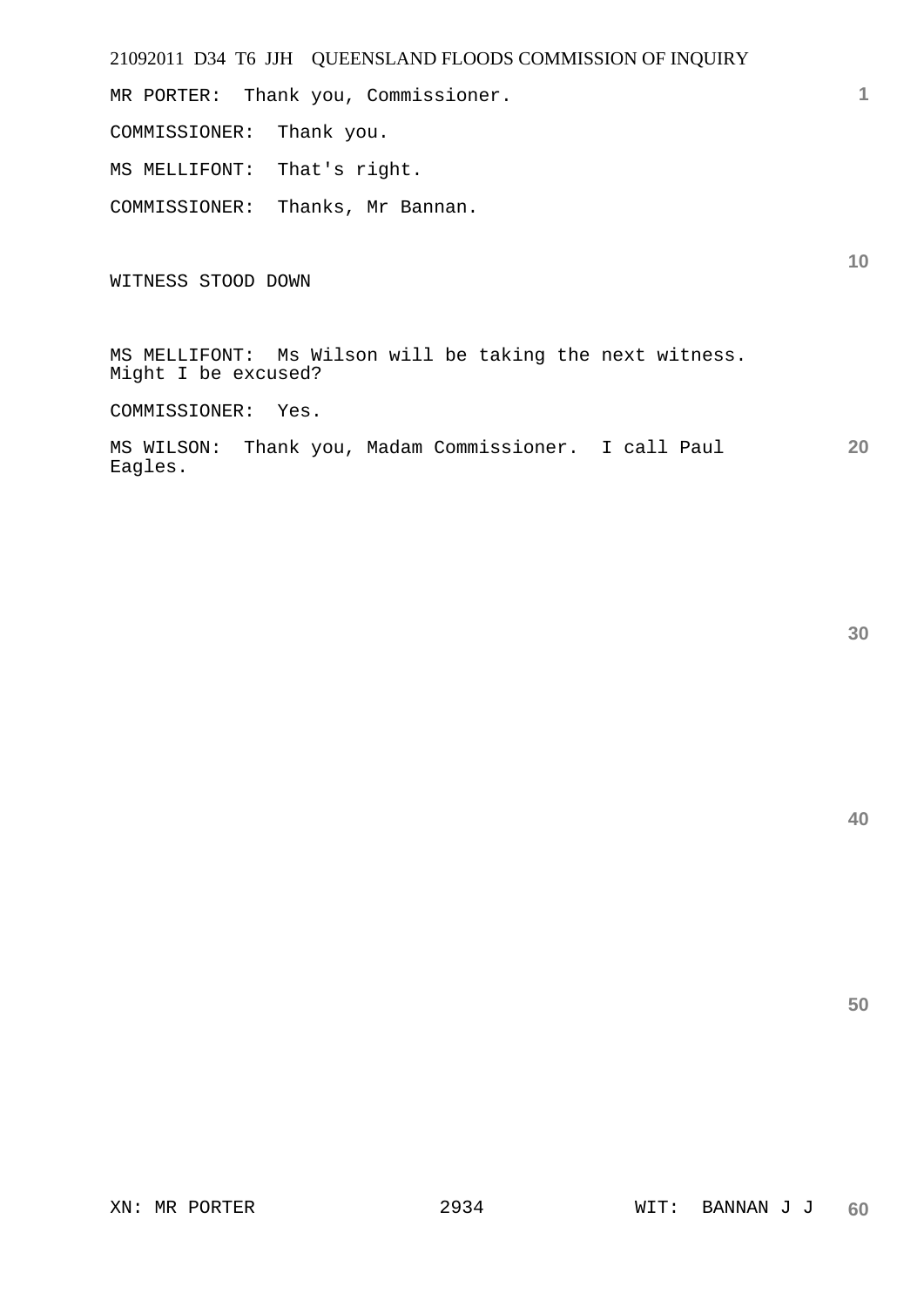PAUL ANDREW EAGLES, SWORN AND EXAMINED:

MS WILSON: Thank you. Is your full name Paul Andrew Eagles?-- Yes, it is

And are you the chief executive officer for the Urban Land Development Authority?-- I am.

And you provided and signed a statement with exhibits to the Queensland's Flood Commission of Inquiry?-- I did.

And have you got your statement with you?-- I do.

Madam Commissioner, I tender that statement.

COMMISSIONER: Exhibit 579.

ADMITTED AND MARKED "EXHIBIT 579"

MS WILSON: Mr Eagles, the Urban Land Development Authority operates under the Urban Land Development Act?-- That's correct

And the Urban Land Development Act is a separate planning regime that sits outside the operation of the Sustainable Planning Act 2009?-- The Urban Land Development Act says that we are the planning manager for urban development areas and the Sustainable Planning Act does not apply in those urban development areas.

And the Urban Land Development Authority does not have to by legislation consider the State Planning Policy 1/03?-- I haven't got the Act with me but I think it says that we must consider it but we're not bound by it.

Which Act is that?-- The ULDA Act. I don't have the copy here so I can't - that's my recollection.

And - okay. Well, we will come to that at some-----?-- Sure.

**50**  -----later stage. Your statement addresses how the Urban Land Development Authority addresses flooding issues? And if I can take you through some of those matters. In relation to investigating sites to be declared urban development areas and selecting the boundaries of the urban development area you can - that follows on from paragraph 6 onwards, one of the matters that you address is that for UDAs, and that's the urban development area, which may have the potential for flood risk, "the typical processes the ULDA undertakes," and then you set them out. I'm interested in the word "typical" because that is a word that appears often in your statement about the typical processes the ULD sets out. Now, that is processes

**1**

**10** 

**30** 

**40**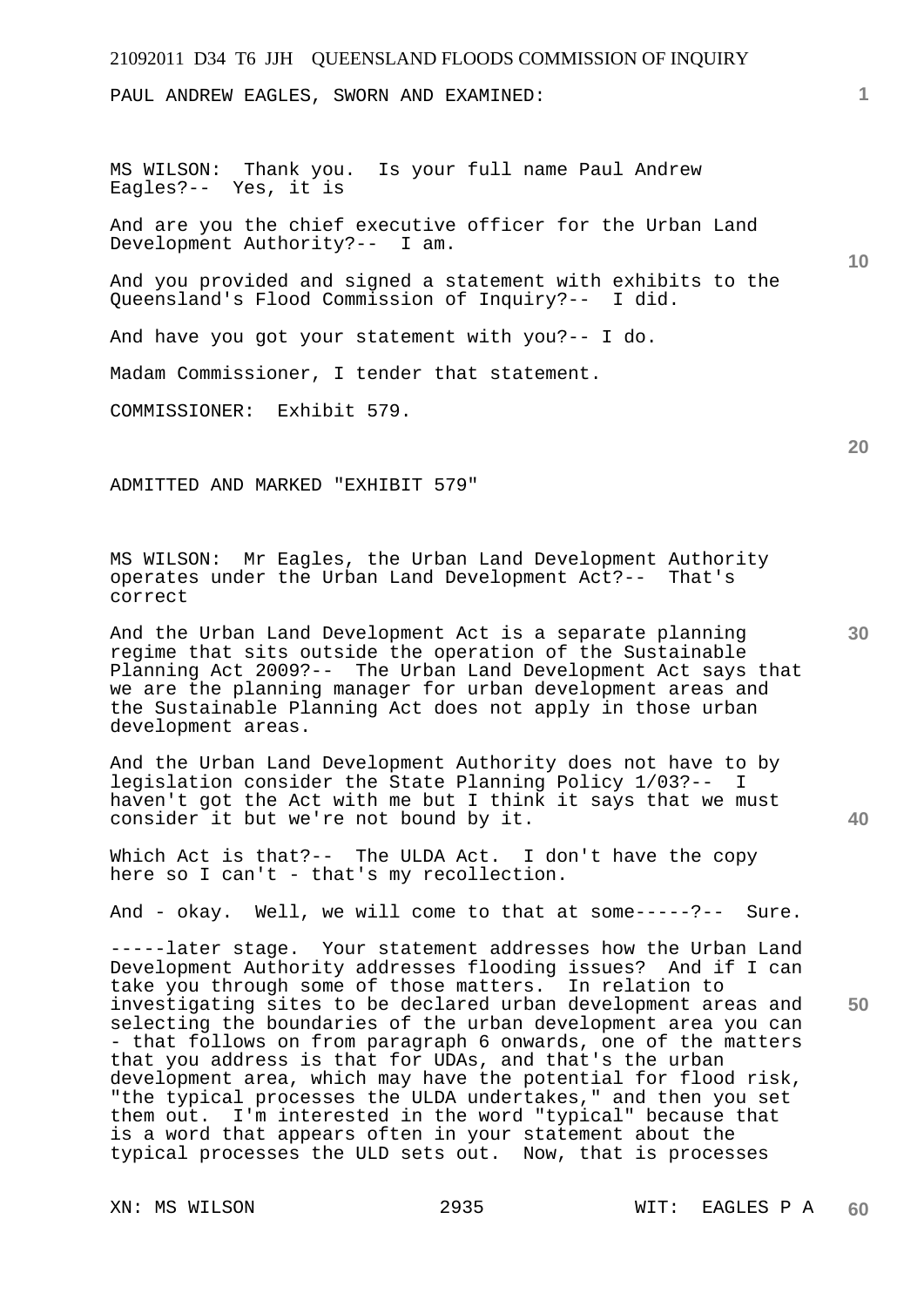that the ULDA have decided to undertake; is that the case?-- Before - to answer that to put it in context, the declaration of an urban development area is not our responsibility. In fact, we don't have any powers under the ULDA Act until a UDA is declared, but the practice is, is that we assist the Department in terms of getting ready for declaration. So in terms of how we assist the Department, I'm not aware of any written formal process that we must follow, so the use of the word here "typical" is the processes that we employ, have done, been involved in, over the last three and a half years. I must have say, though, that the first three UDAs were declared in very early 2008 and they were predominantly undertaken by the Department because we were only created in 2007.

And when you say "the Department", which department are you referring to?-- Department of Local Government and Planning.

Well, then, perhaps then if we can continue to move on through your statement. You address the processes that the ULDA undertake when preparing an ILUP, and an ILUP is an Interim Land Use Plan, and at paragraph 9 you set out those processes. And, again, if we go to paragraph 9C, "the ULDA would typically," you say, "identify potentially early development areas, areas subject to flooding or potential flooding would not typically be identified as early development areas"?-- Correct.

So this process, is this is a process that the ULD undertakes on - in a general sense but is not mandated in any way?-- The Interim Land Use Plan is prepared at the same time as the declaration, in fact comes into force upon declaration, so it is a part of the process that, you know, the Department of Local Government and Planning is responsible for, and, again, our role in that is informing, assisting the Department in the preparation of the Interim Land Use Plan. So, again, it's like my comment before, it's not a mandated statutory process, this is the practice that we undertake for these sorts of processes.

It's a practice that you undertake in offering assistance?-- Correct.

Is that the case? Then, "areas subject to flooding or potential flooding would not typically be identified". Who identifies this, whether those areas are subject to flooding or potential flooding?-- Okay. To provide context to the question, the "early release area" is a terminology that we have used ourselves and in conjunction with the Department to identify in the Interim Land Use Plan areas of the UDA where a development application may be lodged prior to the completion of the development scheme. So these are sites or parts of the UDA typically - "typically" - where previous planning applications, previous investigations by Council have indicated that the use in this area is well known or expected. So they're called an "early release area", it's not a term under the Act, it's a phrase that we use, and those areas are only identified as early release areas if they are well clear

**10** 

**1**

**20** 

**30** 

**40**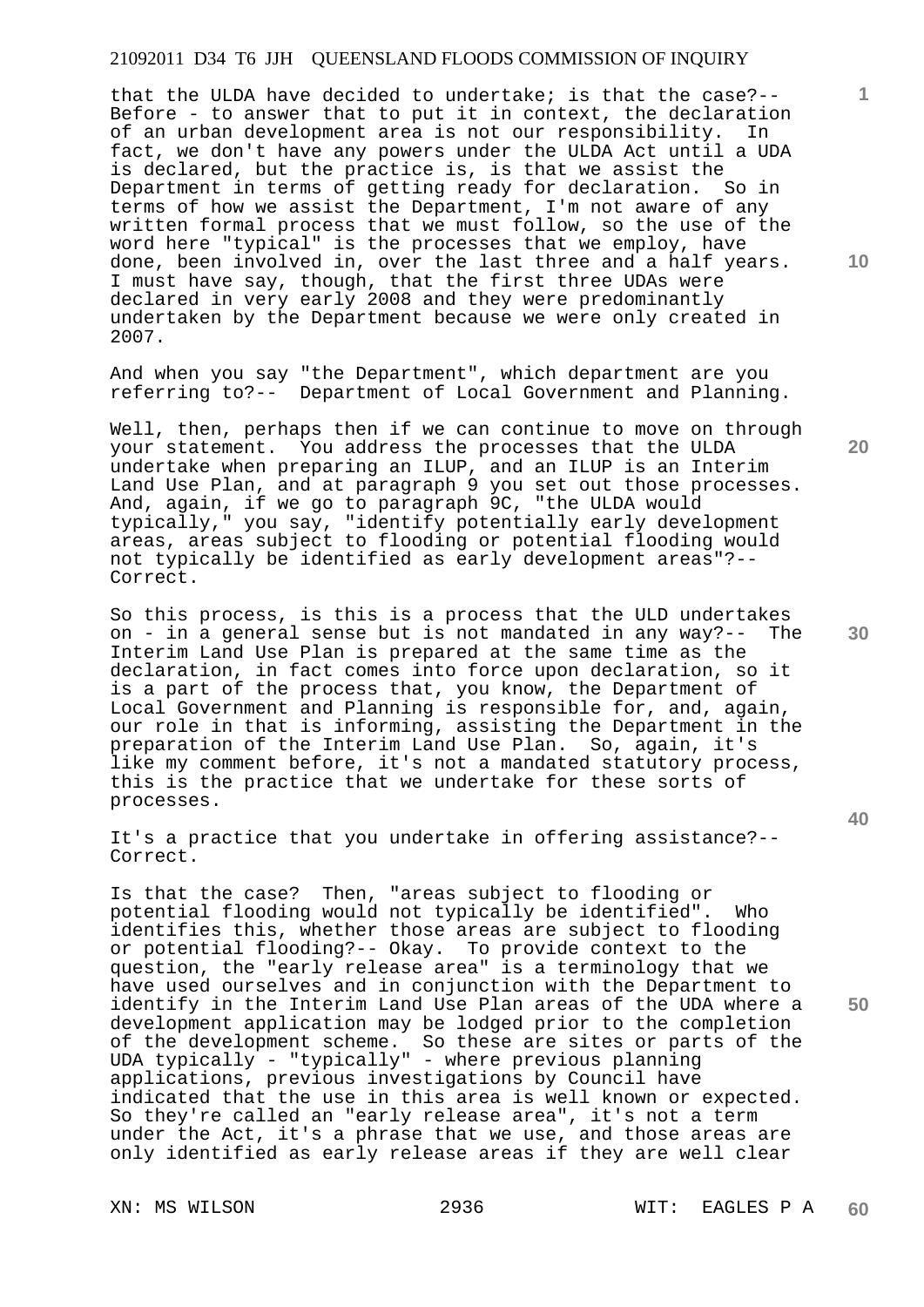of all constraints, including flooding.

Your statement sets out the processes that the ULD undertakes when preparing a proposed development scheme for a urban development area. Now, if I can take you to page 4 of your statement. Now, the previous examples that we've been talking about, you are not mandated by any legislation to do any of that but that's just offering assistance to the Department. Now, is this the case, that when - it's at this stage that section 24 of the Act requires the ULDA to do some things?-- That is correct. The Act requires the ULDA to prepare a development scheme in accordance with the Act's requirements.

And when preparing a development scheme, at paragraph 11, refers to that the "ULDA would typically"?-- Yes.

Again, it's a process that the ULDA undertakes as a case but not-----?-- Yes.

-----mandated in any way or form?-- That is correct. The ULDA Act indicates what must be included in a development scheme in terms of its land use plan, infrastructure plan and implementation strategy. The Act does not then go to say the form or content of those elements, and in terms of our preparation there are a number of - well, one in particular that I can recall the Act requires is that we must consult with the local government, and there's also a statutory consultation period with the public, but apart from that there is not a defined process in the Act or policy from government written that we do it in a certain way. So again this is the process that we have built up and it followed over the last three and a half years.

On all cases? In all cases?-- I must say that because of the scale and variety and nature of our urban development areas vary tremendously they do - our process for development of the development scheme does vary. There are 14, now 15 UDAs that have been declared. Ten of those have gone through to development scheme, four are in the current submitted development scheme. They vary in size from about 10 hectares, for the Woolloongabba UDA, up to, oh, 7,000 hectares for Greater Flagstone UDA. They vary from single-ownership to hundreds of owners. They vary from sites which are completely cleared and on top of a hill, for example Roma, to sites which have creek lines and other natural features which need analysis. So, consequently, the process of preparing a development scheme, for example the Roma, which is fully cleared on the top of a hill, is different than preparing a development scheme for a 7,000-hectare, you know, new master-planned community with hundreds of owners. So, yes, why - why I use the word "typically", these are the sorts of things that we do for each of the UDAs but the extent and detail of how much we go into each one of them does depend on the circumstance.

Is there a checklist that the ULDA follows? For example, undertake a "detailed site evaluation and assessment of flood impacts". As your previous answer said, for some sites that

**1**

**10** 

**20** 

**30** 

**40**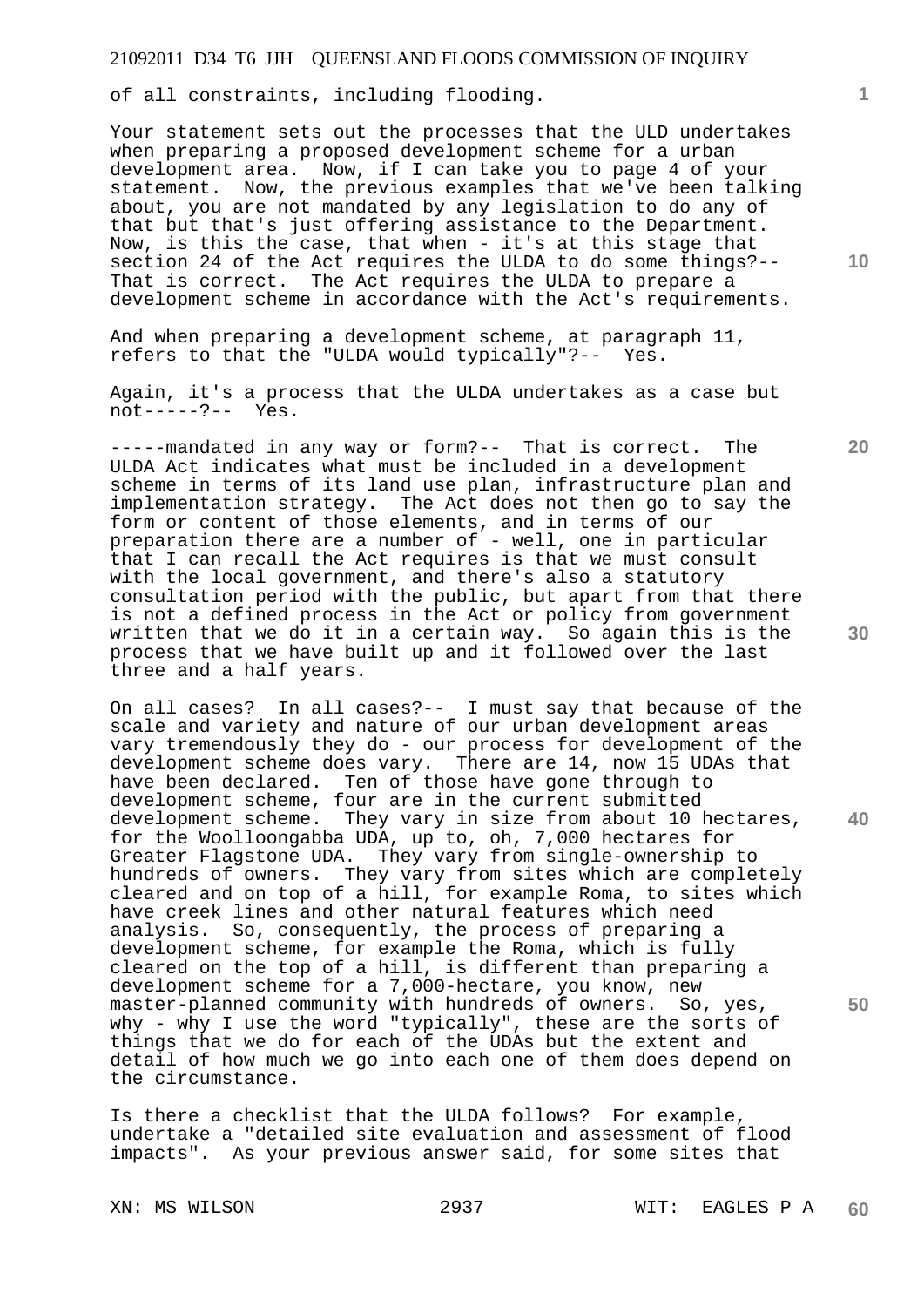may not be relevant or as relevant as for other sites. Is there a process that ensures that the ULDA at least considers whether it is relevant for each individual site?-- We certainly do have a process written for us to follow internally. If it's actually in form of a checklist I can't tell you that, I don't know, but there is a process for - of what we do as we go through preparing it on the scheme.

And does that process include undertaking "a detailed site evaluation and assessment of flood impacts"?-- It would do because it requires - all of our UDAs require an assessment of the natural characteristics of the site.

And under that that's where-----?-- Correct.

-----the flood assessment would come in?-- Correct.

COMMISSIONER: Can you say "yes"? Not that I'm telling you you must say "yes" but just so we get it on the record?-- Sorry, "yes", sorry.

Sometimes you just nod?-- Yes.

MS WILSON: There is presently a draft ULD guideline, and if we can go to PE-2, which is the attachment where you have attached that draft guideline. The - this draft guideline is dated August of this year?-- That's correct.

So can you tell us what the status of this draft guideline is? Where is it at?-- It's - it is one of a suite of guidelines that we've prepared. It's of the order - as you see it's numbered "15". I think there's currently about 16. There are about 12 of those which are in a draft form. They were about 12 of those which are in a draft form. prepared predominantly associated with the four large Greenfield UDAs that were declared last October. So Ripley, Greater Flagstone, Yarrabilba and Caloundra South. And the suite of guidelines are to address a wide range of development activities within those UDAs. So they cover things such as flooding, roads, road design, affordable housing, housing design, and the aspects that go into or would be required to be considered in terms of future development applications in those UDAs.

At paragraph - sorry, at page 7 of this draft guideline it states that the ULDA "adopts the Queensland Government policy position set out in SPP 1/03". Now, this draft guideline, is made very clear on the front, that it's draft for consultation and not government policy. When do we expect this to be government policy?-- Well, in relation to when will it be ULDA policy, it will be in conjunction with the finalisation of the Greenfields UDAs and the Gazettal of those which, according to the current program, is likely to be in October.

Now, the matters to be considered in making a decision are those spelt out in section 57 of the Urban Land Development Authority Act. We'll get that up on your screen so you can see it. Fifty-seven - section 57 - and are you familiar with section 57?-- Yes, I know of it.

**20** 

**1**

**10** 

**40**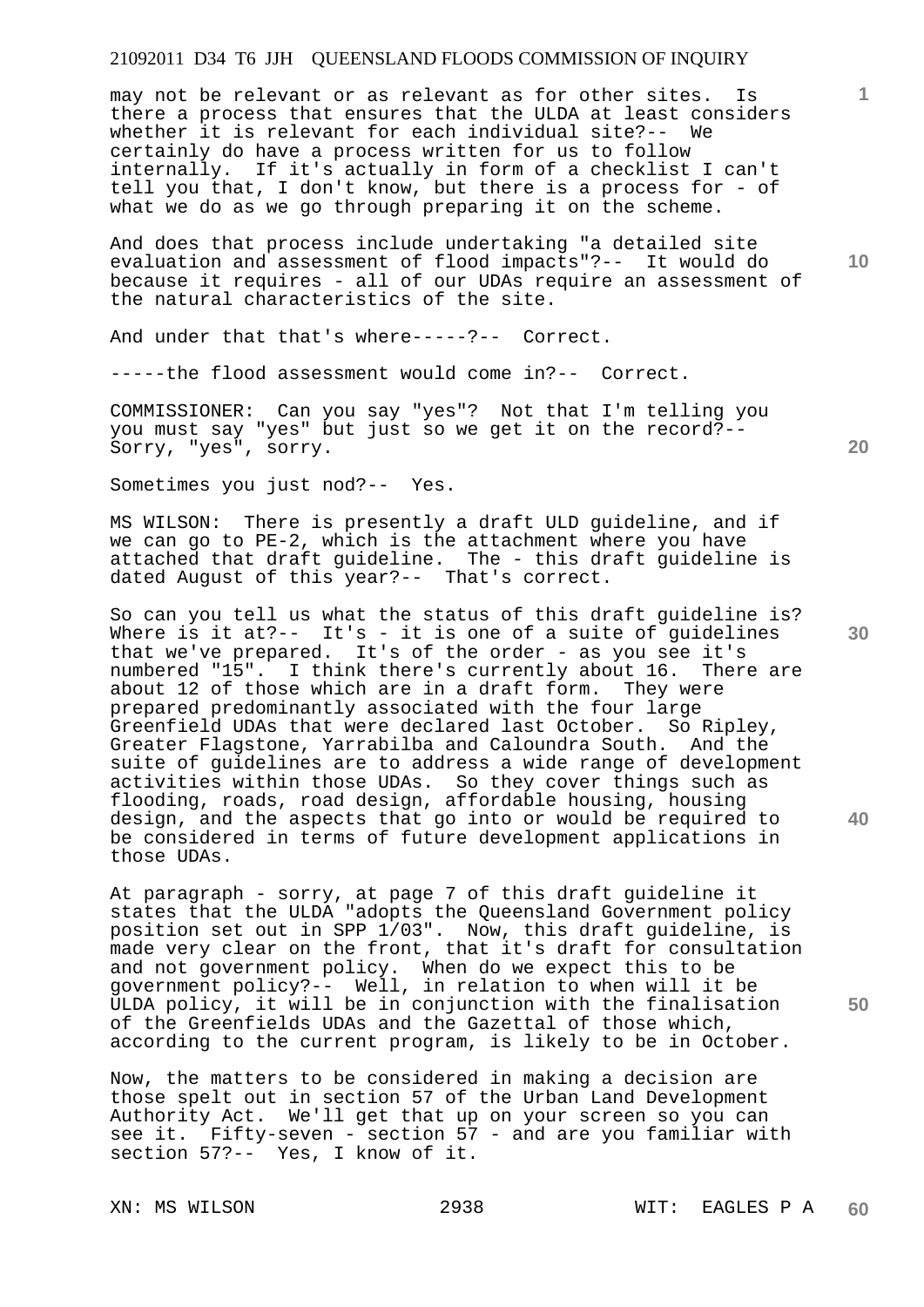So are you comfortable to answer questions in relation to it?-- Yes, I am.

Section 57 sets out the matters to be taken into account. The matters to be taken into account do not include reference to<br>an Urban Land Development Authority Guideline, do they?-- No, an Urban Land Development Authority Guideline, do they?-they reference the development scheme and the development schemes, some of them actually reference this guideline.

So what actual status, legislative status will this guideline have in relation to decisions made by the ULDA?-- It's - all of the guidelines from one through to about 16 represent our view on how land should be developed and it is our expectation that applicants would reference these guidelines in preparation of their development applications.

So should it be the case that to take into account ULDA guidelines should be included in the Act as a matter to be taken - a matter to be considered?-- No, I don't think so. The approach that we've taken with the guidelines are these are - represent, in our view, best practice, in terms of various aspects, so, say, housing, for example, housing design. There are changes over time in terms of things of that nature, road widths, for example. So to actually incorporate them into the Act would be - lead to inflexibility, which I think would be un - inadvisable.

What about incorporating the SPP 1/03 and the considerations to be taken into account in that policy in the Act that - and I'll continue, if I may, to give you the context I'm looking at, before you talked about that the authority must consider but is not bound by, and that is found in section 23 of the Act, bound by a requirement under any or the following relevant to the area, a plan, policy or code made under the Sustainable Planning Act or another Act. Is that the section that you were referring to when you answered my question previously?-- I believe so.

So the ULDA must consider but is not bound by-----?-- Mmm.

-----the State Planning Policy; is that the case?-- That's how the Act is stated but I - to explain to you, I can provide you the context of practice, if that was of - would be helpful.

Yes?-- The preparation of ultimately the development scheme goes through three phases where there are government, intergovernment agency checks, reviews and input. The first one is, in fact, a preparation of the declaration process of the Interim Land Use Plan. All of the processes that we've been involved in, each of those proposed interim land use plans is reviewed by and commented on by intergovernment agencies, including the agencies responsible for SPP 1/03. And because the government policy in terms of declarations of UDAs and also Gazettal of development schemes requires a Cabinet decision, ultimately we need to ensure, whether it's us or the Department, each of the agencies is satisfied we've incorporated their requirements, including things in relation

**30** 

**20** 

**50** 

**10**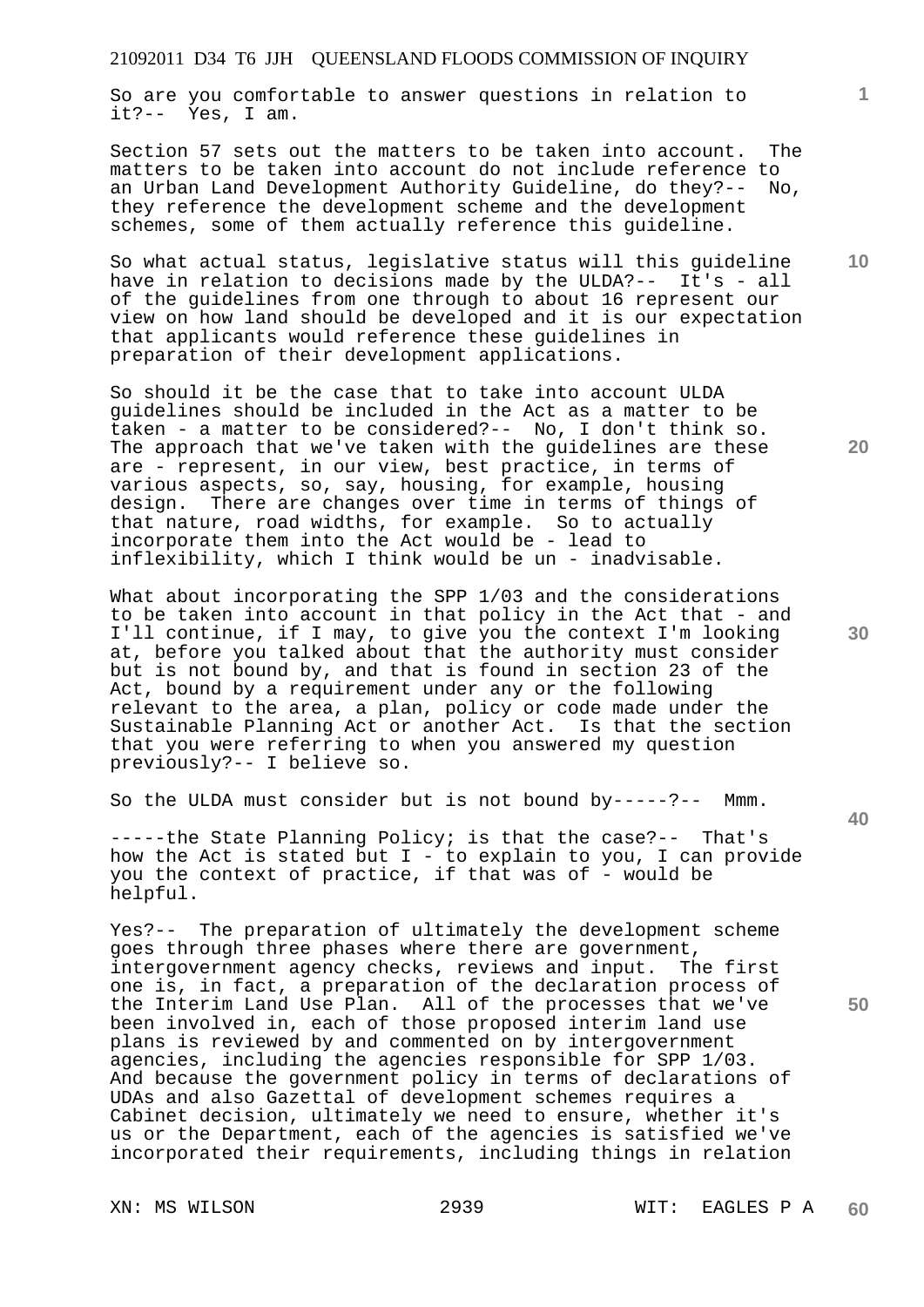to SPP 1/03 prior to even a UDA being declared, so that's the first phase. The second phase is, when we've prepared a development scheme, and it's in a draft form, even before it goes on public display we again have rounds of discussions with government agencies. We will set up working groups, reference groups, where again we work through with all of the agencies to ensure their requirements are incorporated in the development scheme, whatever they might be. Whether they are roads, in terms of the Department of Transport and Main Roads, whether it's koala protection measures or flooding, landslip, bushfire in terms of SPP 1/03. So that's the second phase. And again if we haven't satisfied the agencies at that point they will, and can do, make submissions in relation to the draft scheme when it goes through the display process. The third phase of government agencies' involvement relates to the actual Cabinet approval process prior to the development scheme finally ultimately being Gazetted, and again it is a process whereby we go through and need to satisfy each of the agencies' requirements or requests prior to it going into the Cabinet room, and, you know, quite often we will respond and need to respond to requests and agencies in terms of specific matters. And I know from personal experience that SP 1/03 is a matter that's of - dear to the heart of the Department of Local Government, our Minister and the agencies, and this has been discussed through each of those phases at various times and each of the UDAs to make sure that they are adequately addressed in the development schemes.

The Department of Community Services, their roles and responsibilities pursuant - in the SPP 1/03-----

COMMISSIONER: It would be Community Safety, wouldn't it?

MS WILSON: Community Safety, "reviews draft planning schemes to determine whether the State Planning Policy has been appropriately reflected thereby achieving the State's interest in respect to natural hazard management". Are you aware of that?-- Yes.

So do you - does the ULDA work with the Department of Community Safety to ensure that the Department of Community Safety is achieving the State's interest in respect of natural hazard management?-- Yes, we certainly do.

On all cases of the developments that go through?-- My view would be on all of the development schemes that we've been involved in, which is predominantly, you know, all of them, except for the first three, we get involved in that process and we involve them in that process.

And is that a formalised process that is part of the ULDA's process to move these developments through?-- Yes, it's as I described in my statement, that is part of that process.

I'm directing your attention to working with the Department of Community Safety in relation to SPP 1/03?-- Yes, we set up working groups which include representatives from that Department, as does other departments, to ensure our documents

**10** 

**1**

**20** 

**40**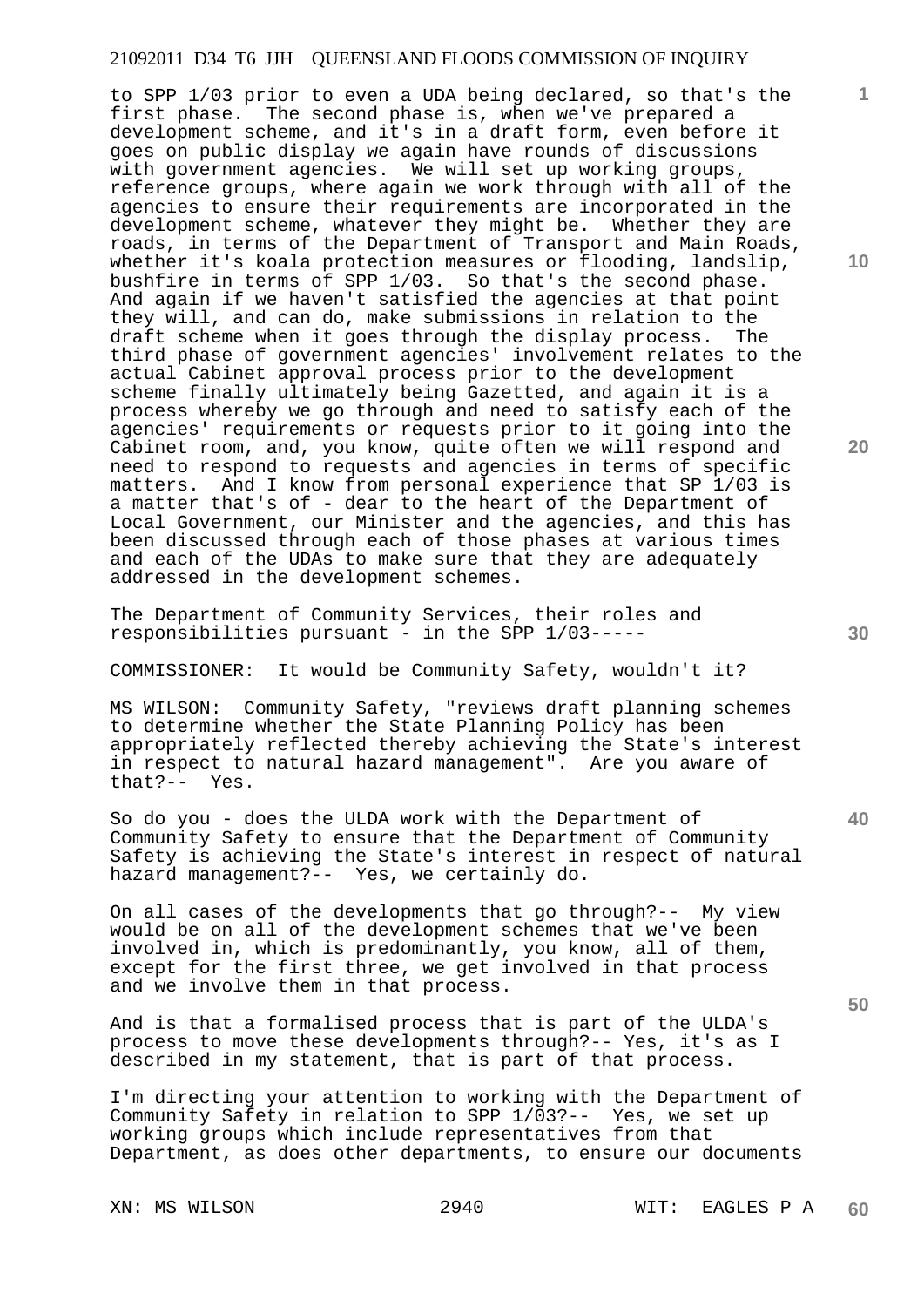fully include government agencies' requirements in the development schemes.

And so what you have explained to us here today in your view does not mean that - does not mean there needs to be legislative change to ensure that the ULDA is bound by the State Planning Policy 1/03?-- I certainly don't believe so. I think the practices are such that we do in fact what's called "frontload government agencies' requirements", so my personal view would be no.

The - your statement goes through various developments. At page 10 of your statement, Oonoonba - and am I pronouncing that correctly?-- Yes.

At Townsville?-- Yes.

And that sets out - this table sets out the development, the urban development area and the development constraints that have been put in place in relation to flooding, and you reference those in relation to those urban development areas. Now, Oonoonba, Townsville, was subject to flooding in 2010/2011?-- I don't believe so. I don't think it was subject to flooding over the December/January period.

Was that subject to flooding in Cyclone Yasi?-- I don't have that knowledge with me.

**40** 

**50** 

**1**

**10**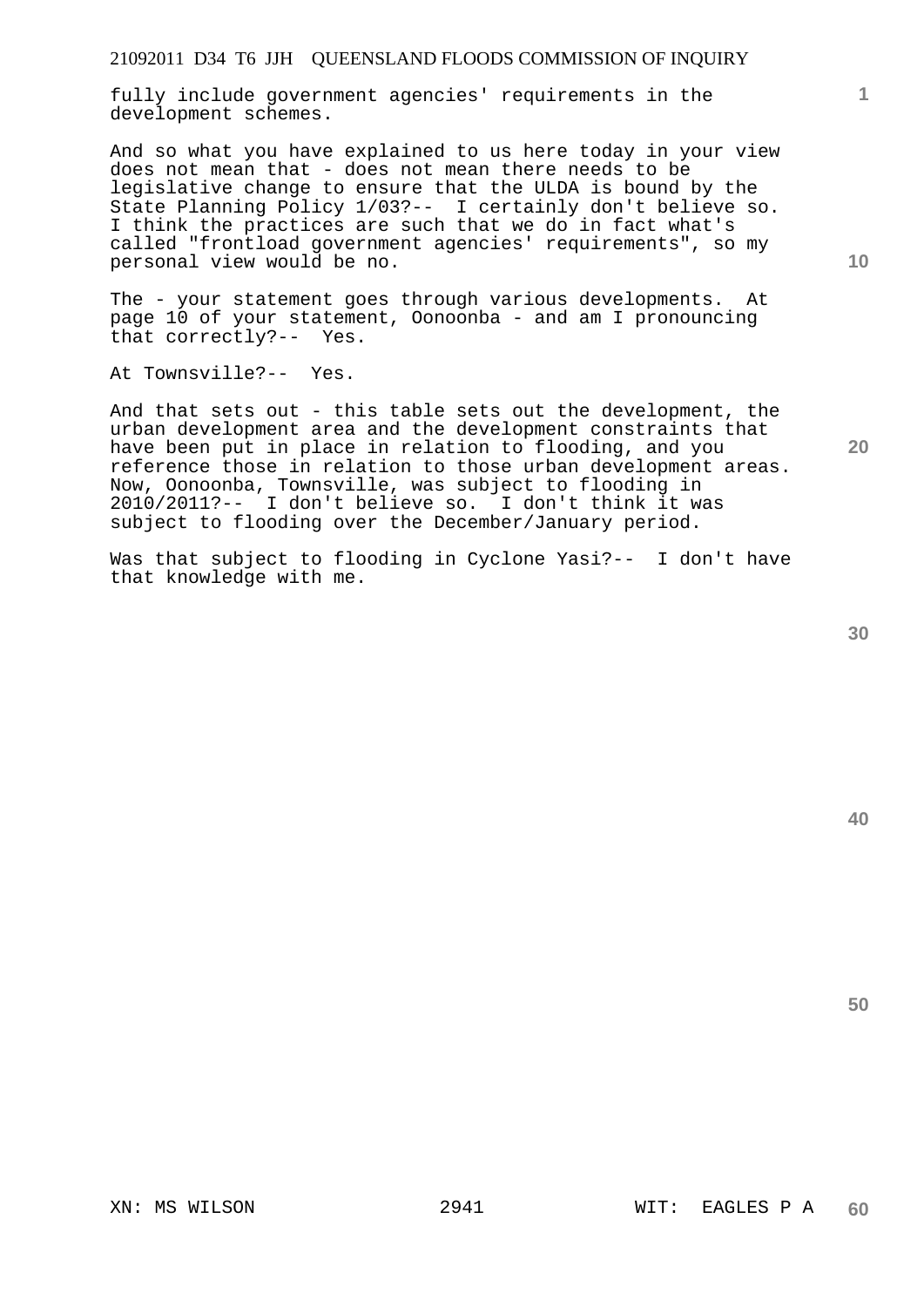Is the ULDA doing some work to address flooding issues in Oonoonba?-- Yes. Just perhaps to provide a context for this.

Yes?-- When we prepared the Oonoonba development scheme in 2010 we undertook an assessment of flooding via a - in fact, the consultant team was that council's consultants who had the model for the Ross River which abuts the Oonoonba site. We adopted for reference for the design flood event the 100 year ARI. In Townsville at that point in time it was a 50 year ARI. And we choose for the Oonoonba development scheme that that would, in fact, be the situation. And the development scheme was prepared on that basis and, in fact, references the 100 year ARI.

COMMISSIONER: It's 1 o'clock, Ms Wilson, I think we will take the break and come back at 2.30.

THE COMMISSION ADJOURNED AT 1.00 P.M.

**30** 

**20** 

**50** 

**1**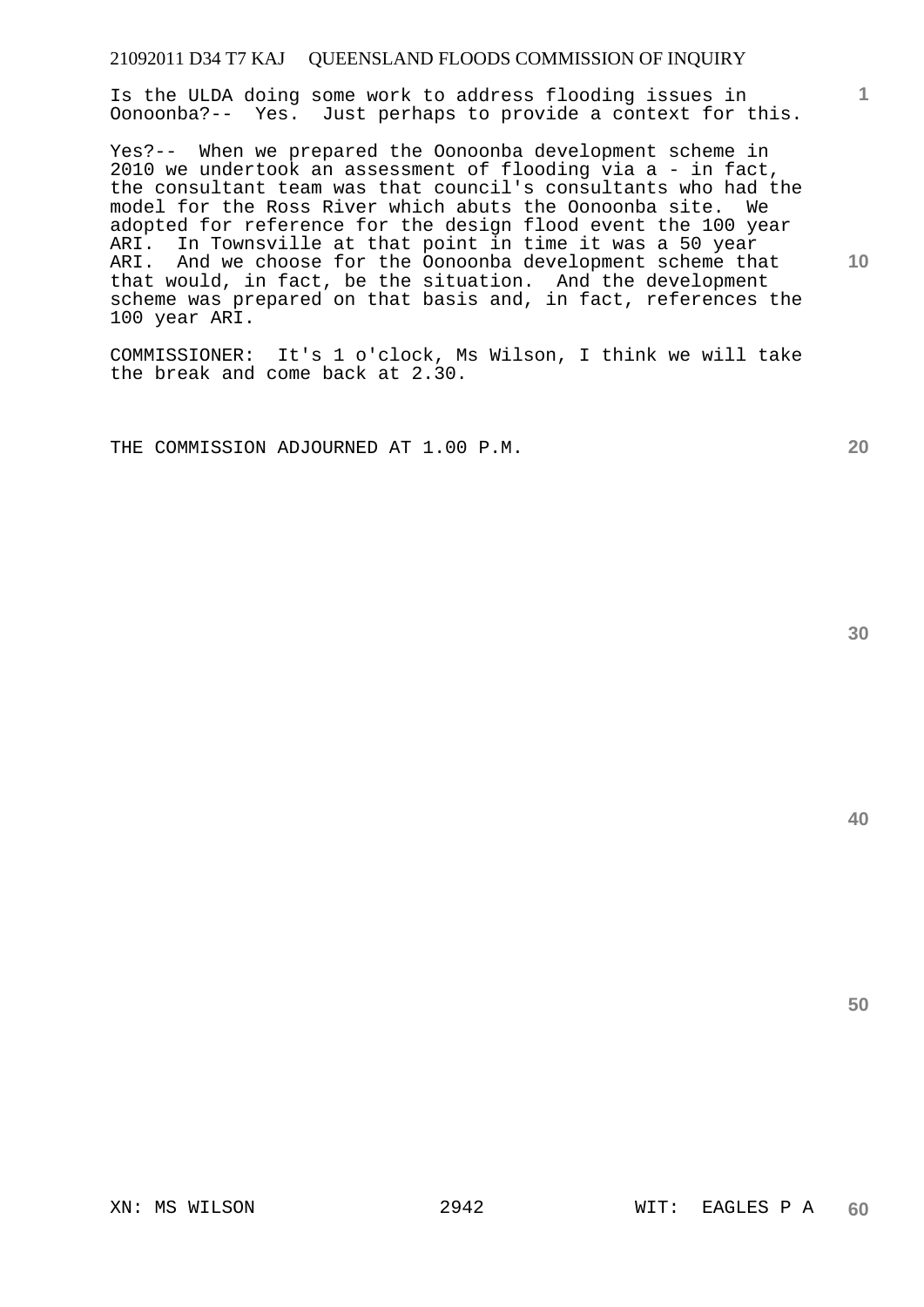| 21092011 D34 T8 KAJ QUEENSLAND FLOODS COMMISSION OF INQUIRY                                                                                                                                                            |                                                              |                   |    |  |
|------------------------------------------------------------------------------------------------------------------------------------------------------------------------------------------------------------------------|--------------------------------------------------------------|-------------------|----|--|
| THE COMMISSION RESUMED AT 2.33 P.M.                                                                                                                                                                                    |                                                              |                   | 1  |  |
|                                                                                                                                                                                                                        |                                                              |                   |    |  |
| COMMISSIONER: Ms Wilson, I understand you're interposing<br>Dr Prado and he's on the line.                                                                                                                             |                                                              |                   |    |  |
| MS WILSON: That is so, yes.                                                                                                                                                                                            |                                                              |                   |    |  |
| COMMISSIONER: All right. We will proceed, thanks.                                                                                                                                                                      |                                                              |                   | 10 |  |
| LUIS MANUEL PRADO, SWORN AND EXAMINED VIA TELEPHONE LINK:                                                                                                                                                              |                                                              |                   |    |  |
| MS WILSON: Dr Prado, my name is Elizabeth Wilson and I am a<br>counsel assisting with the Queensland Floods Commission of<br>Inquiry. Can you hear me?-- Yes, I can. Thank you.                                        |                                                              |                   | 20 |  |
| Prado.                                                                                                                                                                                                                 | Is your full name Luis Prado?-- My full name is Lewis Manuel |                   |    |  |
| And you're the Director of Medical Services at the Wesley<br>Hospital?-- That's correct.                                                                                                                               |                                                              |                   |    |  |
| And you've made a statement to the Queensland Floods<br>Commission of Inquiry?-- Yes.                                                                                                                                  |                                                              |                   |    |  |
| And have you got that statement with you?-- Yes, I do.                                                                                                                                                                 |                                                              |                   | 30 |  |
| Madam Commissioner, I tender that statement.                                                                                                                                                                           |                                                              |                   |    |  |
| COMMISSIONER: That will be exhibit 580.                                                                                                                                                                                |                                                              |                   |    |  |
|                                                                                                                                                                                                                        |                                                              |                   |    |  |
| ADMITTED AND MARKED "EXHIBIT 580"                                                                                                                                                                                      |                                                              |                   |    |  |
|                                                                                                                                                                                                                        |                                                              |                   | 40 |  |
| MS WILSON: Doctor, Wesley Hospital is at 451 Coronation<br>Drive, Auchenflower?-- That's correct.                                                                                                                      |                                                              |                   |    |  |
| And together with your statement there is an attachment dated<br>11 February 2011 that you prepared concerning the effect of<br>the January flood event on the Wesley Hospital; is that the<br>case?-- That's correct. |                                                              |                   |    |  |
| And have you got that attachment with you?-- Yes, I do.                                                                                                                                                                |                                                              |                   | 50 |  |
| In that report, that attachment you talk about the steps taken<br>by the Wesley Hospital executive?-- Yes.                                                                                                             |                                                              |                   |    |  |
| Dr Prado, are you one of those members of the Wesley Hospital<br>executive?-- Yes, I am.                                                                                                                               |                                                              |                   |    |  |
| And you say the executive reviewed the 1974 flood maps in                                                                                                                                                              |                                                              |                   |    |  |
| XN: MS WILSON                                                                                                                                                                                                          | 2943                                                         | WIT:<br>PRADO L M | 60 |  |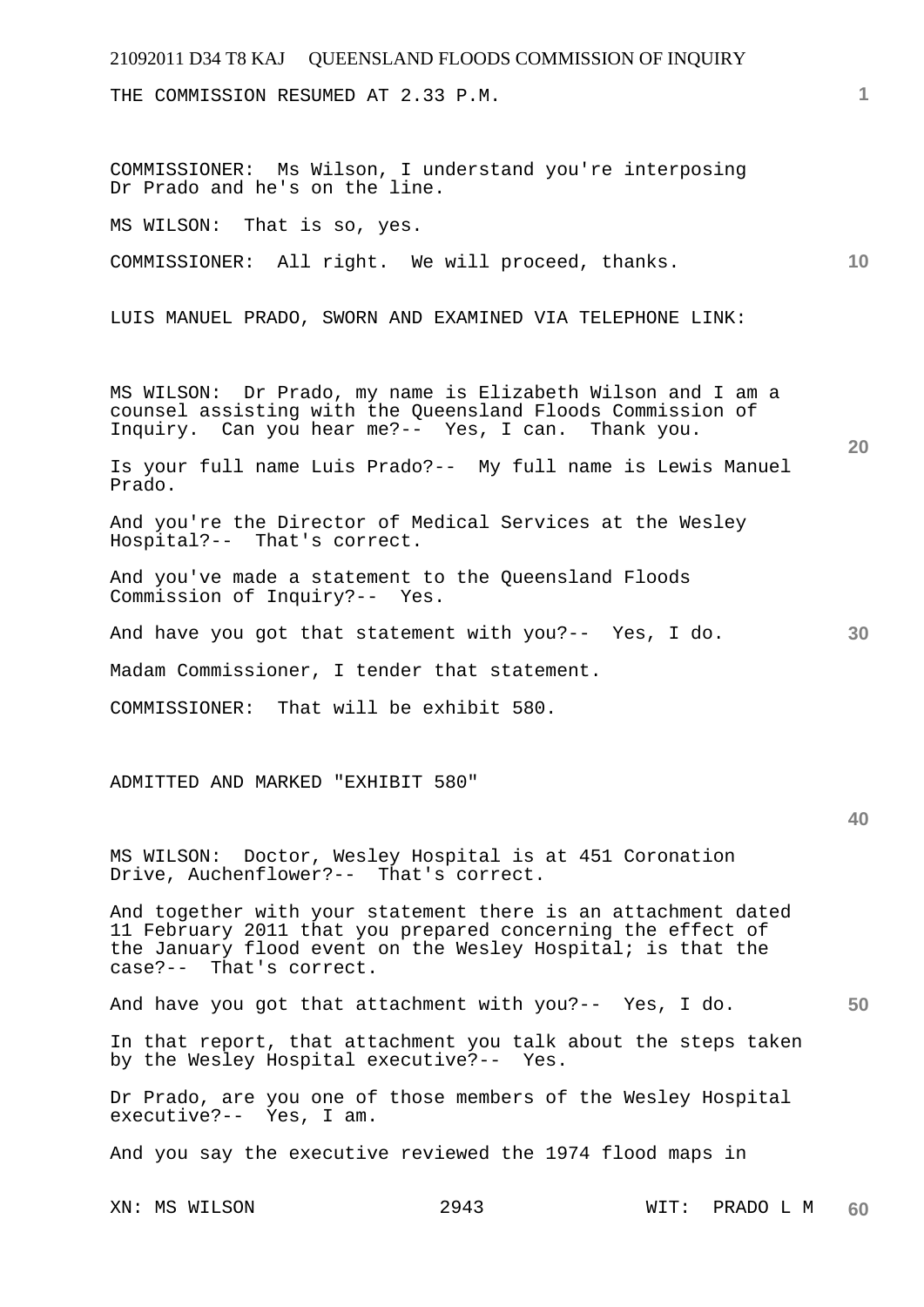October 2010?-- That's right. That was part of an executive - one of our regular executive meetings.

And why did you take that step?-- In fact, I tabled it - I actually asked that it be put on the agenda for that meeting because I'd been listening to the reports, some of them coming from the council, the Brisbane City Council and the Lord Mayor at the time of potential problems that could face Brisbane in the next month, and there was a number of discussions in the media, and as a result I thought it was prudent since Wesley was not at that site in 1974, because it was built in 1976, to look at what the circumstances of the area that it was built on in '74, notwithstanding that there had been a considerable amount of work done in the area, particularly with regards to Coronation Drive. So we thought that it was best to have a look at what we may be facing if the situation was as grave as it could be predicted.

And what did those maps show in relation to Wesley Hospital itself?-- Well, the Wesley wasn't on the site but Moreland House, which is the traditional building on the land, or the oldest building on the land that was there, and the maps showed that whilst - because of the hill the Wesley is built on it would be very unlikely that the hospital itself would be affected, as in the buildings, other than potentially some water in the basements of some of the newer buildings, but it did indicate that - we were concerned about the hospital itself being isolated from street access on the basis that it would appear that the area the Wesley was on, is in would be potentially surrounded by water, but we - I'm not absolutely sure who - directly where the inquiries were made, but our Director of Support Services advised that the information with regards to the changes in both the Coronation Drive and the Brisbane River would mean that the access, particularly of Coronation Drive would not be affected, or not likely to be affected, hence we felt that there was still the possibility but we were confident that the hospital itself internally would not have water, or flood water through it.

The advice that you got that Coronation Drive would not be affected and likely to remain open, when did you receive that advice?-- I can't say specifically because I didn't see the actual advice. We were advised at the executive by one of the other executives who had made some form of inquiry that there was less concern because Coronation Drive had been built up so much since 1974.

And do you know who you received that advice from?-- No, I am afraid I can't - I don't know where the advice specifically came.

The executive team commenced it emergency preparedness as the disaster in Toowoomba and the Lockyer Valley unfolded; is that the case?-- That's right, yes.

It became apparent to you that Coronation Drive may flood?-- That's correct.

**10** 

**1**

**20** 

**40** 

**30**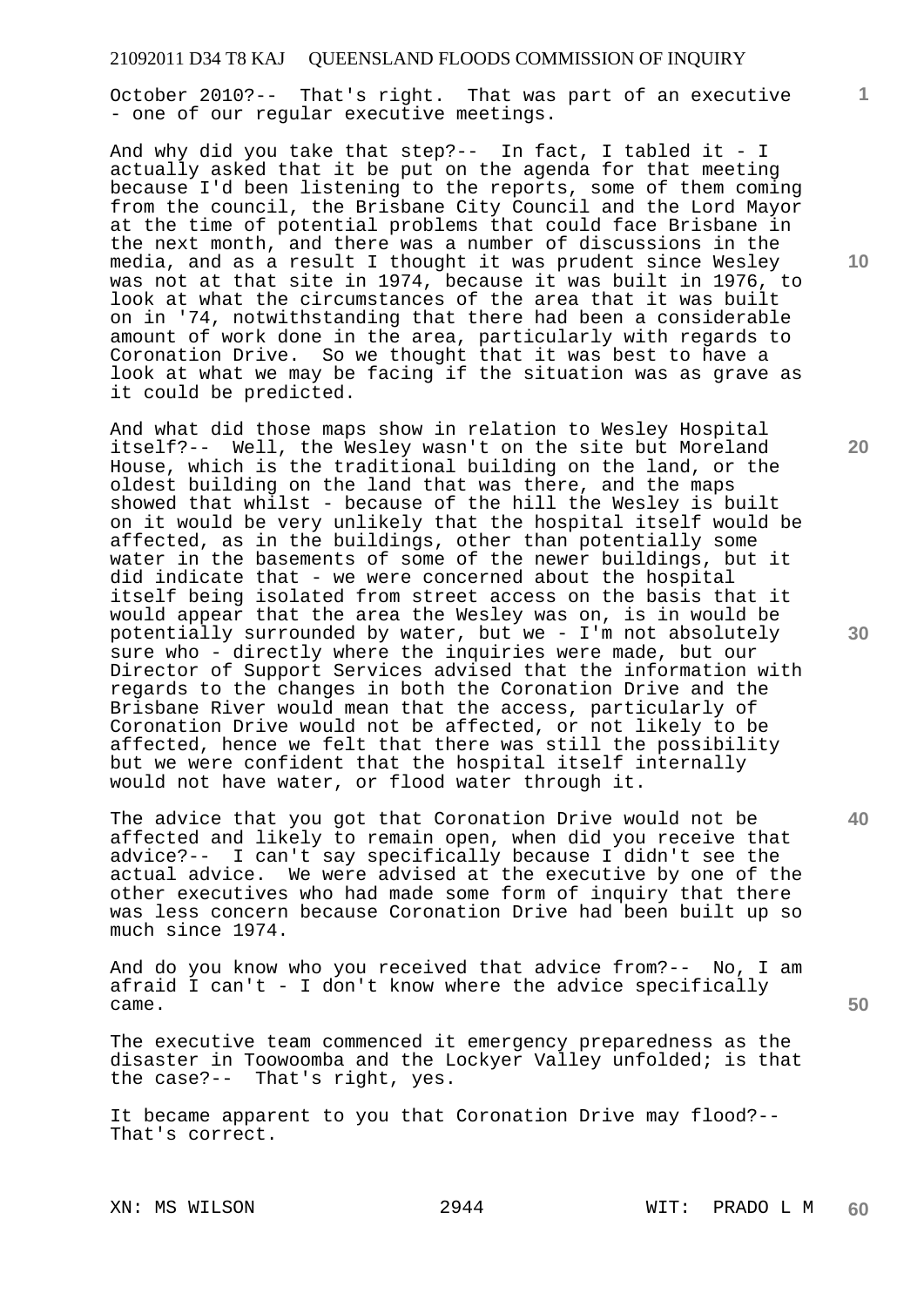And when did that become apparent to you?-- It became apparent to me around lunch-time, around 12 o'clock on the Tuesday. We we were watching the press very closely and I guess on the previous weekend I'd been - I have a role for Uniting Care Health as Director of Clinical Governance and I was in contact with out St Stephens Hopsital in Maryborough and they had been isolated for a period of time as well.

COMMISSIONER: I'm sorry. Dr Prado?-- Yes.

Doctor, we will have to get you to slow down because we actually have a shorthand reporter?-- I beg your pardon. I didn't realise it was shorthand reporter.

So if you can take that step by step and more slowly?-- No problems. My apologies. What was apparent on Tuesday at around lunch time was that following the press information that we were hearing, that there was a likelihood that the waters would be such that Coronation Drive and access around the streets of the Wesley would become compromised and following our experience on the weekend with our sister hospital in Maryborough, St Stephens, I, as the Director of Clinical Governance for the Uniting Care Group, which owns St Stephens and the Wesley, I then contacted that hospital and they described their circumstances of being isolated for periods of time. And on Tuesday it occurred to me that if the information coming through proved to be correct, that the Wesley itself would have greater and greater difficulty with access as early as during the middle of the night the next day. So, as a result, we called the executive emergency team together. The general manager at the time himself was not able to come into the hospital, he had concerns about his own accommodation, and as a result I made the decision to cancel elective surgery for that day and ongoing for the rest of the week, to advise the patients and their families over the PA system of the difficulties that we were expecting as regards access, and that where it was possible and reasonable and appropriate, for people to leave the hospital, which most did, and then we progressively looked at patients who could be discharged safely home and advised them to do so before the hospital itself had the risk of being isolated, which as it subsequently occurred essentially did happen.

MS WILSON: And when did you become aware that the Brisbane River had breached its banks around Coronation Drive?-- Well, I - following that I had heard that the flood - sorry, that tide surge was to be around 3 o'clock in the morning and again, obviously, 12 hours later. As I had decided to remain in the hospital I walked down to Coronation Drive from the Wesley about 2.30 in the morning and walked towards the Regatta Hotel from the Wesley and there was a lot of difficulty, the lights - it was very dark, there was no traffic to speak of, and then I walked into the river by accident because it had crossed Coronation Drive and literally I stepped into water, and then with my mobile phone light I was able to see that the water had started reaching and then the police started arriving at both ends.

**10** 

**1**

**20** 

**30** 

**40**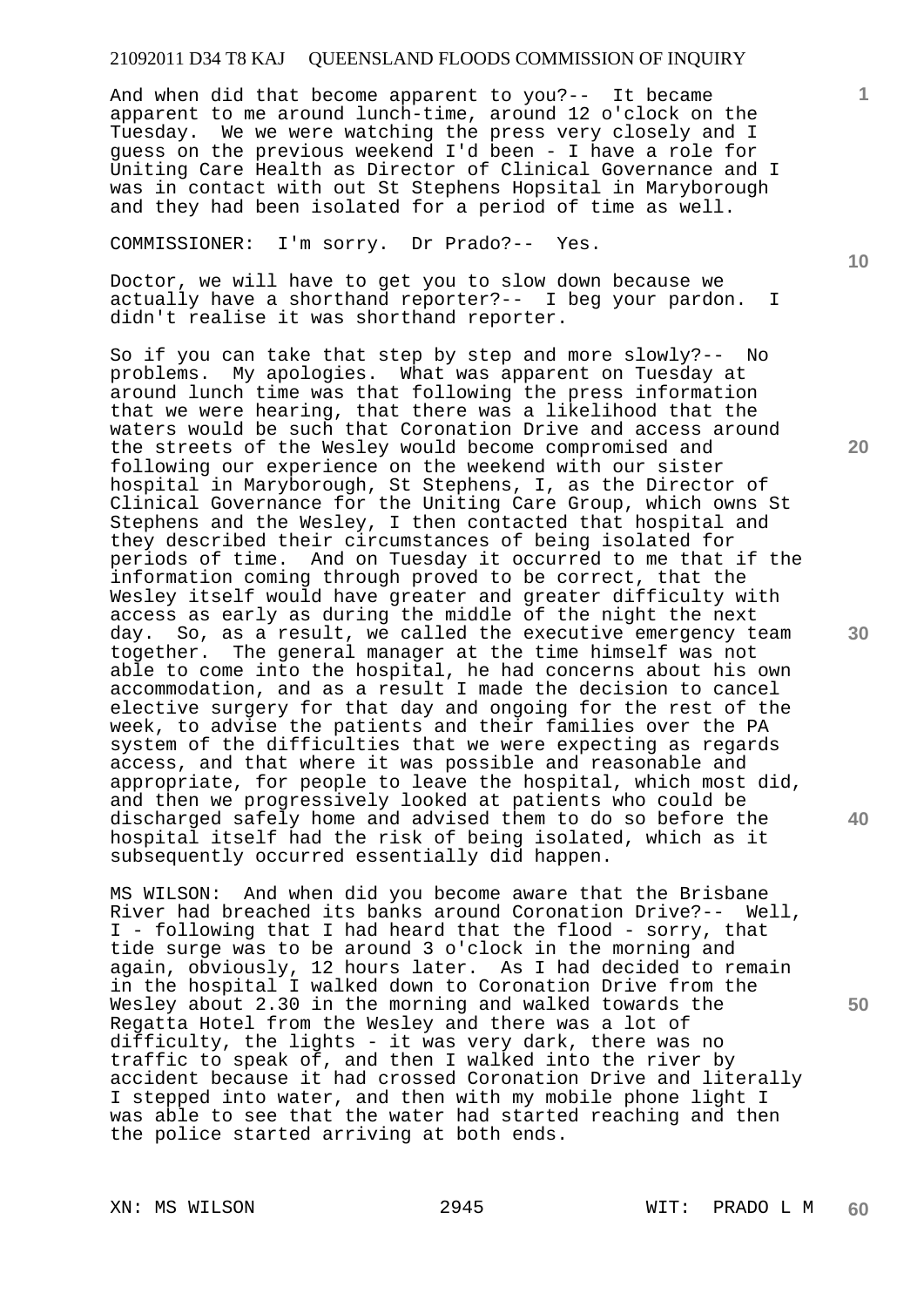The water reached the border of Wesley Hospital later on Wednesday the 12th?-- Mmm-hmm.

What do you mean by reaching the border of the hospital?-- Well, if you are aware of the Wesley, we have Moreland Park on one side of us and the water reached all through Moreland Park and, in fact, within about 10 metres of one of our buildings that face Moreland Park, which is called the Moreland's Wing, and it reached to about 10 metres, although it is up an incline, so it was still at least two to three matters away from a height perspective, but from a distance-----

COMMISSIONER: Take it slowly, please, Dr Prado?-- Sorry. From a height perspective, about two to three metres still to go, but from a distance it was about ten metres away on Moreland Park end, which is right on the border of the hospital.

MS WILSON: Was the hospital's access cut off?-- Over the period of those days by and large the hospital was cut off from all reasonable access.

Can I stop you there. What do you mean by all reasonable access?-- Well, it was possible if you climbed over - if you took the cross bridge of the Auchenflower station and walked across that, if you could reach the opposite end of the train station from the Wesley, in other words, if you get to that side of Auchenflower station you could stop there and walk across to the Wesley for part of the time, but Coronation Drive towards the Regatta was blocked completely, and then for periods of time Coronation Drive closer to the city was also blocked, and if it wasn't blocked by water it was made inaccessible by the police because of safety issues. Then the other access roads outside of that were all blocked to the Wesley, so the only other way was to walk across the train bridge at Auchenflower station, which is the only access we had for delivery of goods and so forth for most of that time.

MS WILSON: And can you tell us the time that you only had access via that railway bridge?-- Effectively from the early hours of Wednesday morning when Coronation Drive started to flood until Thursday, late Thursday.

And when you're talking about no access, are you talking about no access by cars?-- By car.

What about ambulances, no ambulances could get through?-- No. No, the ambulances - we spoke to the ambulance officers in our local stations and contacted them. They were able to get to the train station and then come across the train station themselves to the Wesley by walking over and when we had - we did have to have a patient transferred that way, they were able to take their trolley across, but that was very difficult, as you can imagine, doing that across the train bridge and then all the way back into the Wesley itself downhill.

So effectively the only way that you could get patients in and

**10** 

**1**

**30** 

**20** 

**40**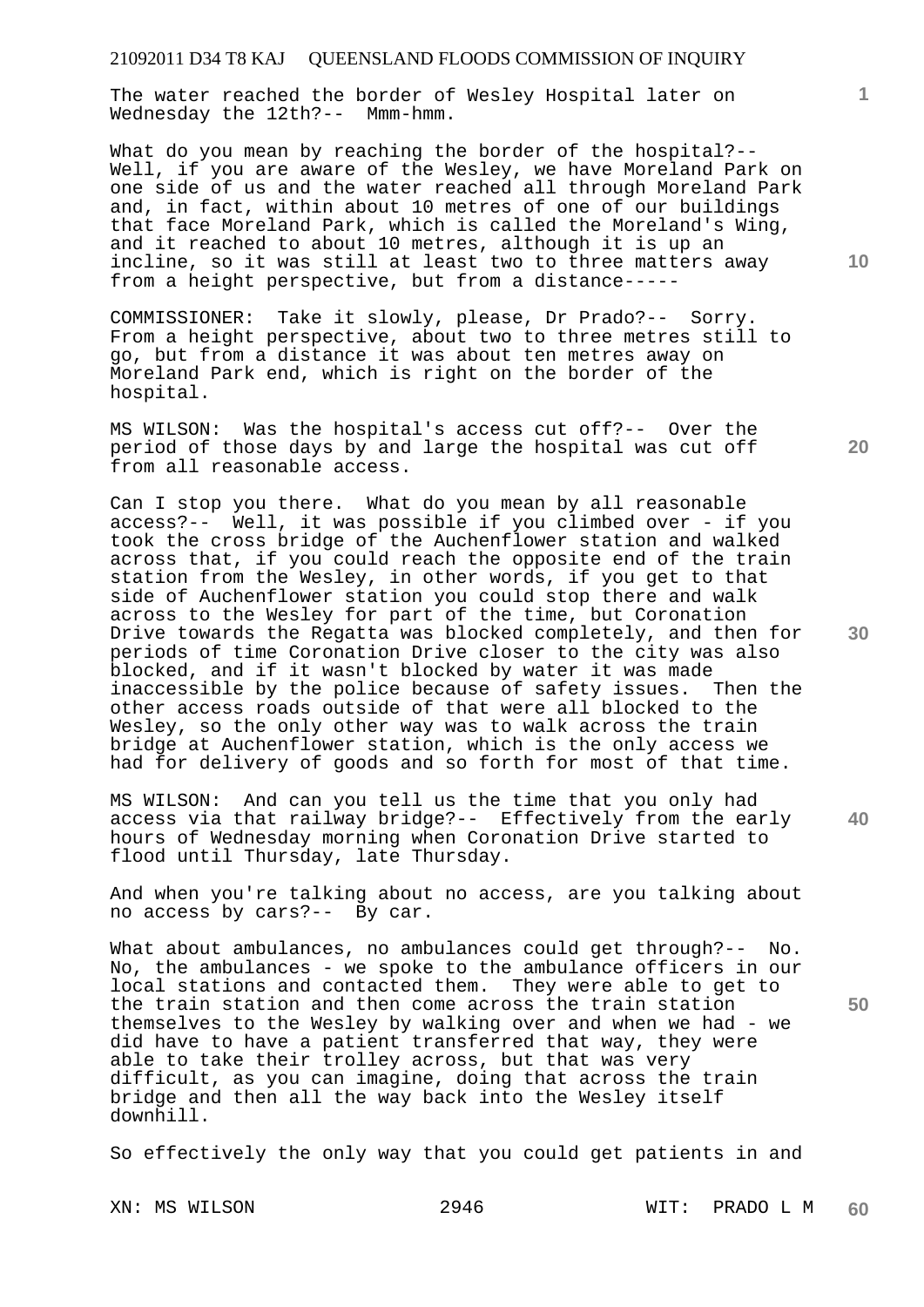out was across that railway bridge?-- Yes.

What about helicopters?-- Well, we did consider the issue about helicopters. Wesley itself doesn't have a helicopter pad and because I used to serve in the Australian Army I did actually have my guidelines for creating a landing zone and I looked and scouted the roof of the most recent carpark the Wesley built and thought that that would be inappropriate and unsafe from the point of view of a helicopter, and then went to Coronation Drive, because the actual corner of Coronation Drive and Chasely Street was actually dry because it was a little bit more elevated than the other parts of Coronation Drive, and I think that if it was absolutely necessary that may have been a reasonable option, but it was, it would have still been a somewhat dangerous manoeúvre and we would have only considered that if it was absolutely necessary.

Since the floods has the Wesley Hospital executive and managers reviewed the access issues that arose during the floods?-- Yes. We've reviewed the access issues and we've also reviewed probably more importantly for us the communication with regards the State Health Emergency Control Centre and the Local District Disaster Management Group. For the access the general manager is considering whether the Wesley can invest in its own helicopter pad, as an example. However, what we believe is probably more pertinent from access is there were conflicting reports on Coronation Drive accessibility through to the city and we did have ongoing discussions with the Queensland Police Service and did find that we were able to make some access through there once it was safe and I think that our lesson that we would have learnt is that we would do that more proactively in those circumstances because probably large vehicle access would have been possible, although you may recall there were concerns about the stability of Coronation Drive at some stage during the flood crisis from the point of view of heavy vehicles, and that may be a better option. So that as well as the communication with regards to essential services to the Wesley, particularly power, and having that discussion at the District Disaster Group earlier, because that was our greatest concern, is that we would lose power, is probably the greatest lesson that the Wesley externally learnt, and internally it's our own communication, obviously, with staff and patients and how we can facilitate the use of new technology such as - not new technology but technology such as SMS through mobile phones to advise people of the circumstances at the hospital.

Thank you, Dr Prado, I have no further questions for you.

COMMISSIONER: But just hold on, Dr Prado, in case somebody else does. Mr MacSporran?

MR MacSPORRAN: Nothing, thank you.

MR DUNNING: No questions, thank you, Commissioner.

MS McLEOD: No questions, thank you.

**1**

**10** 

**20** 

**30** 

**40**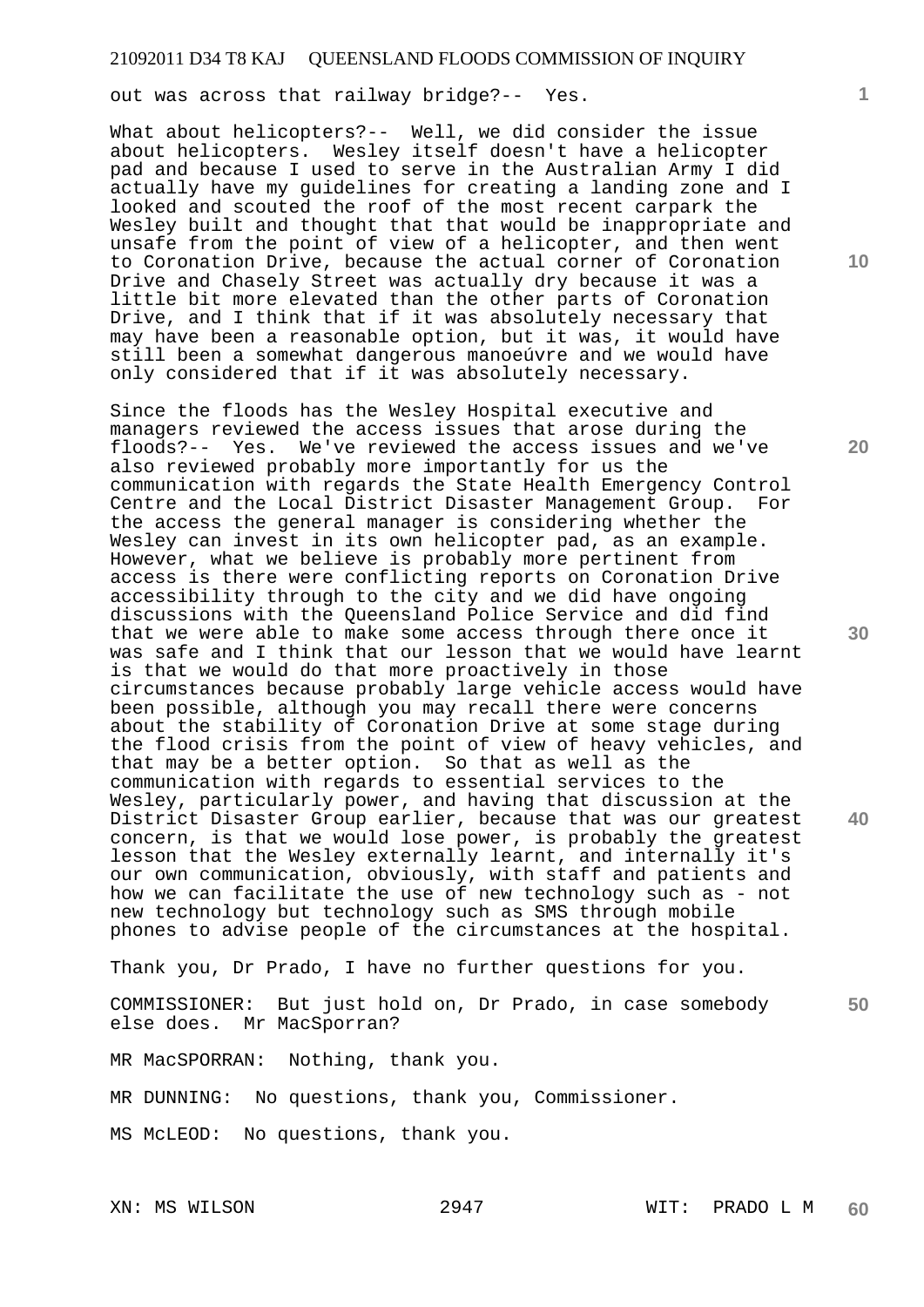**1** COMMISSIONER: Thanks very much, Dr Prado, for your time. You are excused?-- Thank you very much.

WITNESS EXCUSED

MS WILSON: Madam Commissioner, can we recall Mr Eagles. Madam Mr Commissioner, Mr Holyoak is at the Bar table and perhaps he would like to announce his appearance.

COMMISSIONER: Yes.

MR HOLYOAK: May it please the Commission, my name is Holyoak, initials K F, I'm instructed by Messes Corrs Chambers Westgarth and I represent Suncorp-Metway Insurance Limited and Australian Associated Motor Insurance Limited, both of which have leave to appear on the insurance issues.

COMMISSIONER: Thanks Mr Holyoak. Yes Ms Wilson.

MS WILSON: Thank you, Madam Commissioner.

PAUL ANDREW EAGLES, CONTINUING:

MS WILSON: We were discussing the development at Oonoonba, Townsville, and we were discussing the issues that would flood at this site. Now as I understand it there were some issues with the flood modelling that you received post the floods; is that the case?-- That is correct.

Can you take me through that?-- Yes. Again to provide some background, the development scheme for Oonoonba was prepared in 2010. We undertook and commissioned a flood analysis by a company called AECOM who at that time we understood was council's consultant for the Ross River and they undertook that study and looked and set levels for the 1 per cent AEP or 100 ARI for the Oonoonba site. They advised us that the information they had in terms of the hydrograph for the Ross River was, supplied by council, was the most up-to-date information at that time. This year we were made aware by council of a draft study, flood study into the Ross River which contained a different hydrograph than what was used in 2010. We obtained that information from council, they provided it to us, and the same consultant firm reran the flood model during this year and that showed quite a considerable increase in the flood hydrograph from about 700 cubic metres a second to about 1300 cubic metres a second and as a consequence of that change of the hydrograph for the Oonoonba site, and quite a number of other properties in Townsville, there was an increase in the predicted, the 100 year ARI. So, unfortunately, my statement was signed off

**30** 

**40** 

**50** 

**20**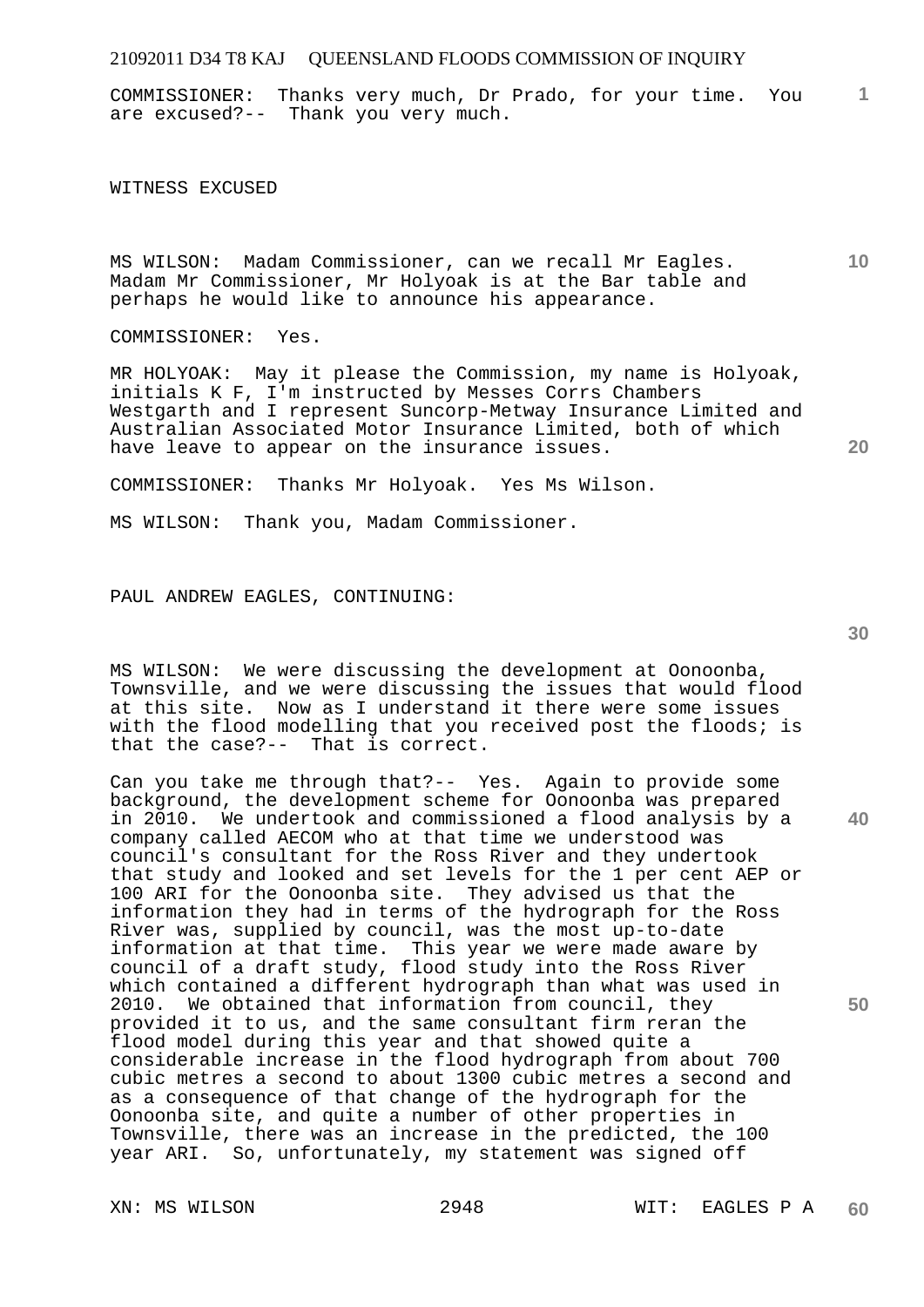prior to those discussions continuing and the study becoming made public last Tuesday.

And I understand that you are going to preparing an addendum statement for the Commission in relation to this issue?-- We would prefer that, to make sure that it is comprehensively addressed.

Madam Commissioner, I have no further questions.

COMMISSIONER: Thank you. Will you go last, Mr MacSporran?

MR MacSPORRAN: Yes, thank you.

MR DUNNING: We have no questions, thank you, Commissioner.

MS McLEOD: I have no questions, thank you.

COMMISSIONER: Mr MacSporran.

MR MacSPORRAN: On that basis I have none as well.

MS WILSON: On the basis that Mr Eagles is prepared an addendum statement, perhaps it would be best if Mr Eagles was stood down rather than excused.

COMMISSIONER: Yes. Thank you, Mr Eagles, you are stood down.

WITNESS STOOD DOWN

MS WILSON: I call Mark Middendorp.

**40** 

**50** 

**10** 

**1**

**20**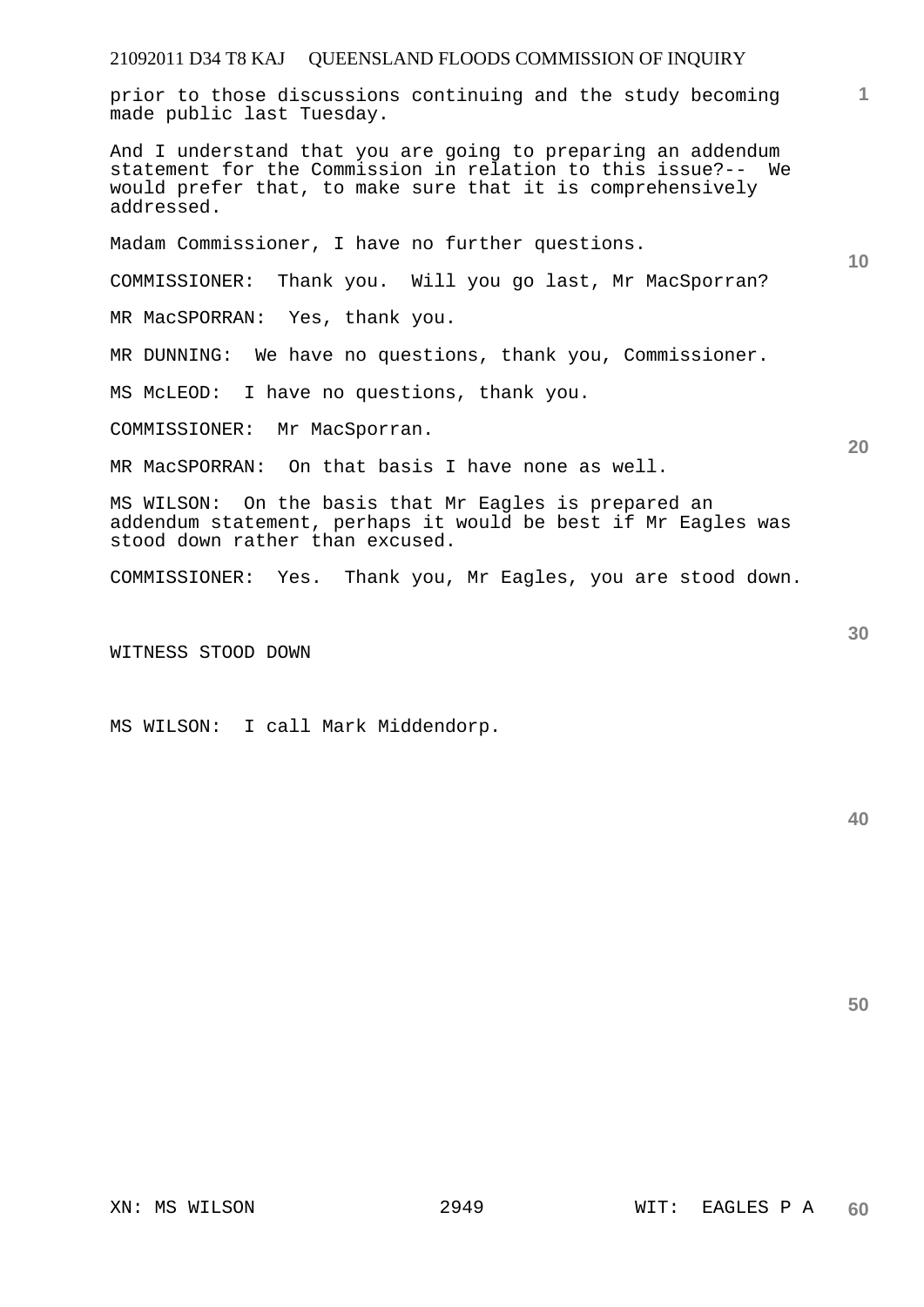| 21092011 D34 T8 KAJ QUEENSLAND FLOODS COMMISSION OF INQUIRY                                                                                                                                                                                                             |    |
|-------------------------------------------------------------------------------------------------------------------------------------------------------------------------------------------------------------------------------------------------------------------------|----|
| MARK ANTHONY MIDDENDORP, ON AFFIRMATION, EXAMINED:                                                                                                                                                                                                                      | 1  |
|                                                                                                                                                                                                                                                                         |    |
| MS WILSON: Is your full name Mark Anthony Middendorp?-- Yes.                                                                                                                                                                                                            |    |
| And you provided a statement to the Queensland Floods<br>Commission of Inquiry?-- Yes.                                                                                                                                                                                  |    |
| Have you got that statement with you?-- Yes.                                                                                                                                                                                                                            | 10 |
| Madam Commissioner, I tender that statement.                                                                                                                                                                                                                            |    |
| COMMISSIONER: Exhibit 581.                                                                                                                                                                                                                                              |    |
|                                                                                                                                                                                                                                                                         |    |
| ADMITTED AND MARKED "EXHIBIT 581"                                                                                                                                                                                                                                       |    |
|                                                                                                                                                                                                                                                                         | 20 |
| MS WILSON: Mr Middendorp, if I can take you to some of the<br>matters that you raise in your statement. You are the owner<br>of two commercial premises located at 152 Baroona Road,<br>Rosalie?-- Correct, yes.                                                        |    |
| And this building has been in your family since 1974?-- 1973.                                                                                                                                                                                                           |    |
| And you bought the building from your father ten years ago?--<br>Yes.                                                                                                                                                                                                   | 30 |
| In the 1974 floods this building was in - your family owned<br>this building?-- Yes.                                                                                                                                                                                    |    |
| And consequently so at the time of buying the building you<br>were well aware that the building could flood?-- Correct.                                                                                                                                                 |    |
| Mr Middendorp, you've going to have to speak up because<br>everything is recorded?-- Sorry.                                                                                                                                                                             | 40 |
| Now the premises did flood in 1974?-- Yes.                                                                                                                                                                                                                              |    |
| And you recall going to the premises as a little boy?-- Yeah.                                                                                                                                                                                                           |    |
| And how old were you?-- Five years old.                                                                                                                                                                                                                                 |    |
| And your family has some photographs of the flooding in that<br>area in 1974?-- Yeah.                                                                                                                                                                                   |    |
| And have you - can $I$ - we're going to show you some<br>photographs. Now this is a photograph, and perhaps if you can<br>assist me, where was this photograph taken from?--<br>That<br>photograph's from a house up Baroona Road looking down at the<br>Rosalie shops. | 50 |
| Yes. And what's it looking over?-- The first brick building<br>you see there is actually what's the Rosalie Market now and<br>then going down, chemist, the barber's shop, my premises and                                                                              |    |
| 2950<br>XN: MS WILSON<br>WIT:<br>MIDDENDORP M A                                                                                                                                                                                                                         | 60 |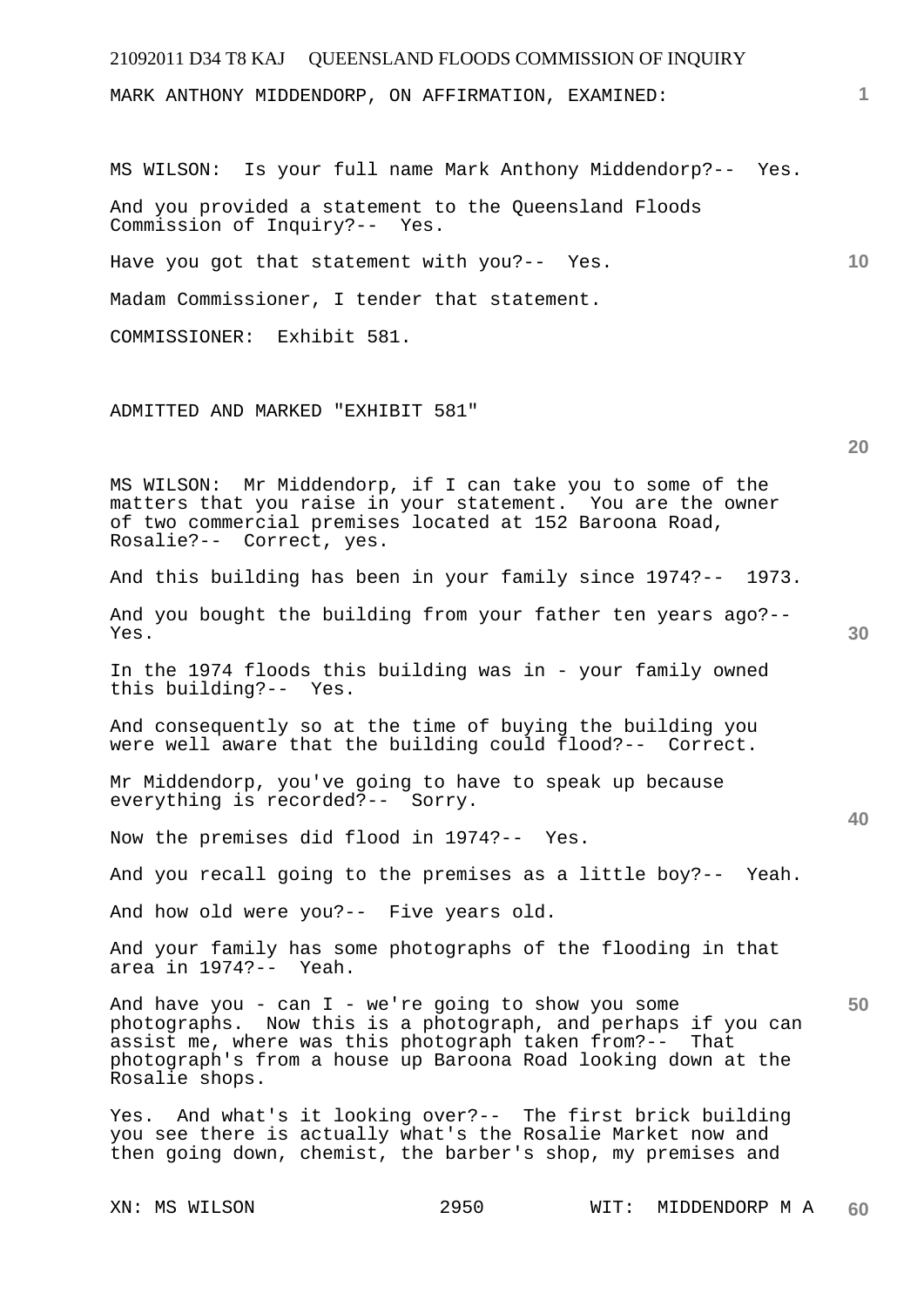then the dentist, and you can see the school in the background.

Now, Mr Middendorp, on your right there is a laser pointer and could you just point that out to and show the Commissioner. So that's the Rosalie Market?-- Yep. And then working down, there's the chemist next to that, a barber's shop, my building, a dentist, and then you can see that that's the Milton Primary School in the background.

If we could have a look at the next photo, please. Where was this photograph taken from, do you know?-- That would be from the park looking back on to Baroona Road.

Okay. And the next photograph?-- That's at the base of Baroona Road at the intersection of Nash Street and Agar Street.

And is your property to the right?-- You can just see my property just there in the corner.

You're indicating the building on the right of that photograph?-- Yes.

Can you see the next photograph? This is some people in an old sabot boat on the water. Where was this photograph taken from?-- That would be right in the intersection of Baroona Road, Agar and Nash Street.

And we can see your property there?-- Yeah, you can see there's a sign just right in the centre of the photo.

Right. And can we see the next photograph? And that is the awning of your property?-- Correct.

Now at the 1974 floods you recall sitting on this awning, don't you?-- Yes.

**40**  In fact, you recall sitting on the neighbour's awning?-- It was the barber's awning, is where that photo was taken from.

And you recall sitting on this awning and dangling your feet in the water?-- Yeah.

Madam Commissioner, I tender those photos.

COMMISSIONER: Exhibit 582.

ADMITTED AND MARKED "EXHIBIT 582"

MS WILSON: So your premises was clearly flooded in 1974, but since then you're aware that they have also been flooded in smaller flash floods?-- It's been very close and it depends on the time of day as to how much traffic's coming past and

**10** 

**1**

**20** 

**30**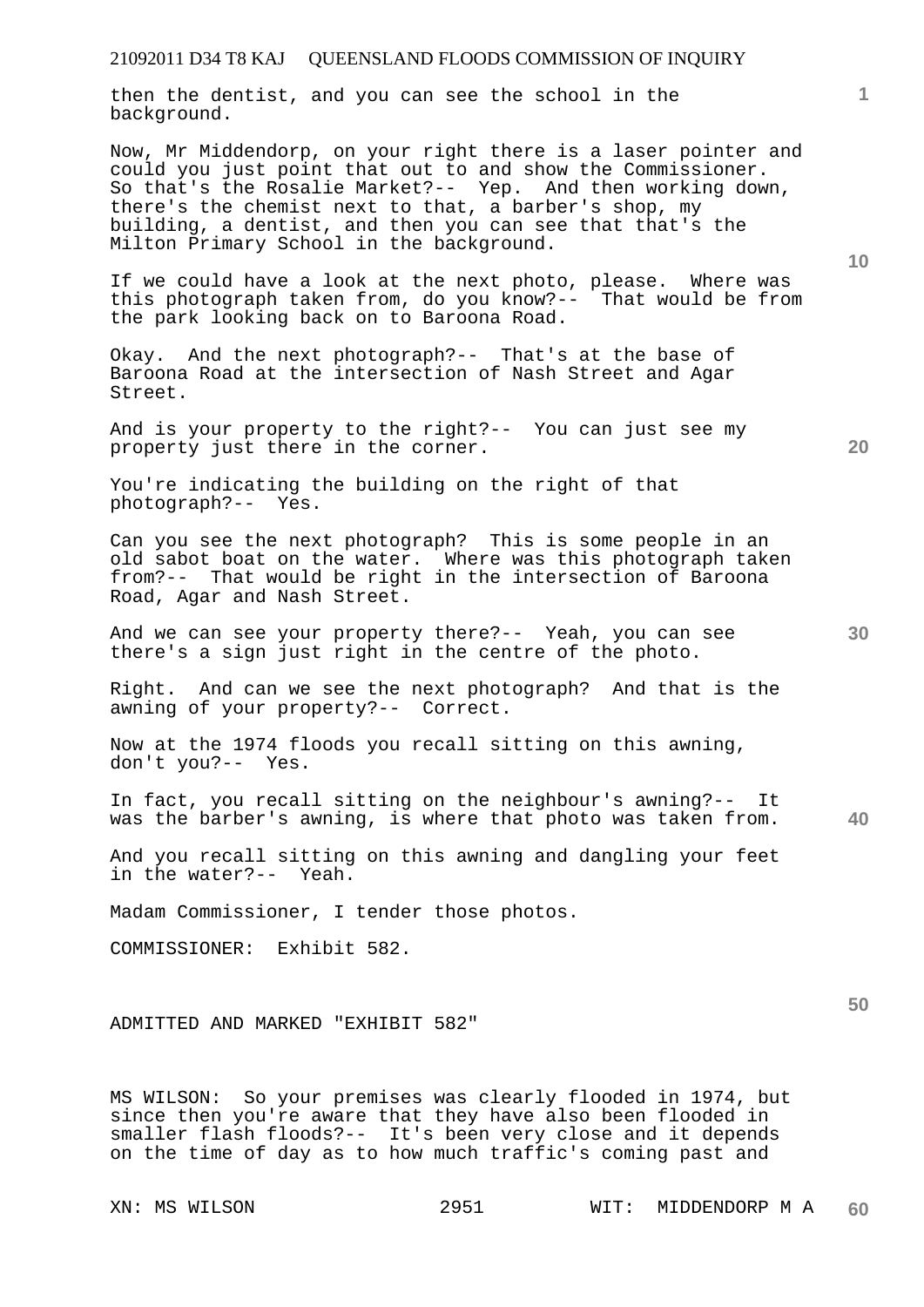when it rains, as to whether or not water would enter, like, if vehicles are travelling up and down Baroona Road and we've got a large amount of water, often you'll get water come up the footpath.

But it doesn't enter your premises, but it comes close?-- It comes very close.

And where does this water come from in relation to the flash floods?-- It would be working all the way from Mount Coot-tha basically because Rosalie is the gully to, from Latrobe Terrace, back of Bardon's Stewart Homes School, it all flows down that way and flows through Rosalie through Milton down to the Milton Creek.

And can you actually see the water, the flow of the water coming down?-- Yeah, in 2009 there was a huge downpour about 2 o'clock, 3 o'clock in the morning. I actually got up in that downpour and went down and you can see the flow, you can see the flow all the way through Rainworth Park, which it would have moved, I'd be guessing, probably 20, 30 cubic metres of gravel down into the park.

And during that huge downpour in 2009 did water come into your premises?-- No, but if there was traffic driving, a lot of traffic - at 2 o'clock in the morning there's hardly anything - it definitely would have because there was water covering the whole road.

Gutters, when it rained heavily, would fill up and cover the footpath?-- Yep.

**40**  And is that a separate issue than the water coming down, as you call it, from Mount Coot-tha?-- It depends on where the rains are coming - where it's generated from and whether the stormwater drains can actually cope with the amount of water flowing. Often it's in a - in just a downpour where the gutters will fill up, it's just because the water can't get away. It will be gone in five minutes. It's just at that particular point in time. 2009 was different, there was a lot of water.

**50** 

**1**

**10** 

**20**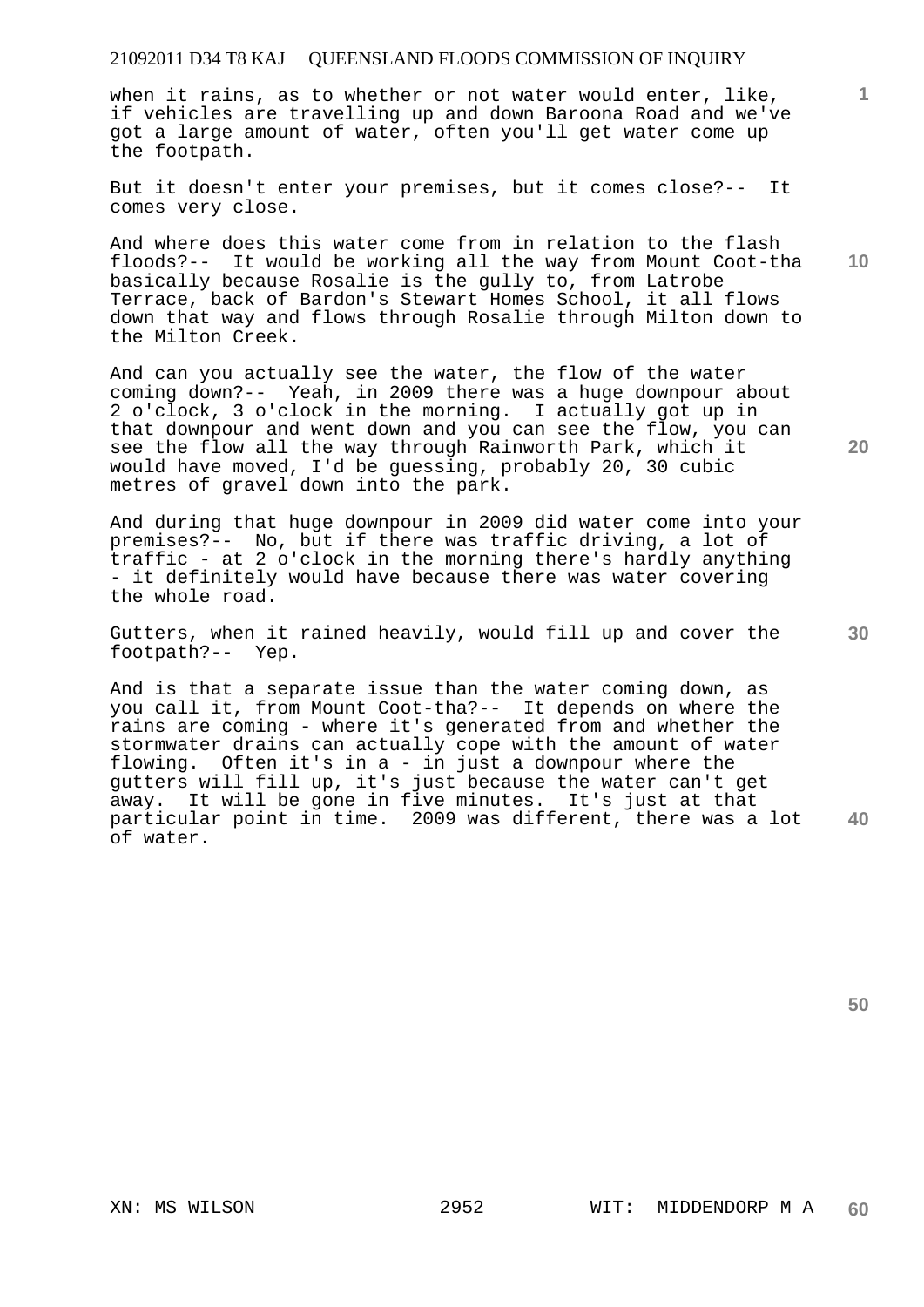You talk about a 150 millimetre step up from the street. Can you tell us about that?-- Originally the building had a step from the footpath of 150 millimetres, which is a standard step, and when we wanted to rebuild the building I wanted to reinstate the step but using concrete, and they wouldn't allow me to do that.

Because of disability access?-- Yeah, I believe so.

**10**  In 2005 when you did the renovation, did you purposely decide to use flood resilient materials?-- Yes.

Can you tell us about those materials that you used?-- Basically we have used as much block as possible, concrete, and any - any timber would be - was high enough that we believed wouldn't be affected in '74. The walls were an MDF cladding, which is a humidity, moisture resistant fibreboard that - it holds up if it just gets a little bit of water, but a lot of water it just starts to swell.

Now, if we can go to the 11th of January 2011, you took sandbags down to Rosalie that day?-- Yes.

When you got to Rosalie you were told that Rosalie was going to flood to 1974 levels?-- By the time I got there, yeah, that's what I-----

Who was telling you that?-- That was on the radio when we were travelling that - they were expecting the water level to be higher than '74.

Now, there's a development at Rosalie that marks the 1974 floods. Are you aware of that?-- Yep.

You have taken some photographs of that?-- Yep.

So, perhaps if we can have a look at that, those photographs? This is the shops where this - where the mark is, is it?-- Yeah, that's on the corner of Elizabeth Street and Nash Street in Rosalie and that building would be three, four years old.

Okay. Can we have a look at the next photograph, please? Can we zoom in on that photograph? On that building there is a mark that says, "1974 Brisbane River Flood Level."?-- That's actually on the fence, on the boundary fence.

Okay?-- But - yeah.

**50**  Now, are you aware that that was not the Brisbane River flood level in 1974?-- The first time I saw that mark on the wall I laughed, I thought they have just got no clue.

Do you know what level that is depicted?-- I'm guessing that's Q100 level.

And you haven't done any research to determine whether that is or is not Q100 level?-- I know what Q100 level is in - at my shop, which is 900 millimetres above the footpath, and that

**20** 

**40** 

**30**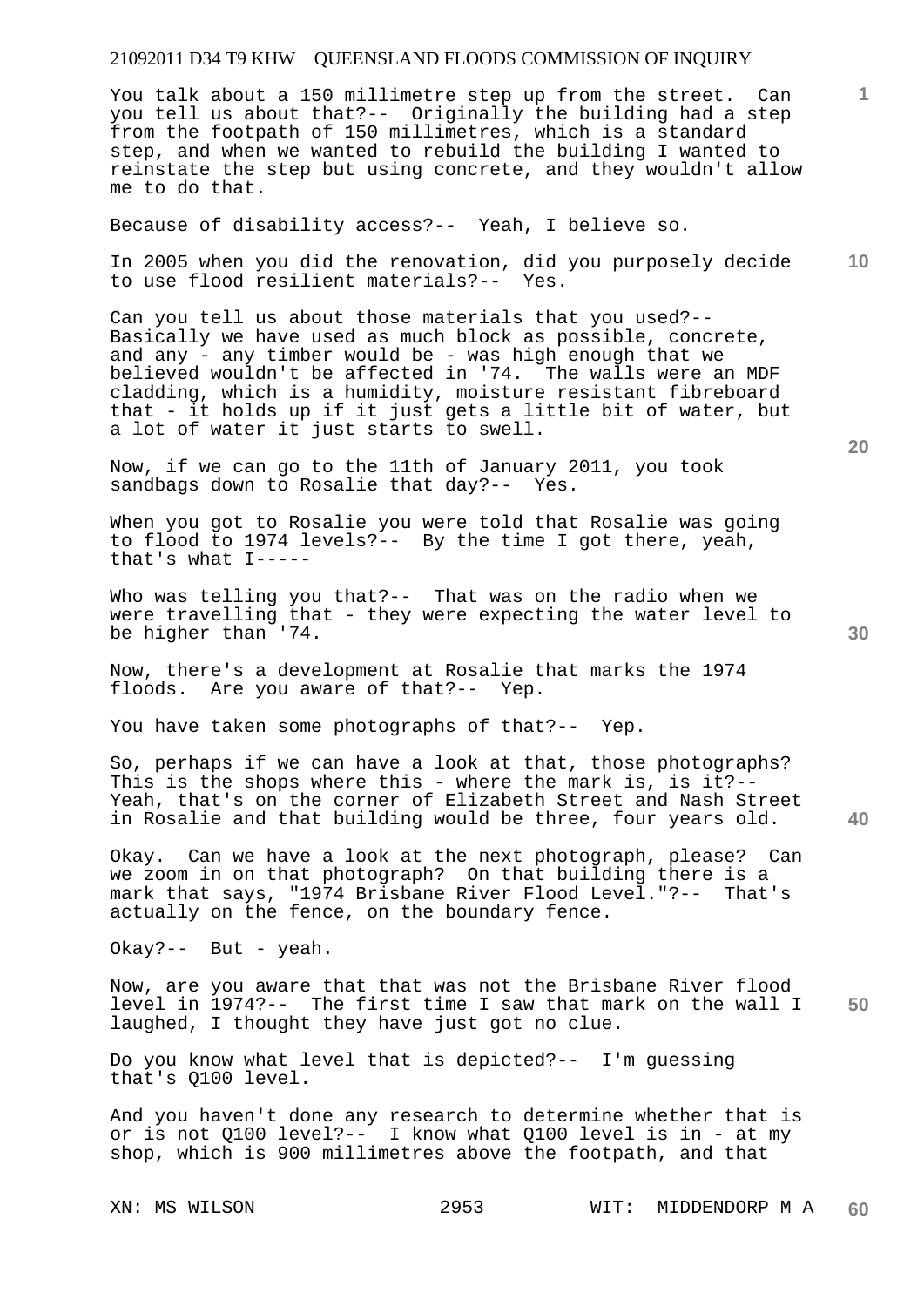would be very close to that, and I believe that they would have been required to build that building above the Q100 level.

If we can have a look at the next photograph and if we could zoom in, please? We can see there that someone has marked the January 2011 flood level?-- Yes.

Okay. Well, on the 11th of January 2011 there was discussions that Rosalie would reach the 1974 flood level.

COMMISSIONER: Sorry, before you go on, do you want to put those photos in?

MS WILSON: I do, Madam Commissioner. I will tender those photographs.

COMMISSIONER: Exhibit 583.

ADMITTED AND MARKED "EXHIBIT 583"

MS WILSON: On that day there was discussion that the flood levels will reach 1974 levels. That was spoken about when you went to Rosalie that day?-- Yes, it was.

And who was telling you that?-- We had Peter Matick from the Brisbane City Council and Geraldine Knapp came down to Rosalie, asked what we're doing, you know, to try and prevent the water, and we had a conversation about - went on for about five minutes in regards to sandbagging and she's saying, "We need to get more sandbags down here.", because we said someone said, "We can't get sandbags.", and that's when I said, "If you are talking '74 levels, there's no amount of sandbag's going to stop it."

**40**  And did you have a photograph that you actually showed her?-- At the time there was a photograph in the chemist shop and the chemist walked out then and said, "Come and have a look at this." She wasn't particularly interested, but Peter Matic walked in and had a look at it.

And was it resolved at any - at that stage of where they thought the water - where people thought the water would come to?-- As far as Geraldine - well, she came up to me about five, 10 minutes later and said, "No amount of sandbagging's going to stop this, is it?", and I went, "No."

You took some photographs of the flooding that occurred at Rosalie?-- Correct, yeah.

Perhaps we could look at those photographs? Now, can you tell us where this photograph is taken from?-- That photograph is in Agar Street and the body of water you see is Nash - Nash Street straight across, so that's Nash Street going there

# **1**

**20** 

**10**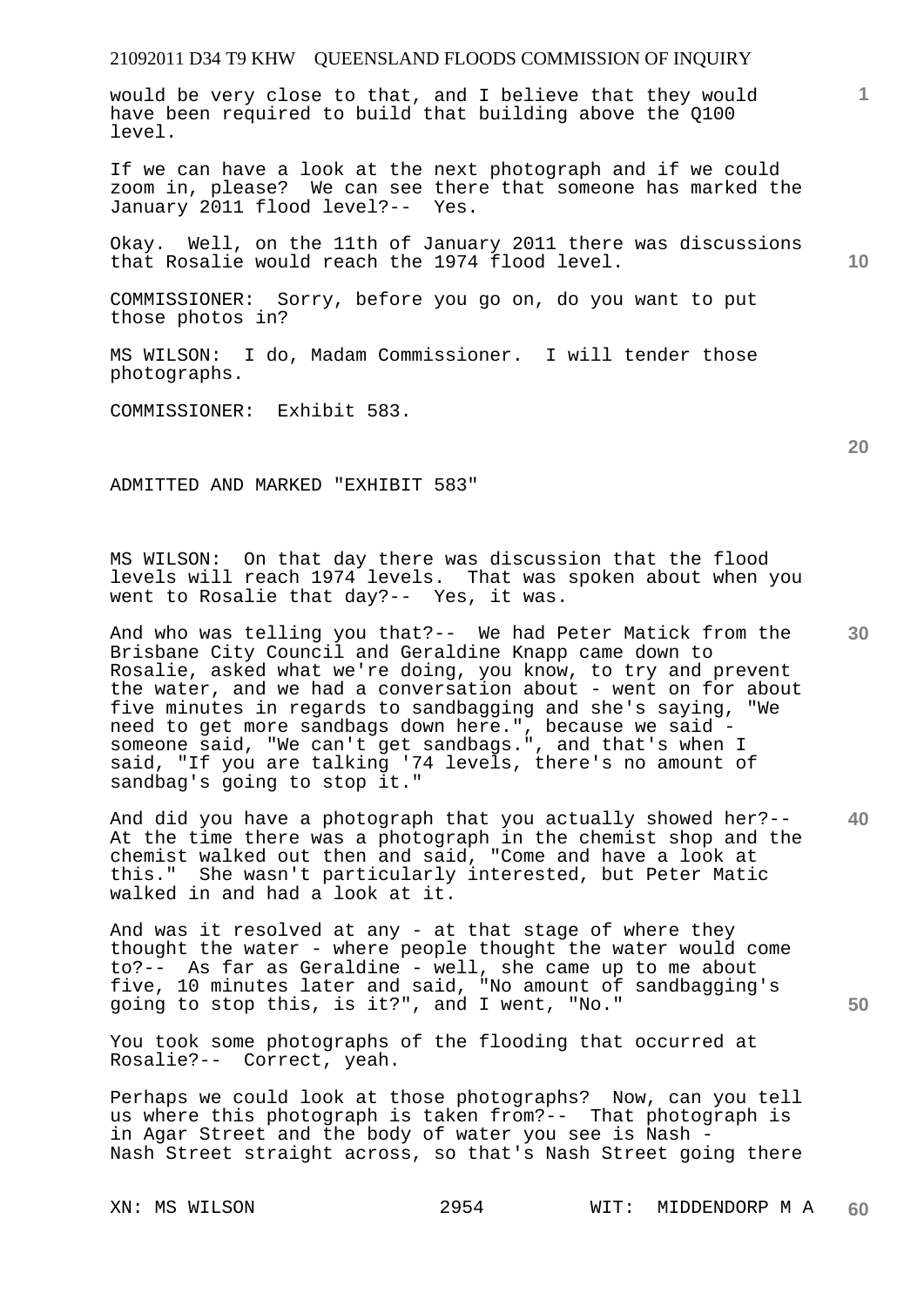# 21092011 D34 T9 KHW QUEENSLAND FLOODS COMMISSION OF INQUIRY **1 10 20 30 40 50**  and Baroona Road is actually going from left to right. We can't see your property from this photo?-- No. Can we have a look at the next photograph, please? And that's a closer up photograph than the previous photograph?-- Yes. Now, can you indicate to me when these photographs were taken?-- These photographs would have been taken Wednesday, Wednesday morning. So, that - that would have been around the peak. That's what I was interested in. Is this indicating the height of the waters or was it receding?-- No, this - that would have been around the peak of the flood. And all of the photographs we're seeing, were they taken at the same time?-- I'd have to have a look at the others. Okay. We will look at the next. This is of some police officers. Do you know where they - what street they are driving their boat along?-- They're heading down Nash Street. And this photograph was taken at the - around the same time?-- Yes. About the peak of the floods?-- Yeah. And the next? You can see your shop in this photograph?-- Yeah, that's my building there, straight----- You are indicating the one that there's a brown paint - a building that has brown paint?-- Brown - yeah, chocolate and a white. Yes. Now, this photograph, when was this taken?-- Would have been later in the afternoon to those earlier photos. Yes. And what was the height of the floods at that point in time? Had it reached its peak?-- I think it would have reached its peak and it would have started to recede. Now, you know that photograph that we saw of the 1974 floods on the awning where you say as a little boy you put your feet in the water?-- Yep. Is there a shop there that you can tell us which shop that is?-- Well, that barber's shop right next to mine----- That's the white shop?-- That's - yeah, the white one, that's the awning we were sitting on. Right. Can we have a look at the next photo? Now, this photograph is taken inside your shops?-- Inside the dry-cleaners', yes. Is that on your premises?-- Yes.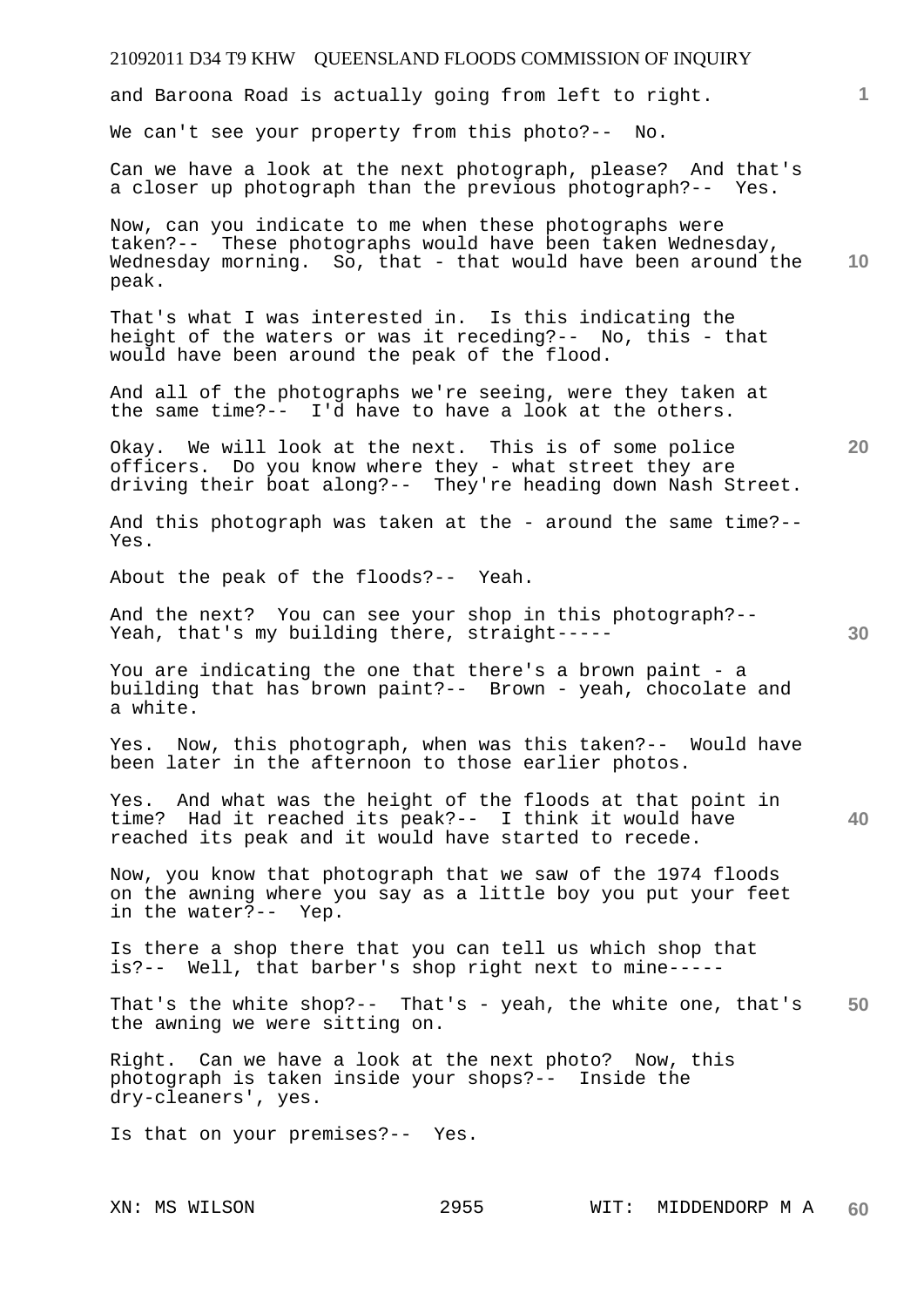When was this photograph taken?-- Tuesday - I have got to my days right. Tuesday morning, that's as the water's coming up. So, that would have been, I think, about 8.30 in the morning.

And how did you get in there?-- We could access the property from the house around the corner, through their backyard, and just came in through the back door.

What was the height of the water when you were in there then?-- That would have been about a metre.

And can we see the next photograph, please? This is after the water had receded?-- Yes.

And this - which premises is this?-- Same - same - in the dry-cleaners', but the opposite wall.

Okay. Now, we talked about before about the flood resilient materials that you used?-- Correct.

And is that the boards that you used?-- Yeah, that's an MDF HMR MDF board.

And did that have to be replaced?-- Yes.

And we can see the line there where the flood height reached?-- Yeah, that's about 1 - 1.7 metres.

Can we have a look at the next photograph, please? This is also in your premises?-- Yes.

And the Besser brick walls just required washing down?-- Correct.

And didn't require any other remedial work to them?-- No. No.

COMMISSIONER: Are those photos being tendered?

**40**  MS WILSON: Yes, Madam Commissioner, can I tender those photographs?

COMMISSIONER: 584.

ADMITTED AND MARKED "EXHIBIT 584"

MS WILSON: Your statement provides some suggestions as to what could be done in the future. One of the big issues that you see is the clarification of Q100?-- Yes.

Why is that a significant issue for you?-- I don't think well, the average person doesn't understand what Q100 is or Q1,000. They don't understand what level 1974 was. So, there's no relevance to it. If they could clarify it and say

**10** 

**1**

**20**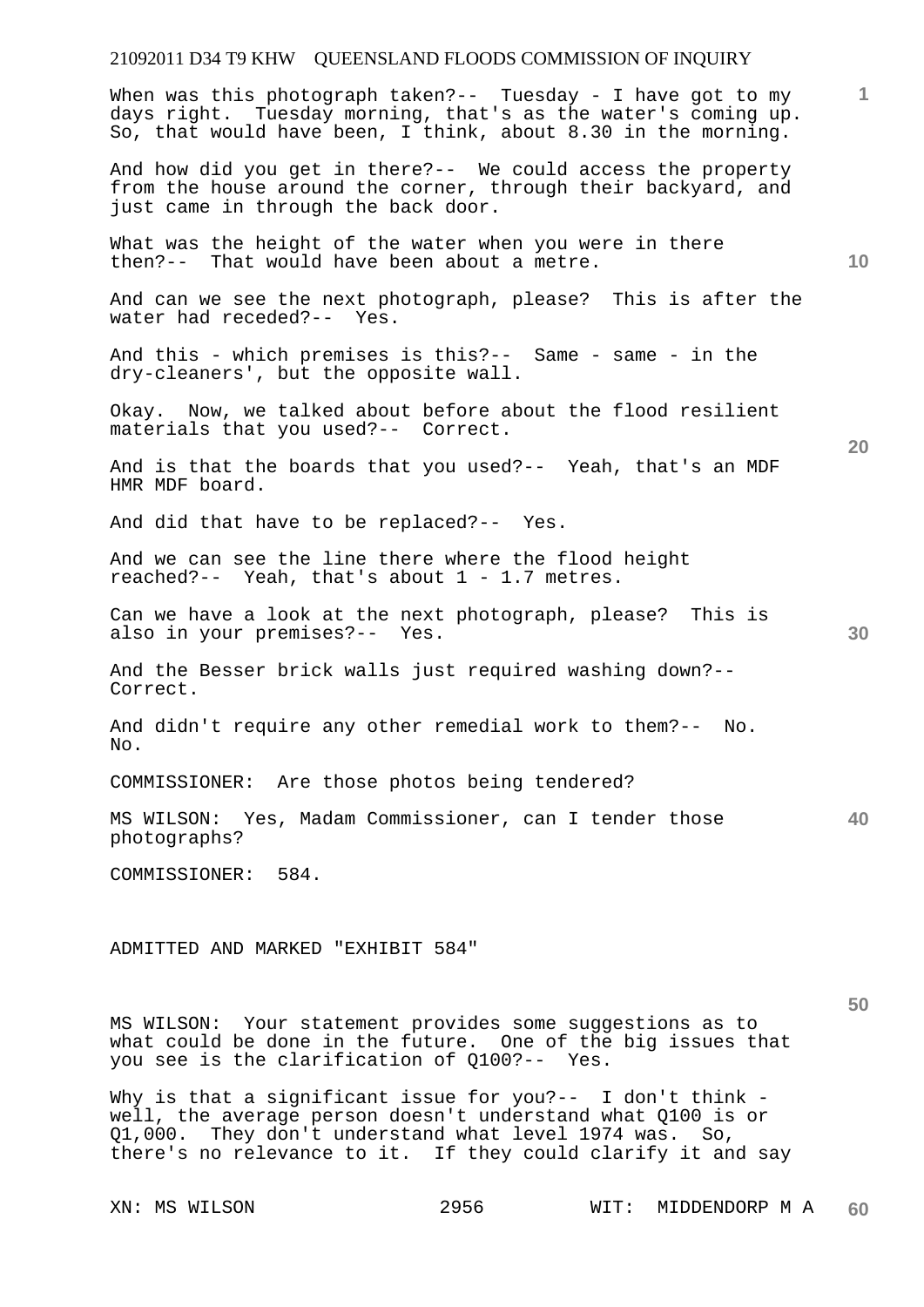like '74 was either height or something that some people could - people can understand, and I'm talking like shopkeepers, your home owners, that if they say, "The water is going to get to this level.", they can prepare for it a lot easier.

One of the other suggestions that you provide is backflow devices on the drains. However, you acknowledge this may not be effective during every flood event?-- Yeah, it depends on what kind of flooding we're getting, but stormwater and soil would have - there would have to be some kind of device there to stop water coming up.

And, finally, another one of your suggestions is investigations into the current drain network. Did you see that as a problem during the floods?-- It's always been a problem through - the drain network through-----

When you say "always a problem", always a problem in Rosalie?-- Yeah, pretty much Rosalie, Auchenflower, Torwood Street, has suffered quite a lot.

And can you explain to us what you see the problem is?-- A remedy? I don't know. The water just can't - doesn't seem I don't know. The water just can't - doesn't seem to flow. Whether they can put a flood gate there. We have - I don't know whether it's feasible, the train lines act as a levy, they have just got to do something with the - with the creeks and the underpasses.

Thank you, Mr Middendorp. That's all the questions I have?-- No problems.

COMMISSIONER: Mr MacSporran?

MR MacSPORRAN: No, thank you.

COMMISSIONER: Mr Dunning?

MR DUNNING: No questions, thank you, Commissioner.

MS McLEOD: No questions, thank you.

COMMISSIONER: Thanks, very much, Mr Middendorp. You are excused.

#### WITNESS EXCUSED

MS WILSON: Madam Commissioner, the next witness is Emma Scragg and Ms Kefford will be taking that witness.

MS KEFFORD: Madam Commissioner, I call Emma Scragg.

**10** 

**1**

**40**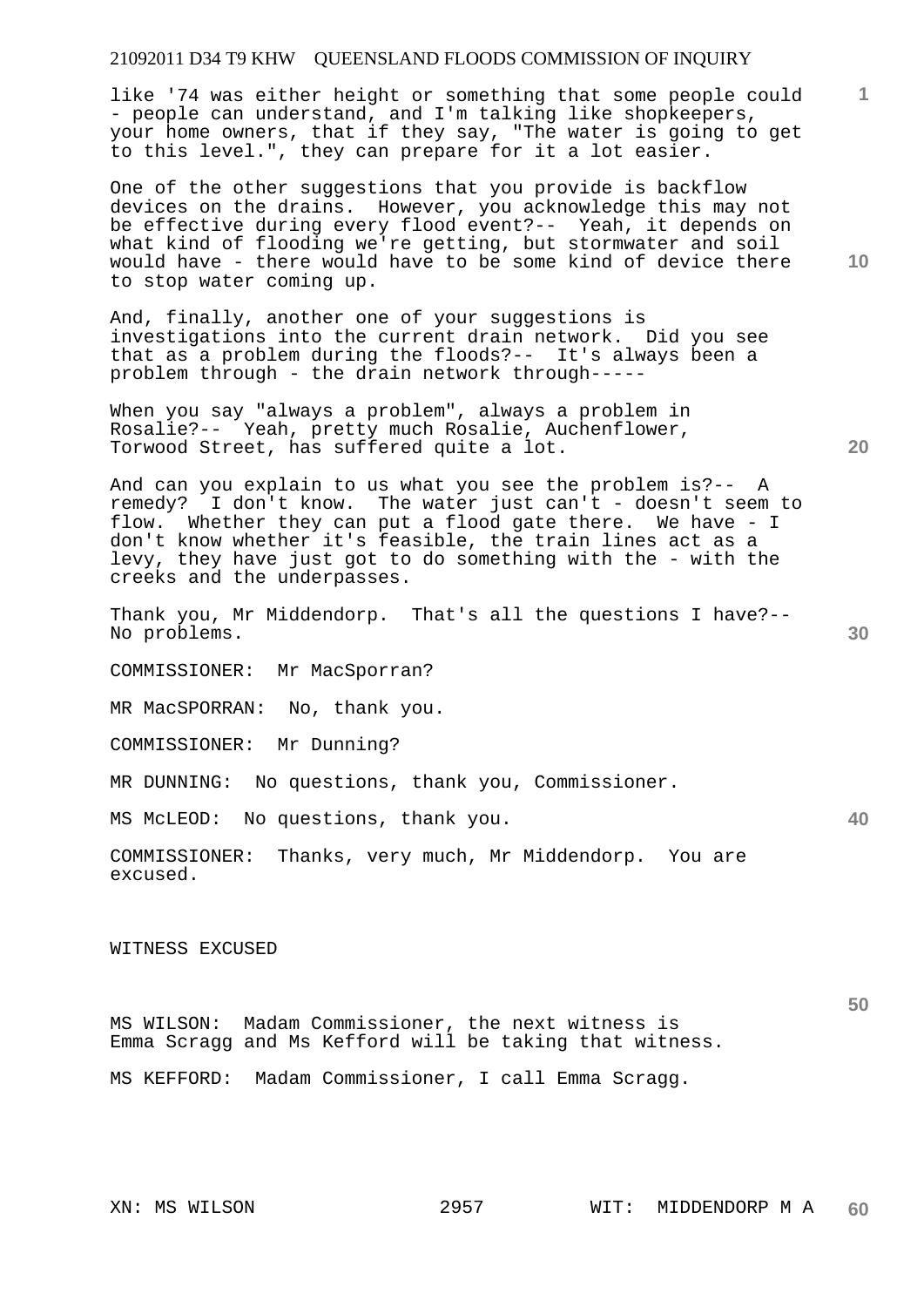EMMA KALEENA SCRAGG, SWORN AND EXAMINED:

MS KEFFORD: Is your full name Emma Kaleena Scragg?-- It is, yes.

And you are a registered architect currently working for Riddel Architecture?-- Yes.

You have provided a statement to the Queensland Floods Commission of Inquiry. Can I ask you to have a look at this document, please?-- Yep, that's the statement.

Madam Commissioner, I tender that document.

COMMISSIONER: Exhibit 585.

ADMITTED AND MARKED "EXHIBIT 585"

MS KEFFORD: Could you please tell us how long you have worked in the architecture industry?-- I've worked in the architecture industry since 1992, I have been Riddel Architecture since '93 and - yeah, worked on old and new buildings for that time.

And in addition to holding a Bachelor in Architecture, you also hold a Bachelor in Applied Since Built Environment Architecture?-- Yes, I do.

In your current role at Riddel Architecture, your role includes designing and documenting new and adaptive reuse projects?-- Yes.

**40**  Can you explain what that involves?-- In the adaptive reuse projects, that's working with old buildings and adopting them to new use, so working with heritage buildings typically, adapting them to new technologies or the new demands of, you know, current lifestyles, and in terms of sustainability it might be within other people's projects, putting input into energy efficiency, low toxicity, specifying materials and products to reduce the carbon footprint of the-----

Is the house known as the Hill End Ecohouse one of the houses that you have worked in?-- Yes.

And that is a house situated at 105 Ryan Street, West End?-- Yes.

It is a new home with sustainability at the core of the design brief, I understand?-- Yes.

In your statement you tell us that the house was designed to address and integrate with its site, context and climate; is

**30** 

**20** 

**50** 

**10**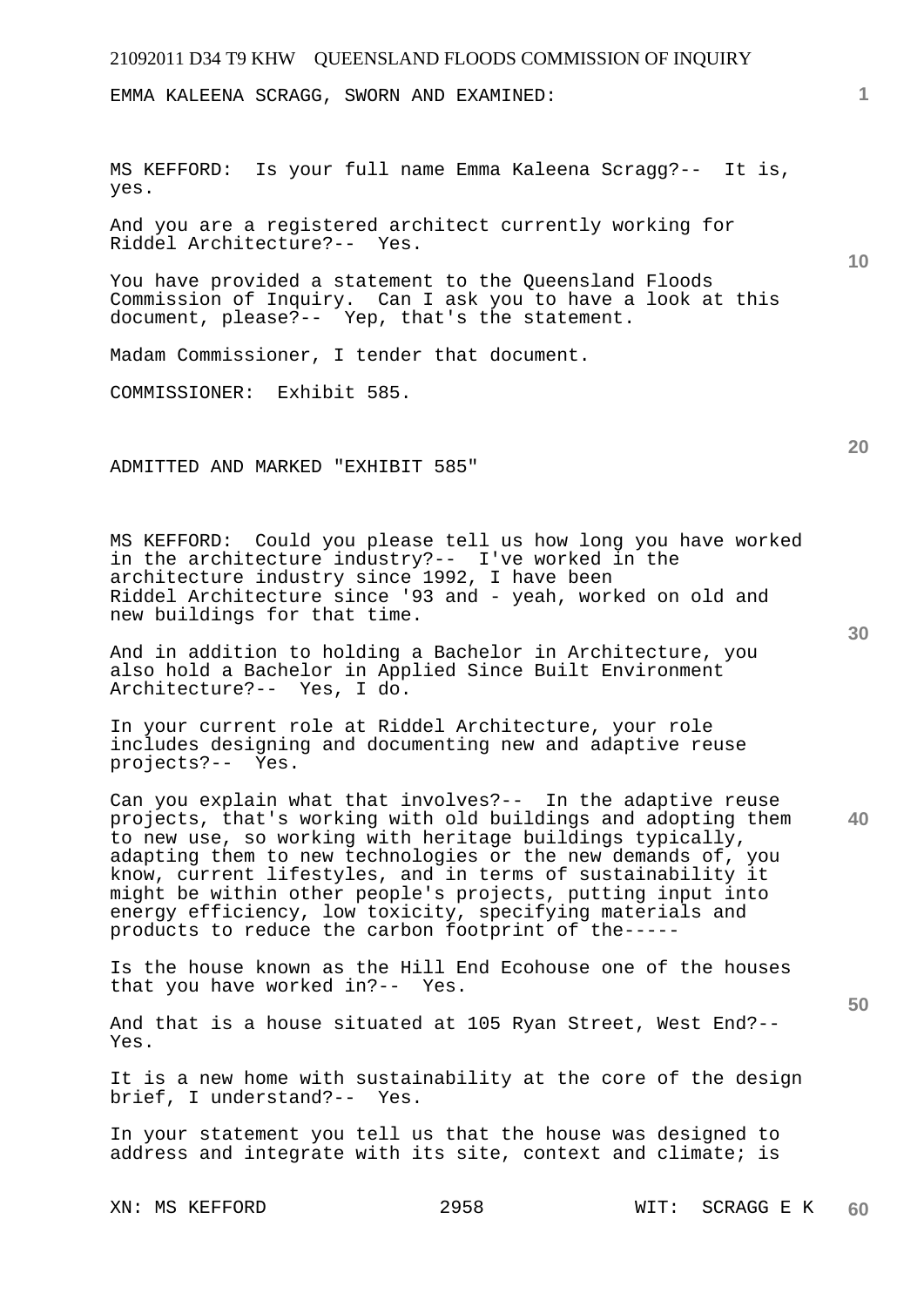that right?-- Mmm-hmm.

And the client brief was to provide the most sustainable home possible?-- Yep.

You will just have to speak up your answers?-- Yes, yes, sorry.

**10**  In design and constructing the Ecohouse, I understand consideration was given to strategies for flooding events?-- Yes, it was.

Can you explain what was done in the design with flooding in mind?-- Okay. Well, we built the ground floor to the lowest step that we could relating to Q100 levels, but, I guess, thinking about climate change we anticipated in the future that that might not be sufficient level, so we designed a lower floor to be able to be flooded, we didn't anticipate it would flood within a year of completion. So, that involved choosing materials that were weather resistant or water resistant and could easily be cleaned down after flooding, reducing the amount of built-ins or completely avoiding the amount of built-ins with that lower space, so that loose furniture could be moved if flooding did occur.

Can I ask you to have a look at this document, please? It's a copy of the decision notice from the Brisbane City Council and if it perhaps could be brought up on screen - dated 15 June 2007. Are you aware that an application was required to be made to the Brisbane City Council for the Hill End Ecohouse?-- Yes.

And are you aware that the application was impact assessable?-- Yes.

It had to be assessed against the whole of Brisbane City Plan?-- Mmm-hmm.

And in terms of the decision, the council made a decision to approve it, you are aware of that obviously?-- Yes, yep.

You earlier made reference to the fact that the lower floor of the house was designed to, I think you said, the lowest level above Q100 that was possible?-- Yes, yeah, I can't recall what that height was above the Q100, but-----

Could I ask you to have a look at conditions 15 and 15A?-- Yes.

**50**  Are they the requirements that you were referring to in terms of the floor levels-----?-- Yes.

-----which the house was built?-- Yes.

And as far as you're aware those conditions were complied with?-- Yes.

In terms of the design features incorporated into the house,

XN: MS KEFFORD 2959 WIT: SCRAGG E K **60** 

**20** 

**40**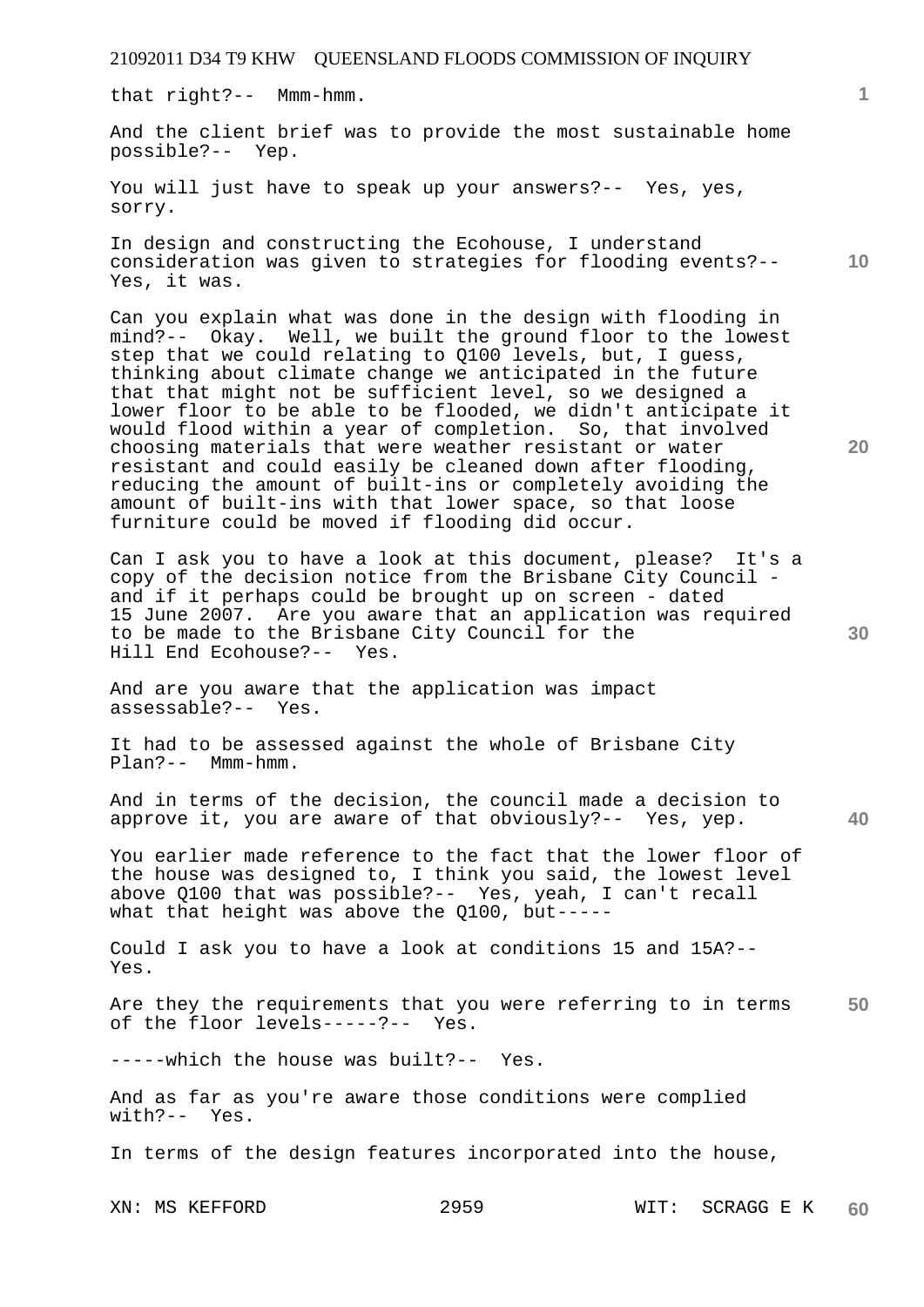and you made reference to design features that would withstand flooding, they are features such as the rendered block wall and the like?-- Yes, polished concrete floors and paint finishes that were highly resistant to moisture.

Were those design features incorporated as a consequence of requirements that Brisbane City Council imposed?-- No. We built to the level that was required by council in as far as I understand that was all that was required in terms of flood flood resistance, but we chose to make that lower floor flood resistant because we assumed that at some point there would be an event.

And that was simply the choice of the client?-- That was, yes.

Now, did the house, in fact, flood in the 2010/2011 flood event?-- It did.

Water came inside the lower rear section of the house up to about 600 millimetres?-- Yes.

Now, you have a series of four page photographs attached to your statement. They start at about seven pages from the end of the statement. Can we get that up on the screen? It's the photographs that - oh, here we go. Thank you. Can you just explain to us what this photograph shows?-- So that shows the water mark from the receded waters. The owner of the property cleaned the walls as the waters receded but you can still see that line a couple of days later after the water had dropped.

And where is this photo taken from?-- That's taken from the lower level terrace looking back into the main - into the bedroom space of that lower floor.

In terms of the owners' ability to clean up as the water receded, is there something in particular about the materials that we see in these photograph that assist in that process?-- The polished concrete floors for a start were very easy to clean. The rendered block wall that you can see with that moisture mark on it had a limestone - sorry, a limewash render on it which we hadn't previously used but they reassured us it was highly water resistant and it proved to be the case, it hasn't had to be repaired since the floods, it was just purely cleaned down. The timber joinery, a lot of that the client removed as the flood waters were coming up, so a lot of the doors were removed and stored on the next floor up, and others he covered with plastic and sealed off.

If we could go to the next photograph? Where is this photograph taken from?-- So, that's the same doorway, but taken from a bit further back, so you can see that door wasn't removed, but was protected with plywood and plastic.

And what are the materials used in this area of the house?-- They're the same materials as before, so below that mud is concrete as well and rendered blockwork. The ceiling lighting to the deck upstairs is corrugated steel. Obviously the

**10** 

**1**

**30** 

**20** 

**50**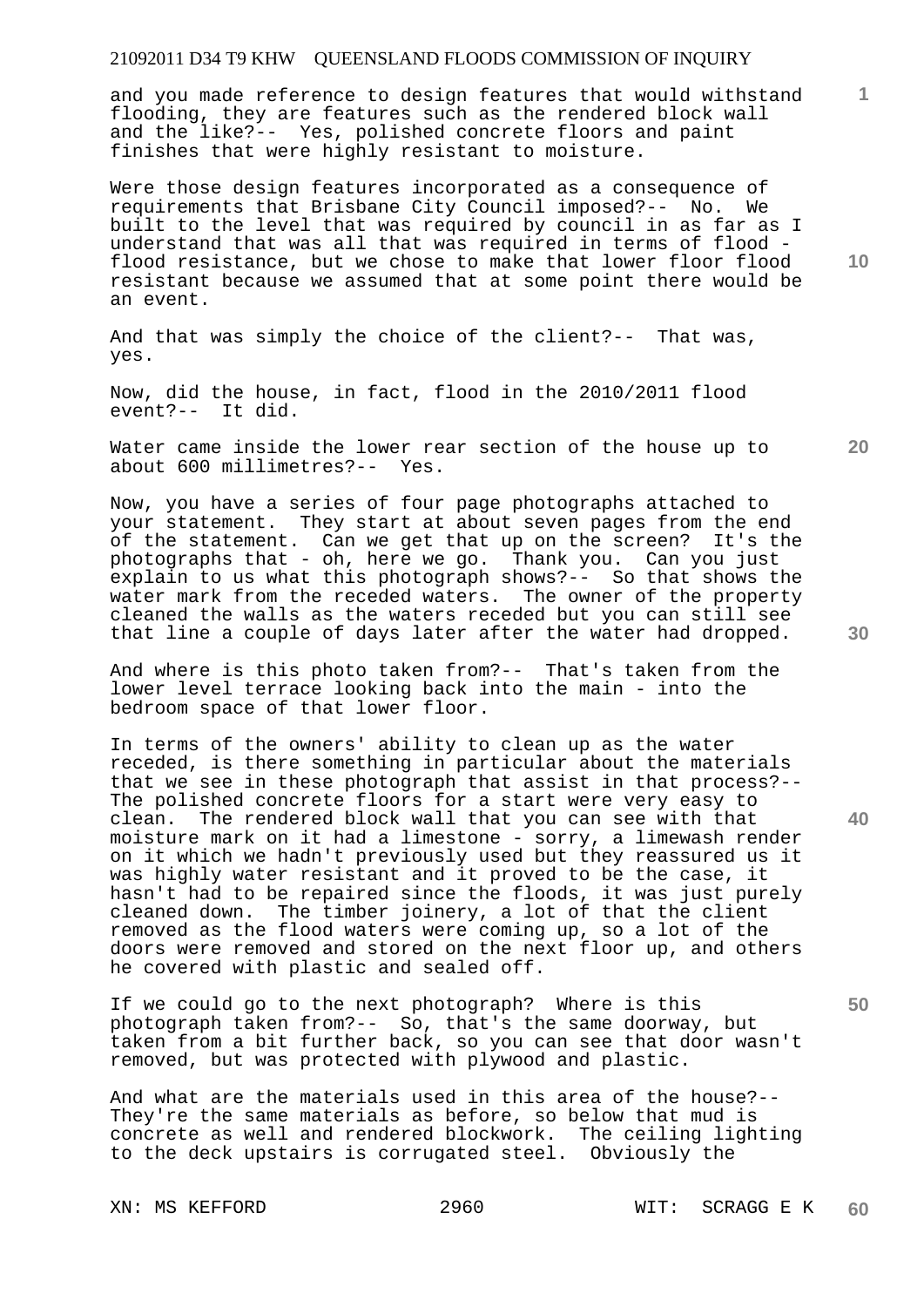waters didn't get to that height, but that was another water resistant material that we'd specified.

And was there any difficulties in terms of property impact with this area of the house that we see in this photograph as a consequence of the flood?-- No.

And the next photograph, can you tell us where this one was taken from?-- So, that's just to the left of the last photograph looking towards the hallway inside. In that photo the screen on the outside was removed and you can see the inner door protected by the plywood and plastic.

And the final photograph?-- So, that's looking in the other direction, in front of that first door that we looked at, looking back towards the swimming pool and the river.

Sorry, I think there was actually one more photograph?-- Okay. Well, that's just - just after they have cleaned it all up. So, that's only - that's while the waters were still receding in other parts of West End and Hill End.

So, they were able to clean up quite quickly and-----?-- Yeah, they - he stayed there during the flood and so as the waters receded he used water to clean all of that down.

So, as a consequence, you would say of the building materials used there was little adverse impact suffered as a-----?-- Yes.

By the residents of this house-----?-- Yeah.

-----from the flood?-- That's correct, and it was also assisted by the fact that the residents cleaned - cleaned that mud off as the waters receded.

Madam Commissioner, I tender a copy of the decision notice.

COMMISSIONER: What do we need the decision notice for?

MS KEFFORD: The decision notice contained the requirement to build the house above the 100 year ARI creek or river flood event. It was contained at condition 15.

COMMISSIONER: Yes, I am just not sure how it takes anything much further, but if you tell me it's necessary Exhibit 586.

ADMITTED AND MARKED "EXHIBIT 586"

MS KEFFORD: Madam Commissioner, I have no further questions of this witness.

COMMISSIONER: What about those photos though?

**20** 

**10** 

**1**

**30** 

**50**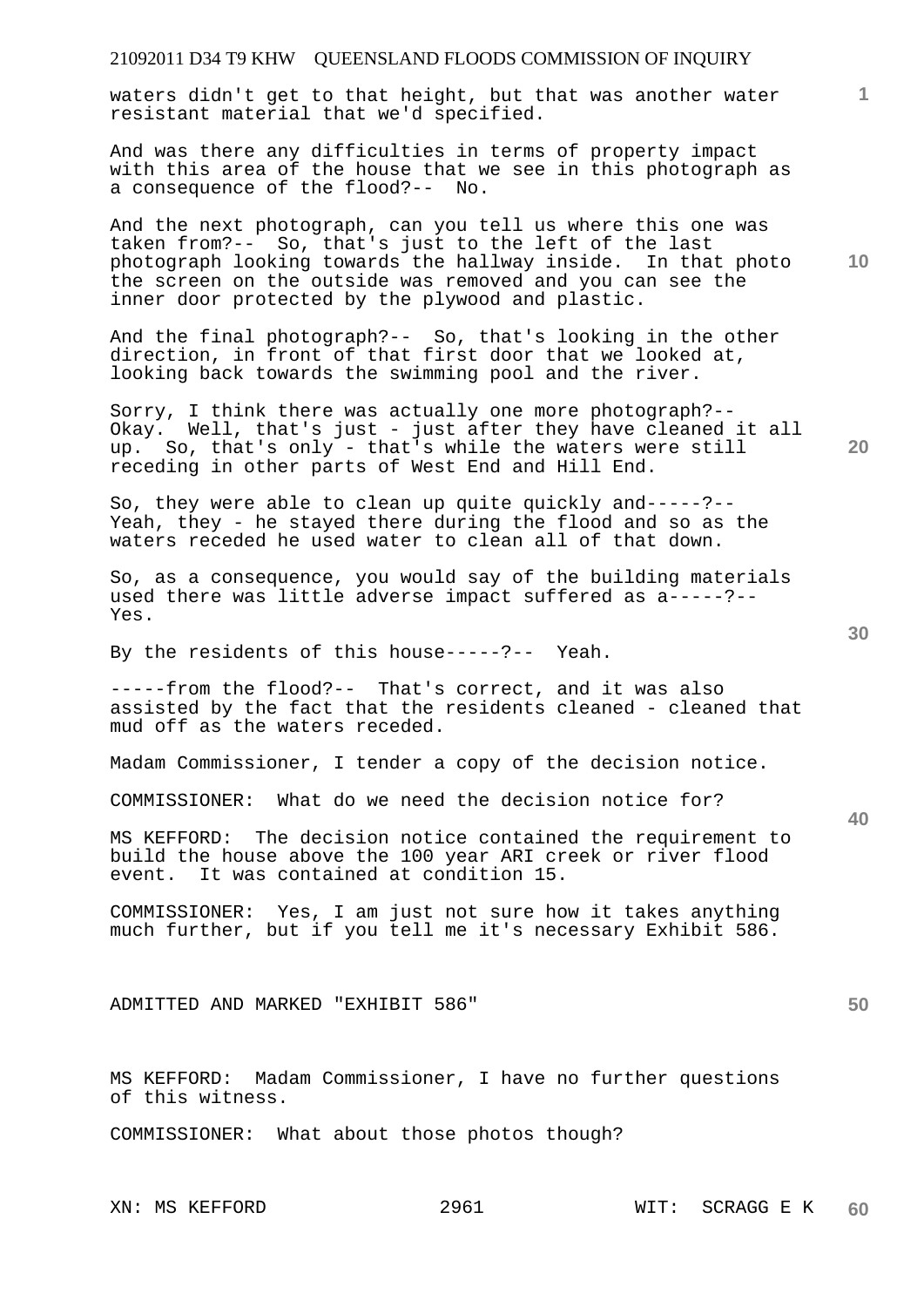MS KEFFORD: The photos, I understand, are already part of the statement that's been tendered.

COMMISSIONER: There seem to be rather a lot in the document that didn't seem entirely relevant beside the photographs as I saw it coming up on the screen. Is there any part of the attachment that has got any bearing for our purposes apart from the photographs?

**10**  MS KEFFORD: They contain further - there's further product information of the details of the products used, but-----

COMMISSIONER: May I see it, please? All right. Thank you.

MS KEFFORD: I have no further questions.

COMMISSIONER: Mr MacSporran?

MR MacSPORRAN: I have nothing.

COMMISSIONER: Mr Dunning?

MR DUNNING: No questions, thank you, Commissioner.

MS McLEOD: No questions, thank you.

COMMISSIONER: Thanks, Ms Scragg. You are excused.

WITNESS EXCUSED

MS WILSON: Madam Commissioner, the next witness is Mr Byron. Ms Mellifont is taking that witness. Perhaps if we could just have a short adjournment for that witness?

COMMISSIONER: All right. Let us know when you're ready.

**40** 

**1**

**20** 

**30** 

THE COMMISSION ADJOURNED AT 3.25 P.M.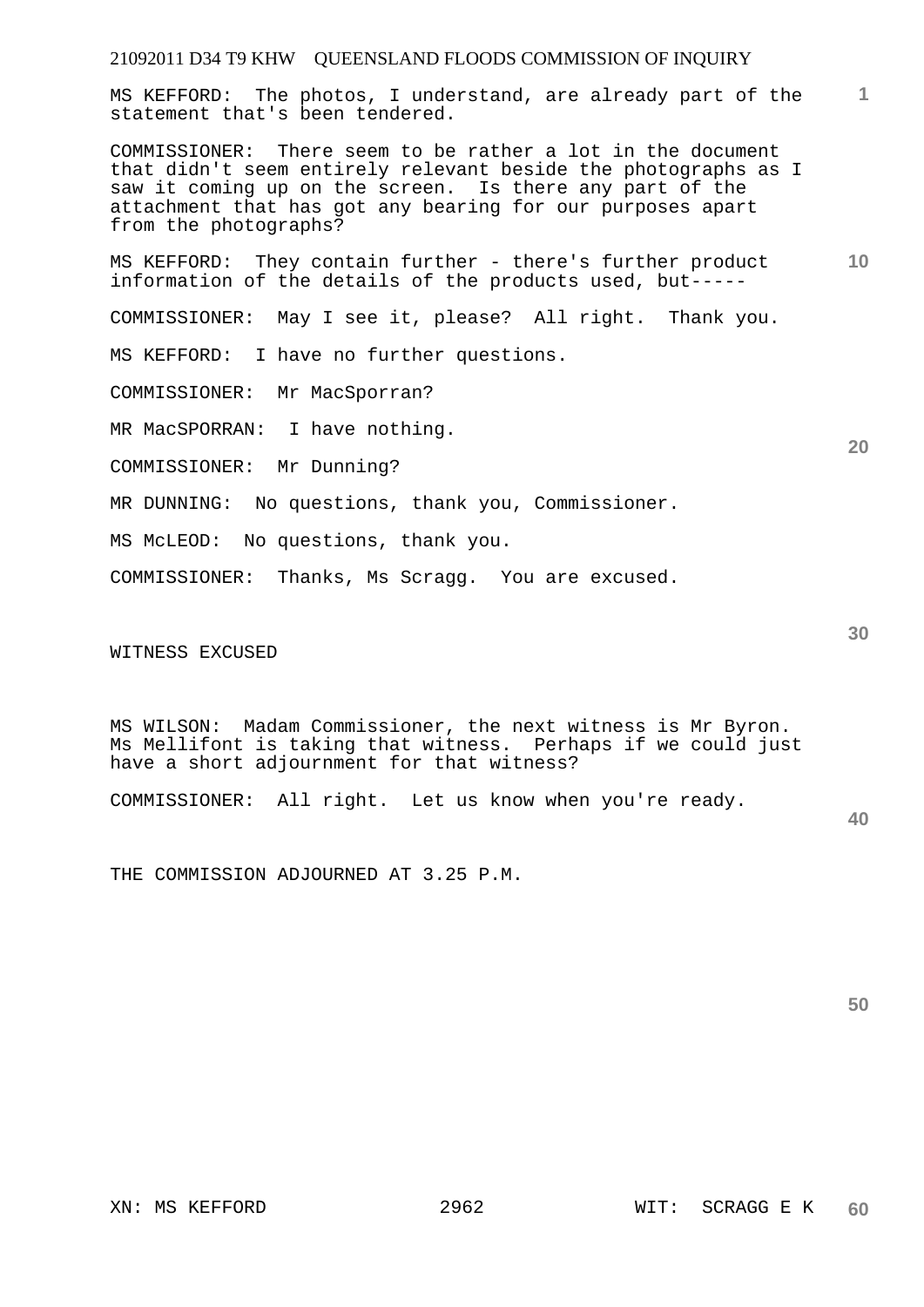THE COMMISSION RESUMED AT 3.31 P.M.

COMMISSIONER: Now, Mr Doyle, you're announcing your appearance?

MR DOYLE: I am, Madam Commission. My name is Doyle, I appear with Mr Baartz, instructed by Cooper Grace Ward for RACQ Insurance.

COMMISSIONER: Thank you. Yes, Miss Mellifont.

MS MELLIFONT: The next witness this afternoon is Raymond John Byron, an Esk resident whose property at Russell Street was inundated in the January floods. He is the first witness to be called in respect of the Inquiry's insurance term of reference.

**20**  As Mr Callaghan of Senior Counsel stated in his opening, one challenge we face as we assess the performance of insurers will be the search for a reference point against which to assess that performance.

Some of the relevant standards for insurers are contained in a Voluntary General Insurance Code of Practice. I tender that Code of Practice.

COMMISSIONER: Exhibit 587.

ADMITTED AND MARKED "EXHIBIT 587"

MS MELLIFONT: I also now tender an aerial photograph of the relevant parts of Esk. Mr Byron's house is circled in red at about the centre, slightly to the right of that map, at the corner of Russell and Hassall Streets.

COMMISSIONER: The photo will be Exhibit 588.

ADMITTED AND MARKED "EXHIBIT 588"

MS MELLIFONT: I call Mr Byron.

**30** 

**40** 

**1**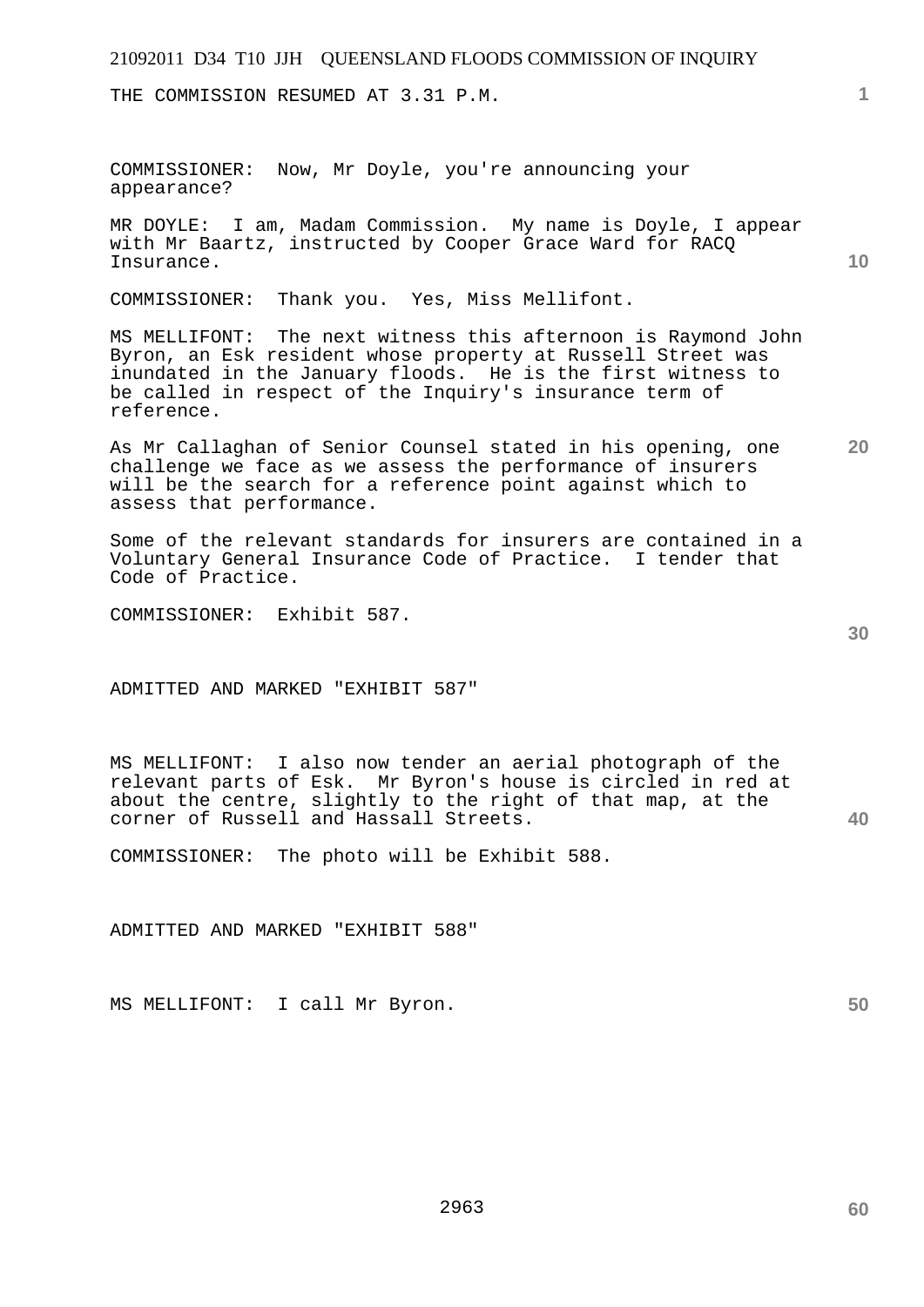| 21092011 D34 T10 JJH QUEENSLAND FLOODS COMMISSION OF INQUIRY                                                                                                                                                                 |                |    |
|------------------------------------------------------------------------------------------------------------------------------------------------------------------------------------------------------------------------------|----------------|----|
| RAYMOND JOHN BYRON, SWORN AND EXAMINED:                                                                                                                                                                                      |                | 1. |
| COMMISSIONER: Thanks, Mr Byron, take a seat.                                                                                                                                                                                 |                |    |
| MS MELLIFONT: Thank you. Is your full name Raymond John<br>Byron?-- It is.                                                                                                                                                   |                |    |
| And do you reside at 1 Russell Street, Esk?-- I do.                                                                                                                                                                          |                | 10 |
| Have you prepared two statements for the Commission?-- I have.                                                                                                                                                               |                |    |
| I'll show you both of those statements. The first is a<br>14-page statement, plus attachments, signed on the 15th of<br>September 2011. The second is a five-page statement, plus<br>attachments, signed today?-- Yep.       |                |    |
| And that second statement is largely directed at clarifying<br>some aspects of your first statement; is that correct?--<br>That's correct.                                                                                   |                | 20 |
| Can I take you, please, to paragraph 19 of the first<br>statement?-- Yes.                                                                                                                                                    |                |    |
| Do you retract the last sentence in that paragraph?-- I do.                                                                                                                                                                  |                |    |
| I tender those two statements.                                                                                                                                                                                               |                |    |
| COMMISSIONER: The 14-page statement will be Exhibit 589; the<br>shorter page - shorter statement 590.                                                                                                                        |                | 30 |
| ADMITTED AND MARKED "EXHIBITS 589 TO 590"                                                                                                                                                                                    |                |    |
| MS MELLIFONT: Mr Byron, is your house a three-bedroom,<br>ground-level, brick veneer home built in around 1993?-- It<br>is.                                                                                                  |                | 40 |
| In the January flood did two creeks in the area break their<br>banks which sent a wall of water and mud travelling across<br>parts of Esk, including your property?-- It did.                                                |                |    |
| If I could ask for that aerial photograph to come back up on<br>the screen. As best you can by - can you see that on the<br>screen there?-- I can.                                                                           |                | 50 |
| Okay. As best as you can by reference to that photograph can<br>you just describe the general direction of the water?-- From<br>the Brisbane Valley Highway direction down Hassall Street and<br>in through the front fence. |                |    |
| Okay. Now, your home was inundated?-- It was.                                                                                                                                                                                |                |    |
| As were your sheds?-- Yes.                                                                                                                                                                                                   |                |    |
| 2964<br>XN: MS MELLIFONT                                                                                                                                                                                                     | WIT: BYRON R J | 60 |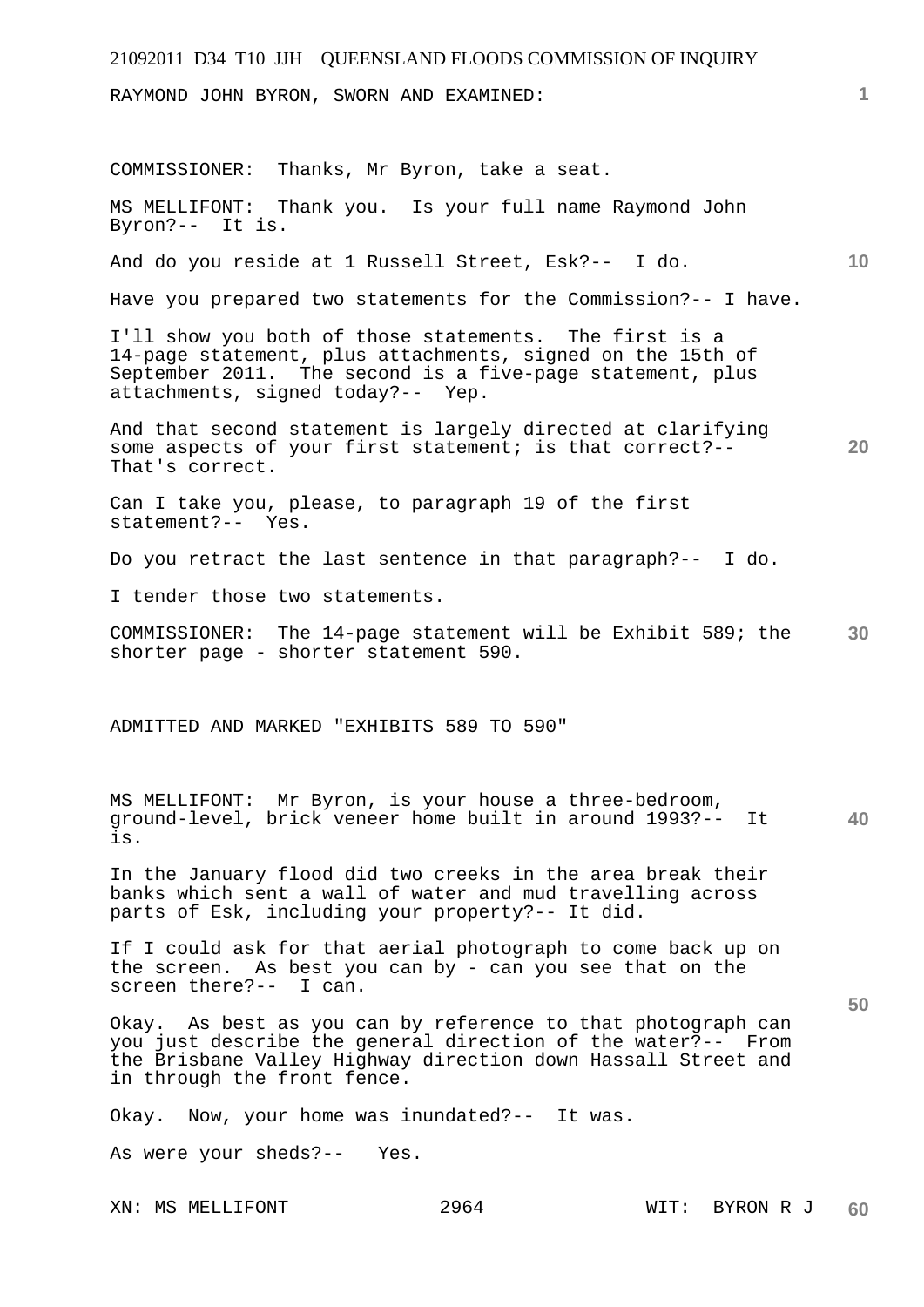Destroying, in effect, all of your property and personal effects?-- Everything.

At the time did your mother and sister also live in Esk?-- They lived next door, yes.

And were their properties - sorry, were they in the one house?-- Pardon?

Were they in one house or two houses?-- They were in two separate houses.

Yes. And were their properties flood-affected so as to make those houses-----?-- Yes.

-----uninhabitable?-- They were.

And was it your plan to have your house repaired first so that your mother and sister could move in with you?-- My house was the quickest and easiest to repair, which seemed the logical answer to getting mum back there to ease the burden on her.

And in respect of the burden on her, was your mother unwell at the time?-- Very, very much.

Very well - very unwell?-- Yes.

Now, did you make an insurance claim with respect - with RACQ with respect to your home?-- I did.

And was your claim made by making a telephone call on the 17th of January to RACQ?-- It was.

Did you get through on the first go?-- It took a while. On on that day I finally got through on the first go, yes. It took a while, though. I was on the phone for about 20 minutes after I got through.

After you got through?-- Yes.

And on hold for a while waiting to get through?-- Oh, be probably 15 minutes.

All right. And was that on the 137 202 telephone number-----?-- That's right.

-----provided by RACQ?-- Yep.

Did you then have a conversation with that person on the telephone where she asked you a series of questions in relation to the flood?-- Yes.

Were you told to take some photographs if possible?-- Yes, she said take photos, as much as I could of any damage or any material damage to - for records.

**40** 

**50** 

**20** 

**10**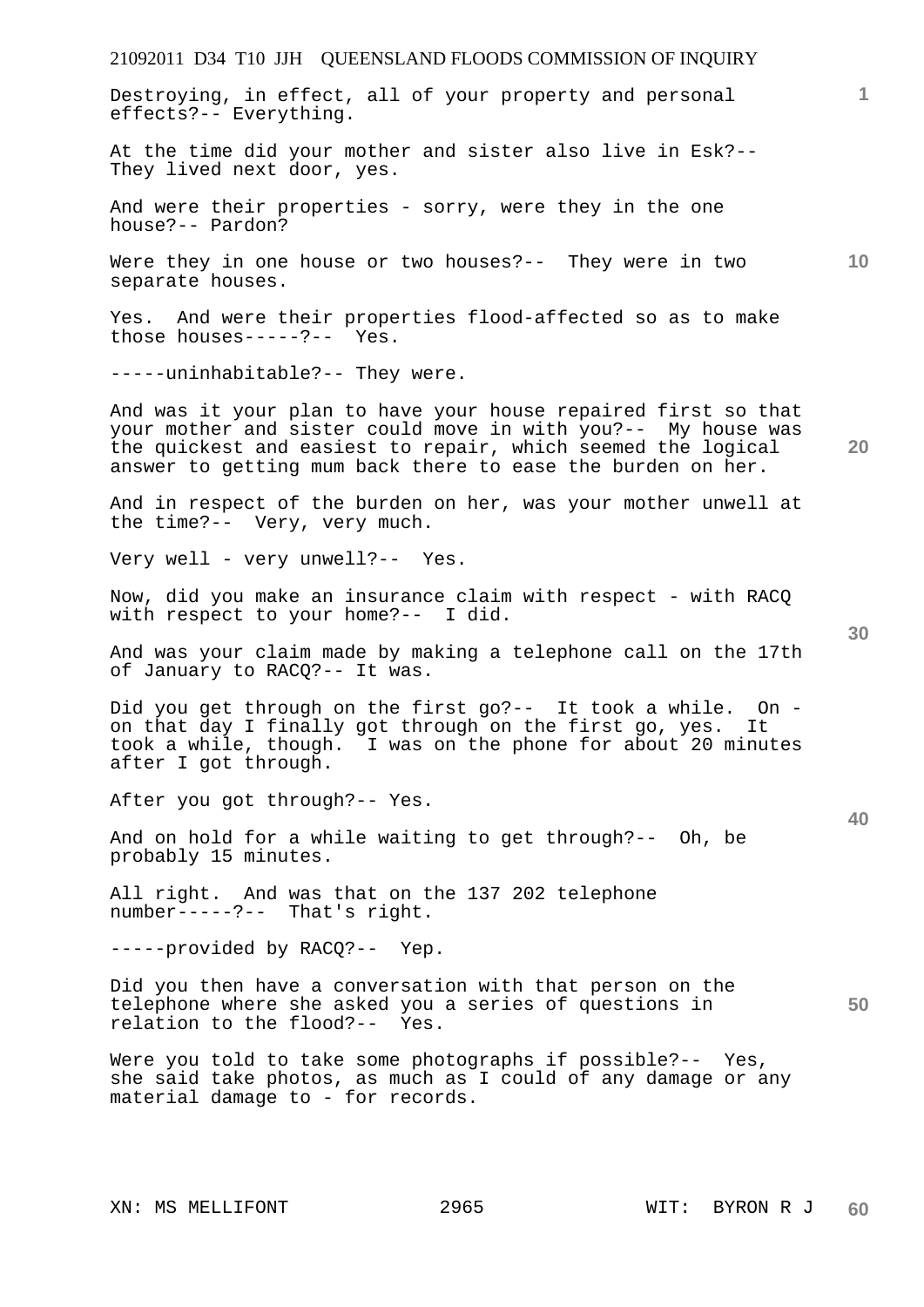**1** And were you told that the claim would be placed in the system for processing and someone would be in touch with you in due course?-- Yes.

Could she tell you when that would be?-- She didn't know because of the volume of claims.

Right. Did a loss-assessor, Mr Bob Gates, from MYI Freemans, Toowoomba, attend at your property on the 1st of February 2011?-- He did.

Did he take a number of photographs and measurements?-- He did.

And that was of flood-affected parts of your house?-- Yep.

On the 21st of February 2011 did two assessors from Stream Group attend?-- They did, yep.

**20**  And was that Brett Holt and another person?-- Brett Holt and I don't - I'm not aware of the other person's name.

And had anybody explained to you who "Stream Group" were?-- Not really, no. I assumed they were there as part of the assessment and arrangement of repairs.

And while there did they take photographs, including narrating movie footage-----?-- They did, yes.

-----and measurements of the damage-----?-- Yeah.

-----to the entire property?-- Yeah.

After that was the next time you heard from anyone about the claim, was that in March when you received a telephone call from someone from RACQ?-- I did, yeah.

Were you told at that time that the details of your claim had been processed and RACQ were now waiting on the results of a hydrology report?-- I was.

Was the next point of contact in respect to your claim from Mr Bob Gates of MYI Freemans when he rang you in late March to advise you that RACQ had accepted your claim?-- Yes. I'm not sure of the exact date but it was around then, yeah.

And did he indicate to you that he imagined Stream Group would be in touch shortly regarding repairs to your home?-- He did.

**50**  After that contact from Mr Gates did you hear anything further from RACQ or anyone associated with your claim?-- Nothing.

And was your next point in contact your initiated contact to Stream Group on the 13th of April?-- It was.

So did you telephone Stream Group switchboard at that time?-- Yes.

XN: MS MELLIFONT 2966 WIT: BYRON R J

**10** 

**30**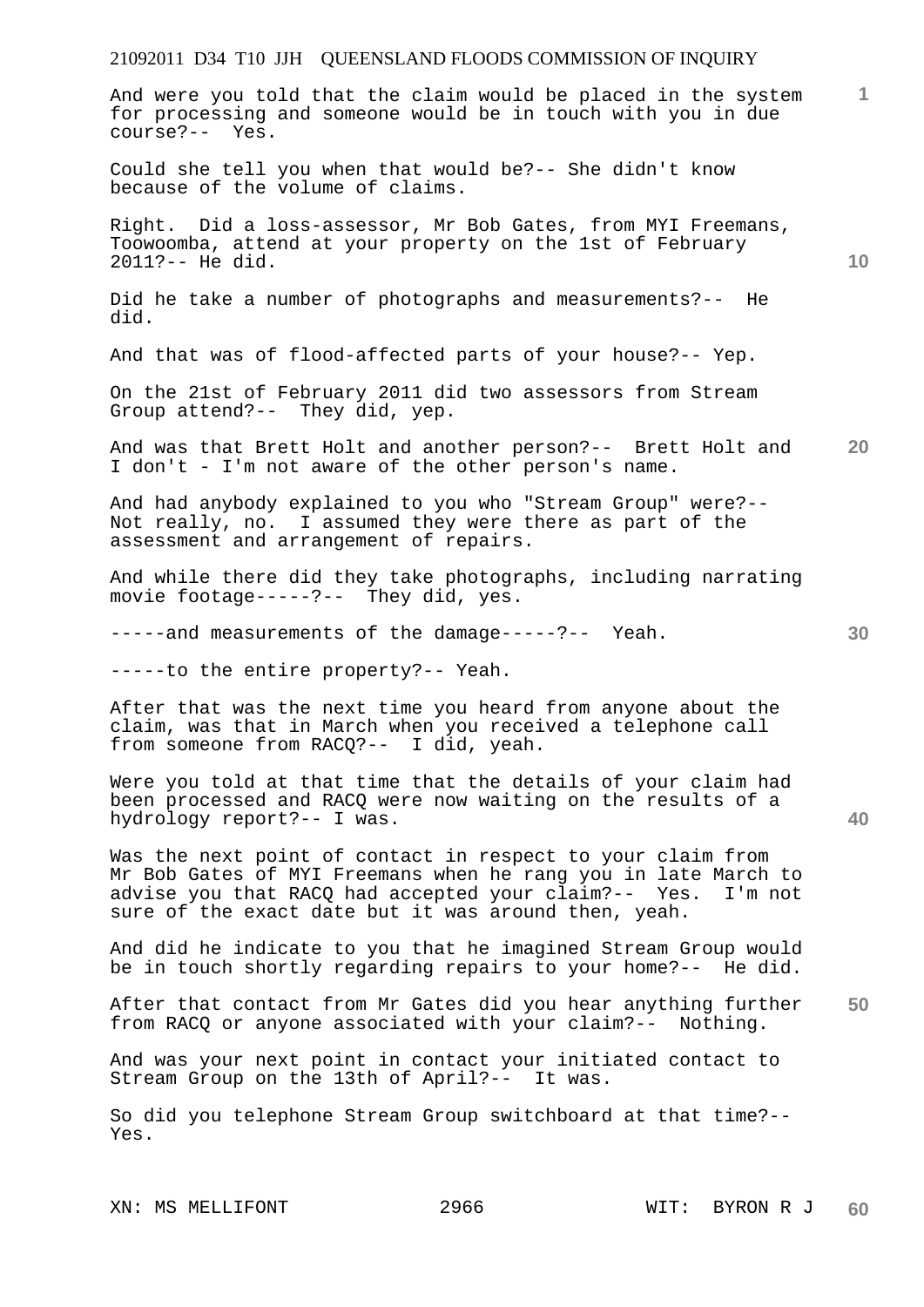21092011 D34 T10 JJH QUEENSLAND FLOODS COMMISSION OF INQUIRY **1 10 20 30 40 50**  And you were eventually transferred to a lady named Diana Pollok?-- Yes. Who you found to be helpful?-- Yes. And she advised that they were ready to proceed with commencing repairs to your home?-- Yes. And she gave as the reason for that that Mainz Developments had submitted a very reasonable quote?-- Yes. And she told you she would forward you a scope of works?-- Yes. And did you then receive a scope of works by e-mail?-- I did. Later that day, yep. Was that scope of works complete?-- No. In what respects was it incomplete?-- It was missing the entire laundry room, a front entrance foyer section, which is three metres by two and a half metres with a front entry door to it, tiled areas associated with both, and half of the perimeter fencing. What was included in the scope of work was the front fence and the rear fence but no side fences. Did you then contact Ms Pollok again?-- Yes. And what did you tell her?-- I didn't get on to her herself, I left a message with an associate who said that she would transfer the message and it was likely that they would have to reassess the situation. Did you tell that person that the scope of works was incomplete?-- I did. And did you tell them in what areas-----?-- I did. -----the scope of works was incomplete?-- I did. And in respect of those areas are they the areas you've just indicated?-- That's right. Did you receive any more contact from Miss Pollok or anyone at Stream Group?-- No. Not directly, no. All right. And did you on the 14th of April, that is the following day, again attempt to contact RACQ on the 137 202 number?-- I did. Were you able to get through? -- After a while. And when you did get through was the person who answered the call able to assist you?-- They transferred me to the appropriate department that was handling my file and I was told there that the person I need to talk to was busy and they would transfer an e-mail to advise of my contact details and they - someone would get back to me.

XN: MS MELLIFONT 2967 WIT: BYRON R J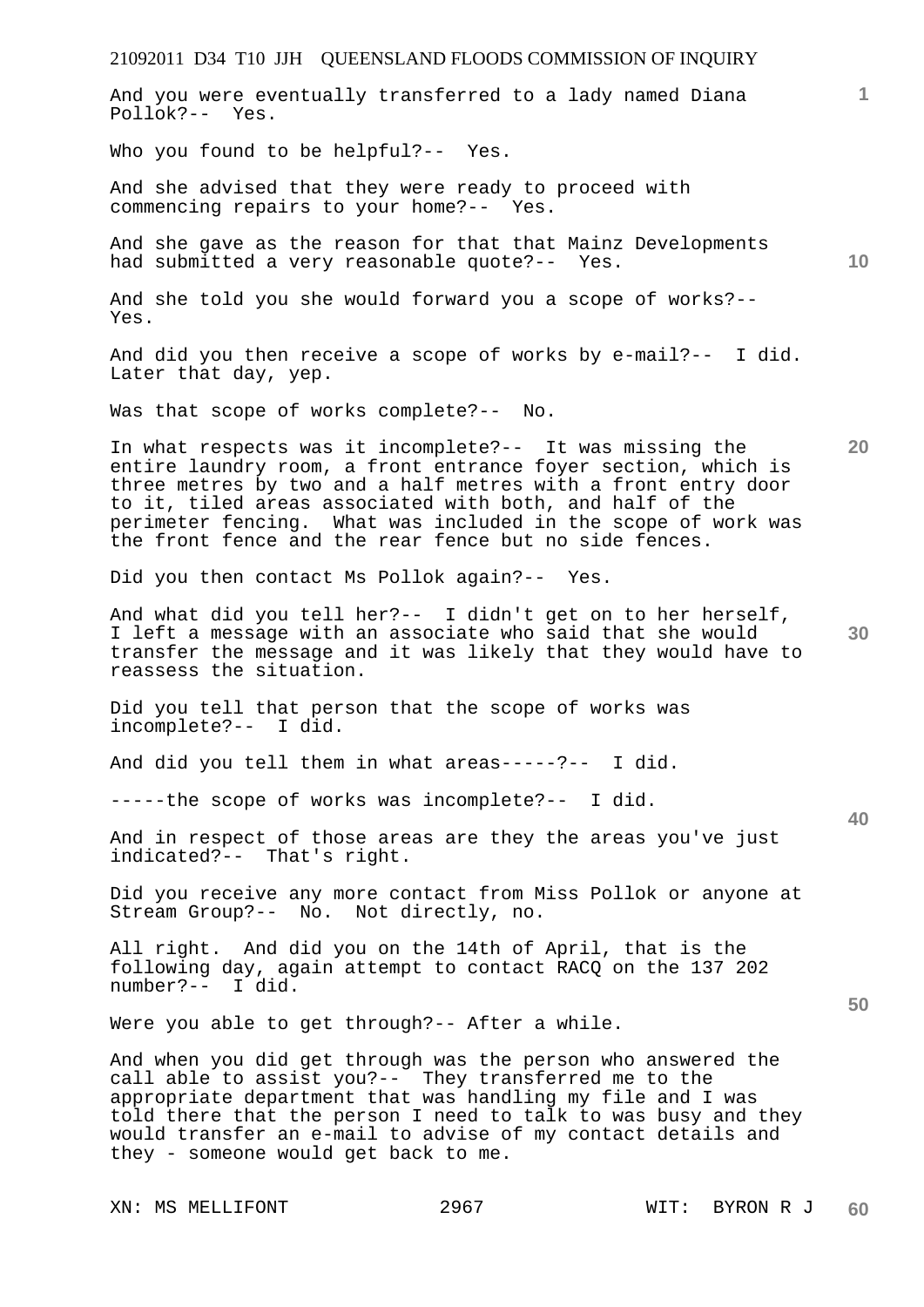# **1 10 20 30 40 50**  Did someone get back to you?-- About five days later. All right. Was that the 19th of April-----?-- Yes. -----when you received a telephone call from a lady who was assisting the RACQ team leader with the handling of your claim?-- That's right. All right. In the meantime, on the 15th of April did Mr Mainz from Mainz Developments arrive at your home to measure up the works required?-- He did. And in your conversation on the 19th of April with the person from RACQ did you discuss issues such as time delays, lack of information, family and - family health matters and the suggestion that Stream Group had said your case would need to be reassessed?-- I did. Did you ask RACQ to consider a payout of your claim so as to avoid all of the delays-----?-- I did. -----which you were perceiving would now occur?-- I did. And were you told that somebody called "Mario" would look into it?-- Yes. Discuss the proposal with MYI Freemans and get back to you?-- Yes. Did they?-- Yes - no. And on the 9th of May, due to a lack of contact, did you forward a detailed e-mail to all of the parties?-- I did. And expressed your demand for a payout from RACQ?-- Yes. Did you get a response that day?-- I did. Who was that from?-- From Mr De Leo. From Mr De Leo or Mr De Leo's assistant?-- Sorry, Mr De Leo's assistant. Yes, all right. And did she supply you with three figures and a total amount?-- She did. Did she invite you to discuss those figures?-- No, we - no, there was no discussion on what - the figures were itemised for specific things but no other discussion. And were you given any advice in that telephone call as to how that payout figure was determined?-- No. Were you given any quotes for the repairs which were provided to RACQ?-- No.

21092011 D34 T10 JJH QUEENSLAND FLOODS COMMISSION OF INQUIRY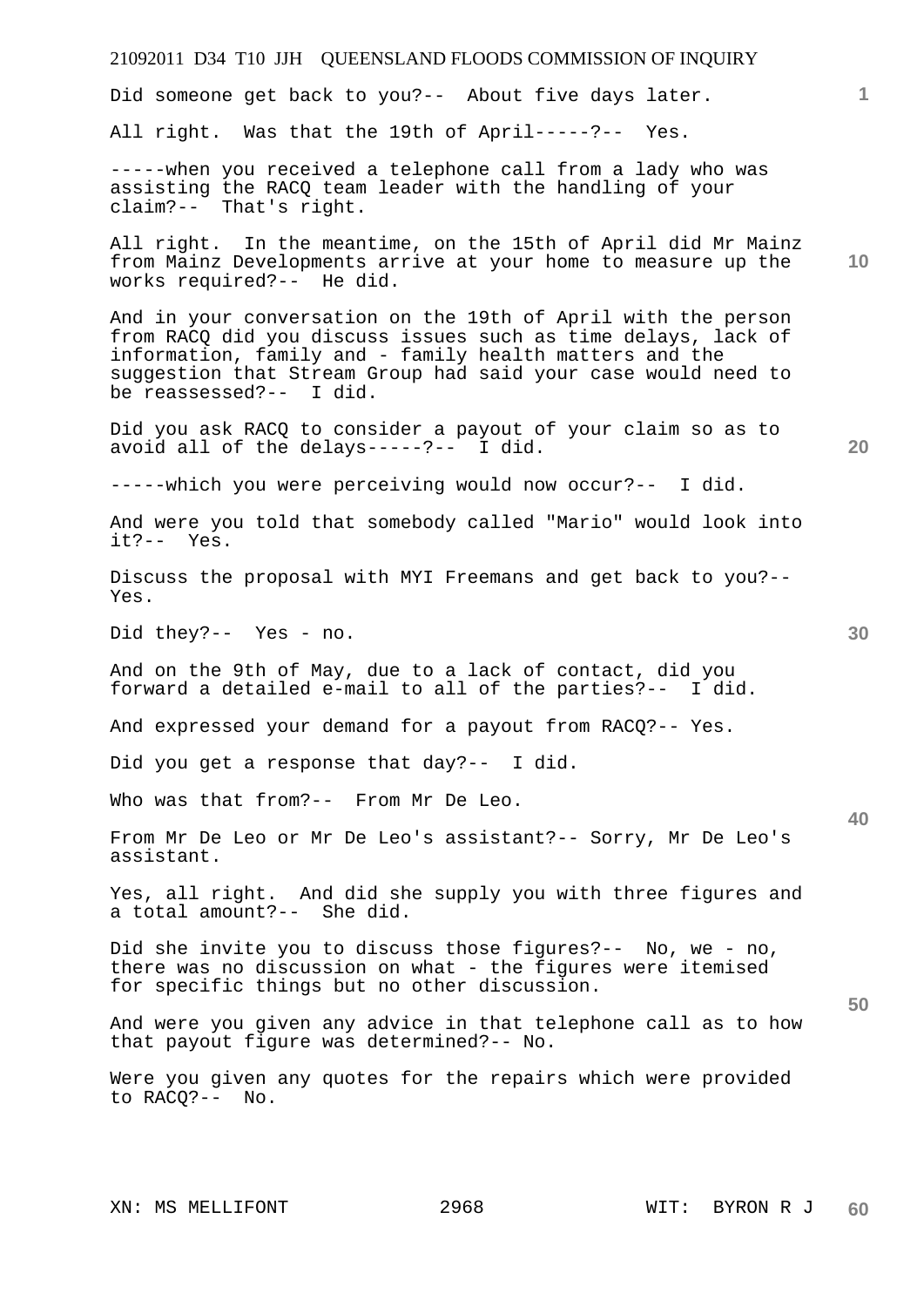Did you ask for those things?-- No, I don't think - don't think I did. I assumed - in that situation you assumed that things are being looked after in your own interests.

All right. So by that you had assumed that RACQ had looked at these-----?-- I assumed the-----

-----figures-----?-- -----payout figure that they were mentioning on the day was going to cover the amount of damage that had occurred to my home.

In accordance with the amended scope of works?-- Yes.

Did you later receive an e-mail - sorry. Yes, did you later receive an e-mail that day from Mr De Leo of RACQ describing your earlier call with his assistant as "having reached an agreed resolution with Mr Byron in the form of a cash settlement for all required building repairs"?-- I did.

**20**  And do you agree with that description of what had occurred in that telephone call?-- No I don't, I don't, and I was quite upset by it at the time and I sent a follow-up e-mail expressing some views in a polite way.

**30**  To your mind you didn't feel that a settlement had been reached?-- I didn't - I didn't feel that to say that we'd reached an agreed resolution was representative of what had transpired. I had been advised of a payout of a certain amount of money and there was only assumption provided to guarantee that that was going to take care of the damage to my home. As later - you know, as time went on, it turned out it wasn't.

And as you've said, you later requested a review of that process?-- Yes.

A review of your claim, that is?-- I did.

All right. And so that was on the 24th of May you requested by e-mail a full internal review of your claim?-- Yep.

And you asked for that on the basis that the payout figure you had received was, in your opinion, far below the true value of repairs that were needed to your home?-- It was.

Did you ever receive a reply to or acknowledgement of your request for a full internal review of your claim?-- No.

**50**  Did you receive a letter from RACQ on the 2nd of June itemising a breakdown of the amount in settlement of the claim?-- Yep.

And, as you've just indicated, you're finding that that amount is not sufficient to carry out the repair work necessary to your home?-- True, yes.

**10** 

**1**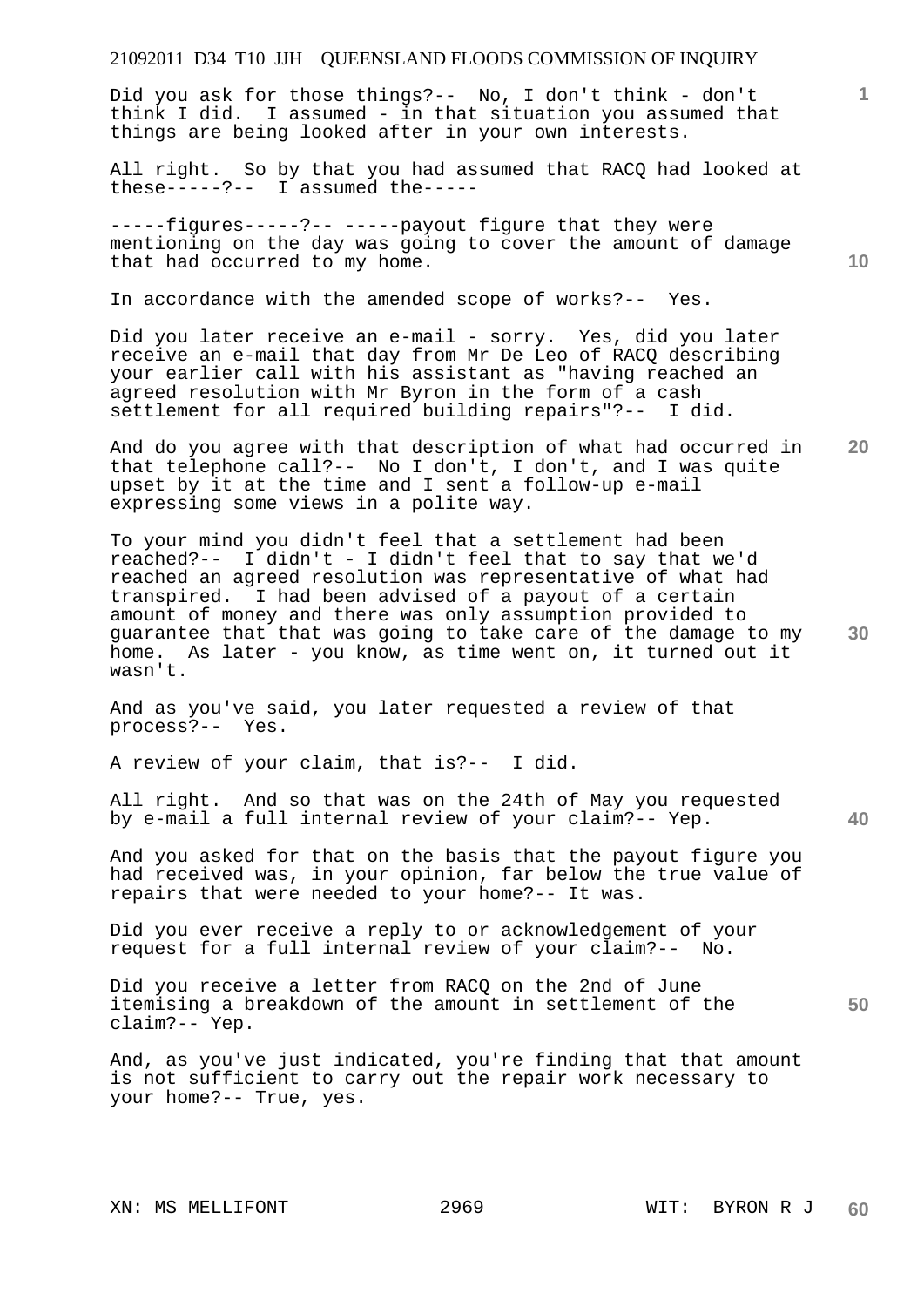So in the result are you attempting to repair much of the damage to your home yourself?-- I am. I can't afford to transfer the work to tradesmen, it just won't cover it.

Can you tell me where and what living conditions you were living in while you've been waiting for the claim to be processed and paid out?-- I've been living in what used to be the kitchen of my home. I slept on an old cane settee which I retrieved from the floodwaters, it was locked in the garage, and that's it, that's - that's where I've lived for the whole time.

Is that where you still are now?-- Yes.

And has your mother been able to move in with you?-- She has. We - the whole course of repairs changed. We concentrated on my mother's house. It had to be repaired right to the ceiling level but she's back in there now.

All right. Just give me one moment, please. I asked you about return calls in response to your 14th of April contact to RACQ and you indicated that the next was on the 19th of April. Can I also just take you, please, to your second statement at paragraph 8 on page 3?-- Yep.

Does that recall another instance of communication between the 14th and the 19th of April?-- I don't understand your question.

All right. Did you on the 15th of April receive a telephone call from Mr De Leo while Craig from Mainz was at your house?-- I did, and I wasn't aware at the time that it was Mr De Leo, but I did receive a phone call.

All right. Did the person who rang you not identify themselves?-- He did but I missed it, and I often do, yes.

Oh, I see. And what was it - do you recall the content of the conversation at that time?-- Vaguely, yes.

And what was it?-- It was along the lines of RACQ deciding on whether they would employ Mr Mainz to do the job or pay me out and there was a process involved in trying to work that out.

All right. Did he say that process was ongoing or did he give you an indication of what they were doing?-- He didn't, really, no. He didn't - he didn't give me an indication of anything definite they were working on.

All right. Thank you, that's the evidence of Mr Byron. Oh, may I please - I understand there's to be some cross-examination which may require taking Mr Byron to some exhibits which are annexed to an affidavit - a statement of Mr - affidavit of Mr Dale, so can I tender, please, an affidavit of Graham Ian Dale? It is headed the "Third Affidavit", and it is a 65-paragraph affidavit sworn on the 14th September 2011.

**10** 

**1**

**20** 

**40**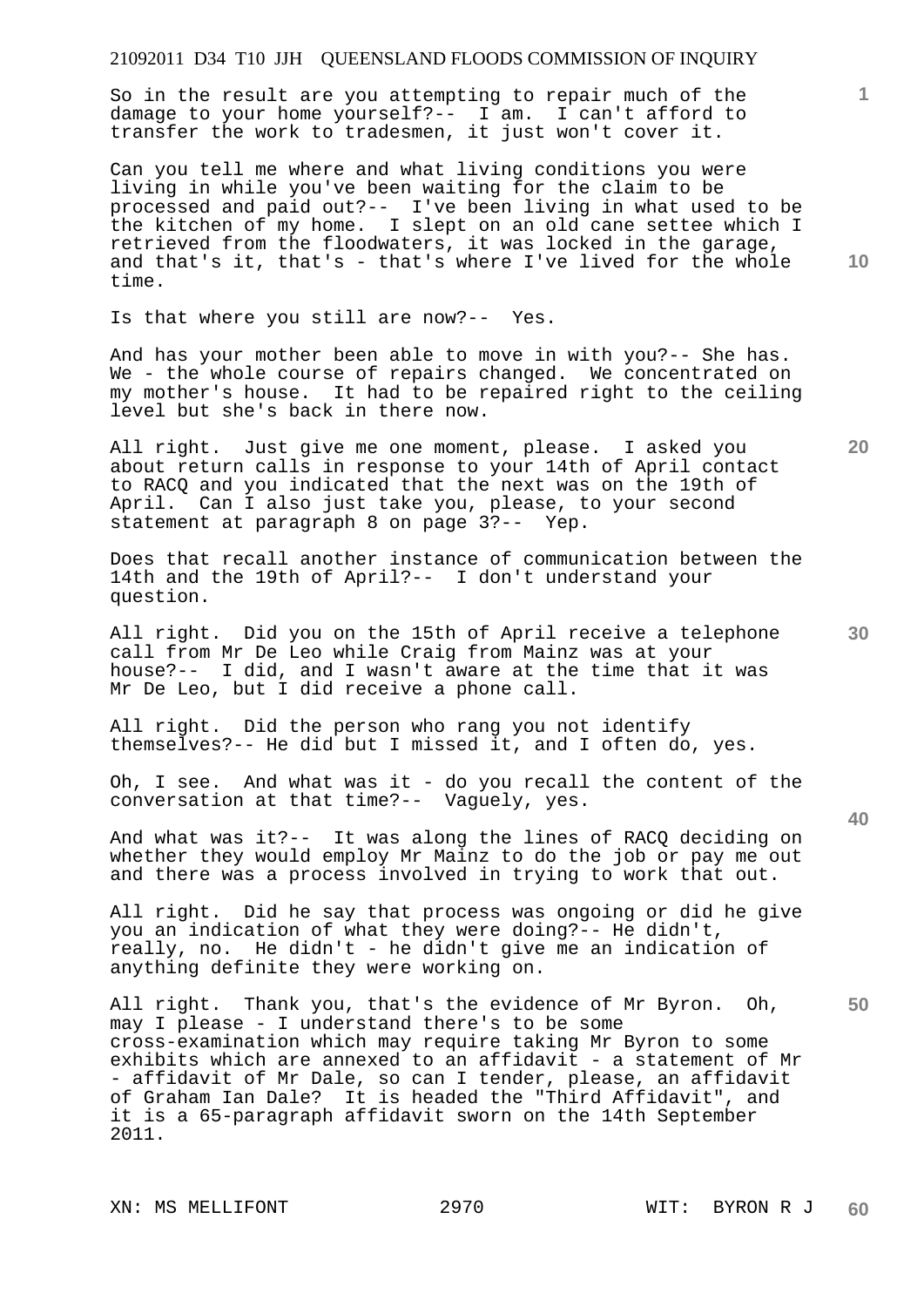COMMISSIONER: That will be Exhibit 591.

ADMITTED AND MARKED "EXHIBIT 591"

MS MELLIFONT: Thank you.

COMMISSIONER: Yes, Mr Doyle.

MR DOYLE: Mr Byron, do you have with you copies of your statement?-- I do.

Okay. Would you take up the first of them, please, which is the one I'll probably go through most?-- Yep.

And if you can't hear me you let me know?-- Yeah, just speak up a little bit, I am a bit deaf.

Yeah, well, I'm a bit quiet, so it's a bad combination. Now, one of the things you say in your statement is that you took out your home policy on the 16th of July 2008 and renewed it annually. Do you recall that?-- Thereabout, yep.

**30**  It might be a small thing but can I see if you remember this: in fact, you took out a policy in December 2008 but you let it lapse in February 2009. Do you recall that?-- I do recall something happening, yes, I do-----

**40**  See how we go and you tell me if it sounds right. That you got in December 2008 a Certificate of Insurance and a Product Disclosure Statement and you let that - that edition of the policy lapse in February 2009. That's my first sort of proposition to you. Does that sound right?-- No, look, from what I remember I missed a payment of a premium by a few weeks, I think, I'm not sure, or maybe a month, and I rang and reorganised it.

Okay. That's in fact what I'm going to suggest to you. You rang up and you arranged a new policy and a new certificate was sent out to you in - sorry, in February 2009, together with a new policy document?-- I can't recall when that was, yes.

**50**  Okay. Now, you renewed that again the following year-----?-- Yes.

-----they would have sent you a Notice of Renewal?-- Yeah.

And that too lapsed in June 2010?-- No, I don't recall that.

Okay?-- I can recall once.

**1**

**10**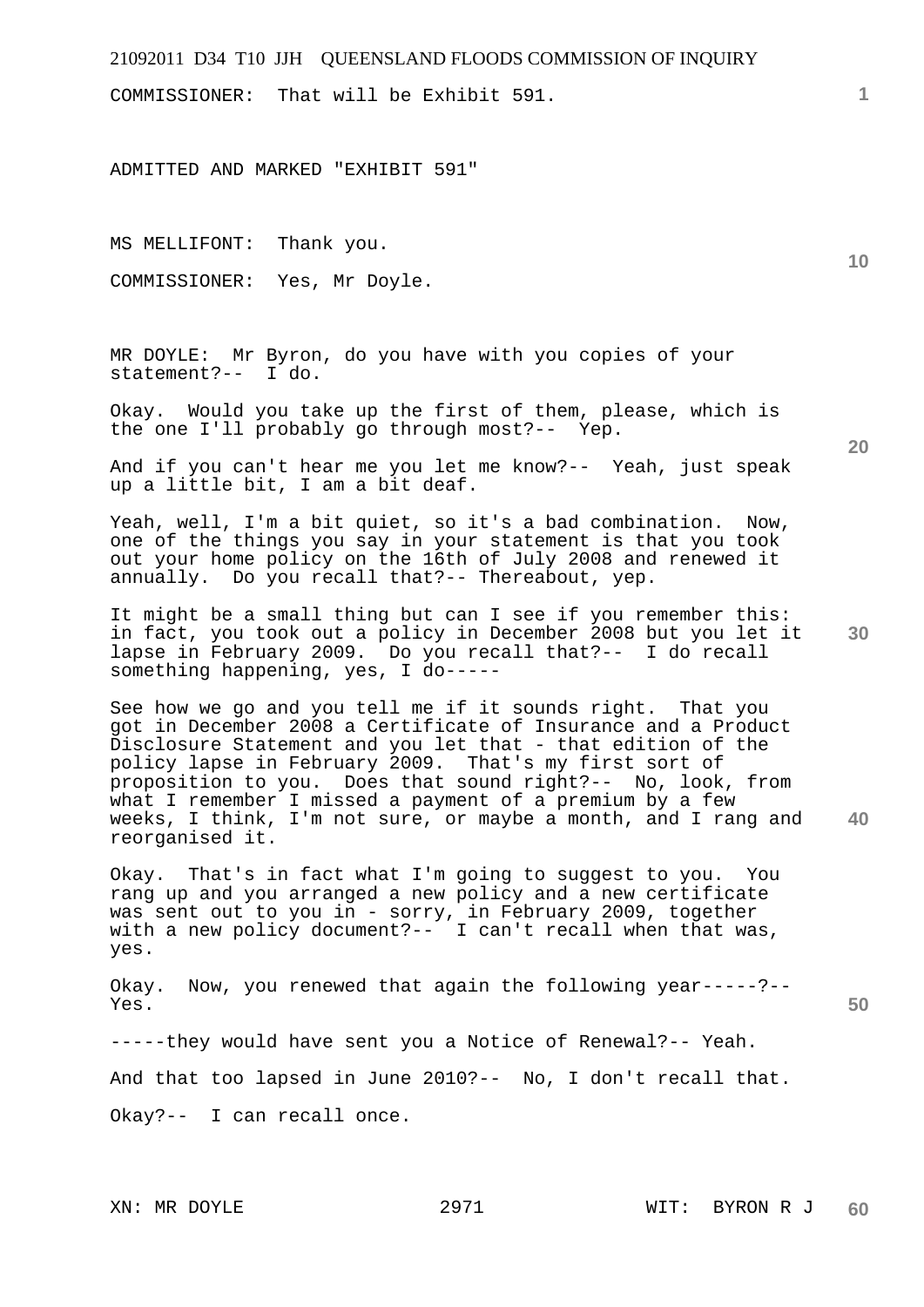Well, I want to just see if you agree with this, that you did in fact then effect the third policy in June 2010 and you got a Certificate of Insurance and a policy document sent out to you then and it's that policy which is the one that was in place when the flood hit your house? Can't recall that?-- I don't recall. No, I really don't.

Okay, never mind?-- There was a lot going on.

Fair enough. If you look at paragraph 5 of your statement, just to the last sentence, you say, "Since January 2011 I have made several requests to RACQ for a copy of the home insurance policy, but these have been ignored." Do you see that?-- Yes.

If I were to suggest to you that the first time you made a request for a policy since January 2011 was in an e-mail of the 24th of May 2011, does that sound about right?-- Oh, yeah, quite like, yes.

That's about right, okay. Thank you. Now, still in this statement you then deal in paragraph 6 and 7 with the first call you got through on where you made your claim?-- Yes.

Now, when you signed this statement you did not have copies of the transcripts of that conversation, did you?-- No.

But you've since been shown some transcripts of conversations?-- Yes.

And have you been shown a transcript of that conversation?-- Yes.

All right. Well, I'll get you to have a look at it again, and, Members of the Commission, it's in an exhibit to Mr Dale's affidavit, which has been handed up. Sorry, I'm not aware that the Members of the Commission have access to the exhibits.

COMMISSIONER: It will probably come up on the screen, I'm hoping.

MR DOYLE: Thank you. Well, I will be going first to Exhibit 24 of that affidavit. Could the witness-----

COMMISSIONER: The best idea, Mr Doyle, if you are cross-examining, is to let my associate know in advance, if you can, and she'll just be nippier about getting things up, but she's pretty good anyway and we've got it.

MR DOYLE: Thank you. Well, I anticipate going to Exhibit 24 quite a bit to the transcripts. Now, if things are going well, Mr Byron, you should have a page number 147, down the bottom right-hand corner?-- Yeah.

It's headed "Transcript of Interview" with you?-- Yes.

**20** 

**40** 

**50** 

**10**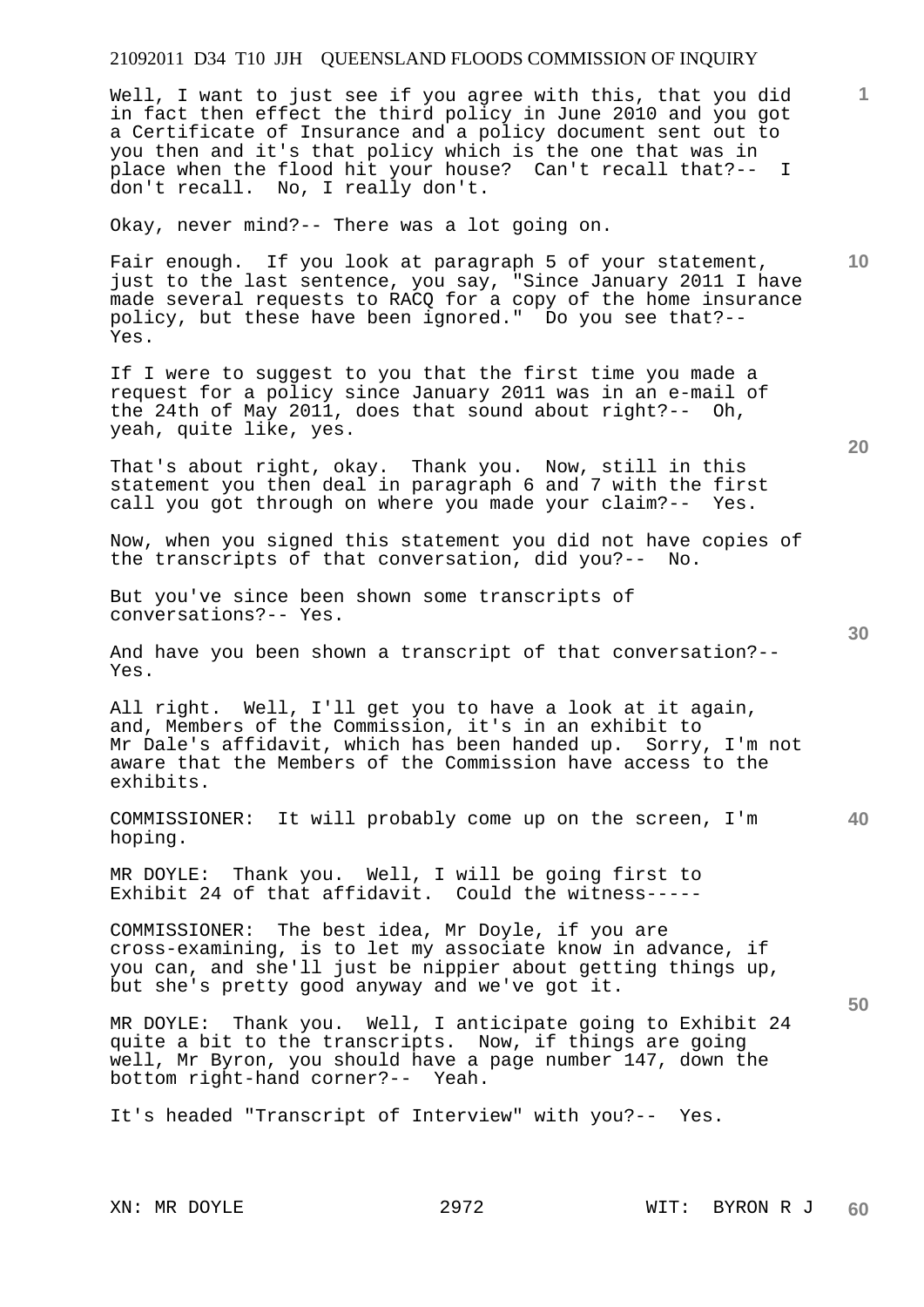On 17th of January. Now, can you tell me, please, if you've read this recently, in the last day-----?-- No, I haven't read this one.

Okay, well, I'll help you. I'll go through a few little things. It starts with the claims service officer Nadine saying she'd - giving you her name. That sounds right, doesn't it? Do you remember speaking to Nadine?-- No, I don't remember, no.

All right. The parts I want to take you to, if you can look down, please, at about halfway down the page, it gives your full name and it gives your address?-- Yes.

You recall being asked those things when you rang up and made your claim?-- Yes.

If you turn over the page, you were asked about your contents-----?-- Yes.

-----and you give some information about that? Whether you had effected contents insurance and you told her that you hadn't?-- Yes.

And you recall that as part of the first discussion you had on the phone?-- Yes.

Okay. Then a little - halfway down the page it's got a letter - sorry, the alphabet "N", where that's Nadine, I should tell you. See that? It says: "Okay. Now, do you have a pen and paper handy and I'll give you a claim number?" Do you see that on the page?-- Yes, yes.

Okay. And if you look down you'll see that you say you do have a pen and she gives you some details of your claim number?-- Yeah.

And then the next relevant entry is at about two-thirds of the way down that page. "N", that's Nadine, says: "What happens now is we refer this on to our loss-adjusting team and they will be in touch with you as soon as they can to arrange an appointment day and time to come out and have a look at the damage to your home," and so on, and she asks what's the best number to contact you and you give her a number, you see that?-- Yep.

And you can recall that too as something you and she discussed on that-----?-- Vaguely, yes.

**50**  Then after the phone number she says: "They'll be in touch with you as soon as possible. I honestly don't know when that will be," and so?-- Yes. will be," and  $so? --$ 

You can recall that's-----?-- I can.

-----the effect of what you and she spoke about?-- Yep.

**10** 

**20** 

**1**

**40**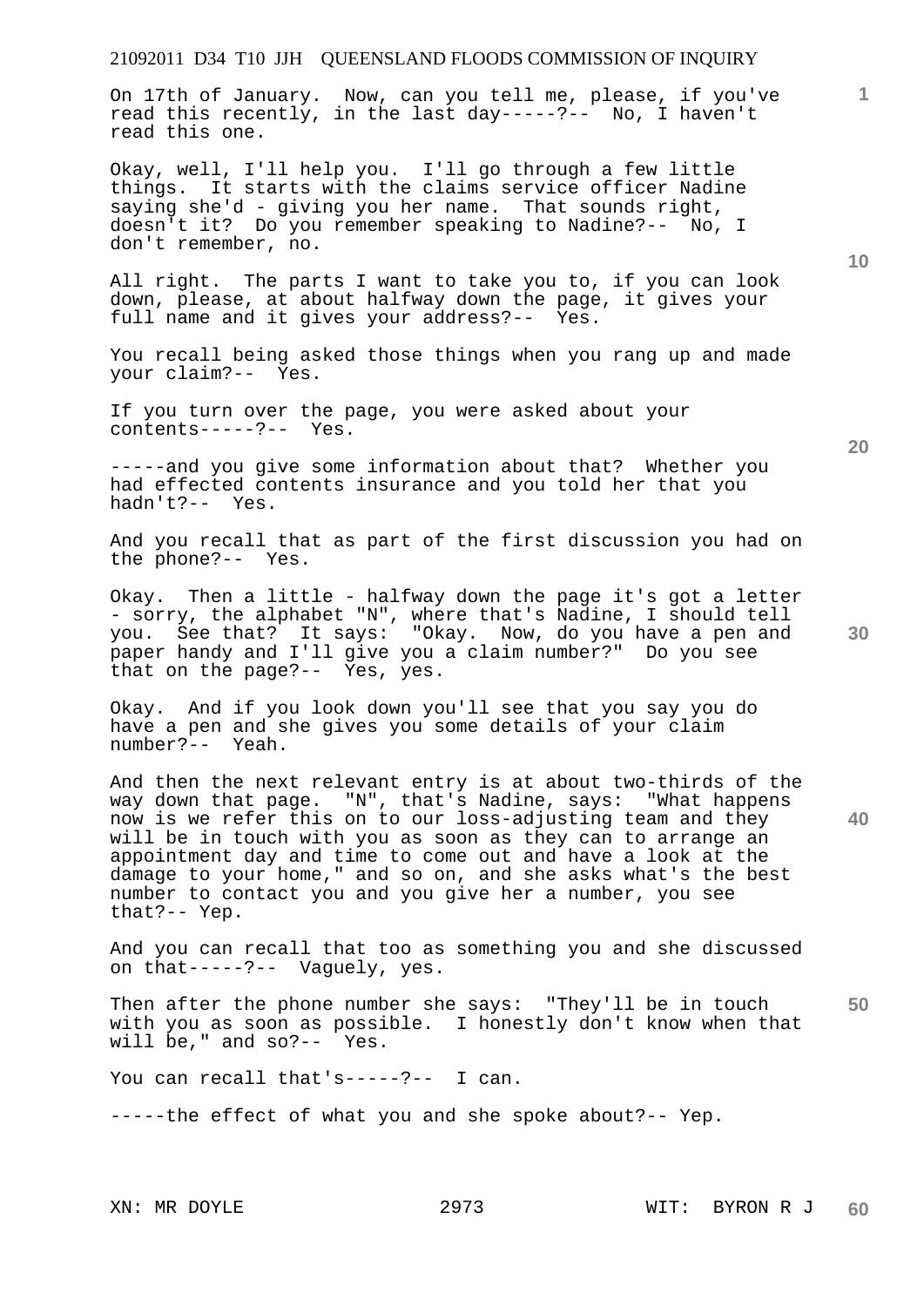If you turn across to page 149. Towards the bottom of the page she asks you where you're living and you tell her?-- Yes.

If you turn across the next page, page 150. About halfway down the page she says - the sentence commences, "But they'll go through all that with you". Then she says, "If you have any questions with regards to either of your claims" - now, I'll just stop there, Mr Byron. You had also at that stage made a claim with respect to a damaged car, hadn't you?-- I did, yes.

Which you later withdrew?-- Yep.

But she's there talking about both claims. And she gives you a phone number to ring, which you repeat. You see that?-- Where are we, about halfway down the page?

Yes, sorry, it's that-----?-- 137-----

That's the one?-- Yep, yep.

Okay. And that's where the end of that conversation is. Now, one of the things that - now, you accept that's - you may not remember-----?-- I don't. Look-----

But you accept that's in fact-----?-- -----there was a lot going on at that time, yes.

**30**  I understand. But that's in fact the conversation-----?-- Roughly.

-----where you made your claim? Okay. Now, if I can then ask you to turn to page - sorry, paragraph 9 of your statement. Sorry, I probably should just mention paragraph 8. You say in paragraph 8 of this statement, "Despite lodging a claim, apart from the claim number, which was provided verbally during a confirmation call from RACQ about two weeks later"-----?-- Yep.

-----"I never received any relevant documentation"?-- Yep.

It's right, isn't it, that in fact you were given the claim number during that first call?-- I was but I - I think I remember writing it down but with the mess that was around at the moment I didn't have it-----

Sure?-- -----from there on.

**50**  Okay. Now, then you say in paragraph 9 - the next thing you refer to, anyway, in paragraph 9 is Mr Gates-----?-- Yes.

-----coming out on the 1st of February, you see that?-- Yes.

**40** 

**10** 

**20**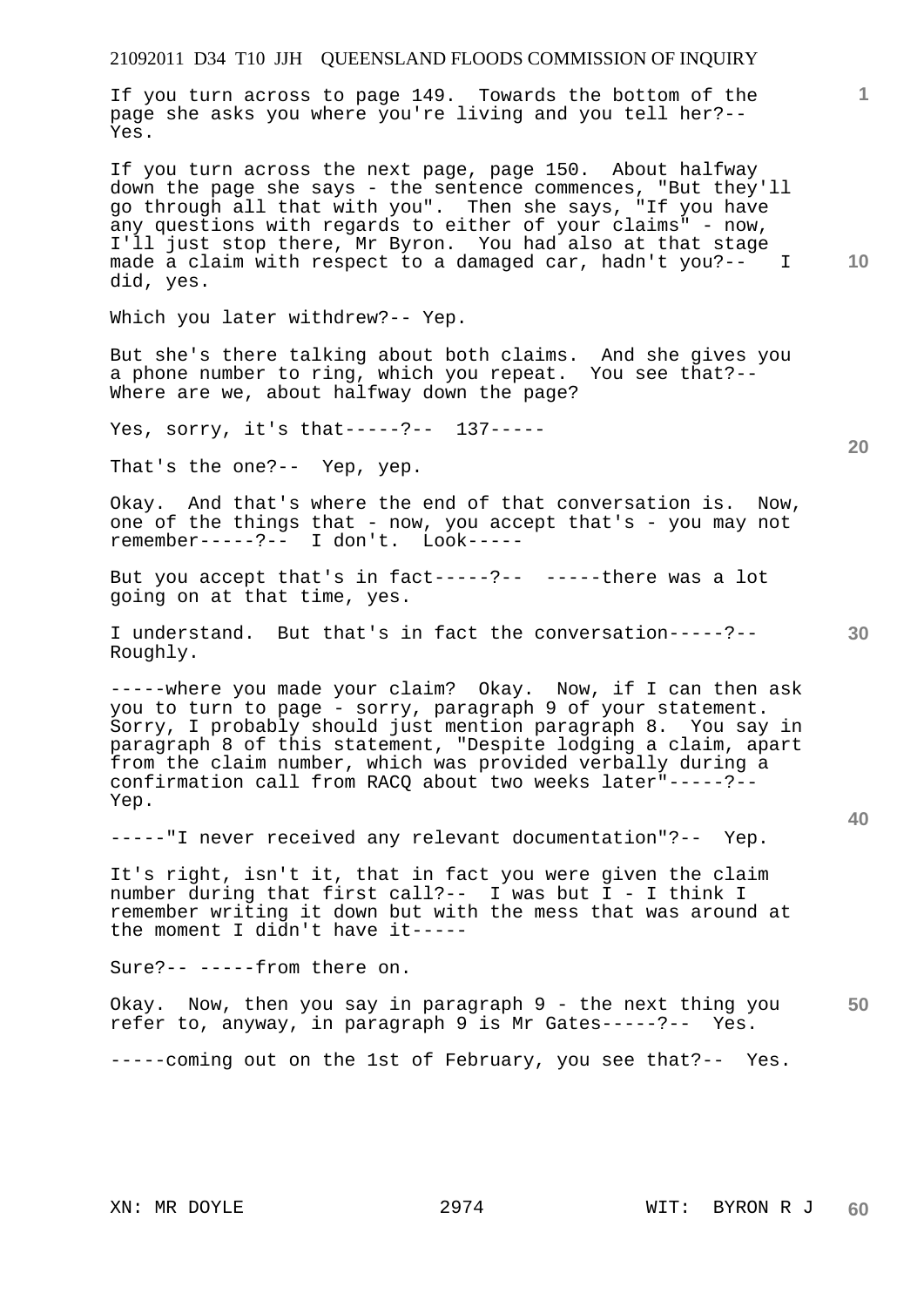**1** And then you refer in the same paragraph to two other people turning up three weeks later on the 21st of February?-- Yes.

Now, again, tell me if you can help me with this, please: before Mr Gates arrived you received some calls from him?-- Yes.

**20**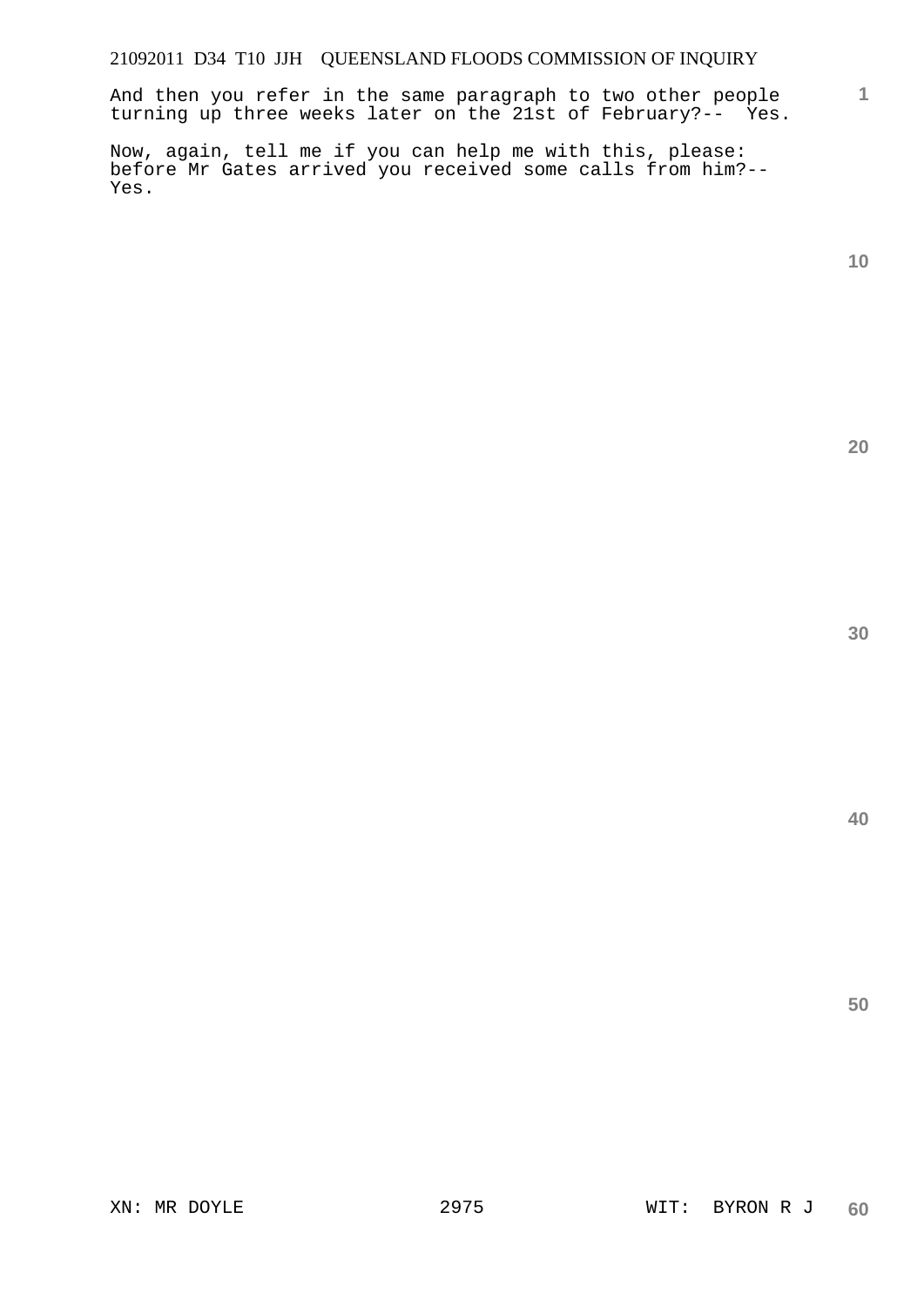And can I suggest to you that he rang you on the 24th of January?-- I have no idea what dates they were.

I will tell you?-- Yep.

And you tell me if it sounds about right. He rang and left a message for you on the 24th of January?-- Yes.

Sorry, he rang and spoke to you on the 24th of January?-- Yes.

And you told him something of the condition of your house. He rang and left a message on your mobile phone on the 28th of January, that's right?-- I think I recall, yes.

Okay. He rang again on the 1st of February and you phoned him back on the 1st of February?-- That's right.

And it was during that call when you rang him back that you and he arranged the time when he would come and inspect your house?-- No. The call that I missed was advice of a pending visit. And the call that I missed again was him ringing to make a time or to confirm a time, I think it was 8 o'clock, or something, on the 1st of February, and I missed the call and I rang him straight back and he said - agreed everything was fine to me.

Okay. So you and he spoke for him to arrange - to confirm, if you like, that you'd be there if he turned up at a particular time?-- Yes.

And when he came he had a look around the house and he did various things which you've told the Commission about?-- Yeah.

And he told you, didn't he, that he would have to arrange for someone else to come out-----?-- Yes.

-----and to look at the work-----?-- Yes.

-----to do some things, to measure, take photographs, and that he'd go off and get quotes?-- Yes.

Okay. And to prepare a scope of works, do you recall him telling you that?-- I - vaguely, I think. I don't know.

Okay. Now all of that was on the 1st of February. The next thing, as I've said, that you tell us about is the 21st of February, but again I want to suggest in between there was some contact between you and Stream between Mr Gates coming out on the 1st and Mr Holt and this other person on the 21st see how I go, if you can agree with me - that someone from Stream called and left a message on your mobile phone on the 8th of February?-- I can't recall.

And another attempt was made to contact you on your phone on the 9th, you can't recall? That another message was left for you on the 18th of February. Do you recall getting two

XN: MR DOYLE 2976 WIT: BYRON R J **60** 

**30** 

**20** 

**10** 

**1**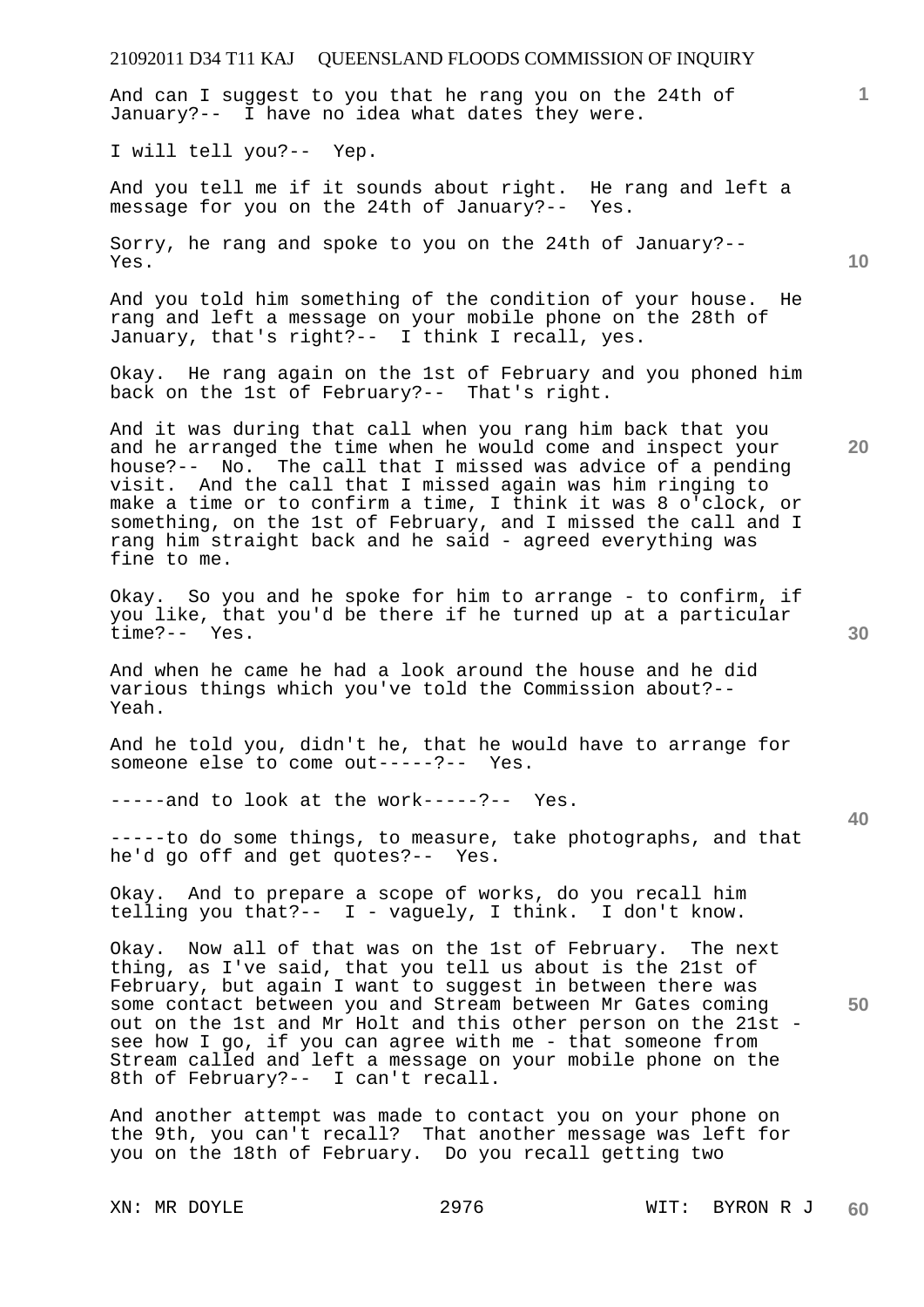messages from Stream?-- I don't recall very much of what happened at that particular time, if you envisage what was going on.

I understand. And I'm not being critical that you can't remember?-- I know.

But I'm trying to give you the chance to tell me if it sounds about right, okay?-- Yep.

COMMISSIONER: Mr Doyle, so I understand what you are putting, are these actual voice messages that say something? It's not just a phone number - a missed call, sort of thing.

MR DOYLE: Voice messages inviting a return call, I expect, but these are from Stream.

COMMISSIONER: All right.

**20**  WITNESS: If I had received any calls inviting me to return a call, I would have returned the call.

MR DOYLE: Good. Because, in fact, I want to suggest to you, you did in fact ring them back on the - just excuse me - on the 18th of February; do you recall that? Perhaps I'll try it this way: When Mr Holt and this other man turned on the 21st-----?-- Yes.

**30**  -----do you now recall that you had had some contact on the phone with someone from Stream before they arrived?-- Yes, I do. They rang to make some sort of an arrangement, yes.

And that might have been because you returned a call that they had left a message-----?-- It could have been, yes.

It probably doesn't matter now?-- No.

And you can recall having a discussion with them on the phone in which they said who they were?-- Yes.

That they were on their way out to do something?-- Yes.

Did they tell you what they were going to do?-- They were coming out to assess and measure up and I remember now that the call - the arrangement was to meet about 7.30, I think, in the morning, which was quite early and they were happy to be there that early, and they rang about an hour before to say they were leaving.

**50**  Okay. All right. Well, it may not matter, I want to really see if you can recall a conversation with them three days before they come in which they arranged to come on the 21st of February; does that sound about right?-- Something like that, yes.

And in the course of that conversation you were informed who they were and what kind of things they would be doing when they came out?-- They - I was informed who one was and he

**10** 

**1**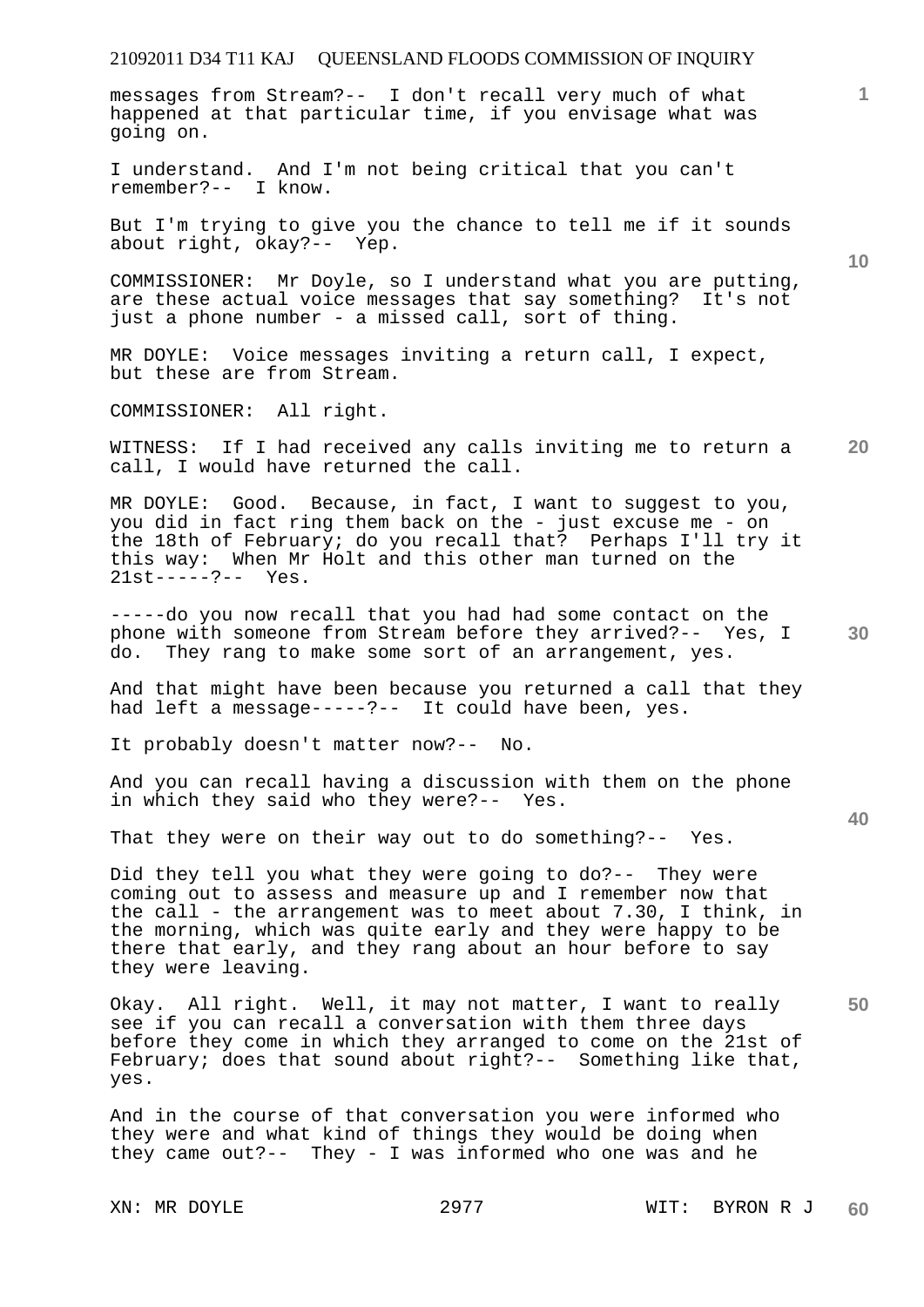| gave me a card. I was never informed who the other fellow<br>was.                                                                                                                                            | 1.              |
|--------------------------------------------------------------------------------------------------------------------------------------------------------------------------------------------------------------|-----------------|
| Okay. Never mind. Now you've told the Commission already<br>what they did on the day, they appeared to take photographs of<br>everything that they should have?-- Yes. Yes.                                  |                 |
| And measured up what they should have?-- Yes.                                                                                                                                                                |                 |
| And were you present when they were walking around your<br>house?-- Yes.                                                                                                                                     | 10 <sup>°</sup> |
| You were pointing things out to them?-- Yes.                                                                                                                                                                 |                 |
| And I take it you pointed out the laundry and the-----?--<br>Yes.                                                                                                                                            |                 |
| -----foyer area and the side fence-----?-- Yes.                                                                                                                                                              |                 |
| -----that they missed?-- No, no. They hadn't missed them,<br>they'd recorded - they were recording them on that day. They<br>haven't been back after that day.                                               | 20              |
| Sorry. You pointed each of those things out amongst many<br>other things, no doubt?-- You didn't have to point much out<br>on the day.                                                                       |                 |
| Okay. Well, you can recall walking around the whole of the<br>house including-----?-- I can.                                                                                                                 | 30              |
| -----the laundry area and the foyer and the-----?-- Yes.                                                                                                                                                     |                 |
| -----grounds? Now if we can go back to your statement,<br>please. You say in paragraph 10, "After that I heard nothing<br>more from anyone until receiving a phone call in early March<br>from RACO"?-- Yes. |                 |
| And I think you've said that again today in your evidence.<br>What I want to do, if I can, is take you to exhibit 24, now to<br>page 152, so that transcript, sorry?-- Yep.                                  | 40              |
| And you should have there a transcript of a conversation on<br>the 24th of February; do you see that?-- I do. I don't<br>recall it.                                                                          |                 |
| Sorry?-- I don't - I'm reading it. I'm trying to recall it.                                                                                                                                                  |                 |
| I was going to ask you, have you read that in the last day or<br>$SO? -- No.$                                                                                                                                |                 |
| I don't want to be unfair to you, Mr Byron, in your addendum<br>statement - if you will listen to me for a moment, you say<br>this, "In respect of paragraph 10 of my first statement"?--<br>Yes.            | 50              |
| "I have today seen records of RACQ Insurance which show that<br>the phone conversation to which I refer in the first sentence<br>at paragraph 10 occurred on 24 February". Now what I'm asking               |                 |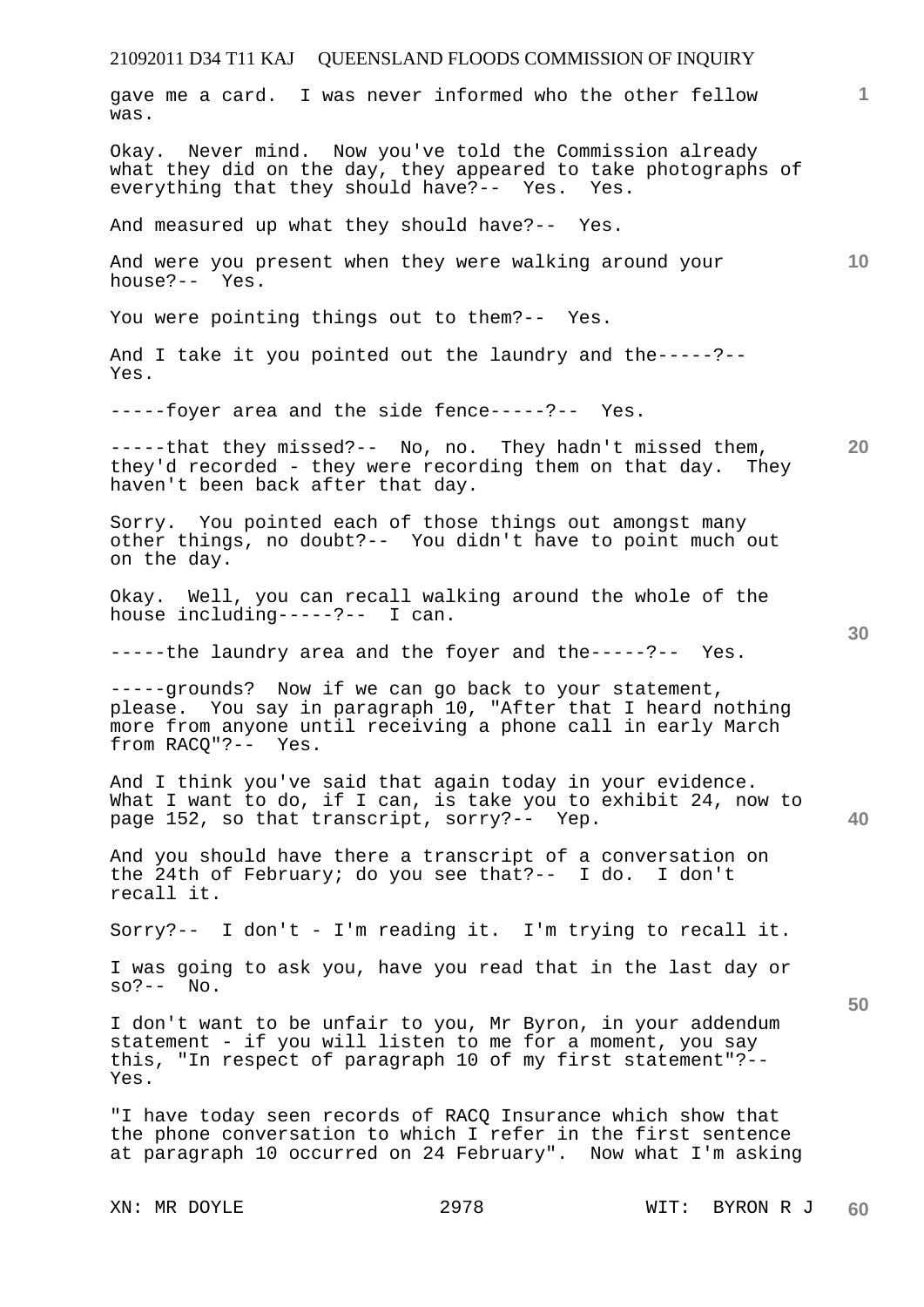# 21092011 D34 T11 KAJ QUEENSLAND FLOODS COMMISSION OF INQUIRY **1 10 20 30 40 50**  you, is the record that you were shown a transcript of the telephone conversation?-- Yes. Yes, it is. Yes. You may have seen a lot-----?-- Yeah. -----but this seems to be the one that you've-----?-- I'm half blind as well, and it's very small writing. I understand completely. Well, as you sit there now you'd accept that someone from RACQ rang you on the 24th of February and had a conversation with you?-- Yes. The detail of which you don't recall, obviously?-- Yep. I'll take you to parts of it in a moment?-- Yep. Just tell me when I do-----?-- Yep. -----if that sounds about right as you now recall it?-- Yes. Okay. It was a person called Theresa, does that ring any bells with you?-- No. All right. At about halfway down that page she says, "Yes, I just wanted to give you an update on your claim as such", do you see that?-- Yep. Do you recall that someone rang and did that?-- No. You don't. Okay?-- Oh, there - no, is this - this - is the one where she's waiting on the hydrology----- Yeah?-- Yes, that's----- I'll take you through all of it and then tell you-----?-- That's the one, yes. Okay?-- Okay. She says that they actually got and reviewed the initial report from Freemans, the loss assessors, and she says they are waiting on the hydrology information?-- Yes. And she says she's not sure when that will be, "hopefully it won't be too much long"?-- Yes. Do you recall a discussion to that effect?-- Something like that, yes. She says that she will give you a ring back once they've got that hydrology information?-- Yep. She says, "If in the meantime you want to know anything", ring the number?-- Yep. You recall that?-- Something like that, yep. Okay?-- I was digging a fence out at the time.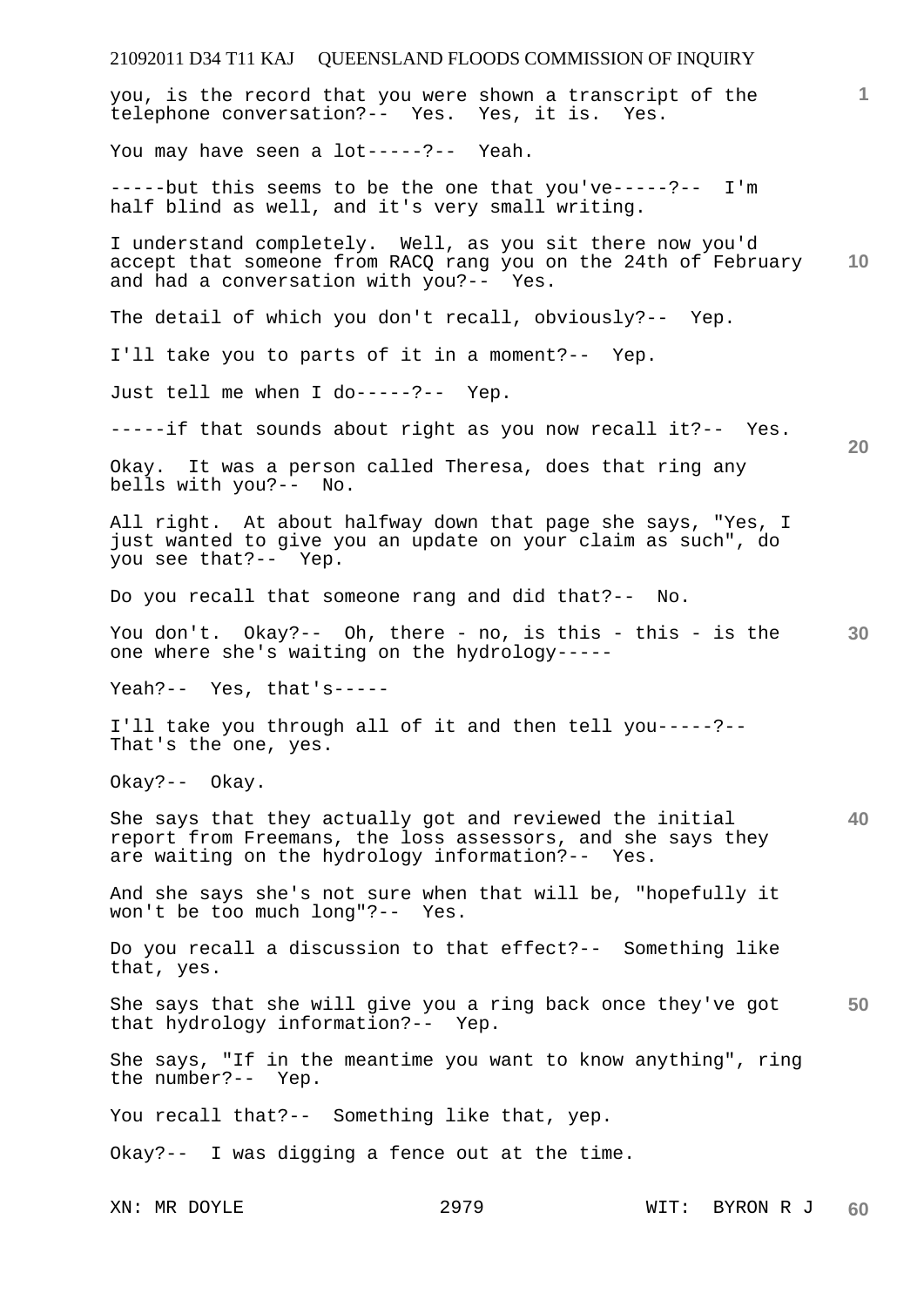Yes. If fact she says at the start, "Sorry for making you run to the phone"?-- Yes.

Okay. Now in that same paragraph you say of that conversation, "That was the only self-initiated contact from RACQ"?-- Yes.

**10**  I'm ultimately going to try to show to you that's wrong, okay? Just park that for the moment. But you also knew, didn't you, that you were - your claim was being dealt with, or processed in some way by Freemans, Mr Gates, and by Stream-----?-- Yes.

-----you knew that? You had their numbers?-- Yes.

And you knew how to contact them?-- Yep.

And you did?-- Yep.

Okay. If you can go next to paragraph 11 of your statement, where you say in late March, and you can't recall the exact day, Mr Gates rang and told you your claim had been approved?-- Yep.

If I were to tell you it was the 18th of March, would that sound about right?-- It would, yes. Yes.

Okay. Never mind. Then you say on the next page after hearing nothing from anyone you rang Stream on the 13th?-- Yes.

Okay. So it's right to say, isn't it, that you were, between when Mr Gates told you the claim had been accepted, after he told you it was accepted, you were expecting Stream ultimately to get in touch with you?-- Yes.

And what you were expecting them to get in touch with you about was to tell you they've got a scope of works or they'd identified-----?-- Something.

-----all the things that needed to be done?-- Something.

Yes?-- I was just waiting on something.

But the something that you were expecting was something which was a step in progress in your claim?-- Yes.

Okay. And the thing that they were meant to be doing was identifying the work to be carried out and getting prices for them?-- That's right, yes.

So if you were expecting them to get back to you, it would be about them telling you they've done that or they were trying to do or whatever they were going-----?-- Something in that regard, yes.

Okay. Ultimately you call them on the 13th of April?-- Yes.

**20** 

**40** 

**50**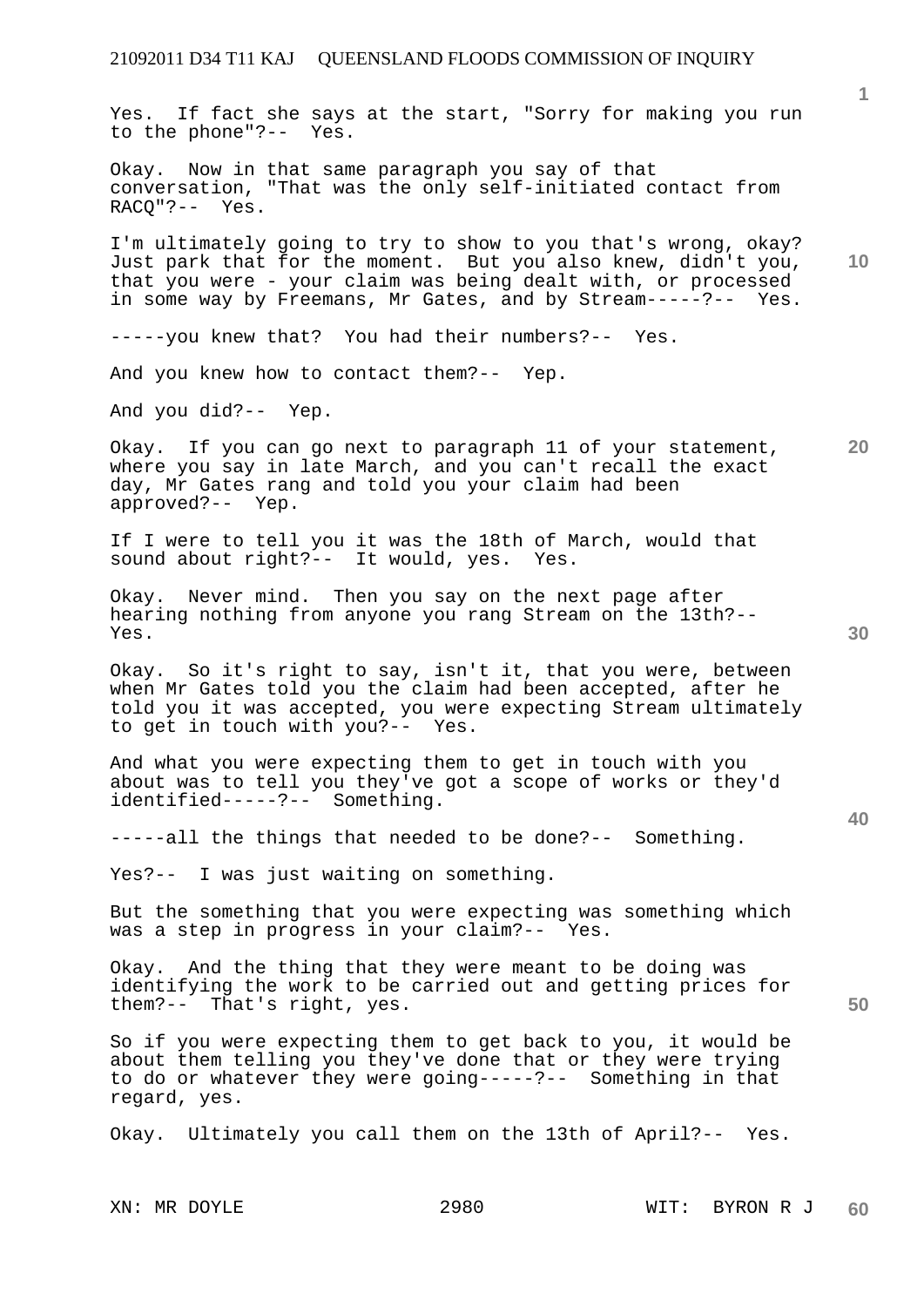You recall that?-- Yes.

And I want to suggest in fact you had a couple of telephone calls with them that day?-- I did, yep.

And the detail may not matter, but you spoke, I think you've told us, to Diana Pollok, and can I suggest to you that she said something like this, that she had the scope of works and you can recall her using that expression?-- Yes.

That they had obtained prices from some builders and one from a builder call Mainz who she told you about?-- Yes.

She told you, didn't she, that Mainz were ready to start almost immediately?-- She did.

In fact, she said they were ready to start right after Easter and would treat your work as a priority?-- No. She - she mentioned that they - she - it was that they were ready to start work immediately and I said, "Okay, can that be confirmed?" And she said she would do that and she did, she hung up and rung Stream and rung me back and I rung Stream myself to confirm that point-----

Okay?-- -----that they could, in fact, start work almost immediately, which was my main concern, the work.

Of course?-- The beginning of the work.

Well, as a result of those exchanges did she convey to you that they were ready to start after Easter and would treat it as a priority?-- Yes.

Okay. Now this conversation is on the 13th of April-----?-- That's right.

-----we've worked out, and I think Easter Friday, Good Friday was the 22nd of April?-- Right.

**40**  So she was telling you that they would be starting the last few days of April?-- That's right.

You recall that ?-- Yes, yes.

Okay. Now you raised with her, didn't you, the possibility of you obtaining a cash payout of your policy rather than having Mainz do the work?-- I said - yes, I did. I raised it with her. I said, "Now, look, I don't want to rock the boat, I just want to know is it a feasibility because of the simple fact I want to get the job done".

Sure?-- Yep.

So you can recall saying to her that's what you'd like?-- Yes.

Okay?-- And she said, "Take that up with RACQ".

**10** 

**1**

**20**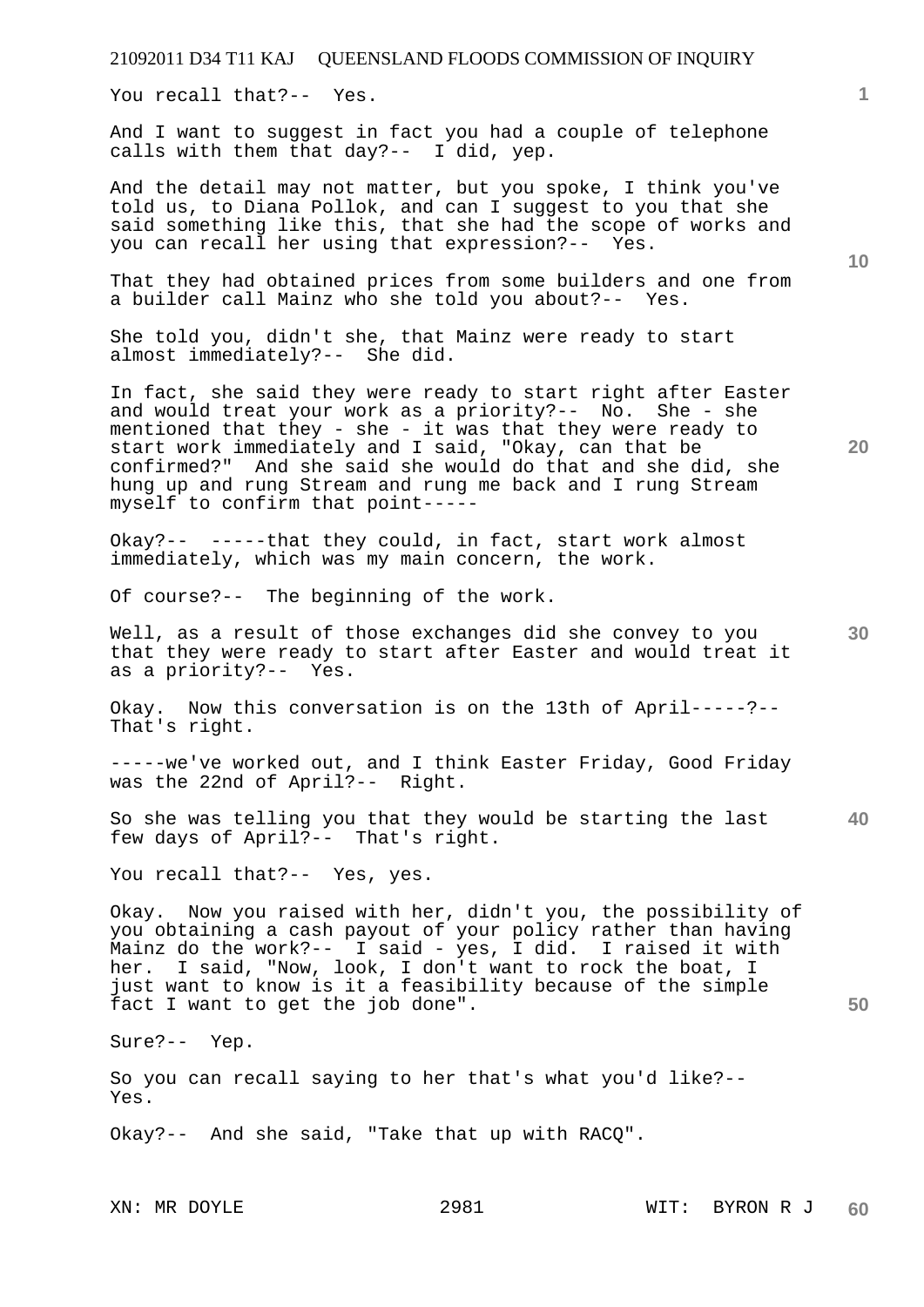We're coming to that Mr Byron?-- Yes.

In the course of that day she sent you the email which had the scope of works?-- Yes.

And you identified some things that you've told us were left off it?-- Yes.

You rang her back?-- Yes.

And I want to say to you, suggested to you, you spoke to her and told her that, that these things had been left off?-- No, I didn't. I spoke to a colleague.

Again, not a lot might turn on this, but you later spoke to someone called had Helen Baker?-- Could be.

And you spoke to her to arrange for the payment of an excess of a figure of \$300?-- I sent - I sent - I sent an email to advise that I'd made the payment via internet payment.

Yes?-- But I'd forgotten to put a reference number on and I emailed again and rang, followed with a phone call.

Right. And on that occasion you spoke to someone called Helen, do you recall that?-- I think so, yes.

Well, you don't think you spoke to Diana Pollok to tell her of the things which had been left off the scope of works, but you certainly spoke to someone?-- I spoke to someone, yes.

Okay. And that whoever you spoke to told you that the Mainz man would come out on Friday the 15th of April-----?-- Yes.

-----to measure up and identify what needed to be done in respect of those times?-- Yes.

Do you recall that?-- Yes.

**40**  Okay. And that day you signed the scope of works and sent it back to-----?-- Yes. We'd - that's - yes, we'd discussed the fact that the items were missing and if I were to sign the scope of works with a reference to a missing items it would be attached later.

I see. I understand. So it would have been clear to you and whoever you spoke to at Stream that what you were sending back was a signed document but that you still wanted those missing things fixed up?-- That's right.

And they were going to arrange someone to come out on the 15th to look at-----?-- Yes.

-----what was involved?-- Yes.

Right. The day before - I'm sorry, before we come to that. The Mainz man, in fact, turned up on the 15th of April?-- He did.

**20** 

**50** 

**30** 

**10**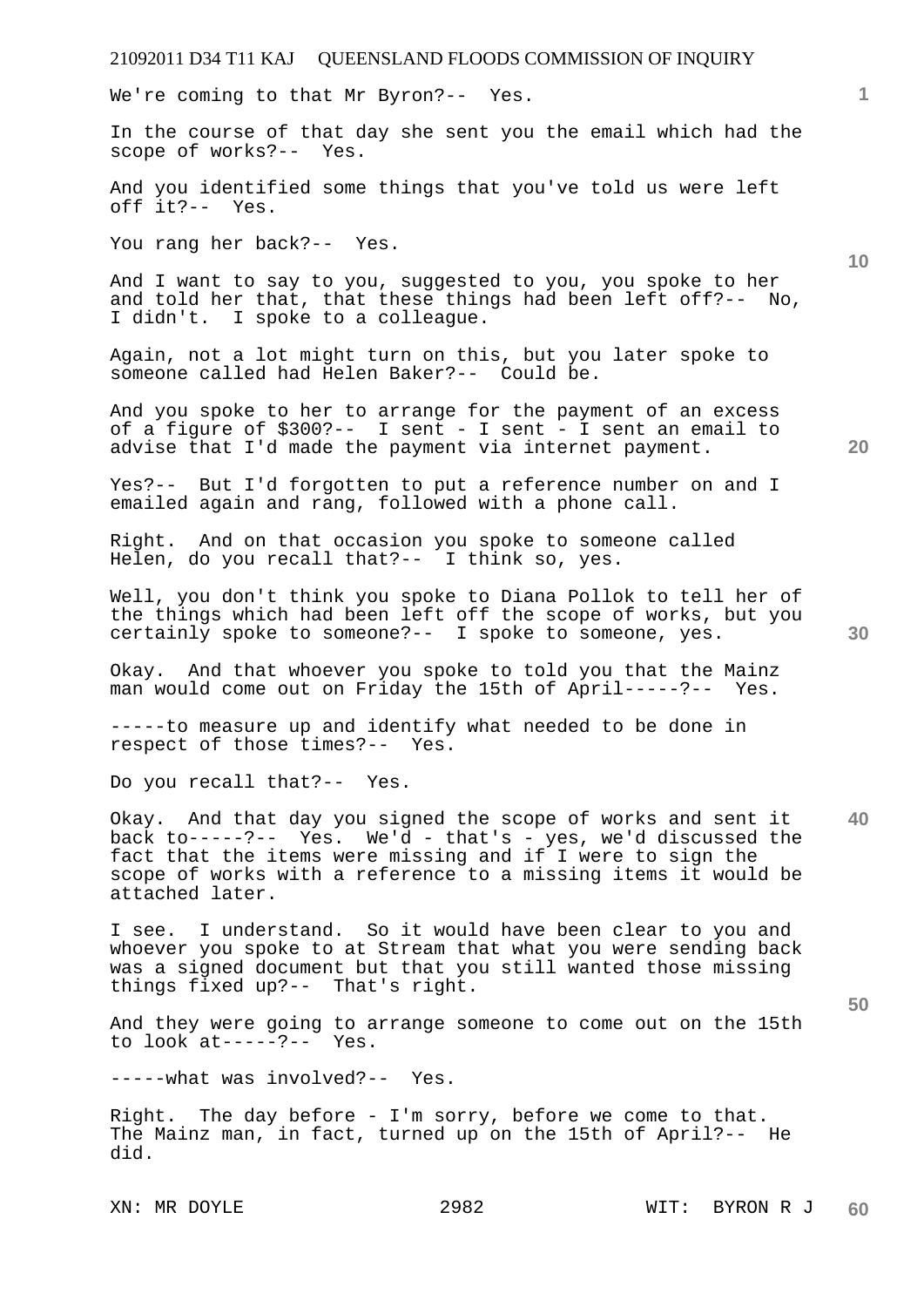Craig was his name?-- Yes.

And you showed him what was missing and he said he'd back to Stream that day with something whatever that-----?-- Yes.

Right. Now what I want to suggest is that the day before, that is between you speaking to Stream on the 13th and Mainz coming out on the 15th-----?-- Yep.

-----you rang RACQ?-- Yes.

And you spoke to someone - you tried to speak to your claims manager?-- Yep.

He or she wasn't available?-- Yes.

And you spoke to someone called Frank, can I suggest that?-- Yep.

All right. And if you look back in those transcripts that I've given you, this time page 157 - sorry 156, you should see there a transcript of a discussion with you on the 14th of April?-- Yep.

And is this one that you've seen recently, that is today or yesterday?-- Pardon?

Do you now recall if you've been shown this today? It may not matter, Mr Byron, we will see how we go?-- I don't know.

Okay. I'll leave out some things that really don't matter. If you turn to page 157 at about point 3 of the page it's Frank speaking. He says, "Yes, sorry mate, I just can't get through to technical claims they're on phone calls". And that you understood to be a reference to the person actually handling your claim?-- Yep.

**40**  And then I want to direct your attention to the exchanges which follow. He says, "I will basically, like I said, have a chat and get everything you need clarified and send to them in an email and you should get a call back within 48 hours", do you see that?-- Yep.

And you go on to say, "Well, I'll tell you what it's about", and you do, don't you, in what follows down that page. I won't read it out but you can read it?-- Yep.

Have you read it all?-- Roughly. Yep.

Okay. So at about two-thirds of the way down the page Frank tells you that, "What I've got down here is", and he identifies that you have identified some things missing from the scope of works. And then you say that you've got your own builder ready to go and you ask if you can get a cash settlement to get the work done yourself?-- This was the follow up call from whoever it was I spoke to in the Stream Group that mentioned there could have to be a reassessment and

**20** 

**50** 

**30** 

**10**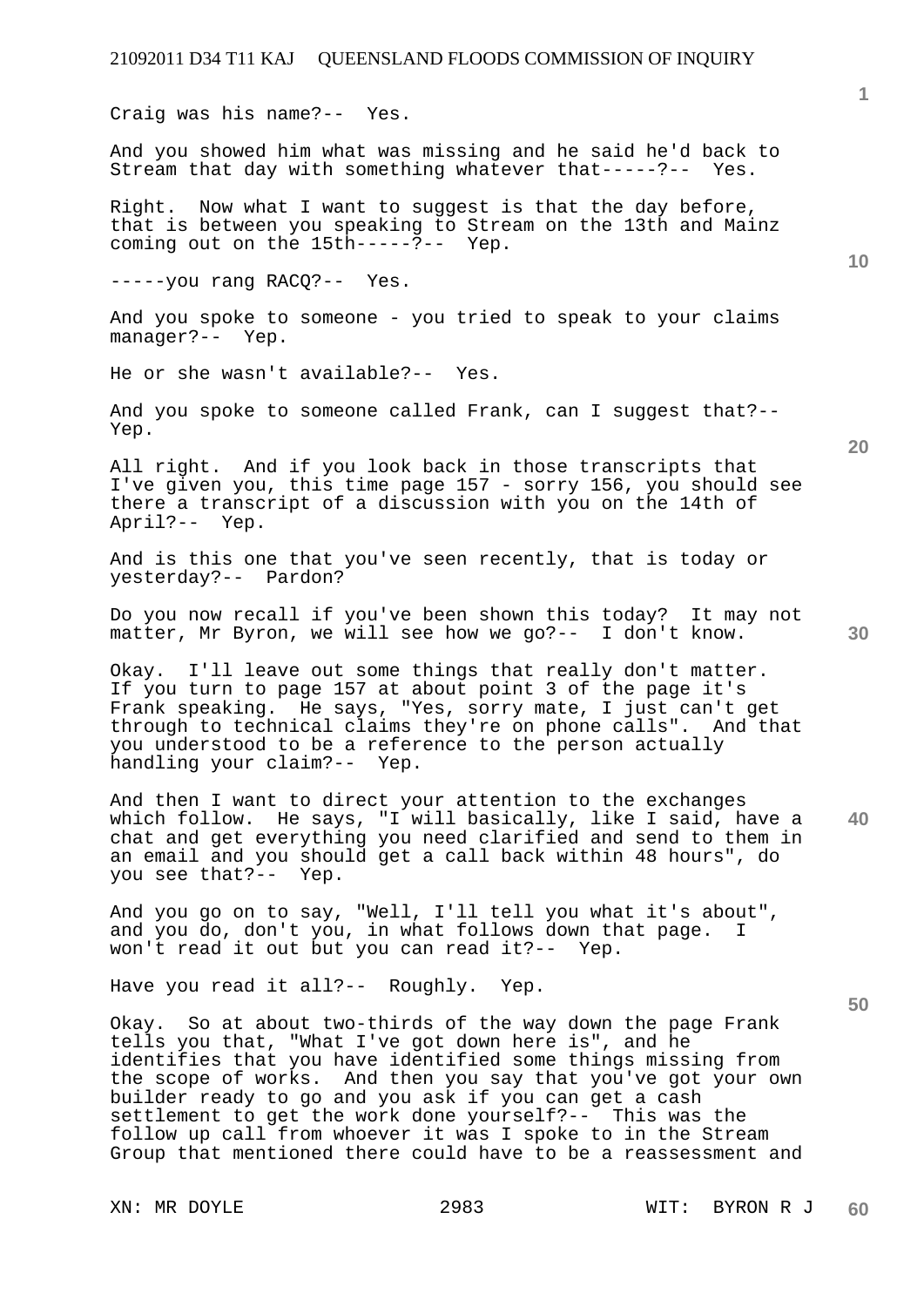what I - this was on the 14th. On the 13th there was some mention of the reassessment. Then the point of that call was to clarify, was there going to be more delay with a reassessment? Can I get a payout or can Stream be given the go ahead to do the work? I wanted it done, one way or the other.

Sure?-- It was as simple as that.

**10**  Okay. But you did ask Frank whether you could get a cash settlement and get the work done yourself?-- I did. Yep.

You told him you had someone ready to go to do it?-- I did.

Okay. And you wanted him to put all that in an email to whoever was dealing with your-----?-- No. I assumed Frank was going to send my contact details who whoever he was going to send it to, to ring back so we could discuss those matters.

Okay. Well, just let me see. All right. Thank you. Well, you've read that exchange that - the telephone transcript?-- Yep.

It seems broadly to coincide with your recollection of the conversation you had with Frank?-- Yep.

Okay. Now the next day, can I tell you, you had a call with Mr De Leo?-- Yep.

That's the 15th?-- Yep, and I wasn't aware it was him. Again, I missed who it was.

Okay?-- Yep.

But he rang you?-- Yes.

And if you go back to those transcripts and this time to page 159?-- One?

159. Now you've read this today or yesterday?-- Yep.

Good. He starts by saying, "It's Mario from RACQ", there's a bit of chat. And then he says about point 4 of the page, "Yeah, you're not - you'd prefer to have a cash settlement then, than have the works commenced, is that right?" And you say, "Look, what happened is that there was a discrepancy in the scope of works and I got the inference there was going to be a need for a reassessment for the whole thing", and you thought a payout would be better, that's what you talk about; that's right, isn't it?-- Yep.

Okay. And, in fact, as it turns out, whilst this conversation is going on Craig from Mainz is there doing the-----?-- Yep.

-----measure up. And at about point 9 of the page ML says, "Okay. I mean, I'm happy to accommodate the cash settlement job provided that, you know, all parties are satisfied that the scope is correct", and that's - you understood at the time

**20** 

**1**

**30** 

**50**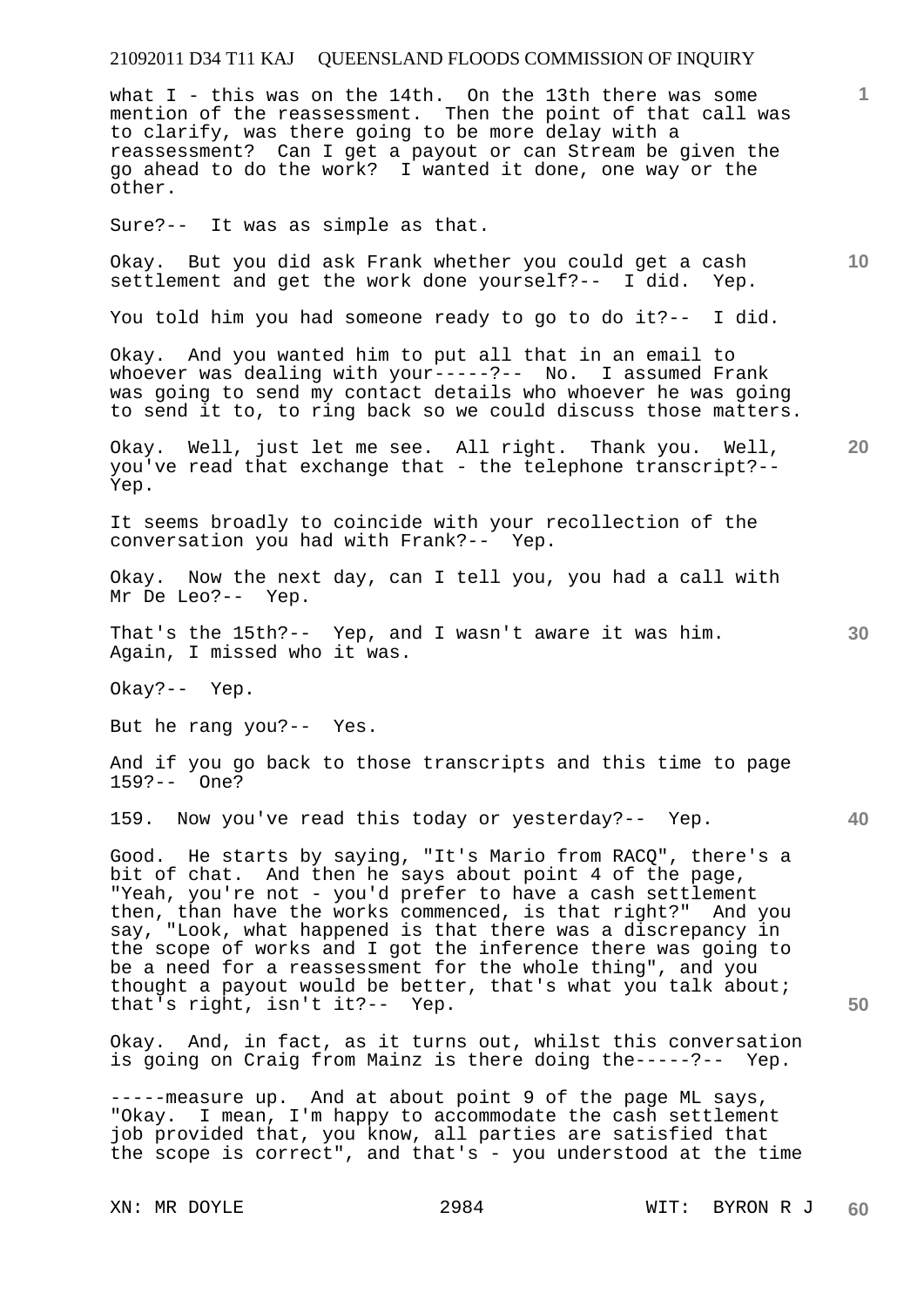21092011 D34 T11 KAJ QUEENSLAND FLOODS COMMISSION OF INQUIRY XN: MR DOYLE 2985 WIT: BYRON R J **1 10 20 30 40 50 60**  him to be referring to-----?-- Yep. -----the scope of all of the works-----?-- Yep. -----which you agree is correct?-- Yep. Okay. Then across the page, please, at 160, about point 3 of the page, again ML, I'll leave some words out. He says, "Okay. What we'll do is - well, I'll wait for the scope to come in and once, you know, the scope in its entirety has been received we will give you another call and decide what we're going to do"?-- Yep. About whether the cash settlement is made, or the works are authorised, you understood that?-- Yep. Okay. Now you can recall, don't you, that he went on to try to explain to you why it would be better if you had, or it might be better if you had RACQ Insurance arrange for Mainz to do the work?-- Yep. Because you would get a lifetime guarantee?-- Yep. If any problems arose, you could ring up and they'd look after you?-- Yes. So he told you all that?-- Yep. Okay. And it was left really on the basis that once the scope came in you and he would have a further discussion?-- Yes. Thank you. Now if we go back to your statement, please. In paragraph 15 you refer to a conversation five days later on the 19th of April-----?-- Yep. -----with a lady; do you recall that?-- Yep. You accept, don't you, that you've missed out of this statement the conversation you had with Mario on the 15th?-- I said what? You've left out of the sequence of things the fact that Mario had spoken to you on the 15th?-- Yeah. Yes, I'd accept that, yes. Okay. Now when you got that call from that lady on the 19th, and again I ask you to go to the transcripts, please, to page 165, this is Lisa, you probably won't remember her name?-- No. Did you receive this transcript and read it today?-- Yes. You have?-- I think so. Okay. She rang you; didn't she?-- Someone did. Okay. Well, a female did. Then - I suppose - have you read the transcript in its entirety this morning?-- Yes.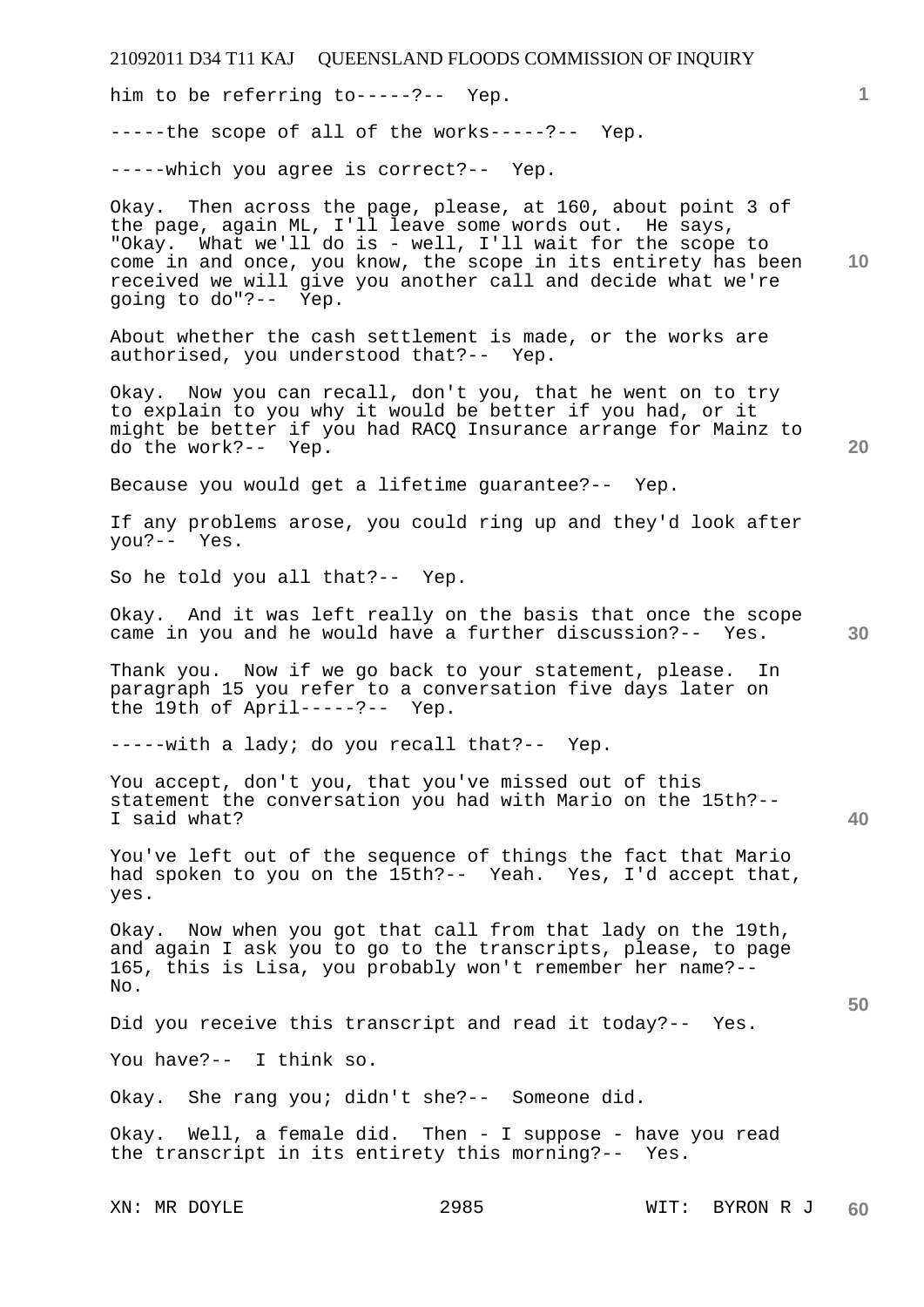And it is a fair or a reasonably fair transcript of the discussion as you recall it?-- Reasonably to my recollections, yes.

Okay. I want you to go to the bottom of page 166. She made an offer, didn't she, to contact Stream and see if she couldn't hurry them along?-- Yes.

**10**  Okay. And - yes, that will do. The next thing I want to take you to is a conversation you refer to in paragraph 18, I think, of your first statement. Do you have that?-- Yep.

Paragraph 18. Where you received a call from a female person you described in your statement as indignant?-- Yep.

And you've since signing that statement listened to the conversation on the disc?-- Yes.

**20**  And you accept that is a misdescription?-- Yeah, for whatever reason I had that, I had that impression on the day, and I don't know why, but it was there.

Okay. And also that she doesn't describe herself as assistant to Mr De Leo?-- That was my interpretation of who she was, yes.

But you accept she didn't say it?-- Yes, maybe.

**30**  Okay. Have you read the - as well as listening to it, have you read the transcript of that conversation?-- Yes.

Page 168, please. Do you recall her name that was Rani?-- Pardon?

Rani, do you recall that being the person you spoke to?-- I don't recall that, no.

**40**  Okay. About halfway down the page - and she is represented by the initials RS and you are RB?-- Yep.

She says, "Yes, that's fantastic. Now I'm happy to advise I have all the quotes and everything back today, so I can cash settle you for your claim today." She asks if have you've got a pen and paper and you say, "Yes. Ready"?-- Yes.

And she gives you an amount for fencing, you can recall that?-- Yep.

**50**  A figure which you wrote down, I take it?-- Yep.

Over the page she gave you an amount for the building repairs-----?-- Yep.

-----which you wrote down?-- Yep.

And she told you what the additional building for your laundry was, what the figure was?-- Yep.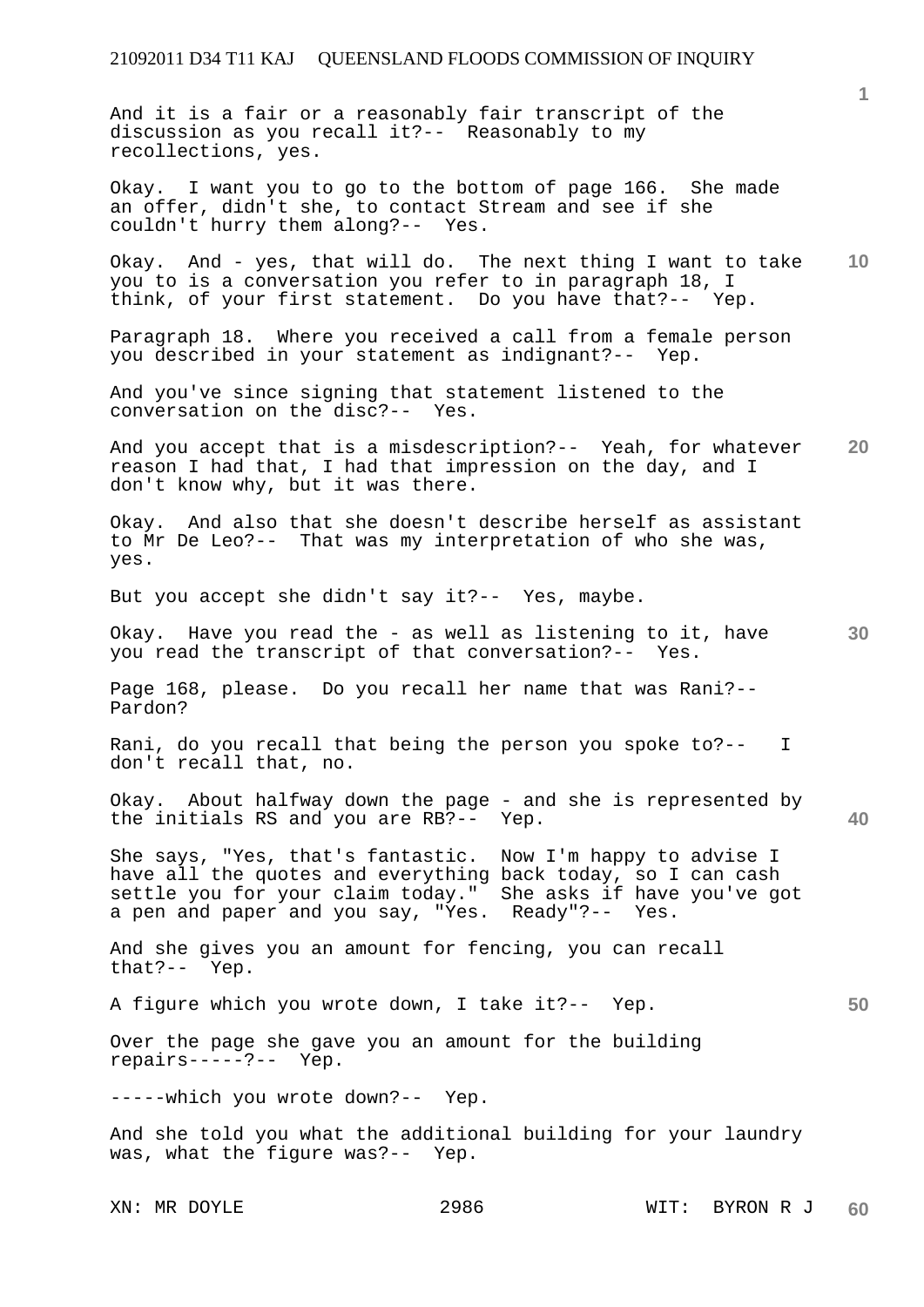**10 20**  And tells you a total; do you recall that?-- Yep. You had a discussion about the excess?-- Yep. And the problem arose because the insurer was going to take the \$300 off the total?-- Yep. And you had already pay \$300 to-----?-- Yeah, I just mentioned that I'd already paid \$300. It is not a big deal?-- No. But she said you'd have to get it back from Stream?-- Yep. And, in fact, she arranged that for you; didn't she?-- Yep. And you got it back from Stream?-- Yep. Okay. Then on page 169 at about point 4 of the page she asks you, this is after the debate about the excess, "Okay. So did you want it to be cash settled? You didn't want to go through Stream?" Do you see that?-- Where is that? On page 169?-- Yeah. Okay, yeah, I've got that.

Got it?-- Yes.

**30**  Good. And then you say, "No", for reasons which you give, and then she says, "Yes, yes, but I was advised" - sorry, "I was advised you were waiting to cash settle". You said, "Yes, yes, that's right." "Is that correct?" "Yes." And then she asks you whether you - sorry, just let me withdraw that. She asks you at the bottom of the page whether you want the money sent to you or deposited to your account?-- Yep.

And you tell her some details of how it can be paid into your account?-- Yep.

**40**  Which you and she then repeat so as to confirm it's right?-- Yep. Actually the phone dropped out, I think, around that time.

Yes, we see that because the phone conversation ends but we go to page 171, it continues?-- Yep.

**50**  And she says, "Okay", about halfway down the page, "Okay. Well, I will make that payment for you today and you should receive that in your bank account within the next three or four working days." You said, "That'll be fine." She says, "Fantastic. Awesome. I will get in contact with Stream right away about the \$300." You said, "Thanks very much. Thanks bye"?-- Yep.

Now - and, again, that's consistent with your recollection of the conversation-----?-- Something - yes.

-----Rani had, forgetting for the moment her tone?-- You have

XN: MR DOYLE 2987 WIT: BYRON R J **60**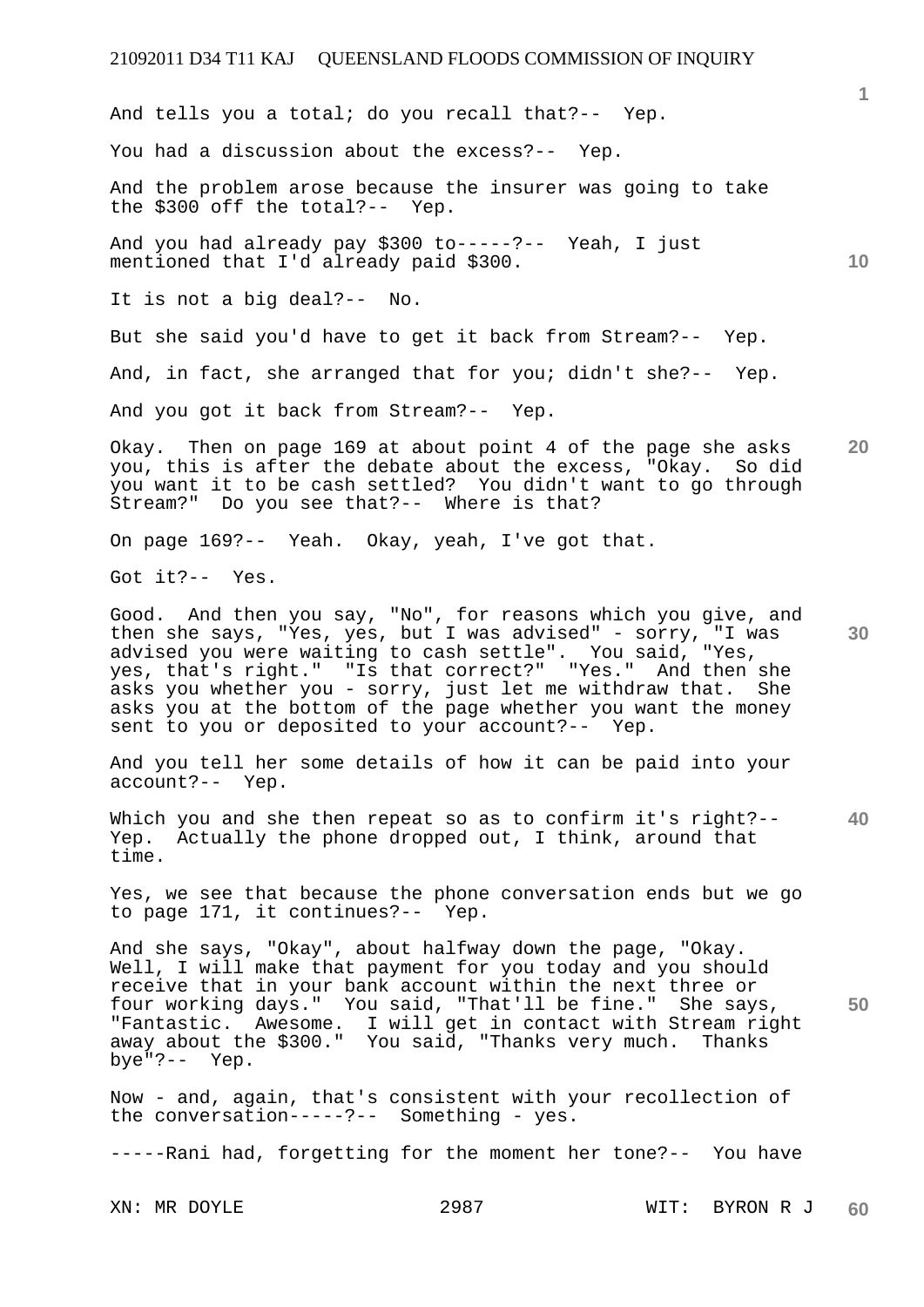got to remember what goes on, on the sidelines, before I'm getting all these phone calls. We're doing the same thing every day so we're not really in the frame of mind for general chitchat.

I understand that?-- Yep.

I understand. I just want to see if you can agree with this. It is right to say, Mr Byron, that you had raised with Stream and then again with Mr De Leo - I'll start again. You had raised with Stream the question, can you get a cash settlement on the 13th of April?-- Yes.

You had discussed that with Mr De Leo when he rang you on the 15th?-- Yes.

And you and he had left it on the basis that once the scope had been corrected and the figure had been adjusted, he would ring you back and you would discuss whether you would have a cash settlement?-- Yep.

That this woman rang you back and told you that she had all the-----?-- Yep.

-----scope?-- Yes.

She told you a break up of some figures, some - you know, not dollars and cents to the fine detail, but she told you the total and some figures that made up that total; do you recall that?-- No, not - not that bit.

Well, all right, I want to suggest to you that she told you some figures which added up to a figure, I'm not going to say it-----?-- Yep, go on.

-----you were going to get paid?-- Yes.

And you recall something like that?-- Yes.

Okay. You didn't ask her for any more details of the composition of those figures?-- No. This was on the-----

On the - the conversation with Rani?-- Okay. Yeah - no yeah - no, I didn't.

Okay. She asked you, in fact, whether you wanted to go ahead with a cash settlement or you wanted to go through Stream?-- I didn't understand what going through Stream was.

Didn't you?-- No.

Well, you knew it was alternative to a cash settlement, she put it to you that you can either get a cash settlement or go ahead with Stream?-- Yes.

And you said you wanted a cash settlement?-- Yes.

You didn't ask her what she meant by going ahead with

**10** 

**1**

**20** 

**40** 

**50**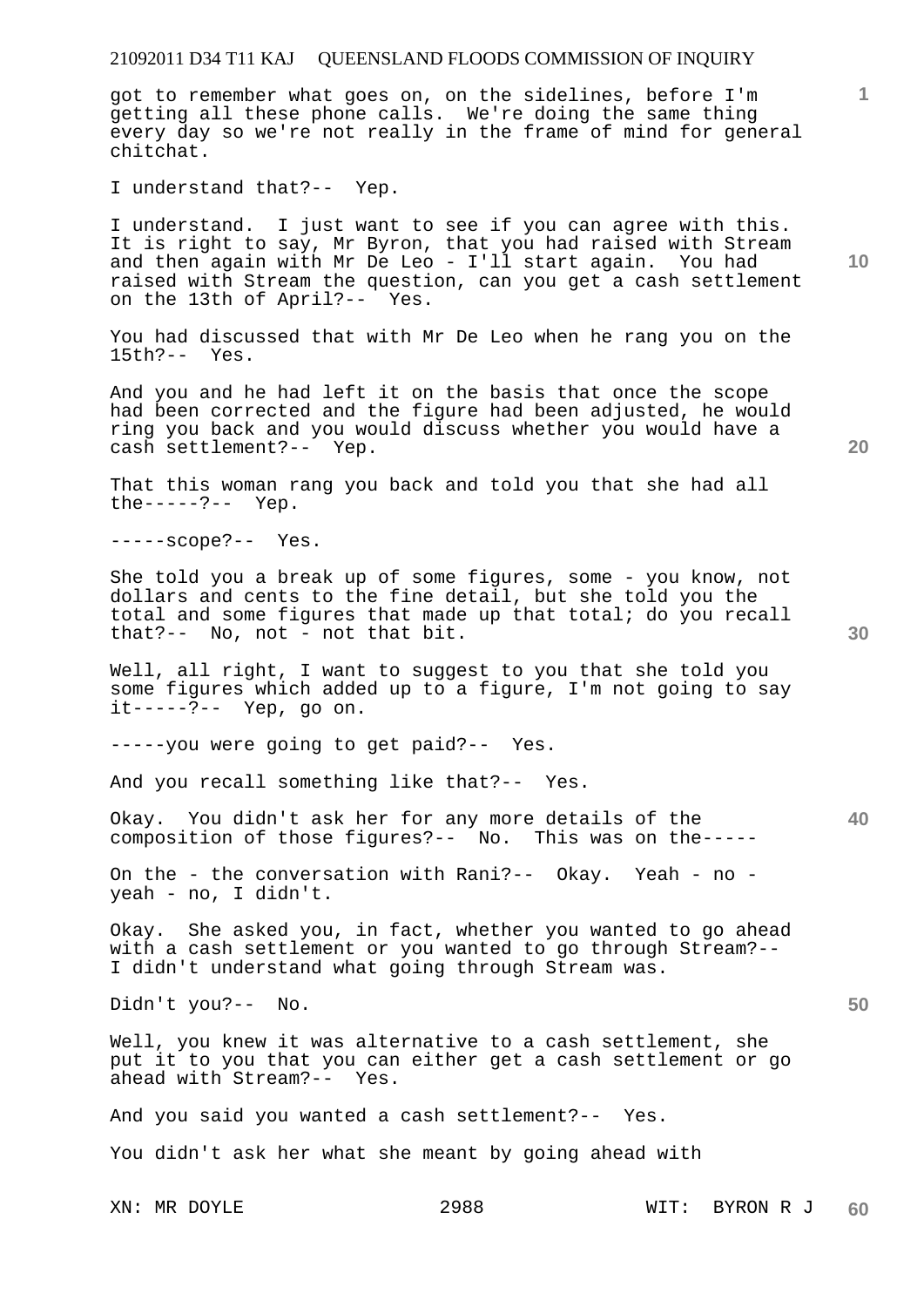Stream?-- No.

Okay?-- Yeah. Go on. Yep.

Sitting there now you understand that to being a reference to having them carry out the work in some way, or cause the work to be carried out?-- The point - the point being that the prior - any prior discussions on that point had occurred almost a month before and I had heard no more. That prompted my email on the 13th of - no, the 10th of May.

Sure?-- Yeah.

Okay?-- And that - that was the point of contention. On that day when she rang and advised of the payout, all I wanted was something that I could get going. If she was giving me the option to use Stream Group, I still had heard nothing from Stream group from almost a month before.

I understand. But on this day when you and she speak, you accept, don't you, that she'd said - she asked you, did you want to go ahead with a cash settlement or go through Stream?-- Yeah, something like that, yes.

**40** 

**50** 

**10**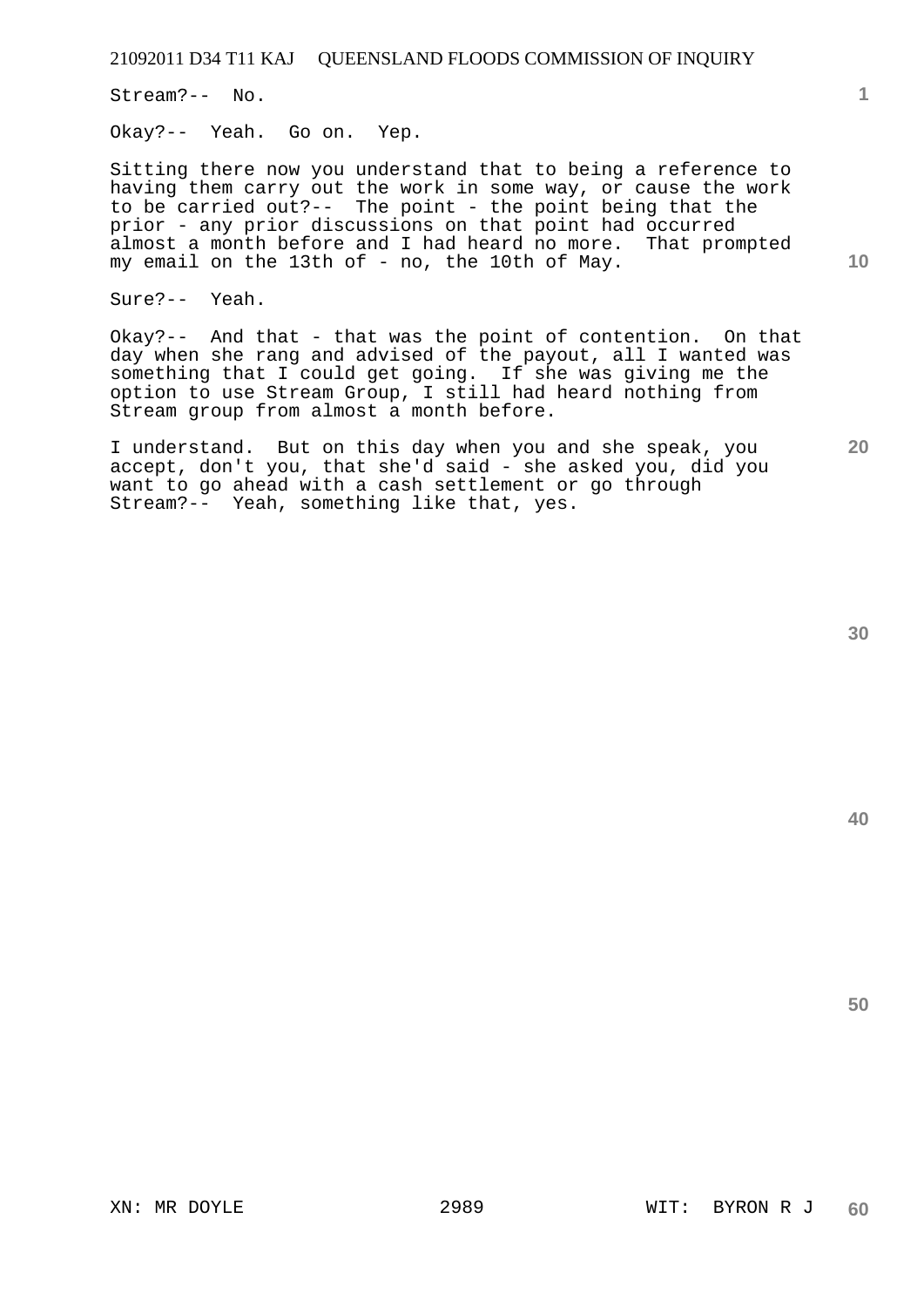And sitting there now, you'd accept that the choices that she was offering you was a cash payment or having Mains carry out the work?-- I don't know.

You don't know?-- I don't know.

It's clear you told her you wanted the cash?-- Yes.

She asked you for how you wanted it paid and you told her?-- Yes.

And that was, in fact, paid?-- Yes.

That figure was paid into your bank account on the 12th of May?-- Yes.

When you hung up that call, if you'd been asked, "Have you just agreed to take a cash payment instead of Mains or RACQ" sorry, RACQ Insurance carrying out the work?", you would have said, "Of course I am getting the cash."?-- I would - the reason I would have said that was because I was under the impression that I could begin work the next day.

Sure?-- That was the issue, not the money.

I understand. You were keen to get something started?-- Yes.

But at the end of that conversation, if I'd been there when you hung up the phone and I said, "Have you just agreed to cash payment instead of having them do the work?", you would have said, "I have gone with the cash."?-- Yes.

And the cash was paid into your bank account, as I say-----?-- Yes.

-----two days later. All right. Thank you. Now, on the same day, if you turn, please, in Mr Dale's affidavit to Exhibit 15 is?-- To where?

**40**  Exhibit 15. You might need to have someone help you turn to the right page.

COMMISSIONER: Mr Zangari, can you help Mr Byron?-- Okay. Yep.

Just before you go on, Mr Byron, can I check, did you come from Esk-----?-- Yes.

-----to give evidence today?-- Yes.

All right. We will keep going.

MR DOYLE: Thank you, your Honour. I am very content-----

COMMISSIONER: You won't be too much longer.

MR DOYLE: I will be half an hour, I think.

**1**

**10** 

**20** 

**30**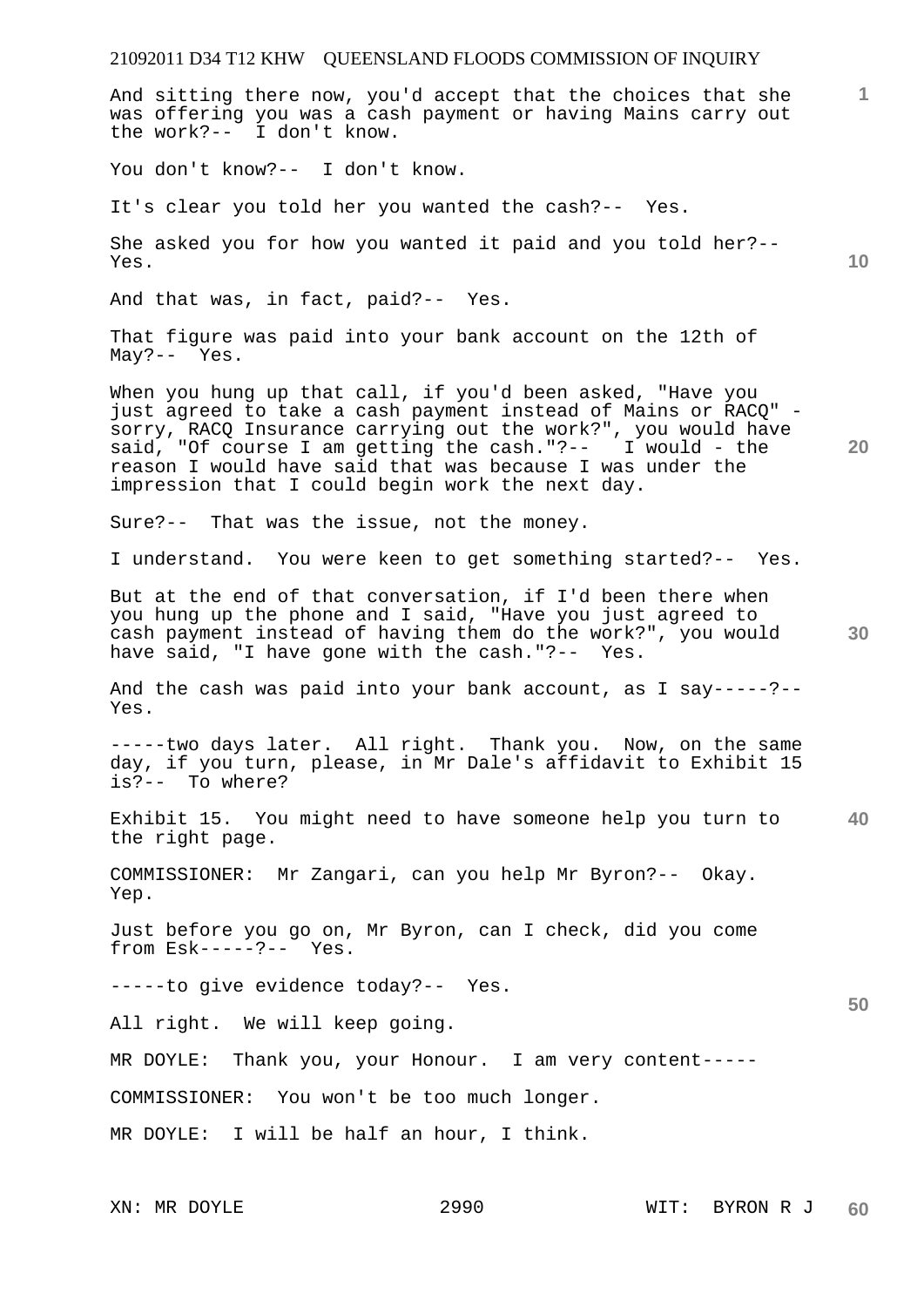21092011 D34 T12 KHW QUEENSLAND FLOODS COMMISSION OF INQUIRY **1 10 20 30 40 50**  COMMISSIONER: Half an hour. MR DOYLE: Sorry. You should have a letter of the 10th of May?-- I do. Which sets out, amongst other things - you see down the bottom?-- Yep. Some break-up of some figures which leads to a figure?-- Yeah. Don't read it out?-- Yep. But that was the figure you told you were going to get?-- Yep. And that's the figure that you got?-- Yep. And you would describe this, would you, as a remittance advice?-- No. I didn't get that letter. Okay. Well, you don't - you say in your statement you didn't get it?-- Yep. You say you got something else?-- I did. And you don't still have that something else?-- I do. Where is it?-- It's at home. I did e-mail a copy through to Paul Brown. Well, I am sure we haven't been given it. I don't need to cross-examine. If there is a document which meets the description "remittance advice", we would like to obviously see it. All right. Thank you. Now, it's probably just as easy to stay in this document. If you turn, please, in those tabs - see there's tabs down the side?-- Yep. To Exhibit 18. The thing I want to direct your attention to is the e-mail at the top, addressed to someone called Sharon?-- Yep. And it says, "Please be advised that we received an agreed resolution" - sorry, "We have reached an agreed resolution with Mr Byron in the form of a cash settlement for all required building repairs."?-- Yes. You got that e-mail?-- Yes. And that's the e-mail which you thought might have misstated what took place between you and the woman on the phone earlier that day?-- It - it was - yeah, it was - in my view it was a - an assumptive statement on Mr De Leo's part. I didn't want that to be taken as I was totally in agreement, because I didn't know where I stood. Okay. And you sent him an e-mail the next day-----?-- I did.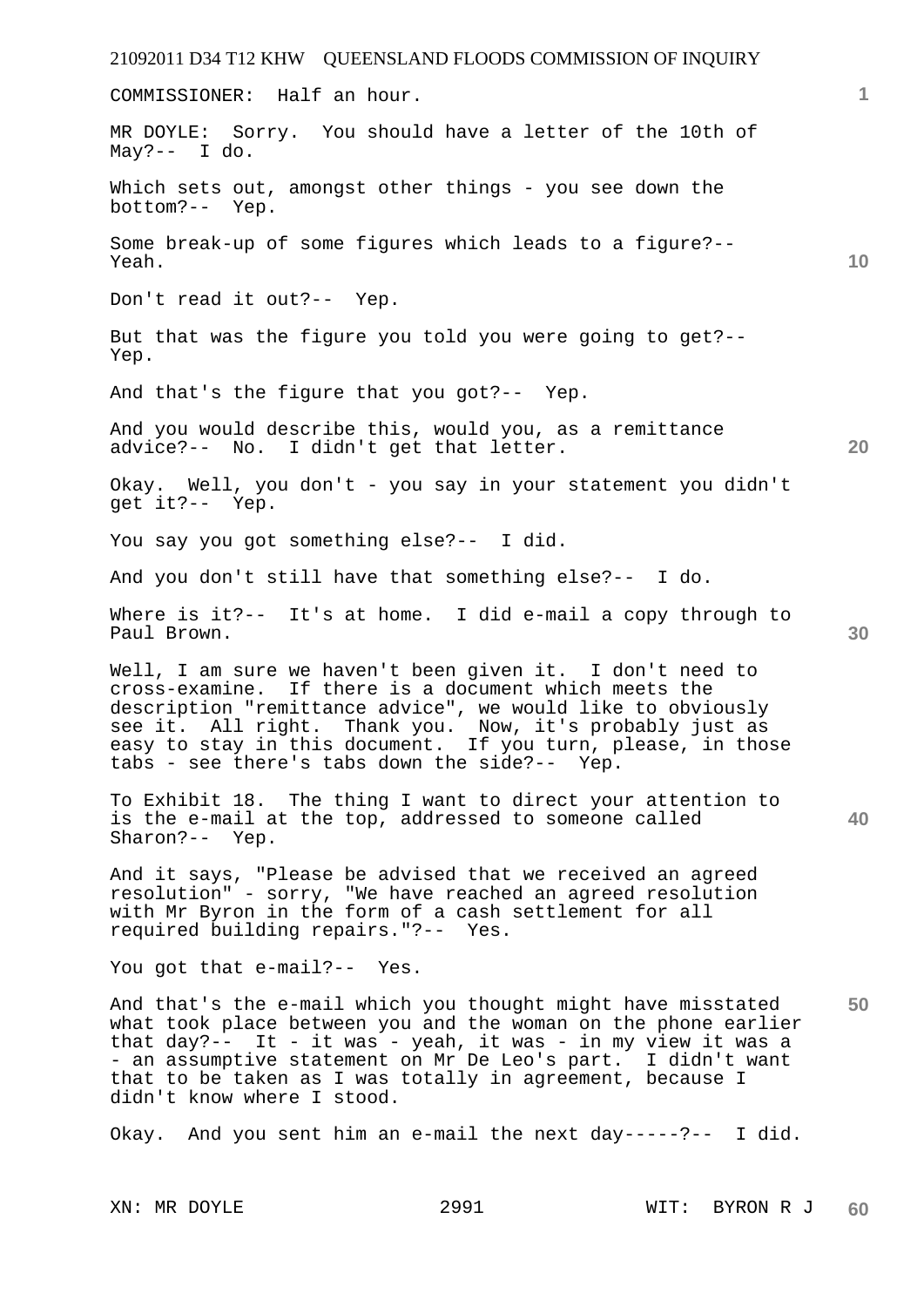| 21092011 D34 T12 KHW QUEENSLAND FLOODS COMMISSION OF INQUIRY                                                                                                                                                                                                                                                                                                                                                |                 |
|-------------------------------------------------------------------------------------------------------------------------------------------------------------------------------------------------------------------------------------------------------------------------------------------------------------------------------------------------------------------------------------------------------------|-----------------|
| -----the 11th. And if you turn to the next tab, I thin, in<br>that document, tab 19?-- Yep.                                                                                                                                                                                                                                                                                                                 | 1.              |
| That's your e-mail?-- Yep.                                                                                                                                                                                                                                                                                                                                                                                  |                 |
| Where you say, "I'm not sure receiving that advice could be<br>perceived as having reached an agreed resolution.", and then<br>you say some other things?-- Yes.                                                                                                                                                                                                                                            |                 |
| Okay. All right. Just excuse me. In that e-mail you sent to<br>Mr De Leo, just before the last sentence where you say, "I<br>thank you for your assistance.", you refer to, "The work is<br>now underway." Do you see that?-- Yep.                                                                                                                                                                          | 10 <sup>°</sup> |
| And that is a reference to the work on your house?-- That was<br>a reference to me gutting the internal of my house myself.                                                                                                                                                                                                                                                                                 |                 |
| You doing the work?-- Yep.                                                                                                                                                                                                                                                                                                                                                                                  |                 |
| Okay. All right. Thanks. Now, you don't actually ask him<br>for anything in that letter - in that e-mail, Mr Byron, you<br>don't say to him, "Please"-----?-- No.                                                                                                                                                                                                                                           | 20              |
| $---$ ---- "give me something."?-- No, no, I - I think it's either<br>that e-mail or the following one I said, "I'm assuming that<br>RACQ are giving me sufficient amount in the pay-out that I<br>have received or receiving"-----                                                                                                                                                                         |                 |
| Yes?-- -----"to effect repairs that need be to my house."                                                                                                                                                                                                                                                                                                                                                   | 30              |
| Sure, but you don't ask for anything in that e-mail. We will<br>come to on where you do. You accept-----?-- I am making the<br>point - I am outlining the amount that was specifically given.                                                                                                                                                                                                               |                 |
| Yes?-- And I'm outlining the point that I'm not sure that it<br>can be perceived as a - an agreed resolution.                                                                                                                                                                                                                                                                                               |                 |
| Okay?-- Because I don't know where I stand.                                                                                                                                                                                                                                                                                                                                                                 |                 |
| Okay. Fair enough. Now, then, on the 24th of May you write<br>another e-mail to Mr De Leo?-- Yes.                                                                                                                                                                                                                                                                                                           | 40              |
| Which is - if you turn to the next exhibit, Exhibit 20?--<br>Yes.                                                                                                                                                                                                                                                                                                                                           |                 |
| That's your e-mail, isn't it?-- Yep.                                                                                                                                                                                                                                                                                                                                                                        |                 |
| Where you start with thanking them for the receipt of \$300 and<br>then thanking them for the money, which we have referred to?--<br>Yep.                                                                                                                                                                                                                                                                   | 50              |
| Then you say, "However, having received no reply to my e-mail<br>on 11th of May '11 confirming if adjustments are required<br>relevant to omissions and discrepancies contained in the<br>original scope of works were, in fact, included in the pay-out<br>figure received, I tend to surmise the feeling of being<br>ignored, an approach I don't take kindly too if indeed that is<br>the case."?-- Yes. |                 |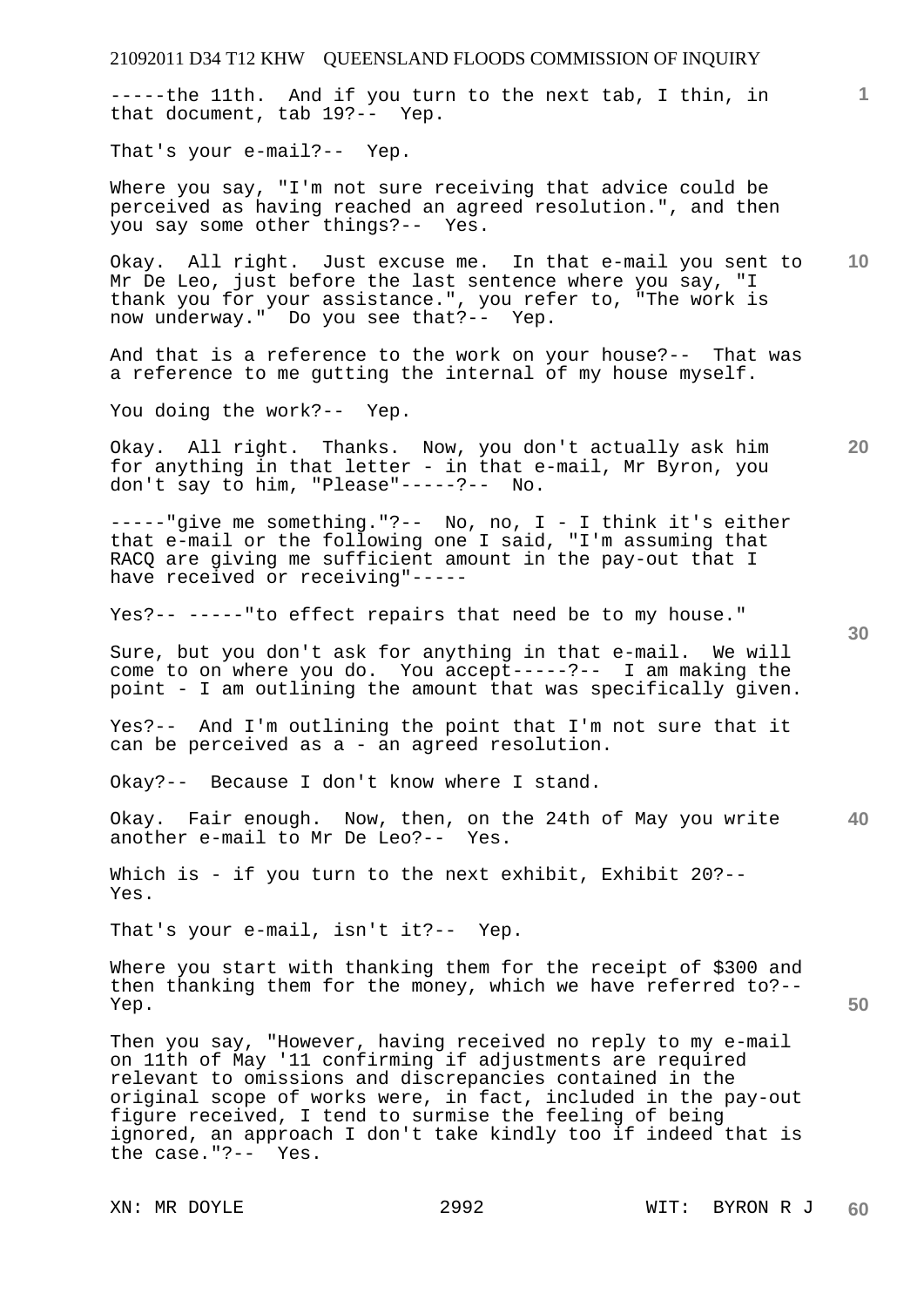See that?-- Yes.

And then you - we will skip the next paragraph, if we may, and you then ask for some things including a full review. You see that?-- Yep.

And copies of quotes, the original policy, and confirmation the policy is still on foot. You see that?-- Yep.

Okay. Now, I said at the outset that I was going to - I suggested to you that's the first time you asked for the policy, and that's so?-- Yep.

Okay. Now, if we turn, then, to paragraph 25 of your statement, you say, "No reply to or acknowledgement of my request for a full internal review of my claim has ever been received from RACQ."?-- Yep.

I just want to explore that with you?-- Mmm.

If you go, please, to Exhibit 22 in that, Mr Dale's affidavit?-- 22?

Twenty-two?-- Yep.

It should be page 139?-- Yep.

The bottom half is an e-mail Mr De Leo sent you on the 27th?-- Yep.

Where he apologised for the delayed response and then he continues, "I can confirm to you that the amount of", the figure, "which is based on Stream Scope is inclusive of all the required additional work in order to repair the damage covered by this claim."?-- Yep.

So that whether it's - you thought it was enough, he was responding to your question, "Did it include that additional work?"?-- That's right.

And he was telling you it did?-- Yep, but prior to that I recall assuming that whatever figure they - they arrived at was sufficient to complete the repairs to my home.

Okay. Well, you'd been told they'd got it as a result of a quote-----?-- Yes.

-----from Mains?-- Yes, which was described as being somewhat - in two - considerably lower than other claims-----

Well-----?-- -----other assistance.

Who - I withdraw that. You were told it had been done on a quote from Mains?-- Yes.

And the evidence you have given is that you were - it was described as a very reasonable quote?-- But - yeah, it was,

**10** 

**1**

**50**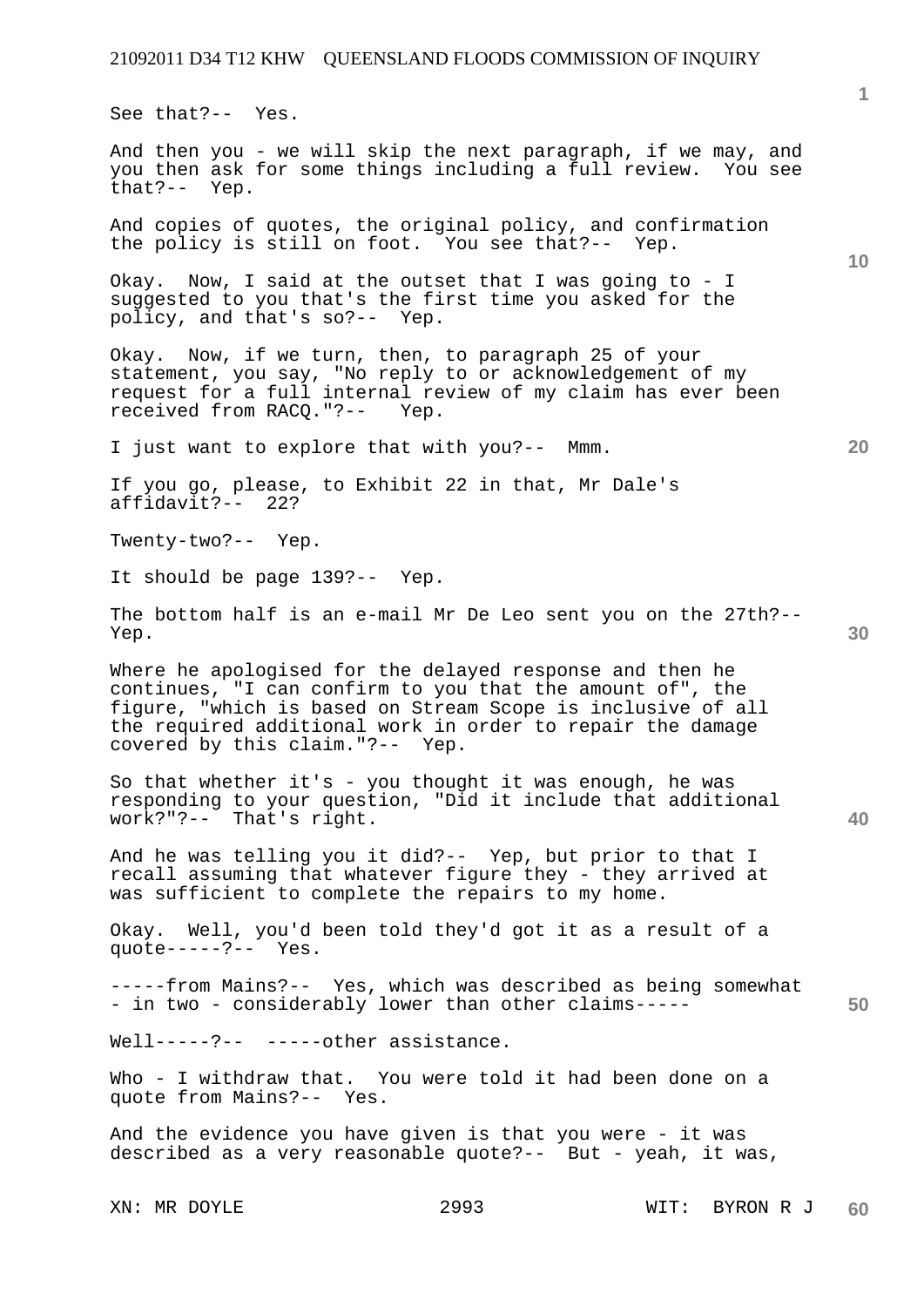compared to other - the two other quotes it was a very reasonable quote. That was the work.

Okay. Now, he then goes on and tells you that Stream have advised they don't - sorry, that they have obtained their quotations on line and do not have hard copies other than the report which they have provided. So, one of the things you asked for was the quotes and he tells you they don't keep them?-- I can't understand that.

Well, he told you that anyway?-- He did.

You recall receiving that?-- Yes.

And then he tells you that you have got to go and ask someone else for your policy essentially?-- Yeah, Brisbane or Toowoomba, they're both over an hour away.

I understand?-- Yeah.

Okay. Now, you also received, didn't you, a call, a message, I'm sorry, from someone called Lois on the 30th of May?-- Yes.

And if we turn back to Exhibit 24, that's where the transcripts were, you have there a transcript of a message that she left on your phone?-- I must have the wrong one here.

**30**  No, I'm sorry, perhaps I didn't tell you a page. Page 172?-- Yeah, no, I have got the wrong one. Okay.

You see that?-- Yep.

And you have seen that today, I suppose?-- Yep.

And you can recall receiving that message on the phone?-- I do, yep.

**40**  Where she told you that she was looking into your particular claim?-- Yep.

"And the correspondance that you have sent through to our team leader, Mario."?-- Yes.

And after you got his e-mail of the 27th of May, you sent him an e-mail on the 30th?-- Yes.

Saying some things about him?-- Yes.

And you knew that she was referring to having read that?-- Yes.

Okay. She tells you she's a team leader as well, Mario's unavailable. "What I would like to do just as a courtesy is let you know that I am looking into it further and then waiting on some information to come through from the company called Stream and I will get in touch with you on the next

**10** 

**1**

**20**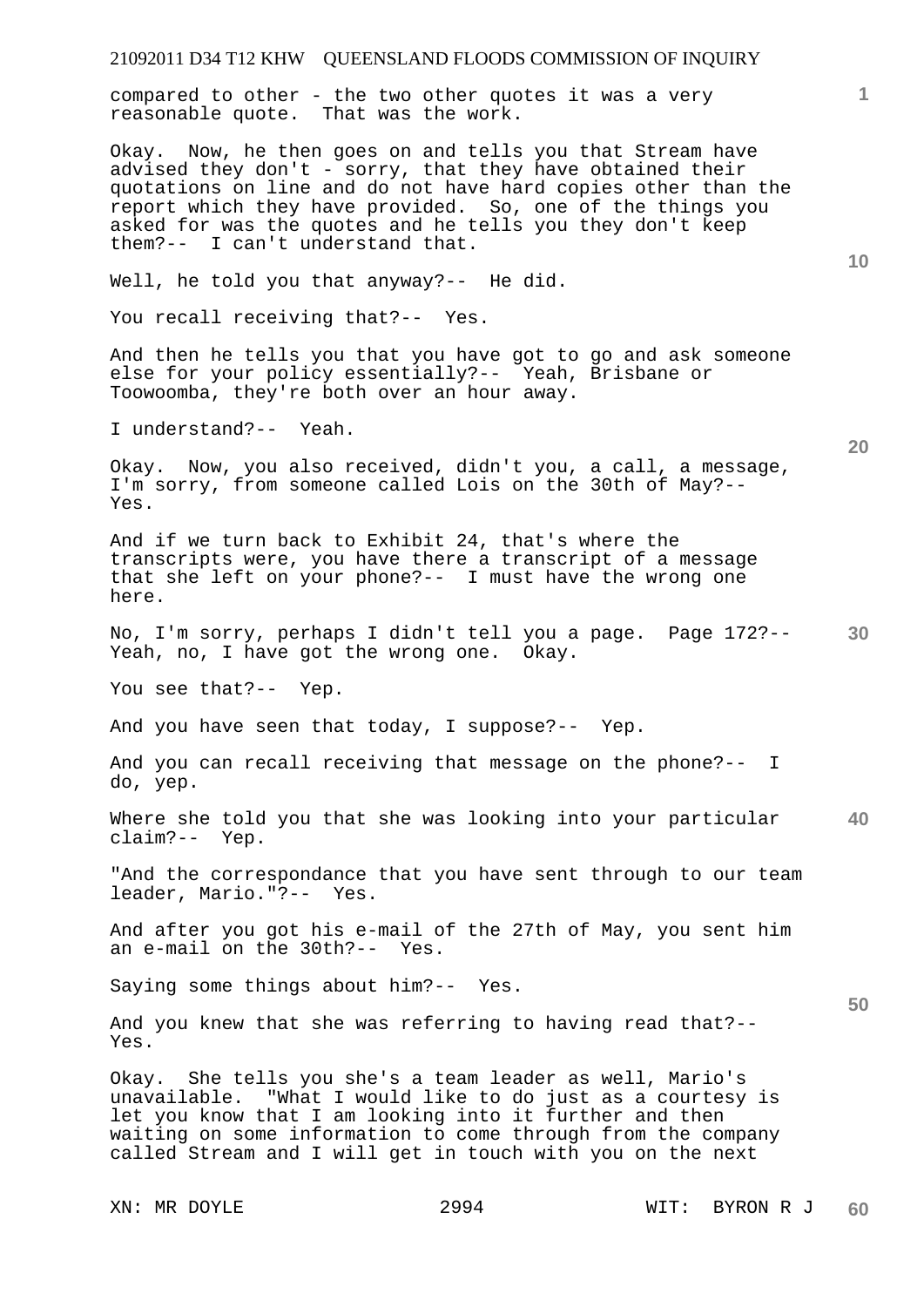business day tomorrow, 31 May, to discuss this further." She gives you her name - she gives the message, leaves her name and a number where you can contact her?-- Yes.

You can recall receiving that message-----?-- I can.

-----on your mobile on the 30th of May?-- Yep.

And you can recall her ringing you the next day?-- I can.

That's the next page of that bundle?-- Yep.

Page 173. And again I will leave some of the less important aspects of this call out, but I want to take you to some parts of it. At about halfway down the page, she says, "That's okay, and I did know that you have obviously been sending through some e-mails as well. I just thought that it might help to speak with you just over the telephone so I can send you an e-mail if you prefer. There's a bit to cover and it's always a bit easier if we can talk over the phone. Is that okay?", and you say, "That's fine."?-- Yep.

Then she says in the next relevant exchange, "So, Mario is just not available this week so I just thought I would have a look anyway for the information that's come through and just have a look at the claim in itself, what's - what's being discussed at the moment and information that's come through from the company that was doing our assessing on our behalf, which is Stream Build Assist. So, I understand at this point there is a payment just recently made to you of", a figure, and you confirm that's right. Then down the bottom, "What I did have a look at initially, I went back to the company called Stream Build and asked them for their scopes." See that?-- Yep.

You recall her saying that she'd done that for you-----?-- Yep.

-----in the course of this discussion?-- Yep.

And a reference again to Mains, we see that there, and you recall her discussing Mains?-- Yeah.

And the fact that they provide their tenders on line?-- Yep.

See that? Okay. Then across the next page she says, "Back to Stream Build Australia, so there's no written quotes as such.", and she gives an explanation of why that's so?-- Yep.

**50**  Then there's a discussion that you and she have as to whether you had received that letter of the 10th of May. Do you recall that I showed that to you a while ago?-- Yeah.

She said, in effect, "I will send it to you again.", or, "I will send you a letter like that."; do you recall that?-- Yeah, I recall her ringing or describing what was contained in that letter and I said, "No, I didn't receive that letter, the one I had was simply a statement of amount, and that's it."

**10** 

**20** 

**1**

**40**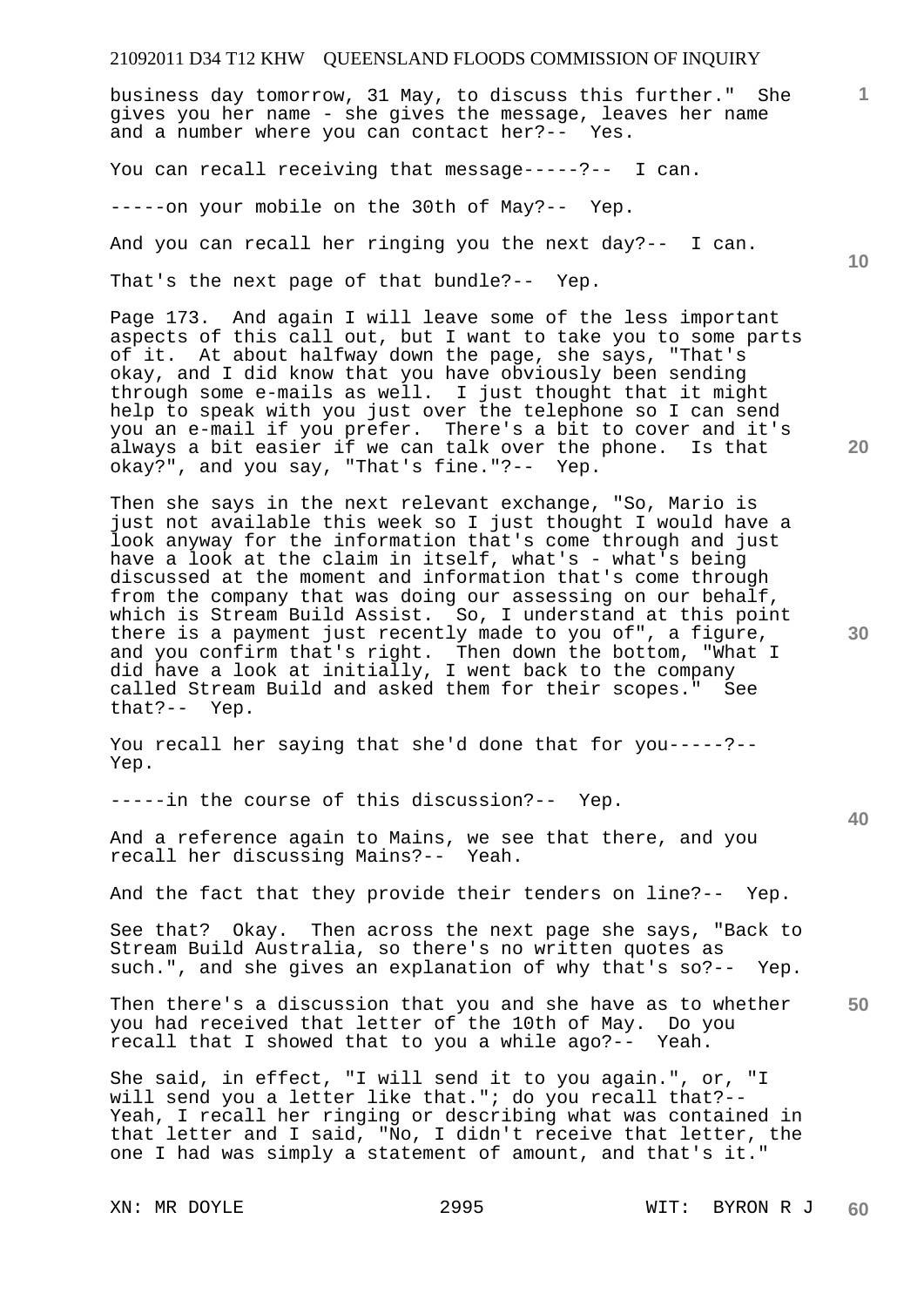Okay. But she says that she will do something about sending you another one?-- Yes.

And she did ultimately, didn't she?-- I think so, yes.

**10**  All right. But then at about halfway down page 174, you say, "I got a phone call prior to receiving the remittance. I got a phone call from a young lady.", he said that, "I can't remember who she said she was, she did she was going to ring", et cetera, "asked if I got a pen to write down these numbers and that was it." We have seen that conversation?-- Yep.

That's the one you were relaying?-- Yep.

Then there's some discussion about things that were missing, the laundry and fencing and so on. I don't want to go through the detail?-- Yeah, no, that's fine.

You recall her discussing all that?-- I do, yep.

And then would you return, please, to page 176? At about halfway down the page, Lois speaks. She says, "What I did want to say, because I do realise that there are other things that you did mention in the e-mail to Mario, particularly in respect you wanted a copy of your original Certificate of Insurance that was lost and you wanted confirmation of, like, the direct debits that are continuing to come out of your accounts.", and she says she will arrange that, doesn't she, she says she will arrange the Certificate of Insurance to be sent to you?-- Yep, yep.

And it was, wasn't it? And she sent it to you?-- Oh,  $I - I -$ I don't know.

Okay?-- There was a letter came, it had some in it, I'm just over it at the time, I didn't care what was in it, I was finished with it.

**40**  Okay. Well, let's see - there's one more thing I want to take you to. Just at the bottom of page 176?-- Yes.

Again Lois speaking, she says, "Yep, okay. What I would like to do is just send you - I mean, you clearly don't have the first letter that was sent, but what I'd like to do is send a fresh letter based on the discussion today and the figures that I mentioned to you, albeit verbally, because you haven't had an opportunity to write that down." See that?-- Yep.

**50**  And she goes on to say, "And where possible I will try and get some extracts of this online quoting from Stream and have that in the same envelope for you"-----?-- Yes.

-----"with your settlement letter. Would that be okay?" "Yes, that would be good, yes."?-- Yep.

And then you can read, I think, the exchange on the top of the next page. She says, "Is there anything else that I can

**20**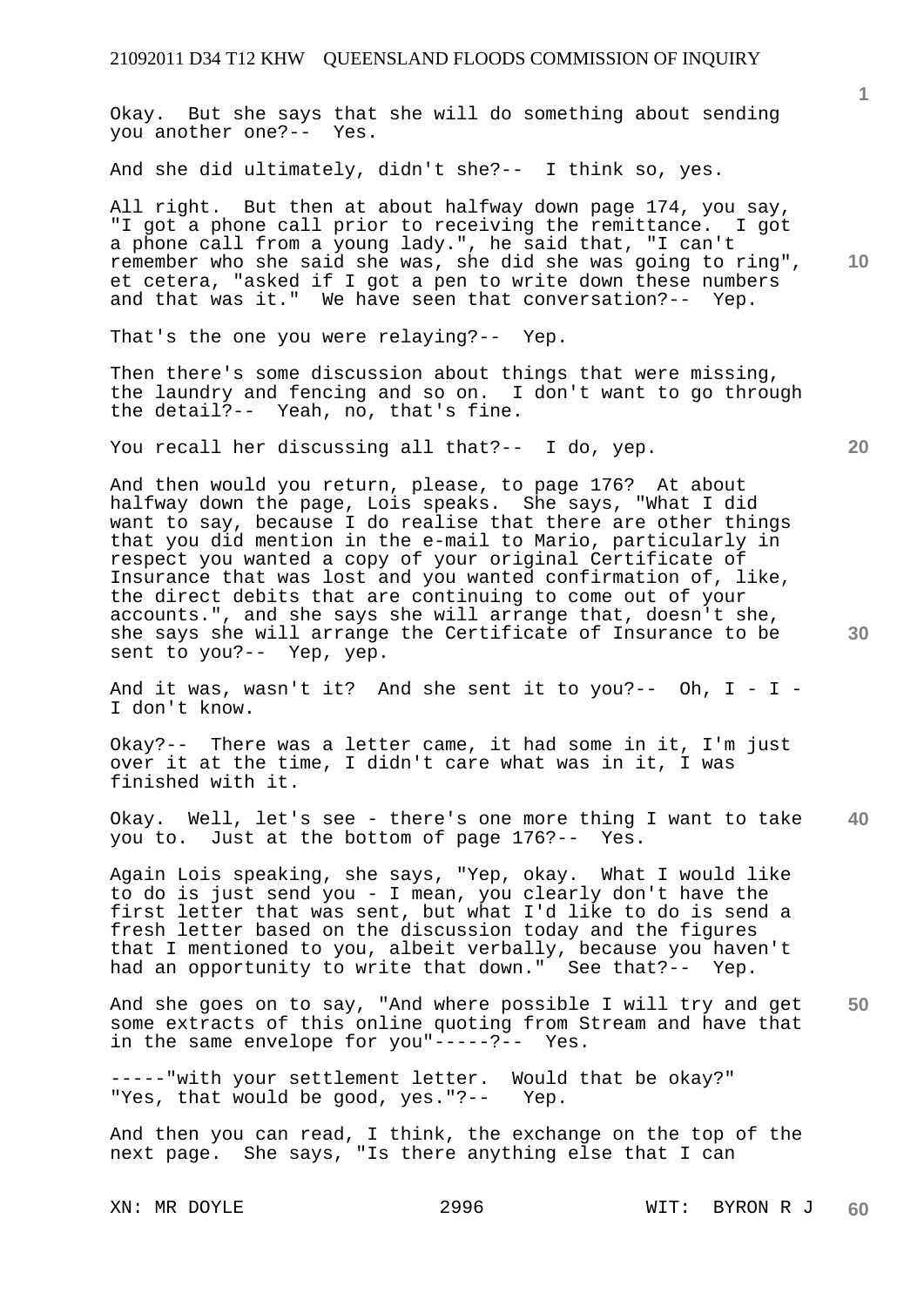answer for you?" She offers an apology that it wasn't the smoothest of processes and, "I guess that does happen from time to time. I've spent a lot of time on this today really trying to find out the issues with respect to that."?-- Yep.

And so on. She's apologetic and hoping that she's dealt with your complaints; that's right, isn't it?-- Yep, yep, I - yes. I will agree with that. She did really try to answer the queries that I had, but at that point I was over it, I'd had enough.

No, I understand?-- Yes.

You'd made - you'd raised some issues in an e-mail about things with Mr-----?-- Yep.

-----De Leo, she had obviously received that, read it and was responding, intending to deal with those complaints-----?-- Yes.

-----those issues, and you felt she was doing the her best to do so?-- Yep.

And you were happy that she was a good person to be dealing with your complaints?-- Yep.

And had explained-----?-- The complaint was finished.

Okay?-- Yep.

Now, after that, she sent you a letter. Just excuse me and I will see if I can find that. Would you turn back, please, to Exhibit 23 in that book? Perhaps I can do better than that. Yes. Do you have - sorry, Madam Chairman, I am struggling to find something. You have, in fact, have exhibited that letter to your statement?-- Yes.

The letter of the 31st of May?-- Yep.

Signed Lois?-- Yep.

Setting out the details of the break up of the figure that you'd been paid?-- Yep.

And she also sent to you some spreadsheet details, if you like-----?-- Yep.

-----from the Stream-----?-- Yes.

-----computer system, and if we - would you take up your second statement now, please? Do you have that?-- Yep.

And about the last or 10 pages in we see a Stream document - 10 pages in from the back, I should say?-- Yep.

A Stream document dated 31 May 2011?-- Yep.

If you just look-----?-- No. 13/4 have got.

**10** 

**20** 

**1**

**30** 

**40**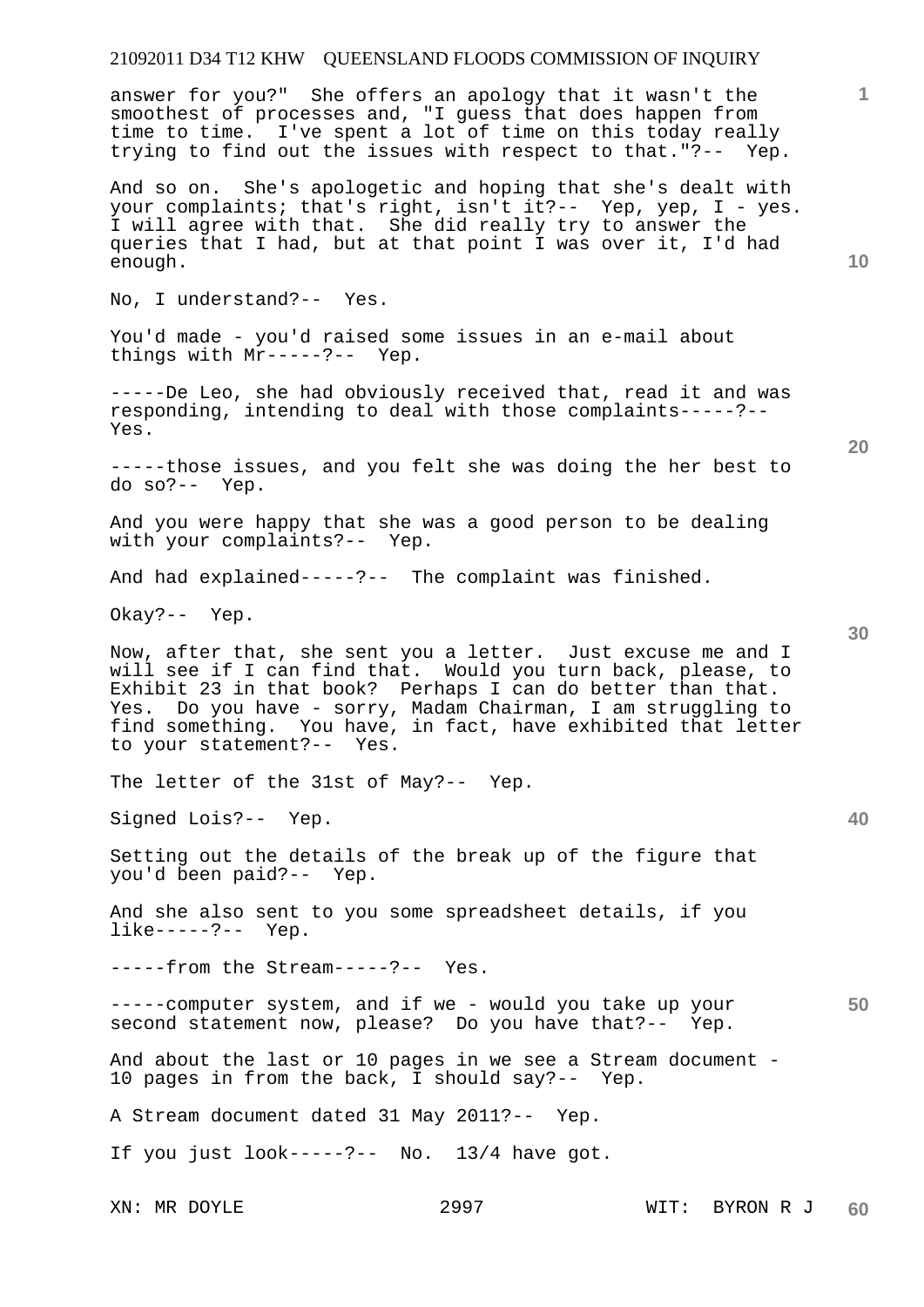**1 10**  Look on the screen if your eyes are better than mine. This is a copy-----?-- Yes. -----of an attachment to your-----?-- Yep. -----statement? And that's a letter, -a report of some kind from Stream to RACQ that day, that is the date that you and Lois had the conversation?-- Yep. And perhaps we shouldn't put some figures up. Behind that in your statement are extracts of certain details which are concerned with the prices of doing building works; do you

The kind of data that you expected Lois could get from Stream?-- Yes.

recall that? Some scope of works, some figures against work

And send to you?-- And she did, yes, yes.

to be carried out?-- Yes.

Thank you?-- A month after I'd been paid out or - yes, three weeks.

A month and a half after you'd been paid out?-- Yeah.

I understand. All right. Now, just let me ask you this: you had obviously not had clear in your mind the fact that Lois had spoken to you on the 31st of May and provided that information to you when you made your first statement?-- My mindset on making the statement was on events prior to the settlement of my claim, which I - I viewed to be the end of the issue, that the letter in correspondance with Lois came much later.

I understand. But you do deal with - you made a complaint to the Commission?-- I did.

And one of the things you said to the Commission is, "I'm giving you the totality of my dealings with RACQ Insurance."?-- Yep.

And you made a statement which also says-----?-- Yep.

-----things like, "I'm telling you everything that happened and things that didn't happen.", and you don't tell us about the conversation with Lois or the stuff that she sent you?-- No, I did. On the - on the last page of my statement I mentioned the fact that Lois wrote, she attempted to explain all of the RACQ discrepancies and provided me with certain information.

That's fine?-- Something like that.

You intended to tell the Commission that she had dealt with the things that you wanted to deal with on the phone and had sent you these quotes-----?-- Yes.

**20** 

**40**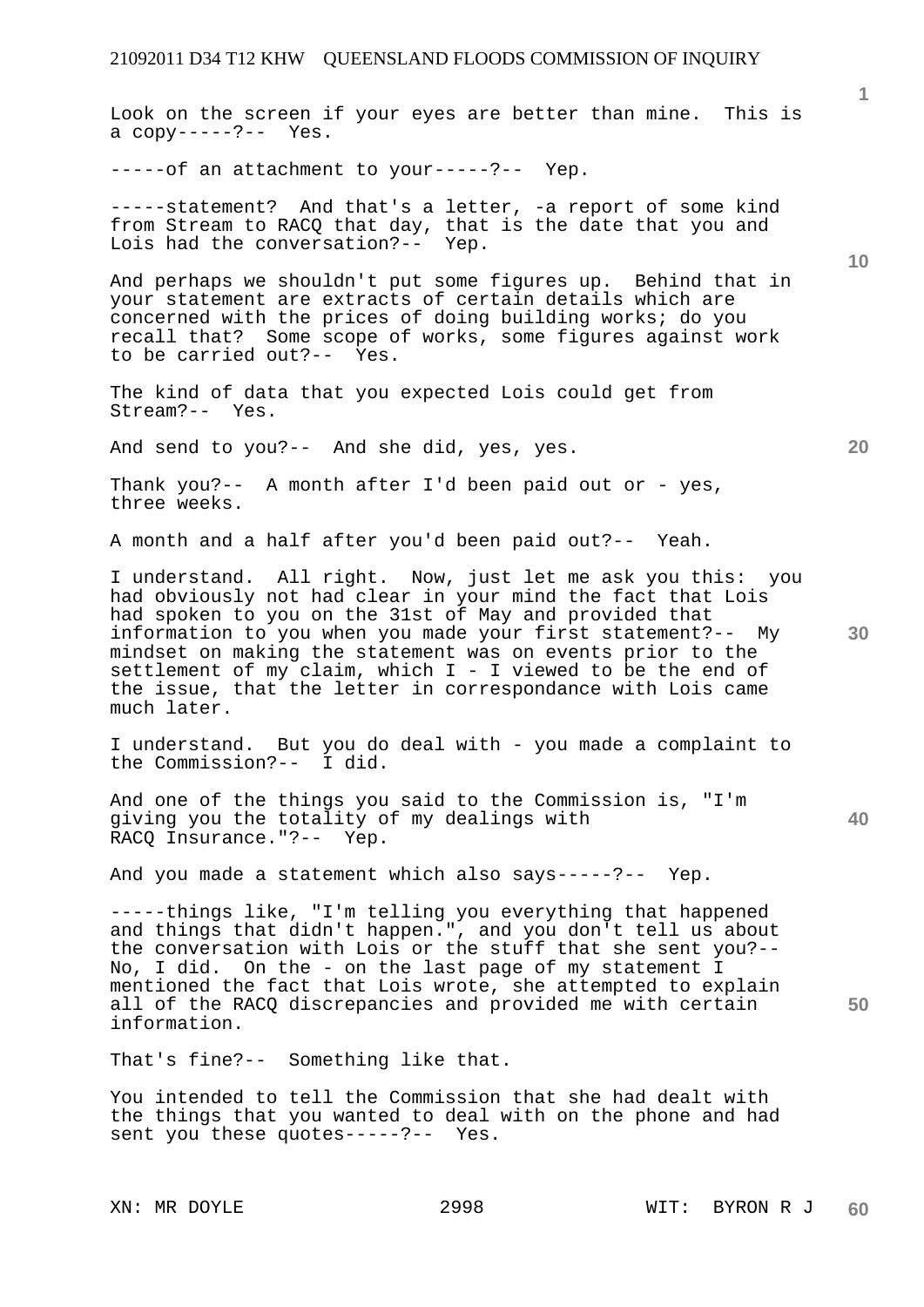-----this quote information, and you are certainly not trying to hide the fact that she'd done that?-- Yep.

Okay. It might be a small point, Mr Byron, but in your statement today, you give us an e-mail dated the 1st of July 2011 sent to your local member?-- Yes.

And in it you refer to receiving a call out of the blue from Stream?-- I did.

You say on the 28th of May?-- Yes.

If I were to suggest to you it was the 28th of June, does that sound more right?-- Could be. I don't know, but it did happen, it just was so bizarre.

We agree. Now, one of the things you said in the course of an early conversation, I think, with Stream or Mr De Leo back in April is that you had a builder ready to go?-- Mmm.

Had you obtained from that builder a quote to do the work as at the 13th or 14th of April?-- No.

Thank you. I have nothing further, thank you, Mr Byron.

COMMISSIONER: Anybody else wish to cross-examine? No. Ms Mellifont?

MS MELLIFONT: One question. You were taken to your e-mail to the Federal Member and asked whether the 28th of May may have been the 28th of June. If I could indicate to you that your e-mail to the Federal Member was the 1st of July 2011, do you recall the telephone-----?-- Well, that would probably confirm June, yes.

June, yes. Thank you. I have no further questions. Might the witness be excused?

COMMISSIONER: Thanks very much for your time, Mr Byron?-- Thank you.

You are excused.

WITNESS EXCUSED

**50** 

**10** 

**1**

**30** 

**40**